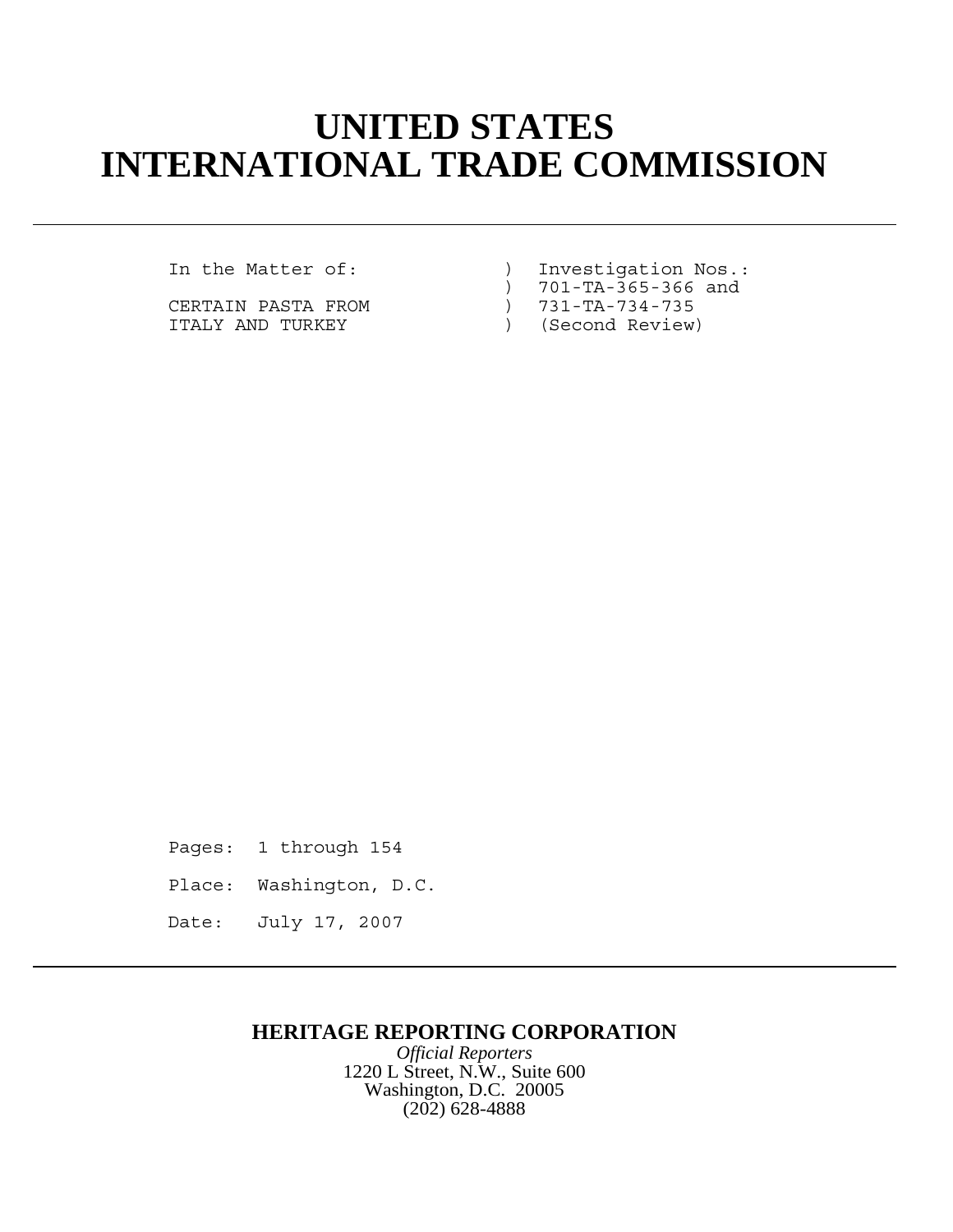THE UNITED STATES INTERNATIONAL TRADE COMMISSION

| In the Matter of:  | Investigation Nos.:      |
|--------------------|--------------------------|
|                    | 701-TA-365-366 and       |
| CERTAIN PASTA FROM | $) 731 - TA - 734 - 735$ |
| TTALY AND TURKEY   | (Second Review)          |

Tuesday, July 17, 2007

Room No. 101 U.S. International Trade Commission 500 E Street, S.W. Washington, D.C.

The hearing commenced, pursuant to notice, at

9:30 a.m. before the Commissioners of the United States International Trade Commission, the Honorable DANIEL R. PEARSON, Chairman, presiding.

APPEARANCES:

On behalf of the International Trade Commission:

Commissioners:

DANIEL R. PEARSON, CHAIRMAN SHARA L. ARANOFF, VICE CHAIRMAN DEANNA TANNER OKUN, COMMISSIONER CHARLOTTE R. LANE, COMMISSIONER IRVING A. WILLIAMSON, COMMISSIONER DEAN A. PINKERT, COMMISSIONER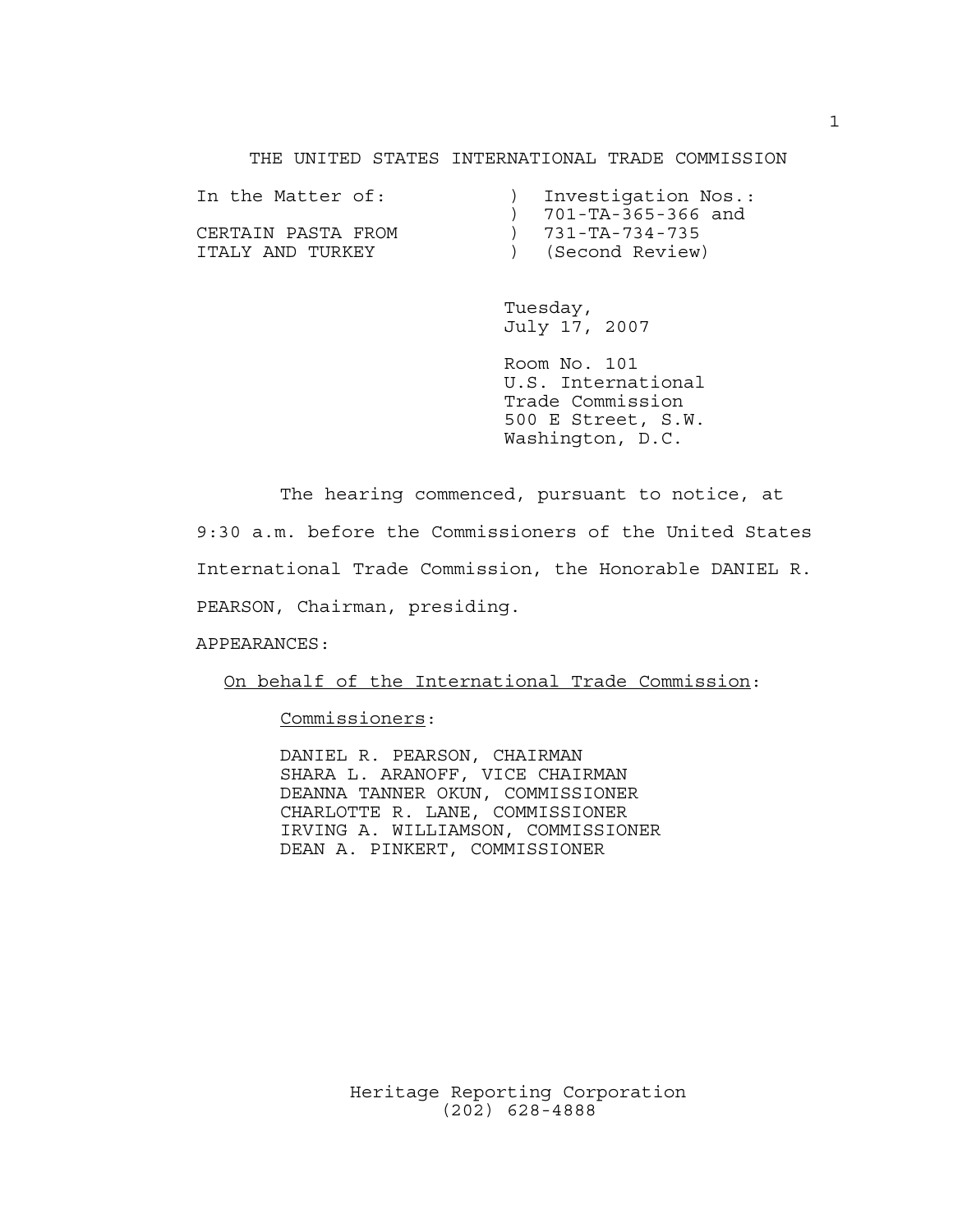Staff:

MARILYN R. ABBOTT, SECRETARY TO THE COMMISSION WILLIAM R. BISHOP, HEARINGS AND MEETINGS COORDINATOR SHARON D. BELLAMY, HEARINGS AND MEETINGS ASSISTANT CHRISTOPHER CASSISE, INVESTIGATOR MARK SIMONE, INDUSTRY ANALYST CATHERINE DEFILIPPO, ECONOMIST DAVID BOYLAND, ACCOUNTANT/AUDITOR DAVID FISHBERG, ATTORNEY DIANE MAZUR, SUPERVISORY INVESTIGATOR

In Support of the Continuation of Antidumping and Countervailing Duty Orders:

On behalf of A. Zerega's Sons, Inc.; American Italian Pasta Company; Dakota Growers Pasta Company, Inc.; New World Pasta Company; and Philadelphia Macaroni Company:

JACK HASPER, Vice President, Sales and Marketing, Dakota Growers Pasta Company SCOTT GREENWOOD, President and Chief Executive Officer, New World Pasta Company CARY METZ, Senior Vice President and General Counsel, New World Pasta Company JAMES FOGARTY, President and Chief Executive Officer, American Italian Pasta Company BOB SCHULLER, Executive Vice President and General Counsel, American Italian Pasta Company MICHAEL KERWIN, Senior Economist, Georgetown Economic Service GINA BECK, Economist, Georgetown Economic Service PAUL C. ROSENTHAL, Esquire

KATHLEEN W. CANNON, Esquire DAVID C. SMITH, JR., Esquire GRACE W. KIM, Esquire Kelley Drye Collier Shannon Washington, D.C.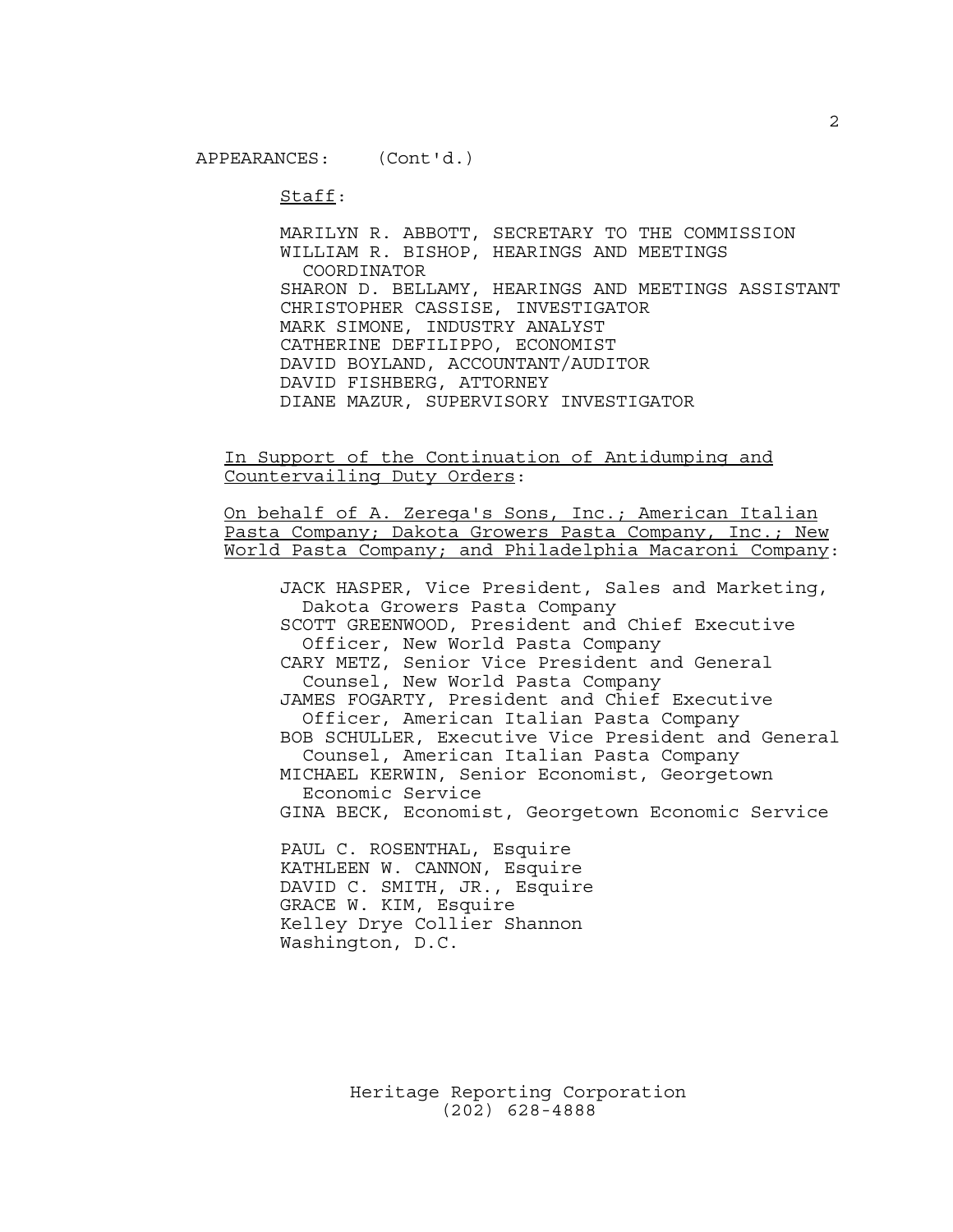## $\underline{\texttt{I}} \underline{\texttt{N}} \underline{\texttt{D}} \underline{\texttt{E}} \underline{\texttt{X}}$

3

| OPENING STATEMENT OF PAUL C. ROSENTHAL, ESQUIRE,<br>KELLEY DRYE COLLIER SHANNON                      | 5   |
|------------------------------------------------------------------------------------------------------|-----|
| TESTIMONY OF PAUL C. ROSENTHAL, ESQUIRE,<br>KELLEY DRYE COLLIFE SHANNON                              | 9   |
| TESTIMONY OF SCOTT GREENWOOD, PRESIDENT AND CHIEF<br>EXECUTIVE OFFICER, NEW WORLD PASTA COMPANY      | 10  |
| TESTIMONY OF JAMES FOGARTY, PRESIDENT AND CHIEF<br>EXECUTIVE OFFICER, AMERICAN ITALIAN PASTA COMPANY | 15  |
| TESTIMONY OF JACK HASPER, VICE PRESIDENT, SALES<br>AND MARKETING, DAKOTA GROWERS PASTA COMPANY       | 22  |
| TESTIMONY OF KATHLEEN W. CANNON, ESQUIRE,<br>KELLEY DRYE COLLIER SHANNON                             | 26  |
| TESTIMONY OF MICHAEL KERWIN, SENIOR ECONOMIST,<br>GEORGETOWN ECONOMIC SERVICE                        | 31  |
| TESTIMONY OF GINA BECK, ECONOMIST, GEORGETOWN<br>ECONOMIC SERVICE                                    | 39  |
| TESTIMONY OF DAVID C. SMITH, JR., ESQUIRE,<br>KELLEY DRYE COLLIFE SHANNON                            | 103 |
| CLOSING STATEMENT OF PAUL C. ROSENTHAL, ESQUIRE,<br>KELLEY DRYE COLLIER SHANNON                      | 152 |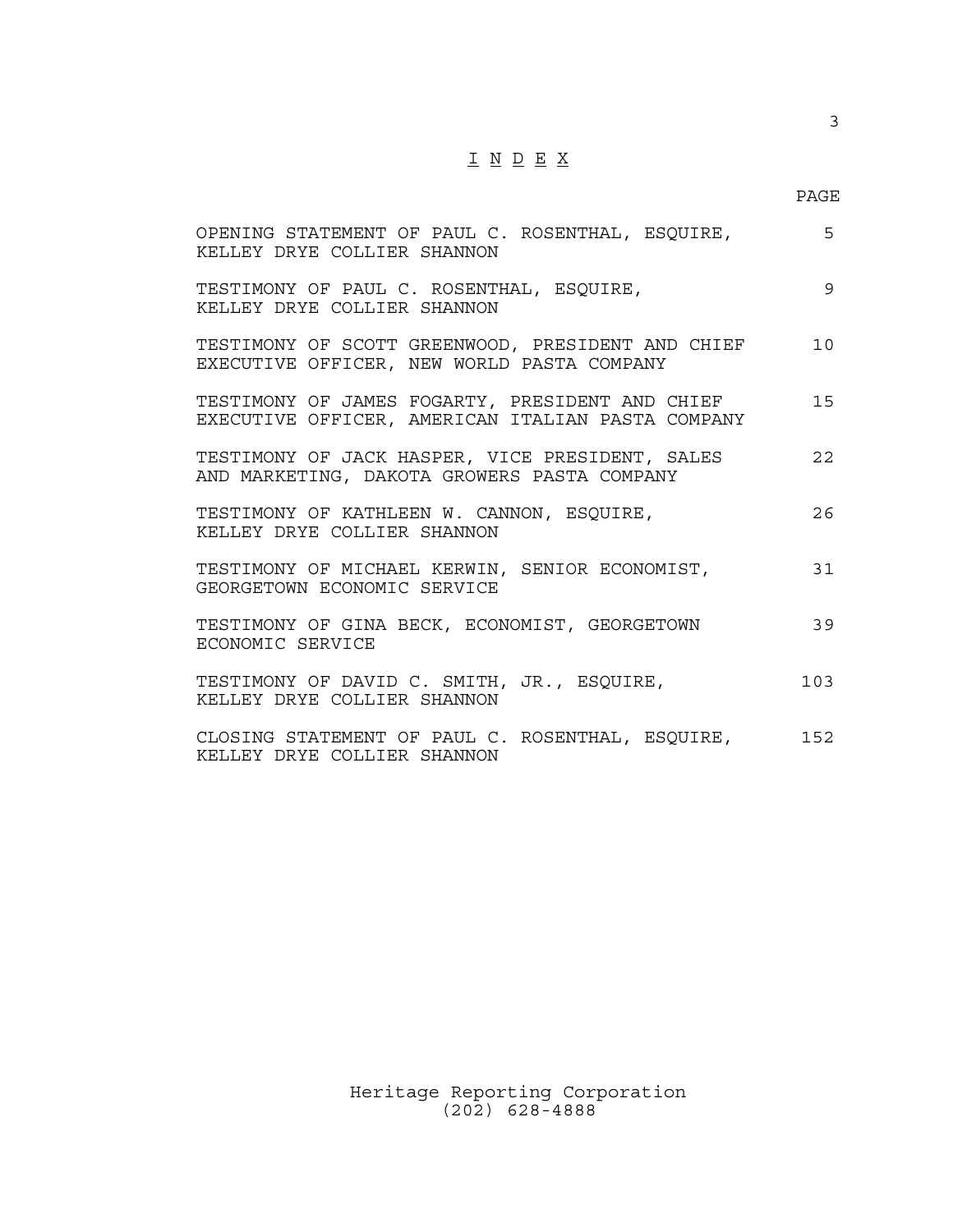| 1              | $\underline{P} \underline{R} \underline{O} \underline{C} \underline{E} \underline{E} \underline{D} \underline{I} \underline{N} \underline{G} \underline{S}$ |
|----------------|-------------------------------------------------------------------------------------------------------------------------------------------------------------|
| $\overline{2}$ | (9:30 a.m.)                                                                                                                                                 |
| 3              | CHAIRMAN PEARSON: Good morning. On behalf                                                                                                                   |
| 4              | of the U.S. International Trade Commission I welcome                                                                                                        |
| 5              | you to this hearing on Investigation Nos.                                                                                                                   |
| 6              | 701-TA-365-366 and 731-TA-734-735 (Second Review),                                                                                                          |
| 7              | involving Certain Pasta from Italy and Turkey.                                                                                                              |
| 8              | The purpose of these five-year review                                                                                                                       |
| 9              | investigations is to determine whether the revocation                                                                                                       |
| 10             | of the antidumping and countervailing duty orders                                                                                                           |
| 11             | covering certain pasta from Italy and Turkey would be                                                                                                       |
| 12             | likely to lead to a continuation or recurrence of                                                                                                           |
| 13             | material injury to an industry in the United States                                                                                                         |
| 14             | within a reasonably foreseeable time.                                                                                                                       |
| 15             | The witness list, notice of investigation                                                                                                                   |
| 16             | and transcript order forms are available on the public                                                                                                      |
| 17             | distribution table. All prepared testimony should be                                                                                                        |
| 18             | given to the Secretary. Please do not place testimony                                                                                                       |
| 19             | directly on the public distribution table.                                                                                                                  |
| 20             | All witnesses must be sworn in by the                                                                                                                       |
| 21             | Secretary before presenting testimony. I understand                                                                                                         |
| 22             | that parties are aware of the time allocations.<br>Any                                                                                                      |
| 23             | questions regarding the time allocations should be                                                                                                          |
| 24             | directed to the Secretary.                                                                                                                                  |
| 25             | Finally, if you will be submitting documents                                                                                                                |
|                | Heritage Reporting Corporation<br>$(202)$ 628-4888                                                                                                          |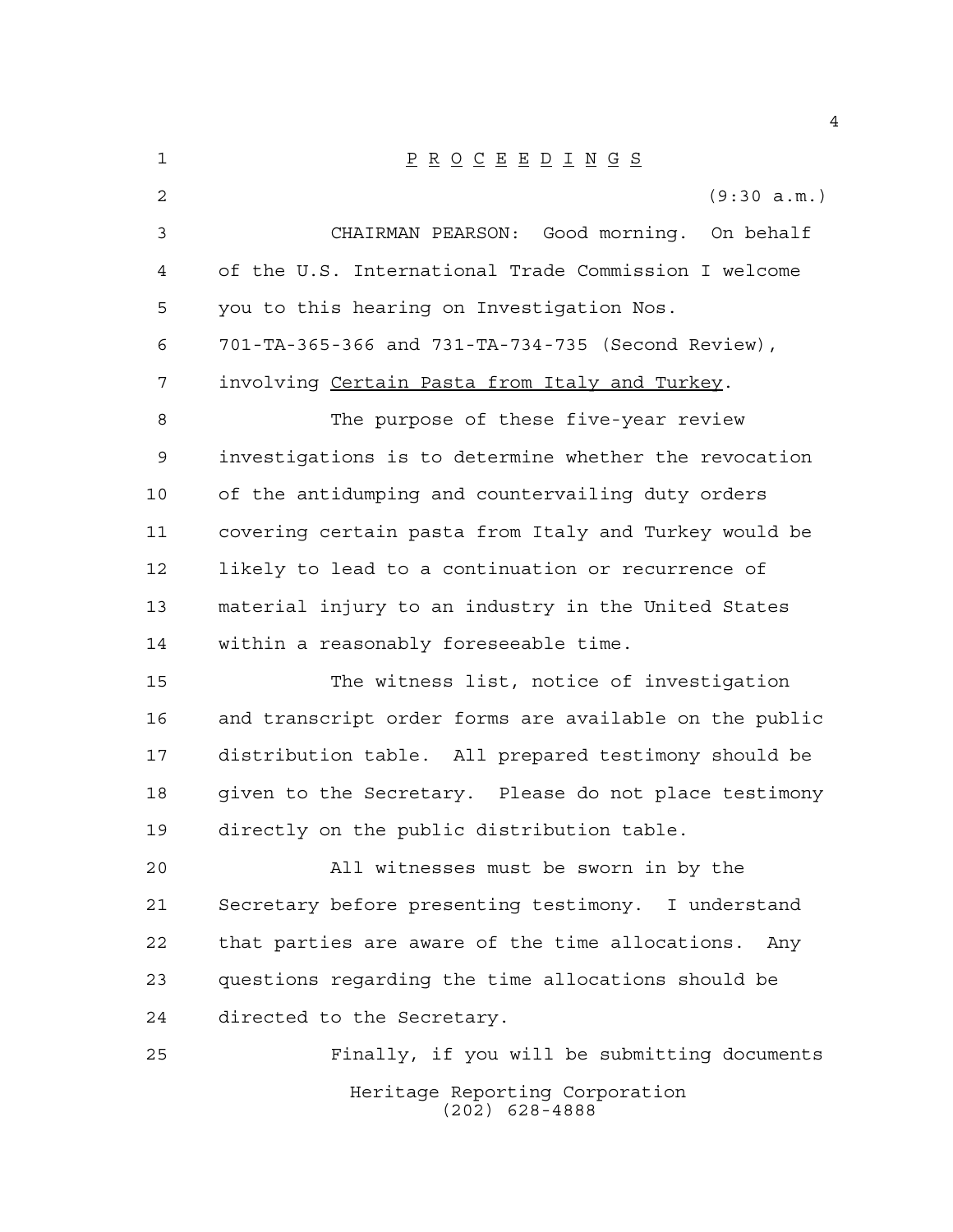that contain information you wish classified as

 business confidential your requests should comply with Commission Rule 201.6.

 Madam Secretary, are there any preliminary matters?

 MS. ABBOTT: No, Mr. Chairman. The witnesses all have been sworn, and we're ready to go with opening remarks.

(Witnesses sworn.)

 CHAIRMAN PEARSON: Excellent. Let us then proceed with opening remarks.

 Mr. Rosenthal, do you have something to do with that?

 MR. ROSENTHAL: I do. Thank you. Good morning, Mr. Chairman, members of the Commission and Commission staff. I'm Paul Rosenthal with the law firm of Kelley Drye Collier Shannon representing the domestic pasta industry in this case.

 It's always a pleasure to appear before you and I'm happy to be here, as is the domestic pasta industry or the representatives. It's an important matter for us and for the industry so we are delighted to be here.

Heritage Reporting Corporation (202) 628-4888 I have to comment that of course we were a little disappointed that the Respondents claimed that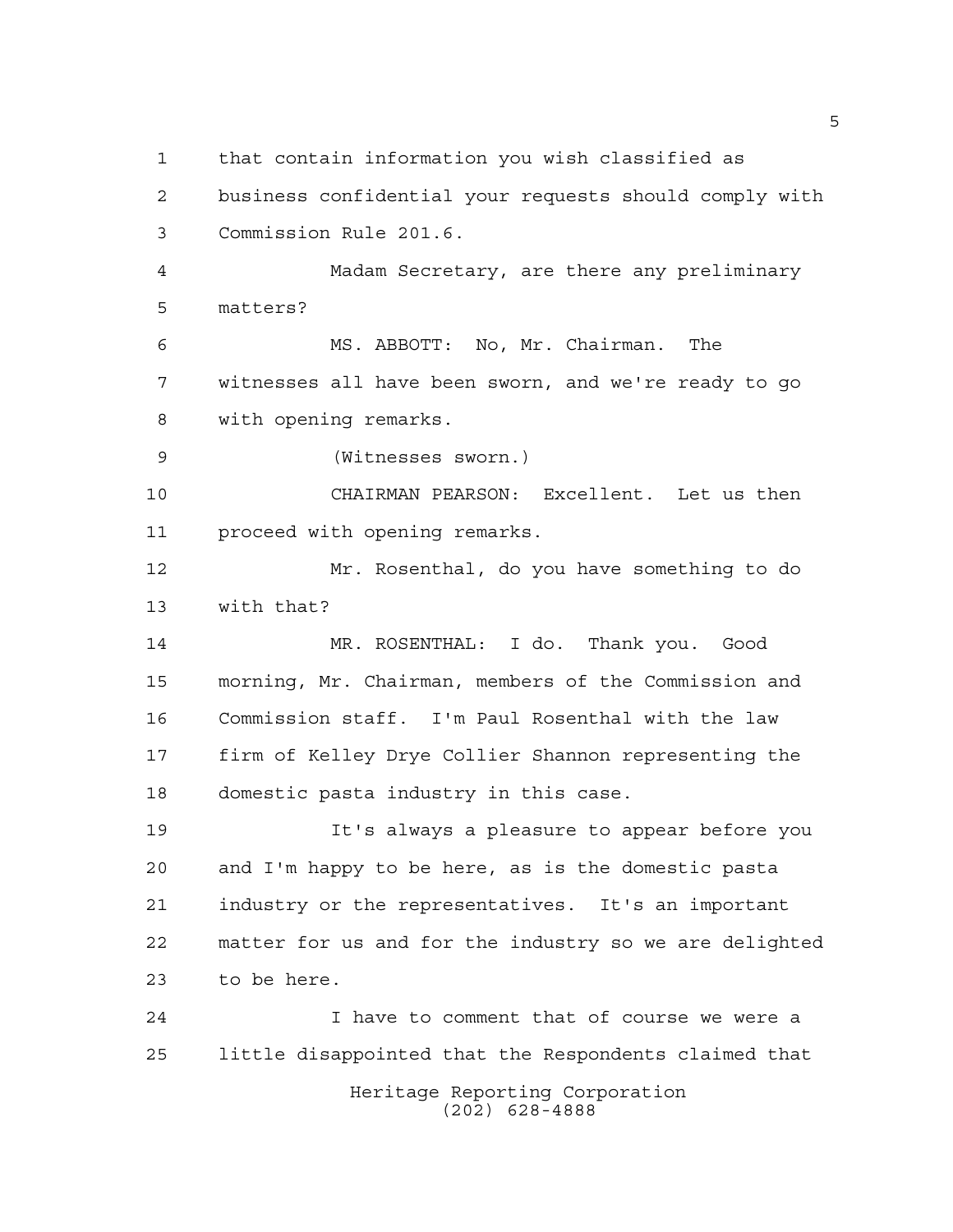they were going to participate in this review and have not done so. We'll start first with the Turkish Government who initially caused this case not to be in expedited review by claiming or representing that they would supply information to the Commission and defend the rights of the Turkish pasta industry and that the Turkish pasta industry would fully participate in this review.

 Of course, when the questionnaires were sent out the Turkish Government then stated it was not coordinating with the Turkish pasta industry to submit responses and in fact have no ability to effect their submission of information to the Commission.

 Of the 24 questionnaires sent to Turkish pasta producers, only one response was received, and of course as you know, the Italian Respondents who agreed initially to testify withdrew at the last moment.

 So it's a little frustrating, and I'm sure for you, to be spending resources on a proceeding where the Respondents have provided so little data. At this point you have basically publicly available information on the Turkish industry, and you have as much of that as you did before your staff did all the efforts to collect foreign producer data.

> Heritage Reporting Corporation (202) 628-4888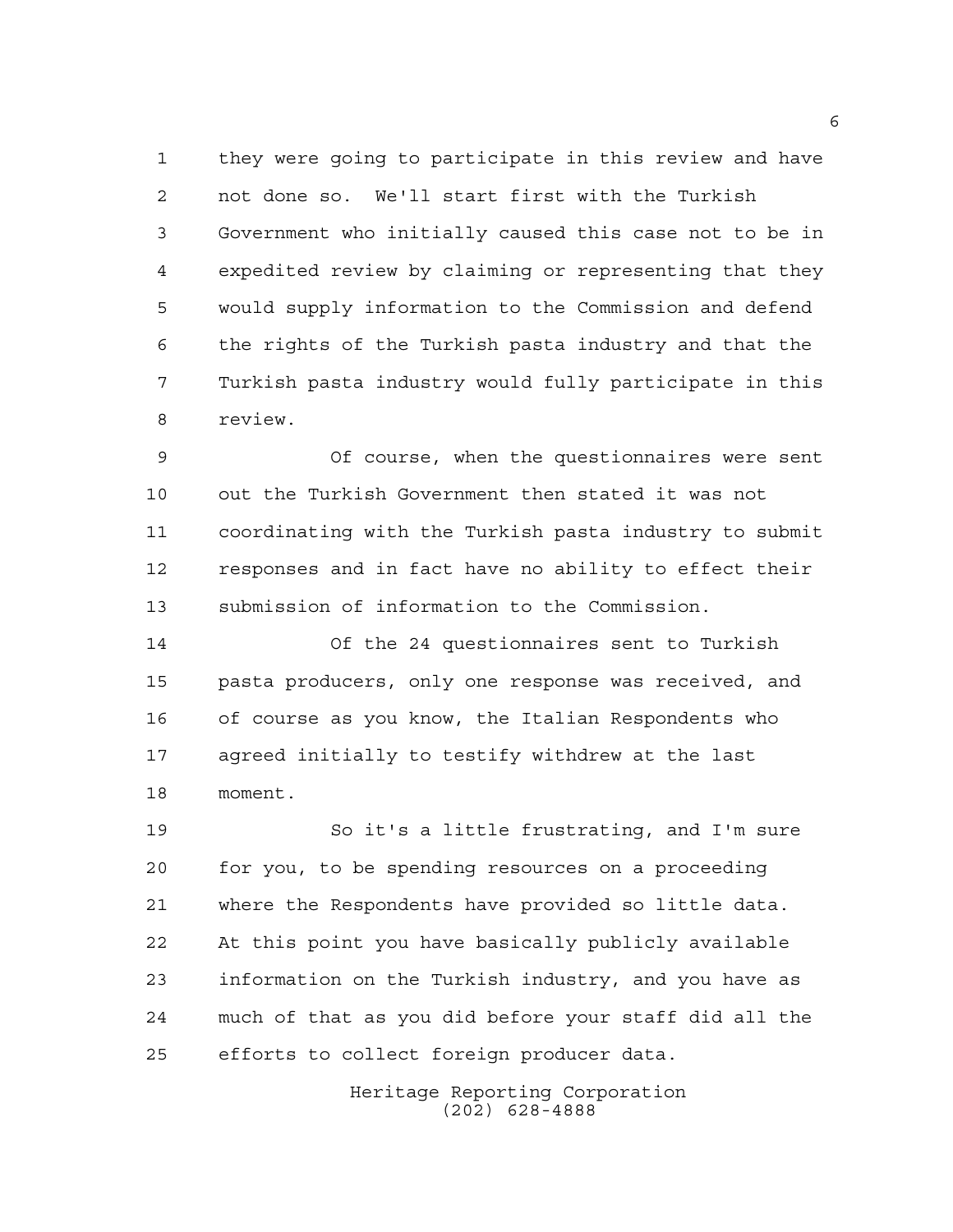As we'll discuss, however, the publicly available data shows a huge pasta industry in Turkey with massive capacity to produce pasta and continued interest in exporting low-priced pasta to the U.S. The Italian pasta producers were equally poor in responding to your questionnaires. Of 130 dry pasta production facilities in Italy, only five companies representing just 5.5 percent of Italian pasta production responded to questionnaires. None of the Italian producers identified as members of the so-called Ad Hoc Coalition that filed the prehearing brief even bothered to answer any of the Commission questionnaires. Perhaps that's why 14 they chose not to appear today. As is true of Turkey, however, publicly available information on the Italian pasta industry indicates that it remains a massive capacity to produce pasta, remains export oriented and continues to export significant volumes of pasta to the United States. Our witnesses will describe the numerous efforts by various Italian producers to circumvent the existing orders, and those efforts persist to this day. While they're not here today, the Ad Hoc

Heritage Reporting Corporation (202) 628-4888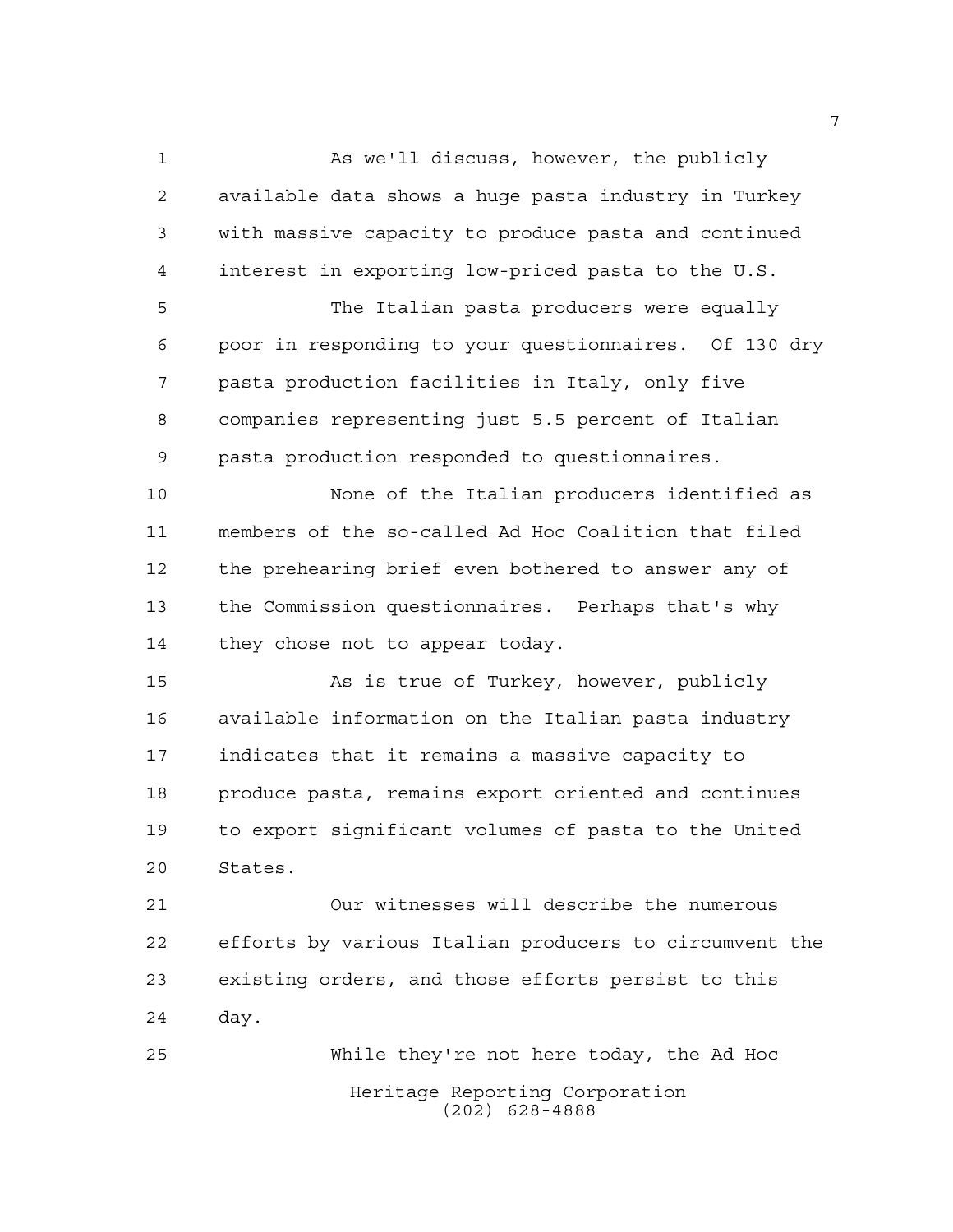Coalition who filed the prehearing brief actually expressly conceded some important points, and we want to highlight those.

 First, they acknowledge, as we have alleged, that the Italian pasta industry has unused capacity. At present the excess capacity in Italy, a country that remains the world's largest producer and exporter of dry pasta, as well as the country targeting pasta exports at the U.S. market, is a strong indication of likely increased volumes of imports if revocation occurs.

 The Respondents also conceded that the U.S. industry has unused capacity. Again, we agree with that. The existence of unused U.S. capacity is placing this highly capital intensive industry in a vulnerable condition at present, a condition that will quickly lead to injury if revocation occurs.

 Finally, the Respondents, such as they are, concede that demand for traditional pasta is down. As the Commission's report reveals, demand for dry pasta has indeed been flat over the review period, reflecting reduced pasta consumption due to dietary concerns.

Heritage Reporting Corporation (202) 628-4888 Under these circumstances and given other difficulties the domestic industry is facing here such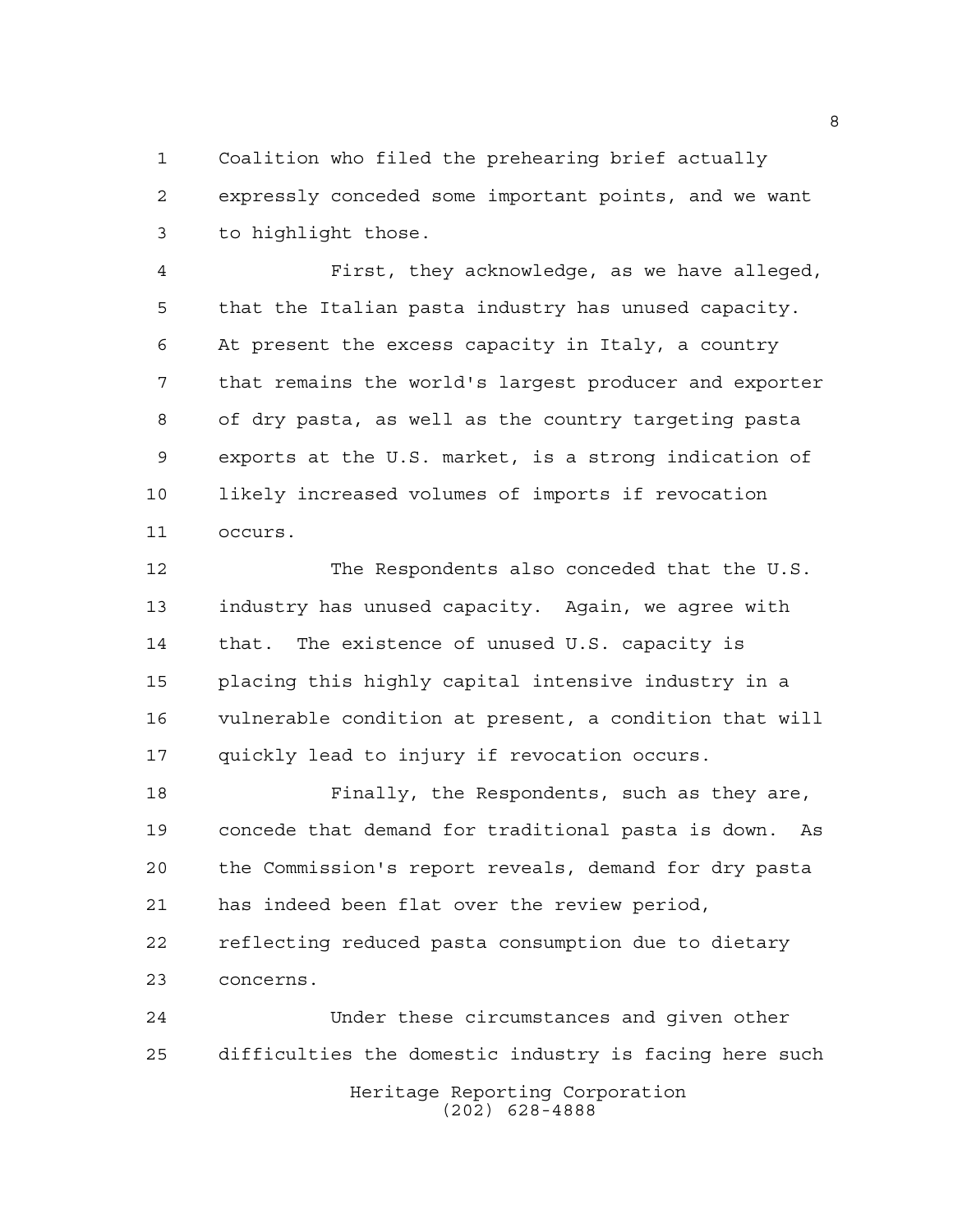as increased wheat costs and increased energy costs, revocation of these orders would surely lead to a rapid surge in the volume of low-priced imports from both Turkey and Italy, causing a continuation or recurrence of material injury to the domestic pasta industry.

Thank you.

 CHAIRMAN PEARSON: Thank you, Mr. Rosenthal. Let me just say that I appreciate the fact that the domestic industry did come to this hearing because otherwise we would have a particularly small turnout.

**I** don't know that it's entirely bad to have a hearing on pasta even without Respondents because we can learn something about an industry, and that is certainly a good thing.

 Enough of my thoughts. Let's turn now to the panel. I welcome all of you and appreciate the fact that you've traveled to get here and taken at least one day off to do this, probably more to try to get Mr. Rosenthal ready. Please proceed.

 MR. ROSENTHAL: It takes longer than one day for them to get me ready.

 We have a very distinguished panel of witnesses today. I won't go through their biographies prior to their speaking, but I would just like to

Heritage Reporting Corporation (202) 628-4888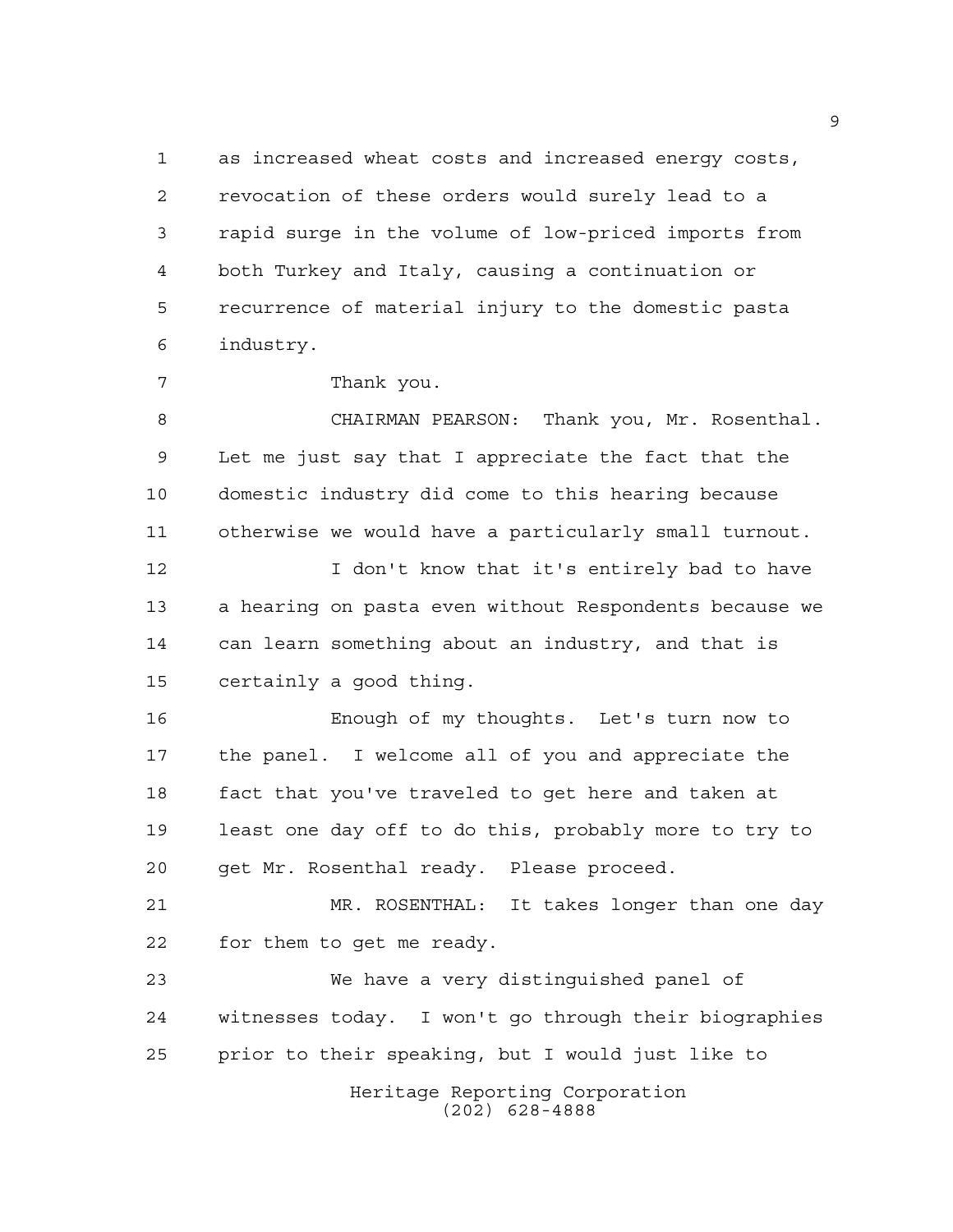start with our first witness, Scott Greenwood of New World Pasta.

 MR. GREENWOOD: Good morning. My name is Scott Greenwood, and I'm the chief executive officer of New World Pasta Company, a position I've held since December 2005.

7 Prior to joining New World I was involved in food and agricultural businesses at General Mills, Unilever, Dole Food Company and most recently at Parados Corporation Worldwide, a supplier to bakeries. Today I'd like to discuss the history of the

 antidumping and countervailing duty orders on certain pasta from Italy and Turkey and the benefits that these orders have provided the U.S. pasta industry during the last 10 years.

 First, however, I'd like to provide a little background on my company. At the time these cases were first filed, Hershey Pasta Company was the largest producer of pasta in the U.S. and a lead Petitioner, along with Borden Foods, in these investigations.

 In 1999, Hershey elected to get out of its relatively unprofitable pasta lines and sold the business to a new, privately held company which became New World Pasta. Shortly thereafter, Borden Foods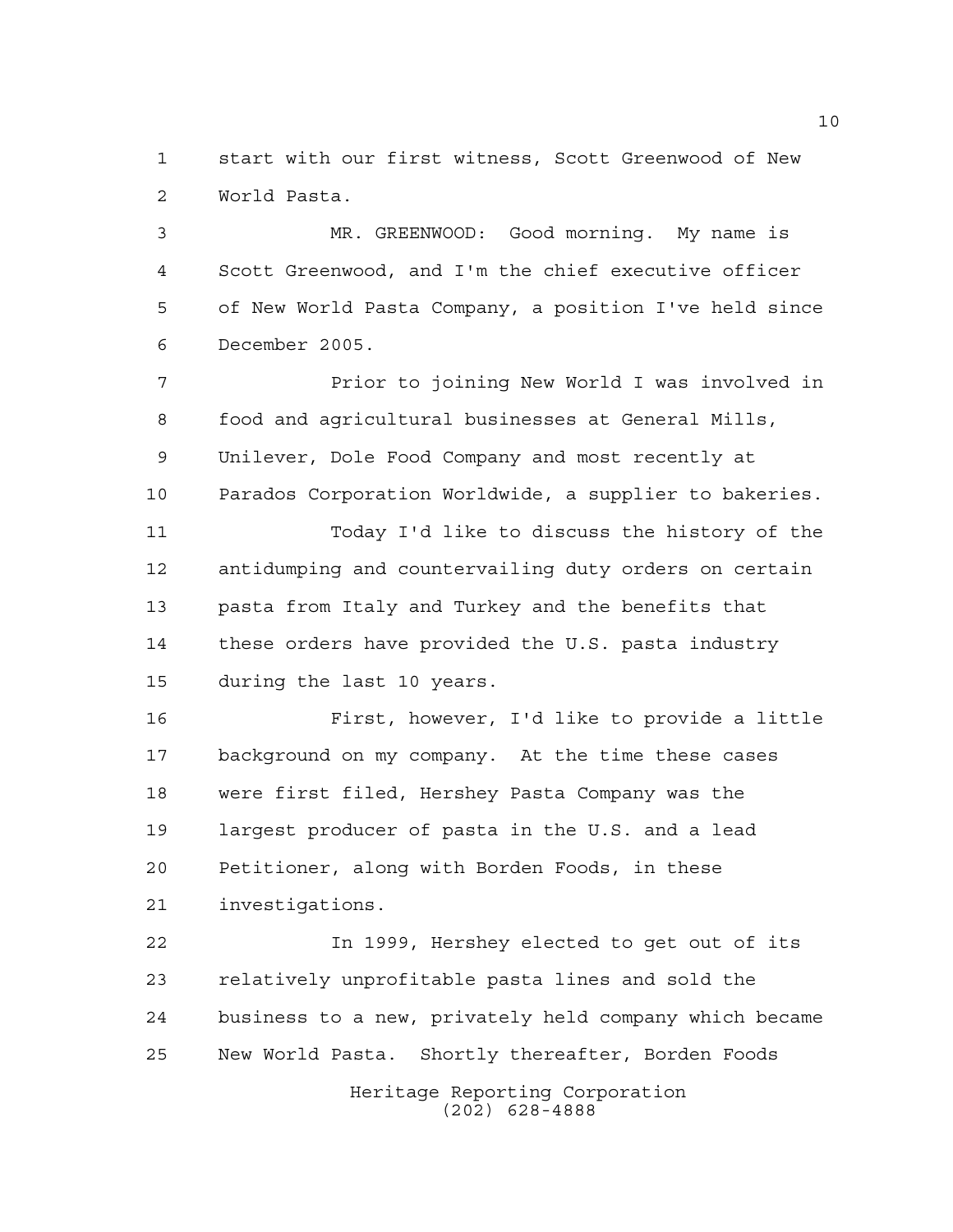also decided to get out of the relatively unprofitable pasta business, selling several of its existing brands to AIPC and a number of other brands, as well as its manufacturing facilities, to ourselves, to New World Pasta.

 These transactions took place in 2001 around the time of the Commission's first sunset review of the orders. Unfortunately, not long after New World's investments in these new facilities the market for pasta in the U.S. became even more difficult due in part to the low carb diet fad, and New World experienced a severe decline in profitability due to these and other factors.

 In an effort to address these changing market conditions, New World shuttered production facilities in Chicago, Illinois, and Lebanon, Pennsylvania, in 2001; Louisville, Kentucky, in 2002; and in Omaha, Nebraska two years later. Unfortunately we've eliminated close to 500 jobs in the process.

 These efforts helped control costs, but our company could not survive under the prevailing competitive conditions and so filed for bankruptcy protection in May 2004. New World emerged from bankruptcy in December 2005 and shortly thereafter was acquired by the Spanish food conglomerate, Ebro

> Heritage Reporting Corporation (202) 628-4888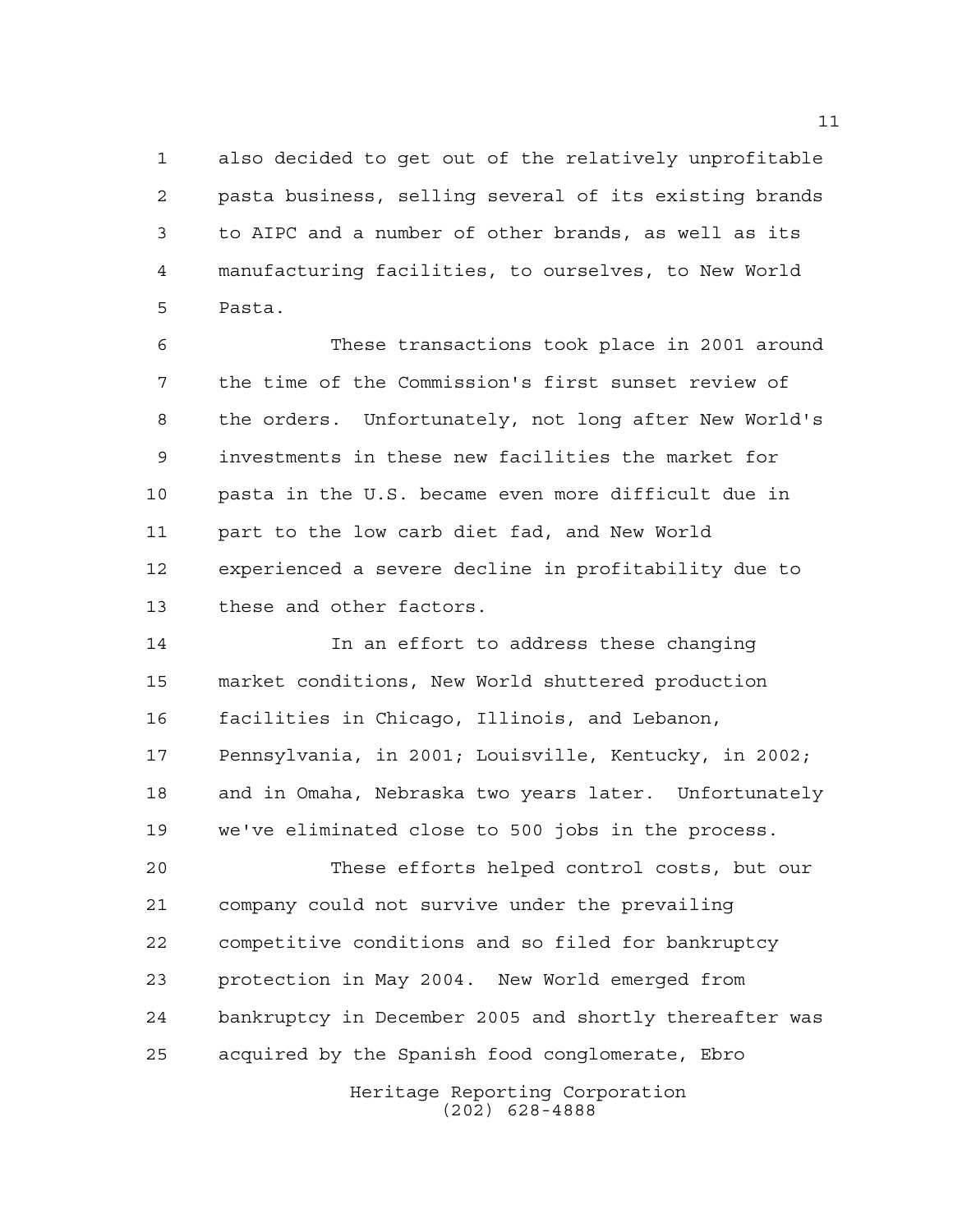Puleva.

| 2  | As you might guess, the fair trading                   |
|----|--------------------------------------------------------|
| 3  | condition afforded New World by the existing           |
| 4  | antidumping and countervailing duty orders was a       |
| 5  | critical competitive factor in both the bankruptcy     |
| 6  | proceeding and in Ebro's decision to purchase New      |
| 7  | World not just because of the protection afforded by   |
| 8  | the orders, but also because the pasta is New World's  |
| 9  | only business.                                         |
| 10 | With the orders in place, New World has been           |
| 11 | able to invest in modernizing our operations.<br>T.    |
| 12 | appreciate that many of you took the time to visit our |
| 13 | Winchester facility. As you saw during that tour, our  |
| 14 | plant is modern and it's efficient.                    |
| 15 | The production of pasta involves a highly              |
| 16 | automated and mechanized process with expensive        |
| 17 | machinery. As such, our industry is very capital       |
| 18 | intensive and also very energy intensive. These        |
| 19 | capital and energy costs are a necessary part of doing |
| 20 | business in the pasta market, costs that must be       |
| 21 | recovered through reasonable prices and sustained      |
| 22 | volumes if we are to stay in business.                 |
| 23 | As you also observed during that tour, New             |
| 24 | World's production also includes whole wheat pasta.    |
| 25 | We've made some supply adjustments to produce that     |
|    | Heritage Reporting Corporation<br>$(202)$ 628-4888     |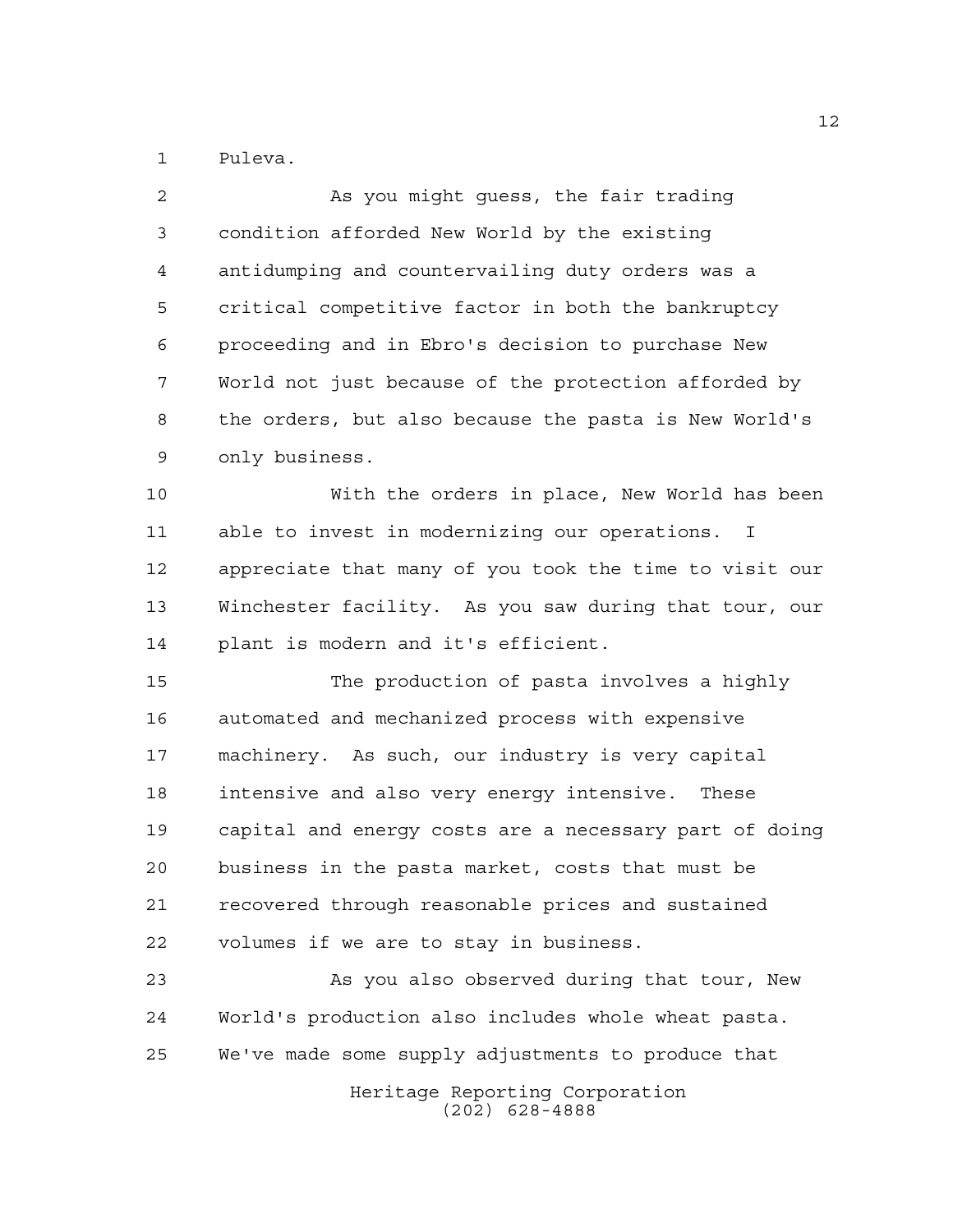product following market demands for healthy whole wheat foods.

 New World produces a wide range of types and brands of pasta, all of high quality. We're well positioned to compete with any producer in the world as long as it is on a fair basis.

 As the Commission is aware, these orders had the precise effect envisioned under the law and restored some fairness to the marketplace which in 1995 could best be described as chaotic with low- priced imports causing retail price wars. Deeply discounted pasta promotions of four boxes for \$1 or even five for \$1 were common.

 As a result of the orders, the volume of imports from the very lowest priced producers primarily of Turkish origin fell significantly in the U.S. market. Turkish imports plummeted by over 80 percent in the first year following imposition of the order and have never exceeded one-eighth of their preorder volume.

 Italian imports continued at significant volumes in part due to circumvention of the order by Barilla and Pagani. That several Italian producers have resorted to circumvention techniques principally by importing bulk pasta and repackaging bulk pasta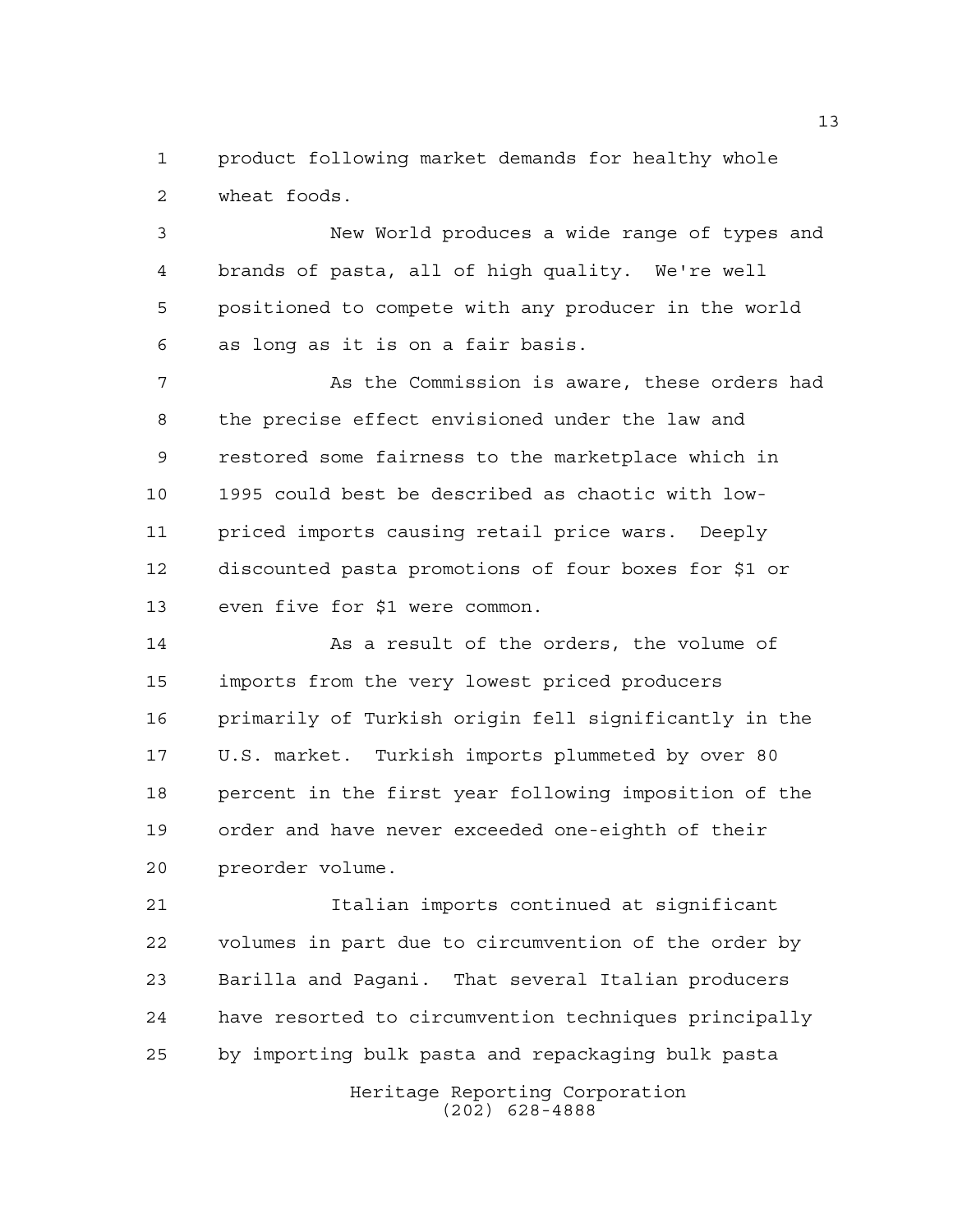into retail package sizes is itself evidence of the effectiveness of the orders and of the importance of the U.S. market to Italian pasta producers.

 Attempts at circumvention of the Italian pasta orders continues today. In the current administrative review before Commerce, the domestic industry has submitted evidence showing that Italian producer Rumo is currently circumventing the order by shipping bulk pasta to customers who then repack the pasta in one-pound packages for retail sale.

 Even with these circumvention activities, since the last sunset review Italian import volumes have generally been lower than during the original investigation period. The orders have also prevented the deep discounting that we have seen prior to the imposition of the duties.

 The result of continued import volumes through circumvention efforts or otherwise has led to continued difficulties for our industry even with the orders in place. Historical operating profits in the pasta industry have been extremely thin, causing several large producers to exit the pasta business.

 New World's exit from bankruptcy and the backing of its new parent company have given our company a chance to succeed and prosper. Our ability

> Heritage Reporting Corporation (202) 628-4888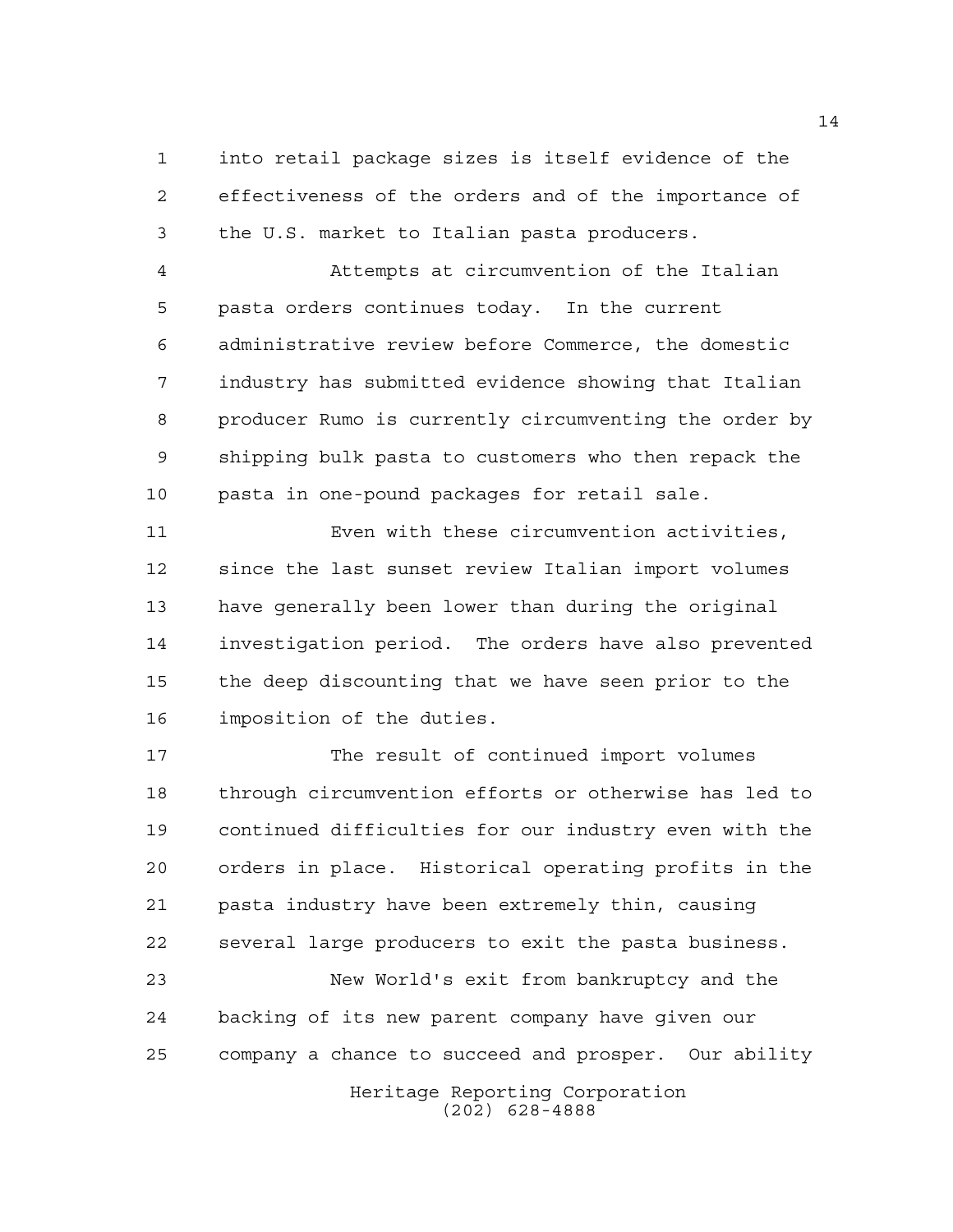to do so, however, is dependent on retaining the orders to prevent another flood of low-priced subsidized imports in the world's two largest pasta exporting countries.

 Maintenance of these orders is critical, given our increasing cost for durum wheat, energy and packaging materials and the inability of price increases to keep pace with these cost increases.

 Simply put, our company will suffer severely if unfairly priced dumped and subsidized imports are permitted to return to our market without offsetting orders.

13 Thanks very much.

 MR. ROSENTHAL: Our next witness will be Mr. James Fogarty.

 MR. FOGARTY: Good morning. My name is James Fogarty, and I am the president and chief executive officer of American Italian Pasta Company, a position I have held since October 2005.

 This morning I would like to talk a bit about developments in our market and within my company over your review period. I would also like to discuss why my company is concerned with the potential removal of the current unfair trade orders on pasta imports from Italy and Turkey.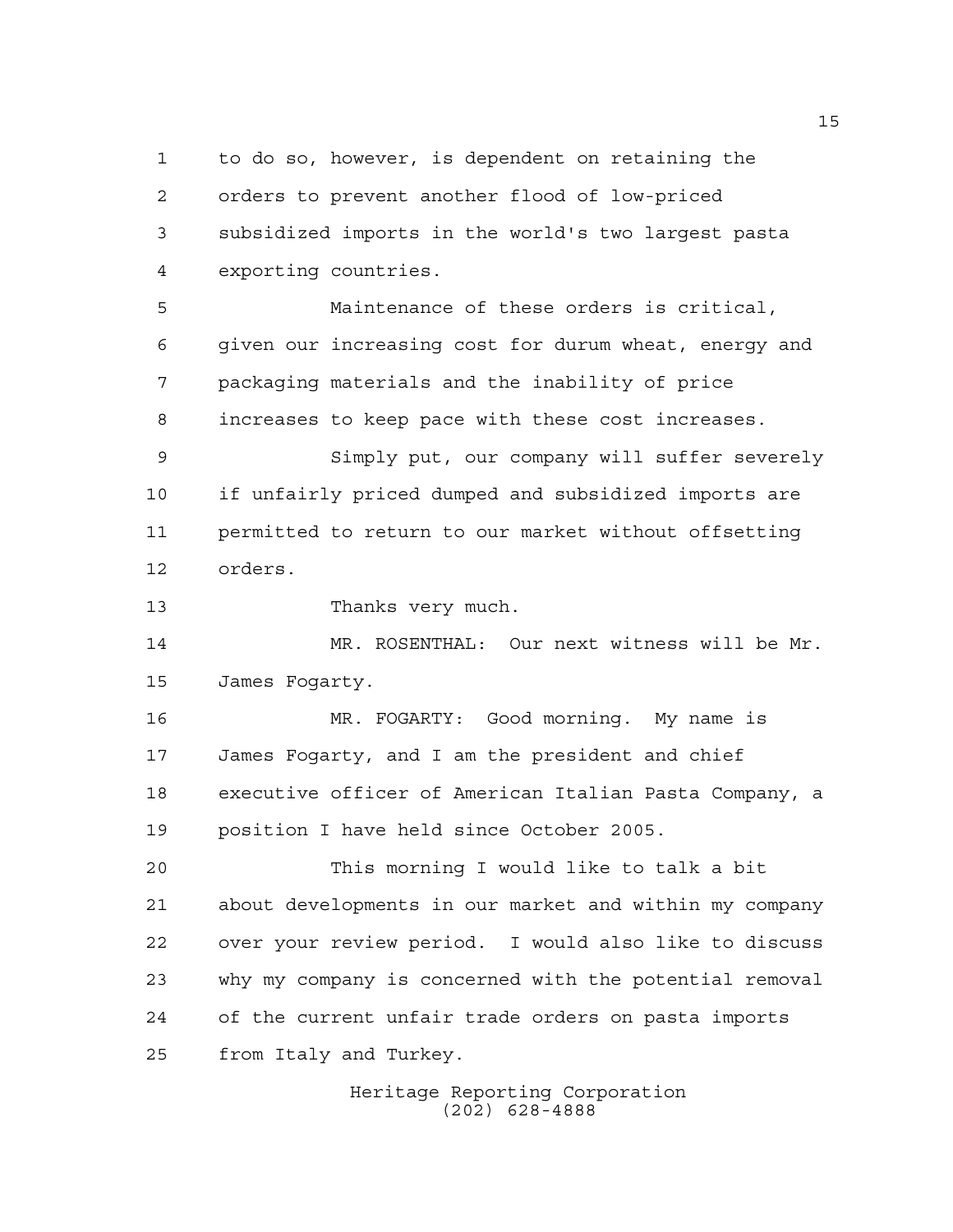American Italian Pasta Company or AIPC is the largest producer and marketer of dry pasta in the United States. We have production locations in Excelsior Springs, Missouri; Columbia, South Carolina; and Tolleson, Arizona.

 AIPC is a major supplier to all areas of the pasta market, including retail, food service and industrial pasta sold to food processors as an ingredient in their downstream products.

 While AIPC had not historically been known as a major producer of brand name dry pasta, in the early part of the review period we purchased several well-known brands of pasta from companies that decided to exit the business. AIPC now produces well-known brands such as Mueller's, Golden Grain, Martha Gooch, Ronco and R&F.

 From our perspective as a major participant in all areas of the U.S. pasta market, I can tell you that we see competition from imported pasta just about everywhere. The subject imports are sold as branded and private label products through all types of retailers and retail distributors, including grocery chains, warehouse clubs and mass merchandisers.

 The retail area of the market has been stagnant at best in recent years with declining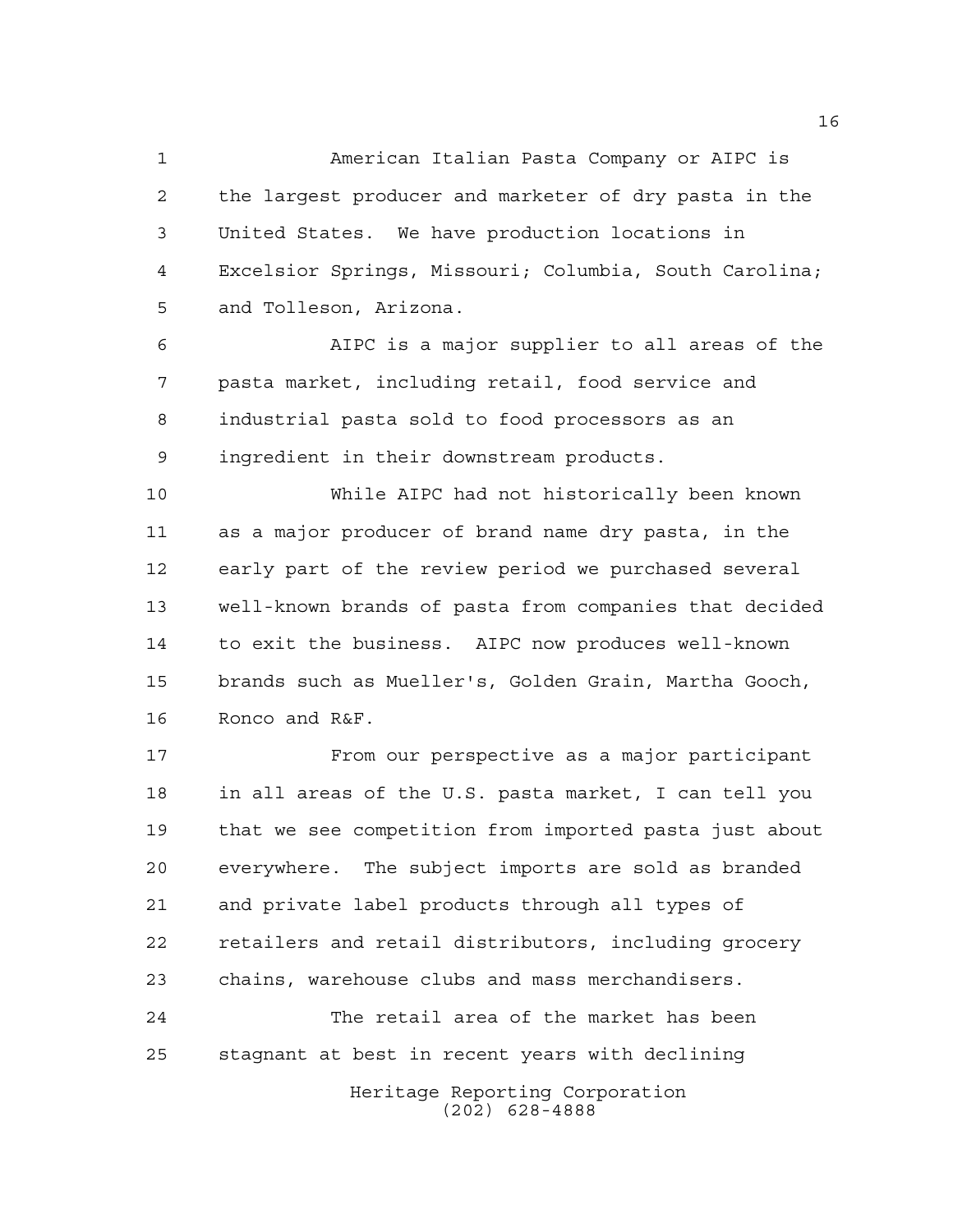supermarket sales partially balanced by growth at warehouse clubs and mass merchandisers.

 One of our biggest concerns is that if the current unfair trade orders are removed the warehouse clubs and mass merchandisers will be particularly receptive to aggressive price offers from importers of Italian and Turkish pasta, forcing us to reduce prices or lose sales. To date, the orders have been reasonably effective in restraining extreme price aggression by the importers at these accounts.

 Subject imports also have a presence in the food service area of the market. This part of the market, which has long been one of AIPC's areas of expertise, is extremely price competitive. I can guarantee that if the current orders are revoked there would be a huge influx of low-priced imports trying to increase their share of the U.S. market, including the high volume food service accounts.

 While we currently don't see much Turkish pasta in the food service area of the market, be aware that the Turkish industry is far larger, more sophisticated and more export-oriented than it was when first investigated 10 years ago. Without the unfair trade orders, Turkey would be back in the U.S. market in large volumes in a heartbeat. The U.S.

> Heritage Reporting Corporation (202) 628-4888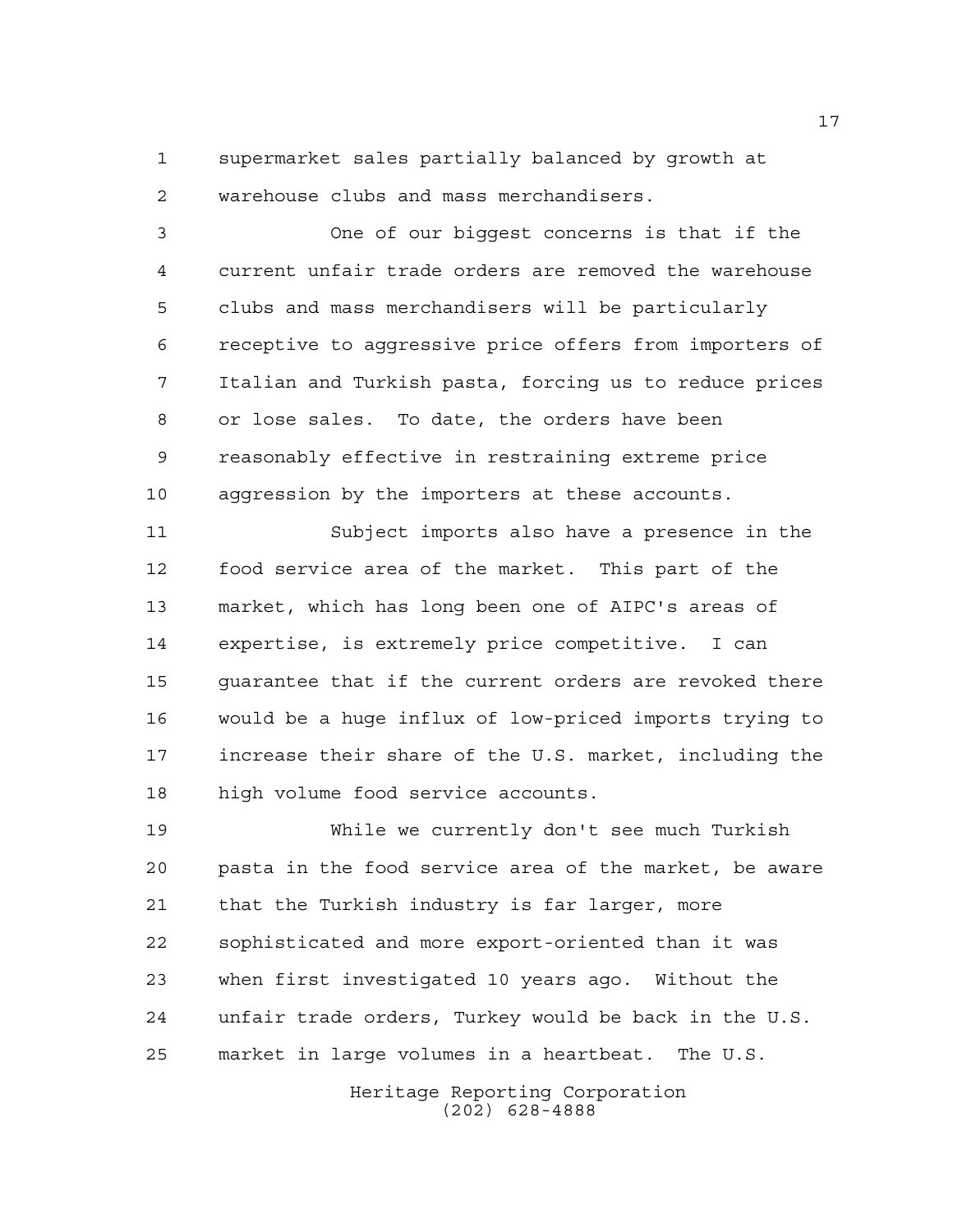market for dry pasta remains the largest in the world outside Italy, and Europe is generally not open for imports from Turkey.

 Our concerns on potential harm if the orders are revoked relate to both lower price and reduced volume. Pasta production is by nature extremely capital intensive. In order to make enough money to cover capital costs and turn a reasonable net profit, a pasta producer must produce near full capacity.

 As your staff report shows, the domestic industry is not producing anywhere near full capacity. While our industry has restructured and become more efficient by opening new facilities and closing older ones, we are still not producing enough to make good use of our installed capacity.

 Based on our company's historical growth patterns and our estimation of future trends in domestic demand, my firm opened a new production facility in Tolleson, Arizona, which came fully on stream in 2003. Unfortunately, this was just about the time that the dietary fad for reduced carbohydrate consumption took hold, showing once again the fragility of the pasta industry.

Heritage Reporting Corporation (202) 628-4888 Thus, while AIPC had relatively high levels of capacity utilization during the 2001 to 2003 period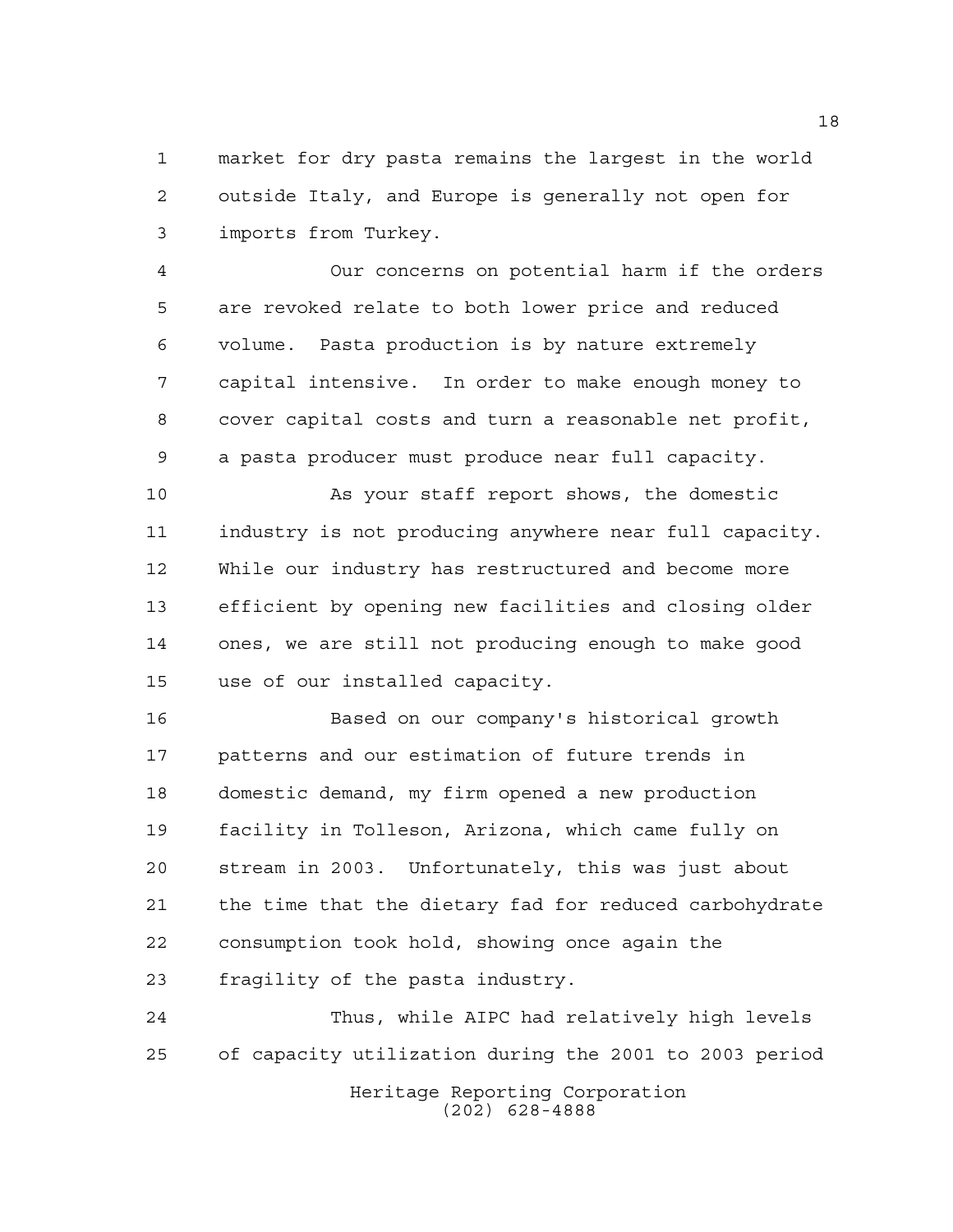and was anticipating continued growth, by 2004 we were facing an overcapacity situation as our production actually fell. In the face of this overcapacity we were forced to curtail operations at our production facility in Kenosha, Wisconsin, in 2004, and we ultimately shut down and sold that facility in 2006.

 The Commission should understand that such action is not taken lightly as the closure of a facility like Kenosha is a difficult and expensive proposition for us at a cost of over \$20 million and loss of 55 jobs.

 The plain fact is that as production volumes decline we cannot afford to carry plants that are not producing efficiently. If we were to lose even 10 percent of our sales volume due to the revocation of these orders we would almost certainly be forced to close at least two large production lines and, if the trend continued, another facility.

 As to the likely price effects of the unfair imports, our concerns in this area have been greatly heightened by recent trends in our raw materials and our energy costs; most notably our primary raw material, durum wheat.

Heritage Reporting Corporation (202) 628-4888 From the beginning to the end of 2006, durum wheat prices at the Minneapolis Exchange increased by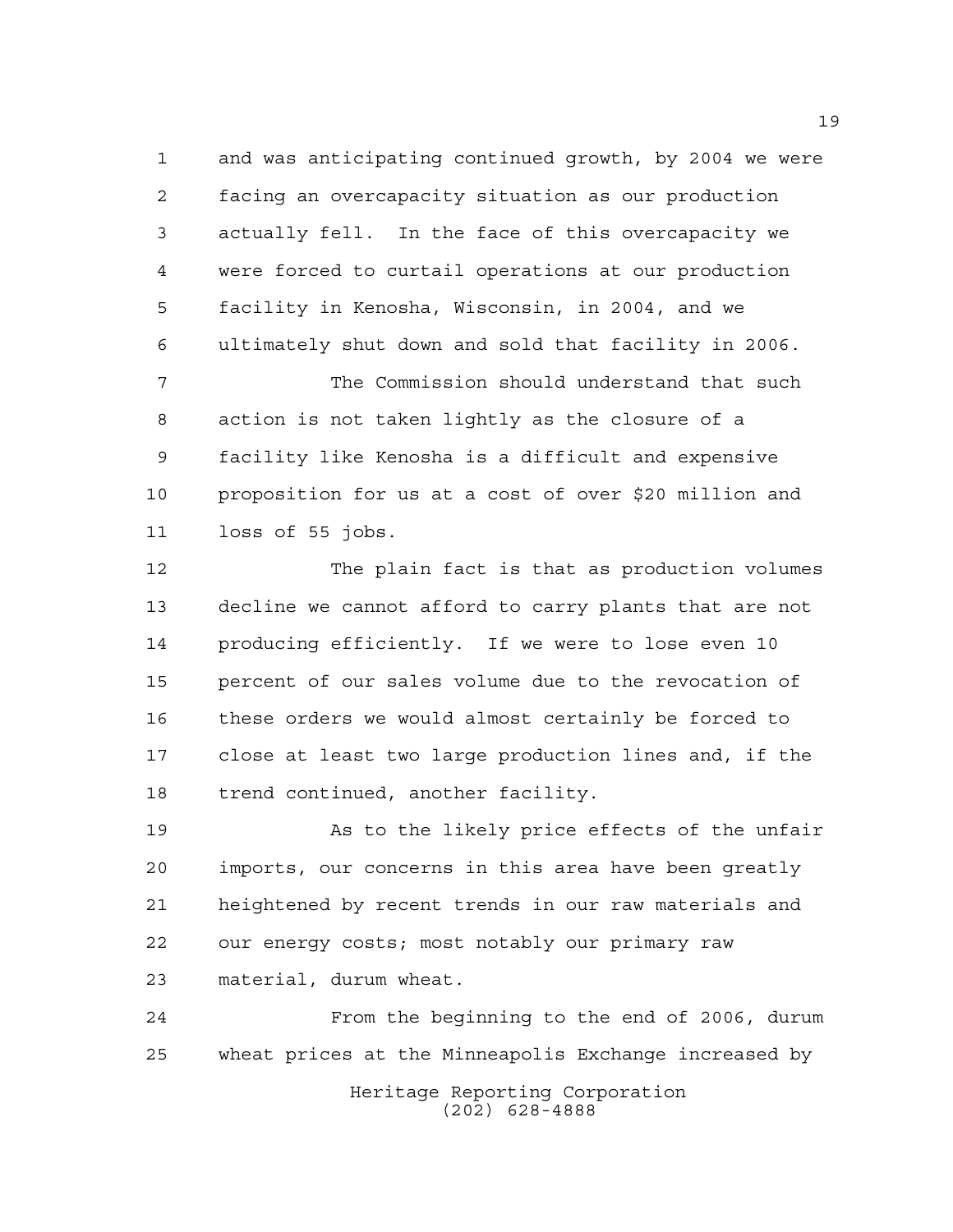35 percent from \$4.55 to \$6.15 per bushel. As 2007 has progressed, prices have skyrocketed with spot prices reaching over \$9 per bushel in July, which is an historical high.

 Further, there are indications that recent high durum prices are not a short-term phenomenon. U.S. production of durum wheat fell from 101 million bushels in 2005 to just 53 million in 2006, a decline of nearly 50 percent in a single year.

10 A recent report said that durum stocks in grain elevators and farm bins are at their lowest levels since the Agriculture Department began keeping records in 1970. One of the main reasons for those dramatic declines in U.S. durum production is that fewer acres are being planted in durum because the current push towards ethanol production has boosted corn prices to extremely attractive levels.

 We are very concerned about these trends and their implications for sourcing our most basic raw material. So far the industry has had mixed success in pushing through increased costs to its customers, but we have real concerns about the continued ability to do so, particularly given the historically high durum prices we are experiencing right at this minute. If the orders on unfair imports from Italy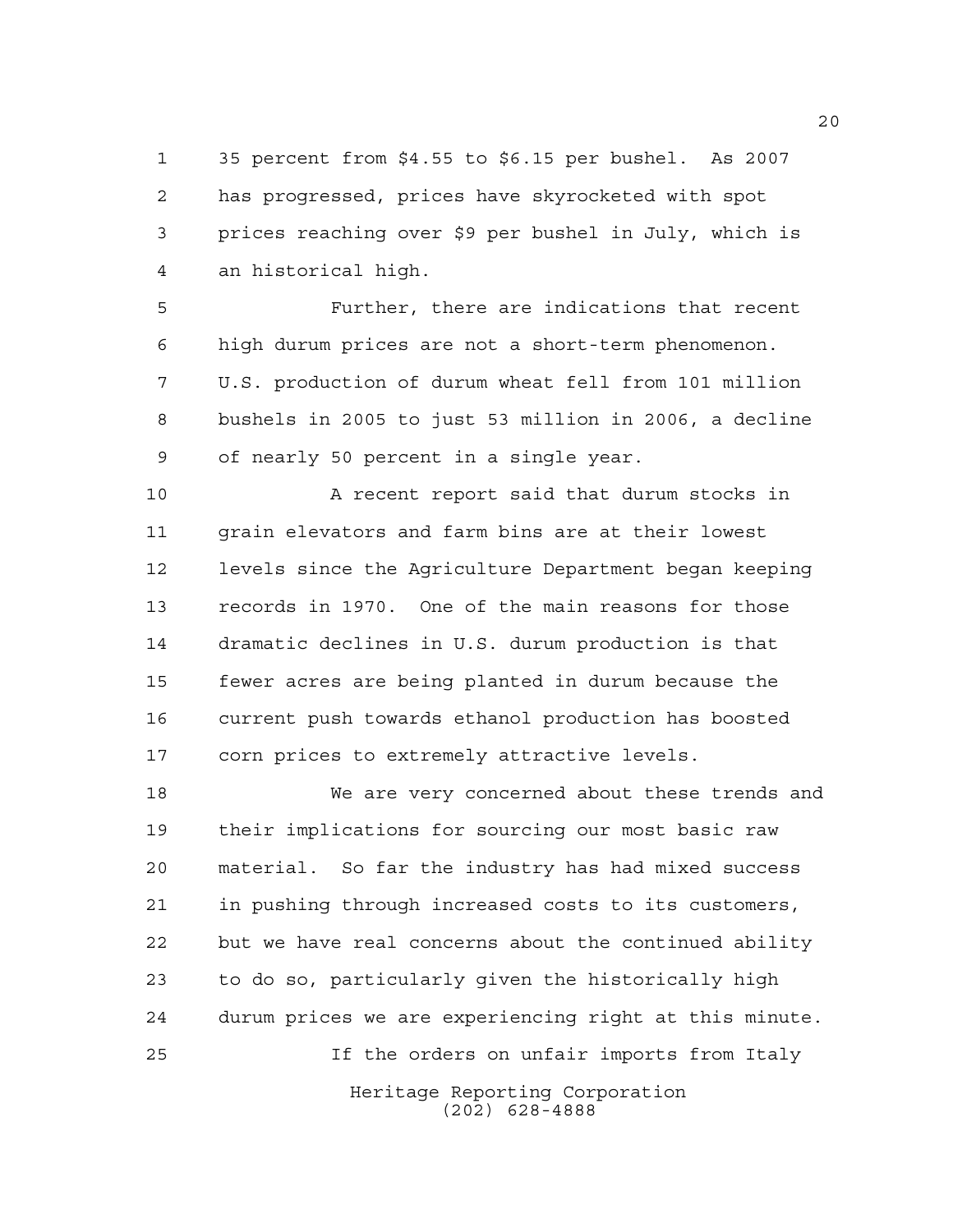and Turkey were to be revoked there is little doubt in my mind that we would be caught between a proverbial rock and a hard place, facing both downward price pressures on our finished products at the same time that we are facing escalating durum wheat costs. This would not be a tenable situation.

 Finally, let me address one additional point on our market. While we have worked hard to develop new whole wheat and organic pasta products and market them to consumers looking for healthy alternatives to traditional semolina pasta, the development of this area of the market will not be the savior of our industry.

 In fact, whole wheat and organic pastas still only account for a small fraction of the overall market for dry pasta in the United States, and we don't envision that will change much over the longer term.

 In point of fact, overall sales for the dry pasta category have been flat for the last few years. Growth in the health conscious area of the market has at most offset declining sales in the traditional semo pasta area of the market, and I would point out that there are many brands of imported whole wheat and organic pasta.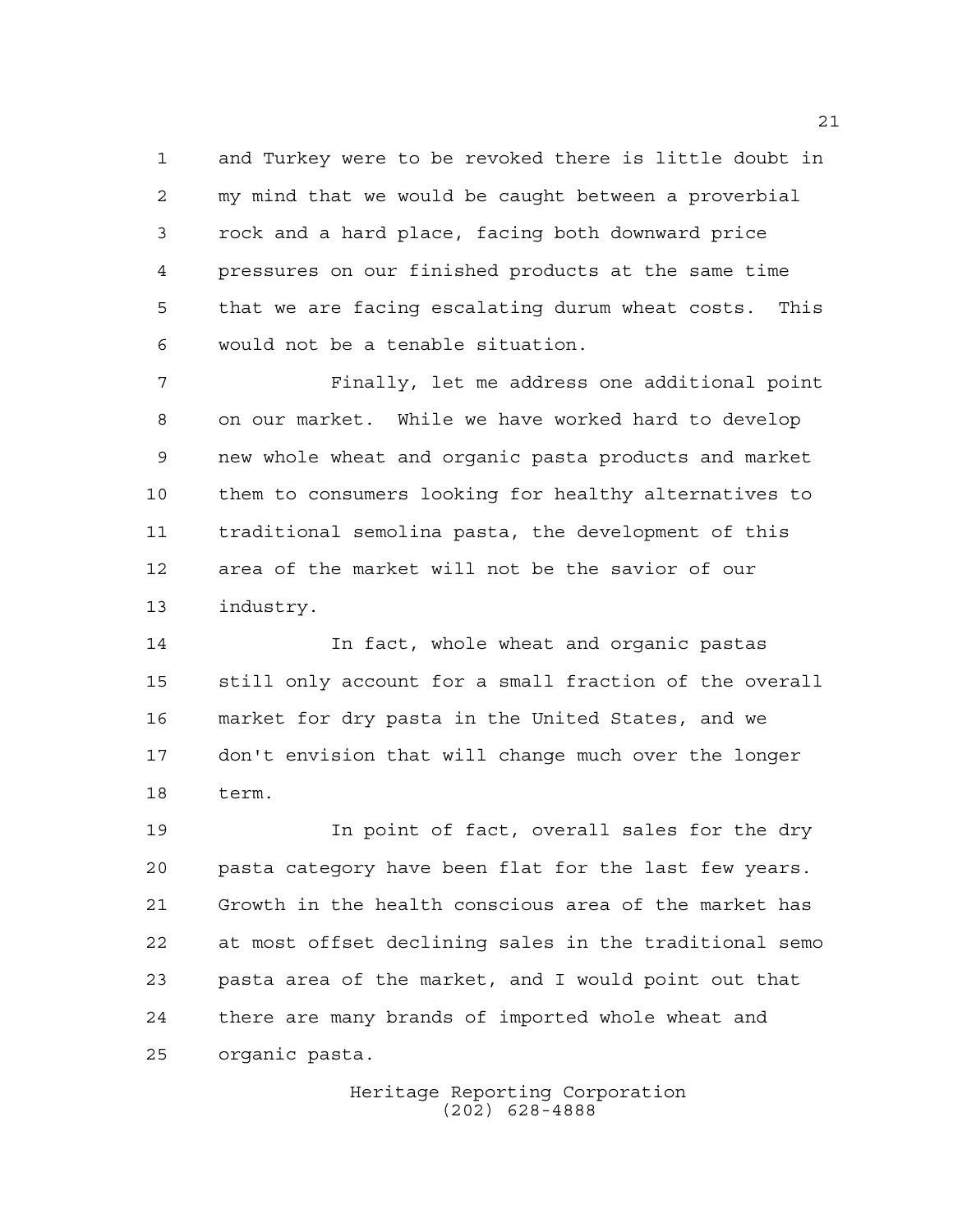In summary, our industry has been through some difficult years and has major concerns about the future. Pasta is a mature product sold largely on the basis of price.

 In light of our industry's excess capacity and upward trends in durum wheat cost, our industry would be placed in a very difficult position if the orders were revoked and imports from Italy and Turkey were allowed to be sold in the U.S. market once again at aggressively low prices.

 Thank you very much. That concludes my testimony.

 MR. ROSENTHAL: Our next witness will be Jack Hasper from Dakota Growers.

 MR. HASPER: Good morning. My name is Jack Hasper. I am vice president of Sales and Marketing at Dakota Growers Pasta Company. I have been with Dakota Growers for the past 10 years.

 I have over 40 years' experience in the food business and 23 years' experience in the pasta business. I have held a variety of sales and marketing positions with Borden Foods, Super Value, Pillsbury and General Mills prior to joining Dakota Growers.

Heritage Reporting Corporation (202) 628-4888 Dakota Growers is an integrated pasta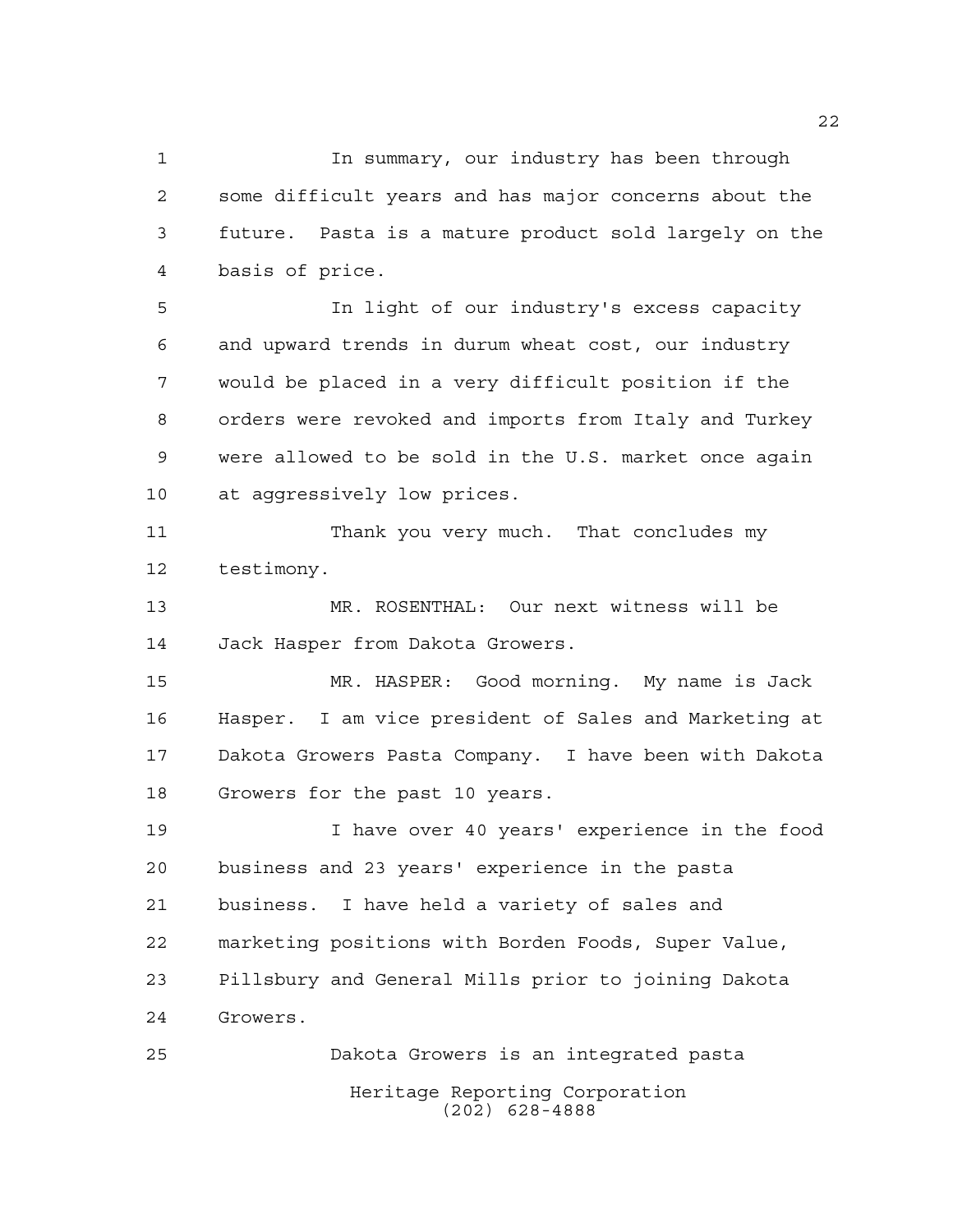producer with a state-of-the-art durum milling

 facility and a pasta manufacturing plant in Carrington, North Dakota. We also produce pasta at our plant in New Hope, Minnesota.

 Dakota Growers was established in 1993 as a cooperative with over 150 durum farmers who wanted to add value to their farms and get into the pasta manufacturing business.

 In 2002 we reorganized and became a corporation primarily to give us easier access to capital so we could continue to invest in the business, but we are still owned by the same 1,050 farmers who are now shareholders. We are a leading supplier of retail private label pasta and a leader in the food service and industrial pasta markets.

 Dakota Growers is very concerned about the possible revocation of the antidumping and countervailing duty orders on pasta from Italy and Turkey. Since the last sunset review we have continued to see the benefits of the orders in the retail trade. The orders have allowed us to increase our production and employment and also to reinvest in our company.

Heritage Reporting Corporation (202) 628-4888 During the past two years, Dakota Growers undertook a \$15 million capital project at our New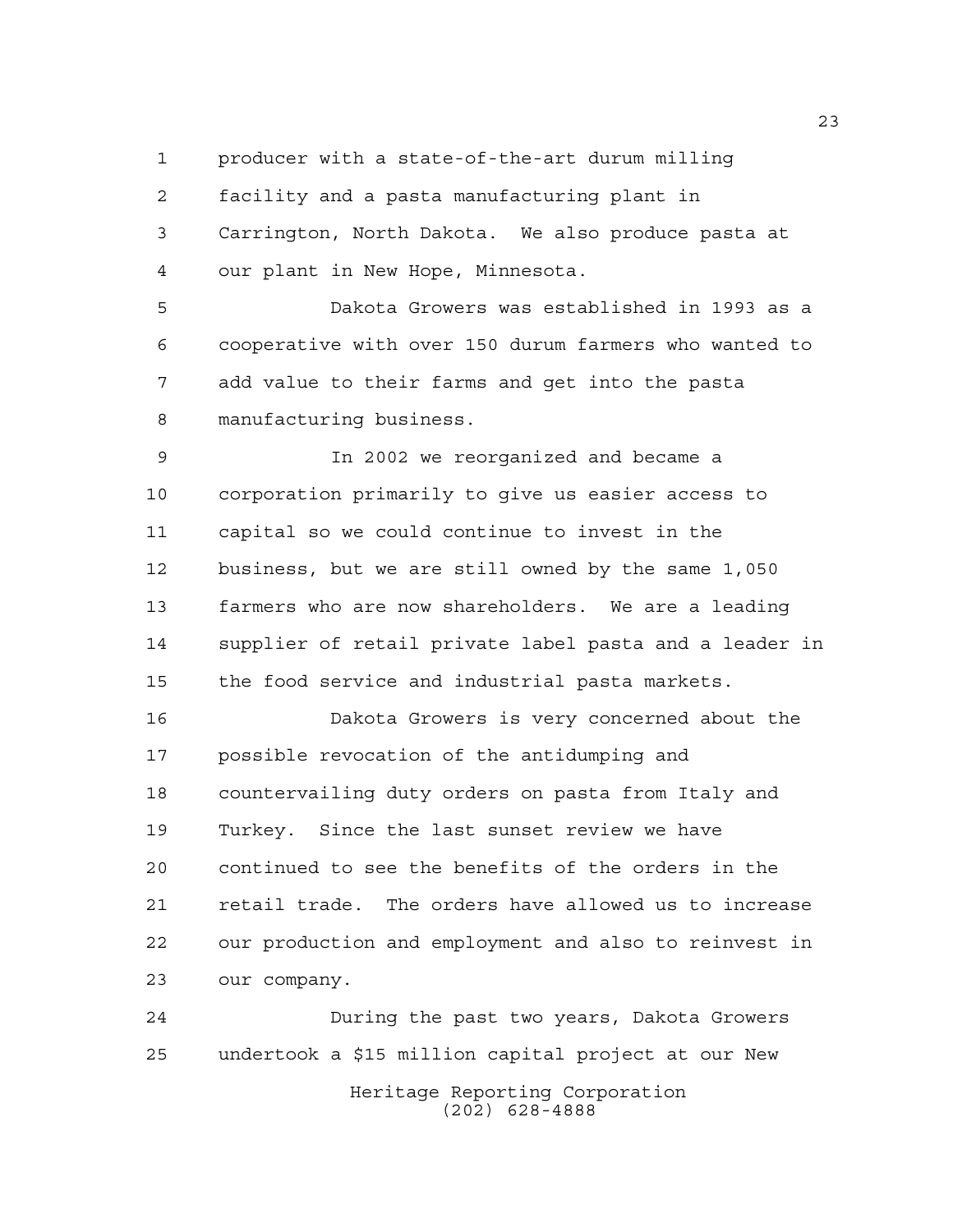Hope facility in Minnesota to better balance our pasta production capabilities and improve our operating cost which allows us to continue to compete in today's very, very competitive market.

 A main component of this project was the installation of a new, state-of-the-art short goods production line. Our investment efforts will be significantly undermined if the orders are revoked. The result of revocation would be a surge of unfairly low-priced imports from both Italy and Turkey with a devastating impact on pricing in the U.S. market.

12 As a person responsible for sales and marketing of pasta, I cannot overemphasize the importance of price in purchasing decisions. Pasta is a fungible product. Consumers by and large are not able to discern whether the pasta was produced domestically or imported from Italy, Turkey or other countries. Their decision to buy pasta in many cases comes down to price.

 Although quality is always important, the quality of domestic pasta is comparable to the pasta from Italy and Turkey, thereby making price the critical factor on which purchasing decisions are made. Without the offsetting effects of the orders, Italian and Turkish pasta will use low pricing to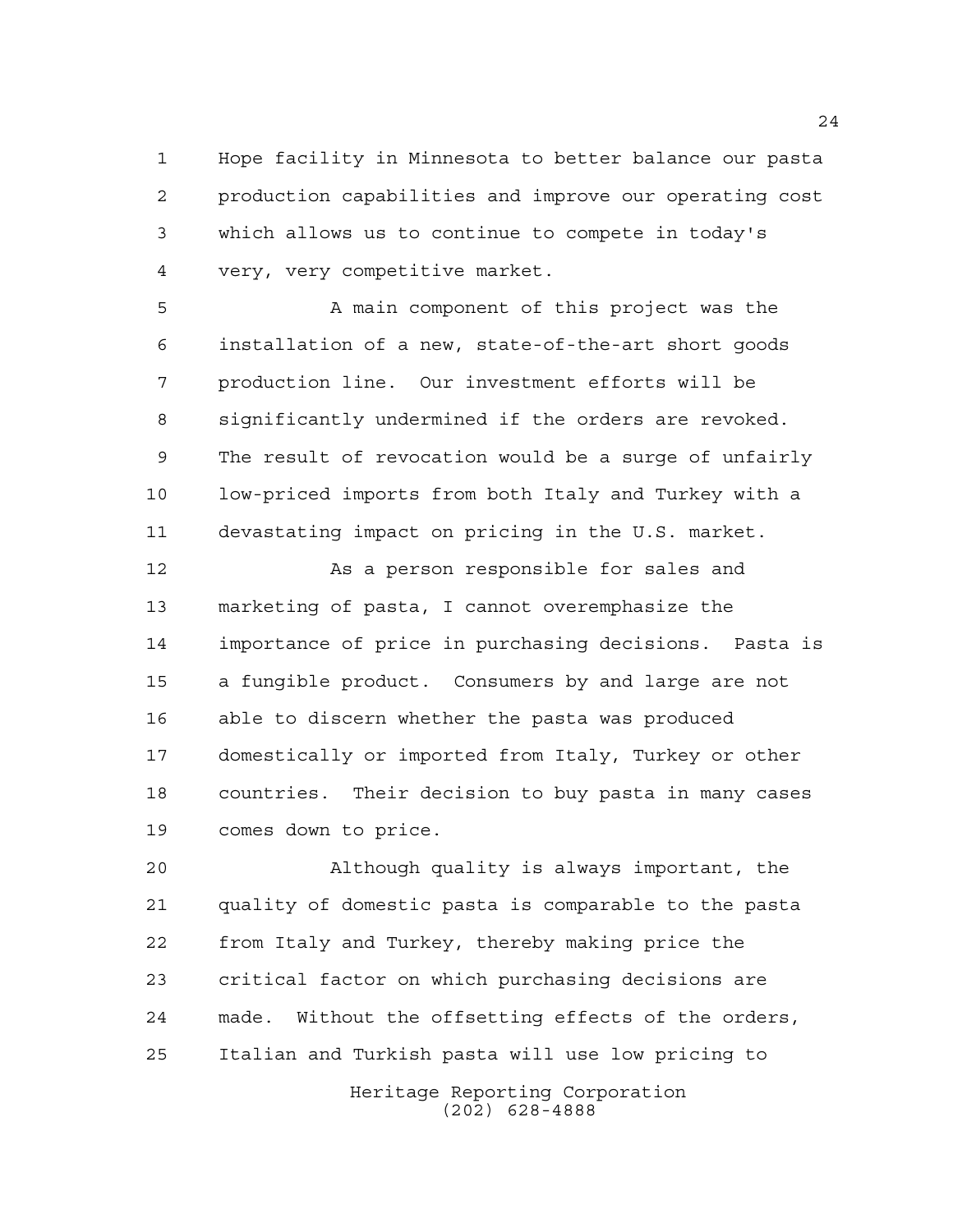increase market share at our expense.

| 2  | The types of sales that occur in the U.S.              |
|----|--------------------------------------------------------|
| 3  | pasta market also increase the importance of price and |
| 4  | purchasing decisions. Most sales of pasta are not      |
| 5  | subject to long- or short-term contracts, so any       |
| 6  | proposed price increase by us can cause our customers  |
| 7  | to look at alternative suppliers.                      |
| 8  | Because Dakota Growers' sales are focused              |
| 9  | largely on prime label products as opposed to name     |
| 10 | brands, we face an even greater risk of price          |
| 11 | variability and price fluctuations due to market       |
| 12 | pressures than some of the other producers.            |
| 13 | As my private label retail customer base has           |
| 14 | consolidated to fewer and fewer players, the pressure  |
| 15 | on price buying has intensified. The retail trade      |
| 16 | today has gone to reverse bid auctions where price is  |
| 17 | a dominant factor.                                     |
| 18 | Given these market conditions, I am very               |
| 19 | concerned about what will happen if the orders against |
| 20 | Italy and Turkey are revoked. Both Italy and Turkey    |
| 21 | have enormous capacity to produce pasta.<br>Left       |
| 22 | unrestrained, low dumped and subsidized import prices  |
| 23 | will undercut our pricing and take sales, as well as   |
| 24 | depress our prices.                                    |
| 25 | The deterioration in prices that would be              |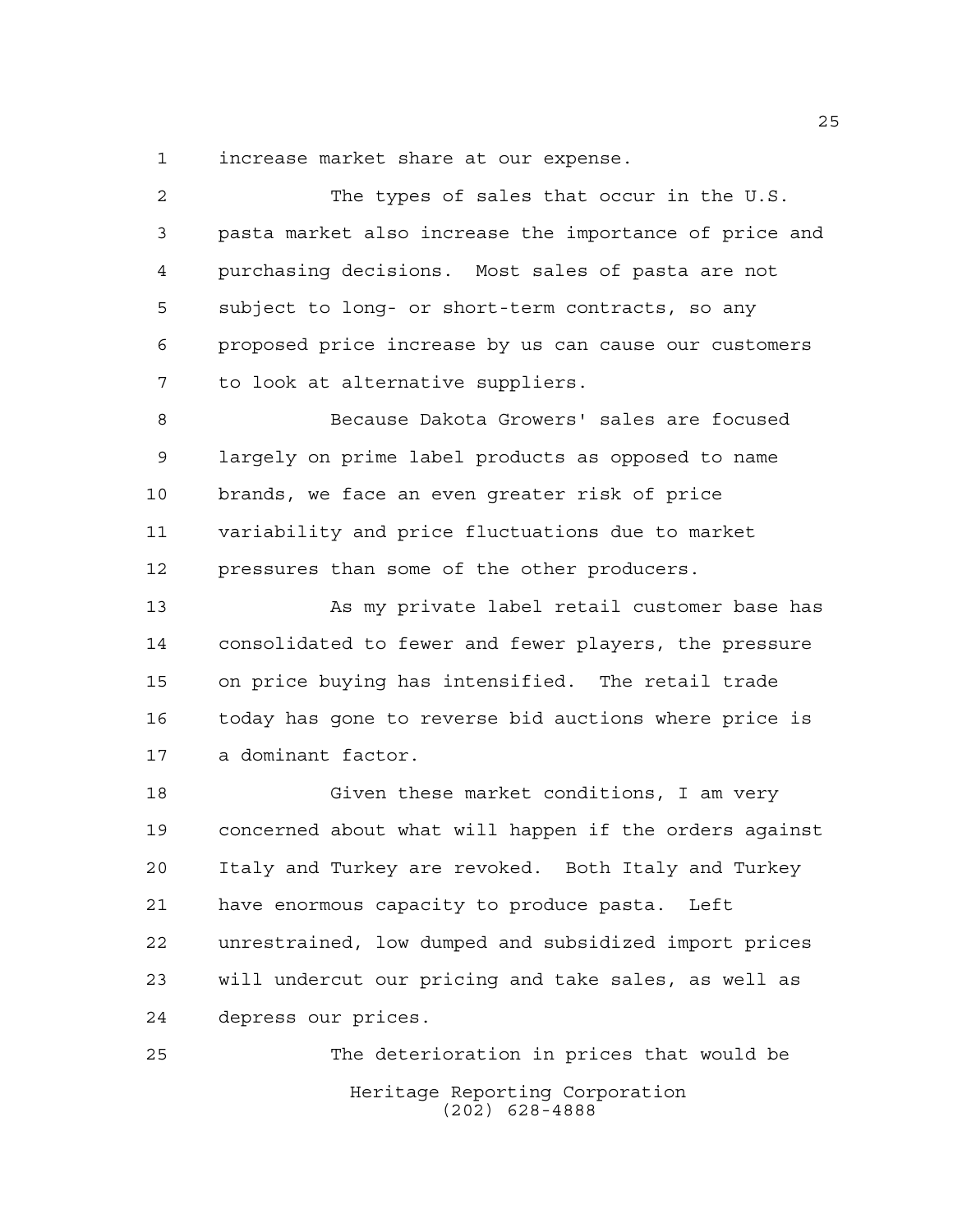caused by revocation of the orders would lead to reduction in our revenue, our profits and our ability to continue to invest in capital improvements. Our production and shipment levels would also suffer, which would in turn force us to reduce our workforce. In summary, these orders have been and continue to be very important to Dakota Growers. These orders provide an important price corrective effect in the highly competitive and price sensitive pasta market. The continuation of fair pricing under these orders is crucial to the domestic pasta industry. Thank you. MR. ROSENTHAL: Next we'll hear from Kathleen Cannon of Kelley Drye Collier Shannon to talk about some of the legal issues in the case. MS. CANNON: Good morning. I'm Kathleen Cannon of Kelley Drye Collier Shannon, and I'd like to briefly address a few of the legal issues presented

here.

 First, the U.S. industry. The domestic like product definition is not in dispute, but Respondents have argued that certain domestic producers should be excluded from the U.S. industry under the related party provision.

> Heritage Reporting Corporation (202) 628-4888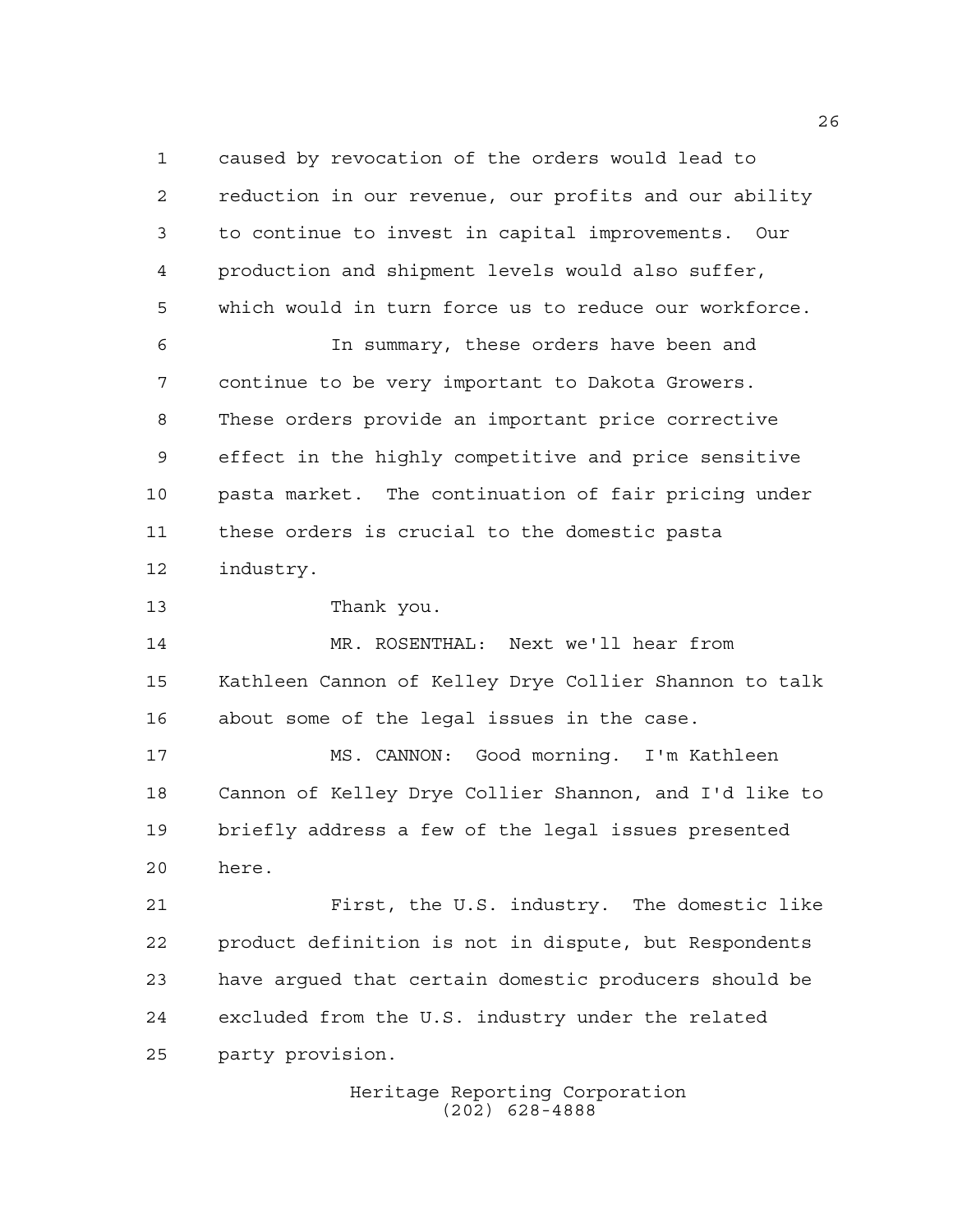Appropriate circumstances do not exist to exclude any U.S. producer under this provision based on the factors the Commission has identified as relevant to its analysis. Dakota Pasta Growers and AIPC are the two companies that Respondents state should be excluded.

 Dakota Pasta is not related to a subject producer, is not a direct importer of pasta and purchases only a very small volume of subject pasta from Italy in relation to its production. These very small purchase volumes are insufficient to deem Dakota Pasta a related party at all.

 Even if it were considered to be a related party, record evidence demonstrates that Dakota Pasta's overwhelming focus lies in domestic production, not purchases of Italian pasta, that those purchases are simply a small supplement to its U.S. production and that it is not benefitting from its purchases in a way that would skew overall industry data so should not be excluded from the industry.

 With respect to AIPC, although it is related to an Italian pasta producer and imports a very small volume of pasta relative to its production from that producer, the Italian producer at issue is Pasta Lensi. Lensi has been excluded by Commerce from both

Heritage Reporting Corporation (202) 628-4888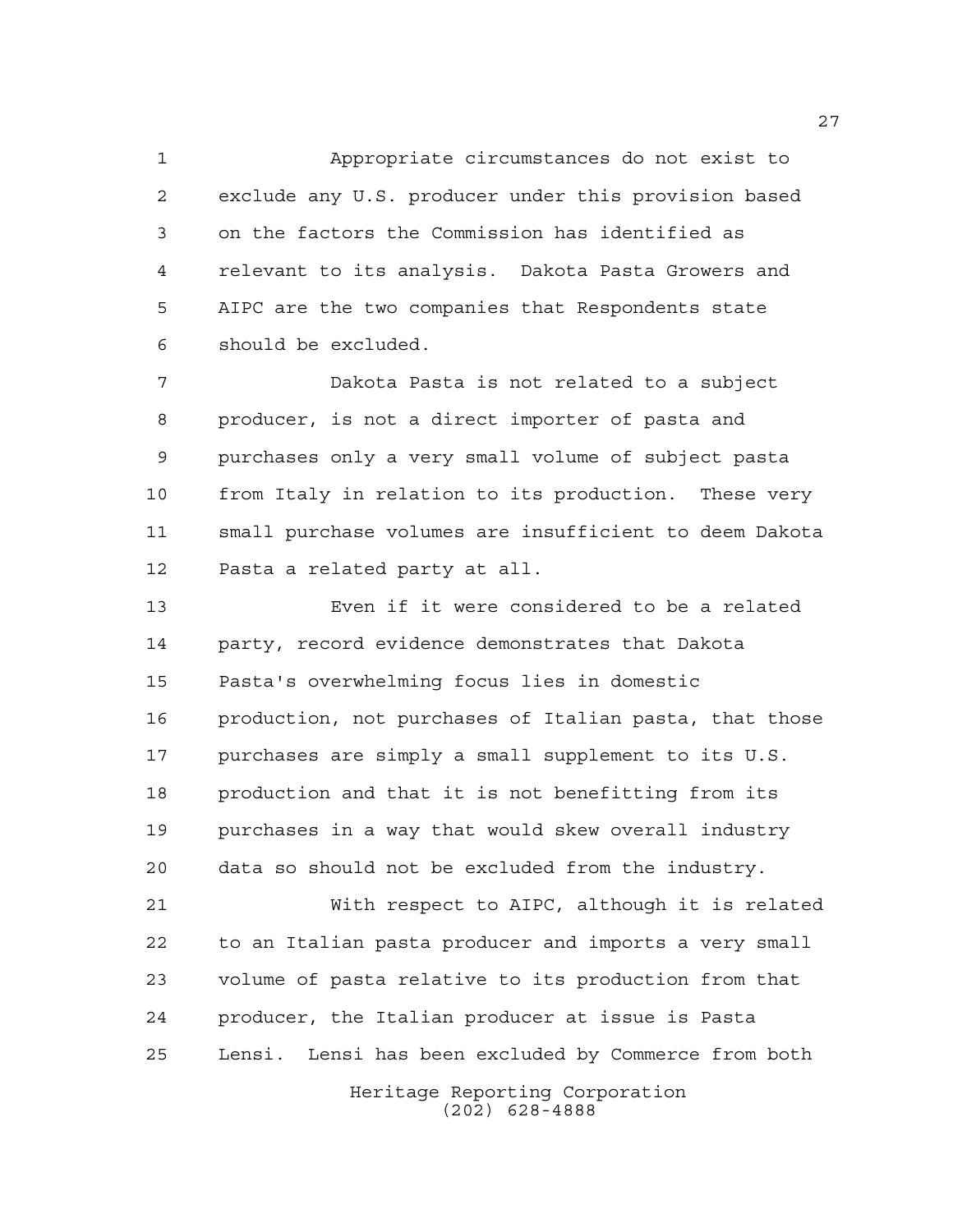the antidumping and countervailing duty orders. Given that Lensi is currently not a subject producer, any relationship to AIPC or imports of Lensi product by AIPC are not relevant to a related party analysis.

 The only company that is truly a related party here is Barilla. Without getting into confidential data, I would just say that a review of the relevant factors indicates that its interests lie more in domestic production than importation and do not warrant its exclusion from the U.S. industry. Respondents have stated they agree with this conclusion.

 A second legal issue I would like to address is whether the Commission should consider trade only industry data in addition to total industry data that includes captively consumed pasta.

 In the U.S. pasta industry, several companies that produce pasta do not sell it on the open market, but instead consume it internally in the production of other products such as canned soup or spaghetti and meatballs. As such, these companies are not competing with subject import sales of dry pasta.

 The Commission has recognized that such captive consumption is a significant condition of competition. Further, the Commission found under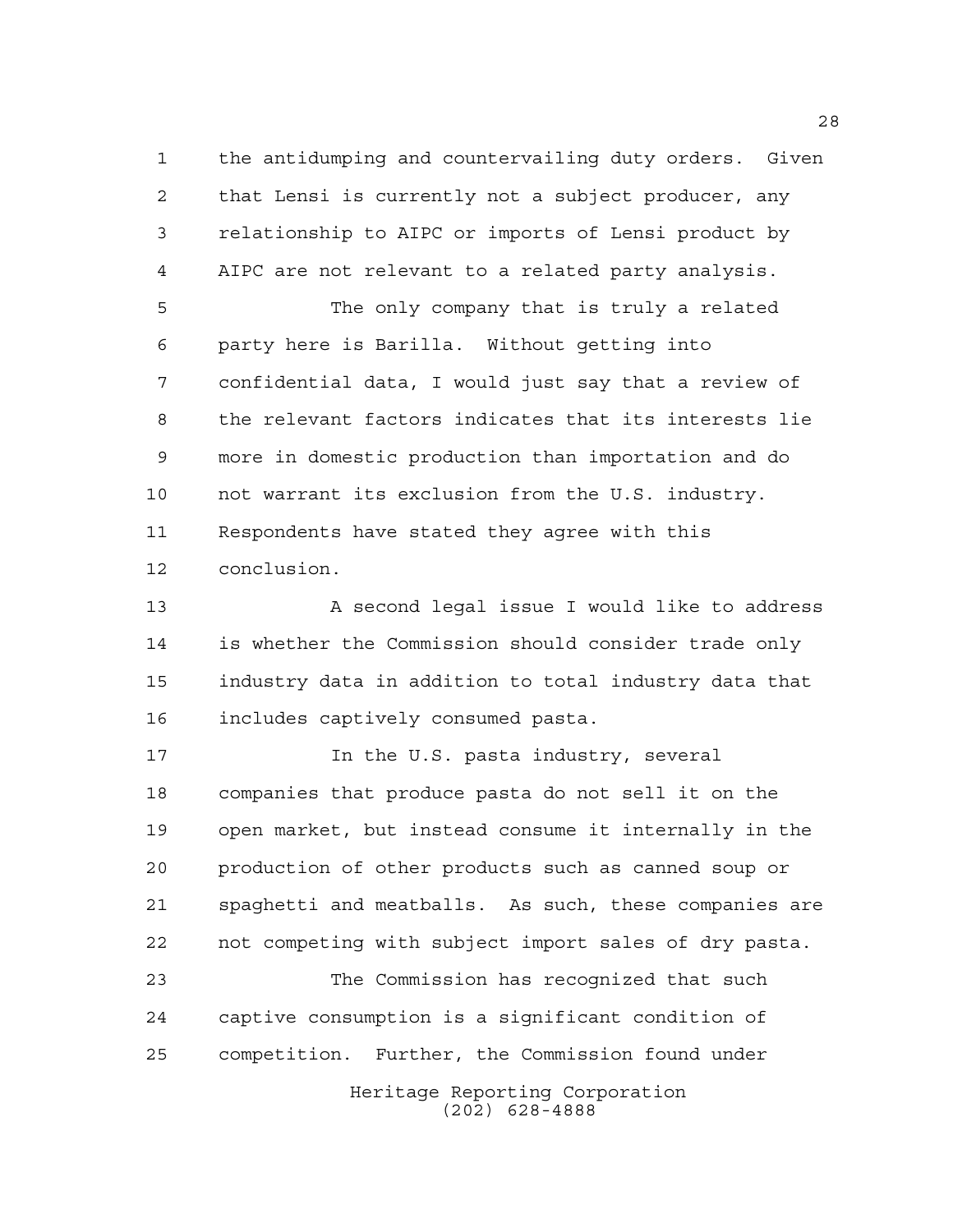similar facts in the Hot-Rolled Steel case that it was appropriate in a sunset review to consider the likely effects of revocation with respect to both the merchant market and the total market.

 Accordingly, we urge the Commission to consider the trade only data, in addition to the overall industry data, in projecting the likely effects of revocation.

 A third legal issue is cumulation. The Commission found it appropriate to cumulate imports of pasta from Turkey and Italy in its original investigation and in the first sunset review, and we believe that cumulation is justified here as well.

 First, there is no indication that imports from Turkey or Italy will have no discernable adverse impact if revocation occurs. Mr. Kerwin and Ms. Beck will address in more detail the massive capacity and unused capacity available in both countries, their export orientation and the likelihood that imports from each country will increase significantly in volume at very low prices if the orders are revoked, injuring the U.S. industry.

 No serious argument could be made that there would be no discernable adverse impact from either country.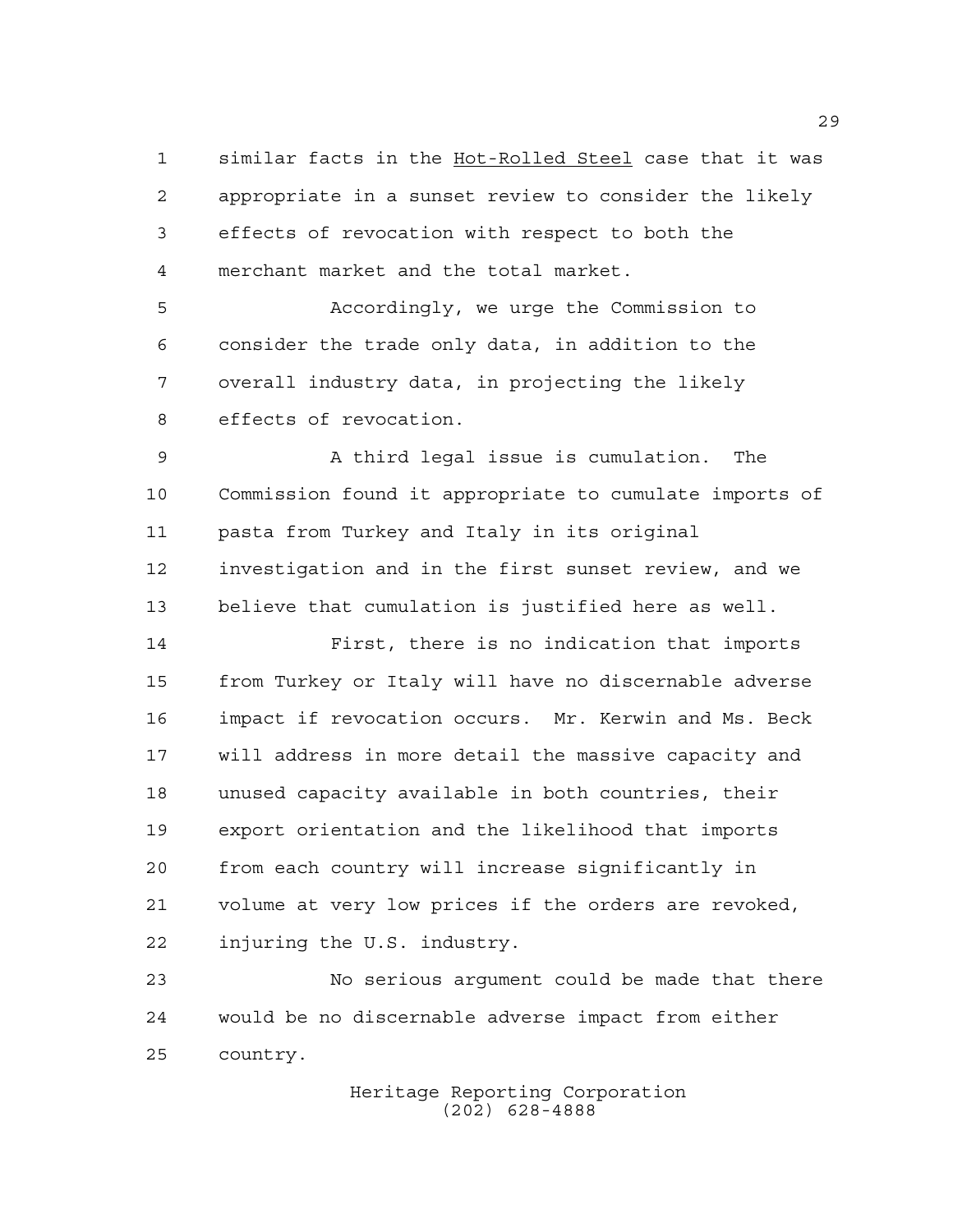Second, there likely will be a reasonable overlap of competition between imports from Turkey and Italy and between those imports and the U.S. product. Questionnaire responses from U.S. producers, importers and purchasers indicate that dry pasta from the United States and subject countries is normally interchangeable. Purchasers differentiate pasta largely based on price, finding the product fungible regardless of source.

 In terms of channels of distribution, pasta from all three sources overlap in the retail channel of distribution. Pasta from the United States, Italy and Turkey is also sold in common geographic markets throughout the United States and has been simultaneously present in the U.S. market in every year of the review period and almost every month as well.

 In terms of other conditions of competition, evidence that both Italy and Turkey have maintained or increased capacity since the orders were imposed, have continued to sell into the U.S. market and have remained export oriented indicates likely common behavior by both Italy and Turkey if the orders are revoked to warrant a cumulative analysis here. The fourth and final legal point I will

Heritage Reporting Corporation (202) 628-4888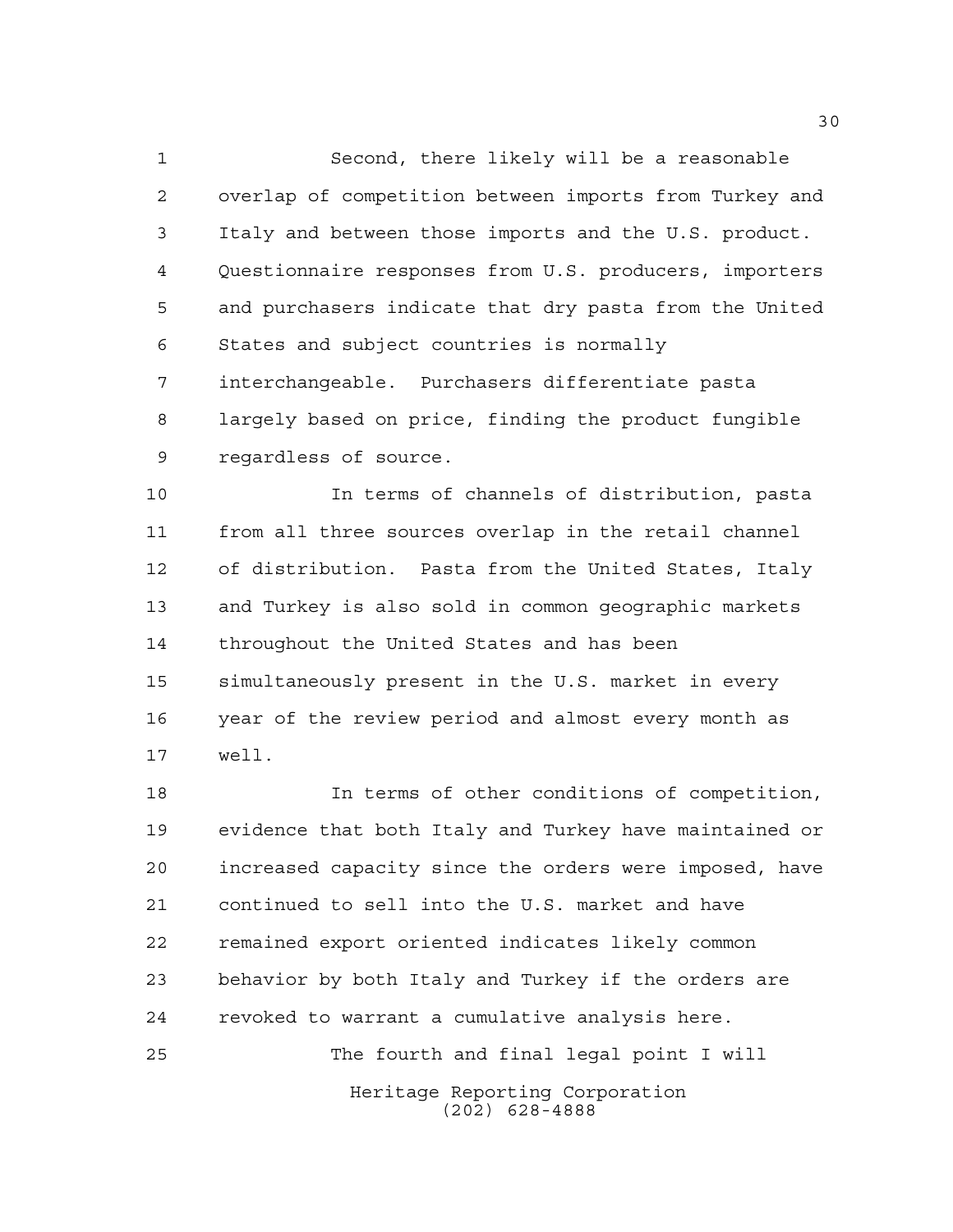mention is the Commerce Department's finding that

 export subsidies are likely to continue or recur for both Italian and Turkish pasta producers if the orders are revoked.

 These export subsidies are relevant not only to the Commerce analysis, but also to the Commission's analysis. The law expressly requires the Commission to consider the nature of the subsidies and whether the subsidies are export subsidies.

 If the orders are revoked, Italian and Turkish pasta producers would have incentive to increase exports to the United States to take advantage of the export subsidies that continue to exist today. This factor provides a further indication of likely increased subject import volumes from both countries if revocation occurs.

 That concludes my statement. Thank you. MR. ROSENTHAL: Next will be Michael Kerwin. MR. KERWIN: There we go. We have power. Good morning. I am Michael Kerwin of Georgetown Economic Services. This morning I'd like to address the conditions of competition in the U.S. market for dry pasta and the likely volume effects of the subject imports in the event of revocation.

Heritage Reporting Corporation (202) 628-4888 The key conditions of competition facing the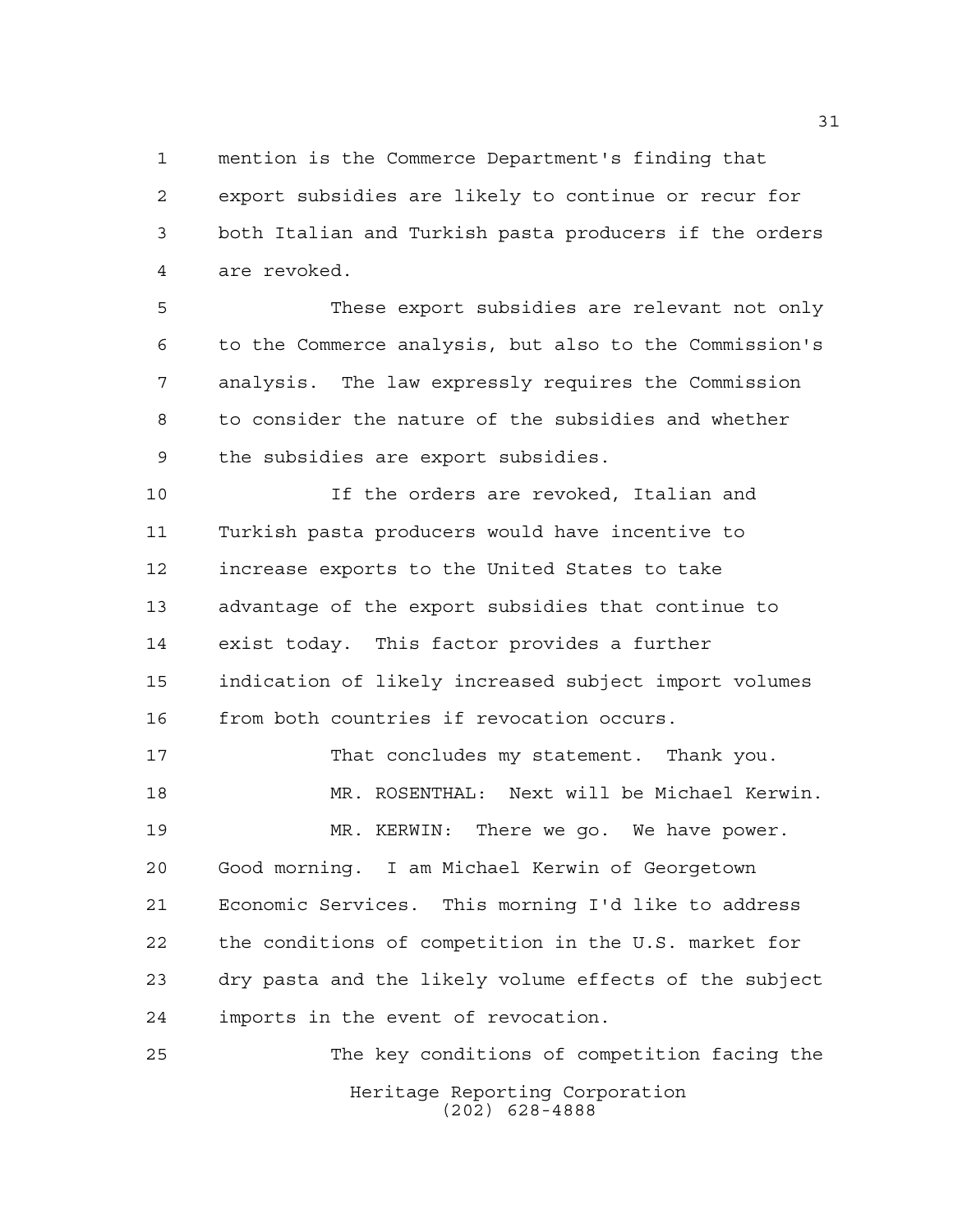domestic dry pasta industry include recent trends in supply and demand and the expanded presence of nonsubject imports in the U.S. market.

 Over the course of the period of review U.S. demand for dry pasta trended up and down, but overall remained relatively flat. After increasing from 2001 to 2002, apparent consumption fell in the following two years before ticking up in 2005 and 2006.

 For the period of review as a whole, consumption increased by just 5.2 percent or about one percent a year. For most of the years of the POR, consumption was about the same or below that shown in 1995, the last year of the original period of investigation.

 The U.S. market for dry pasta is mature and, as you have heard, growth and demand for whole wheat pasta and organic pasta has not acted to increase overall consumption.

 The domestic industry has gone through substantial restructuring since the time of the original investigation. Domestic capacity to produce dry pasta is now more efficient but also notably smaller than in the mid 1990s.

Heritage Reporting Corporation (202) 628-4888 Some of the fixtures of the domestic industry at the time of the original investigation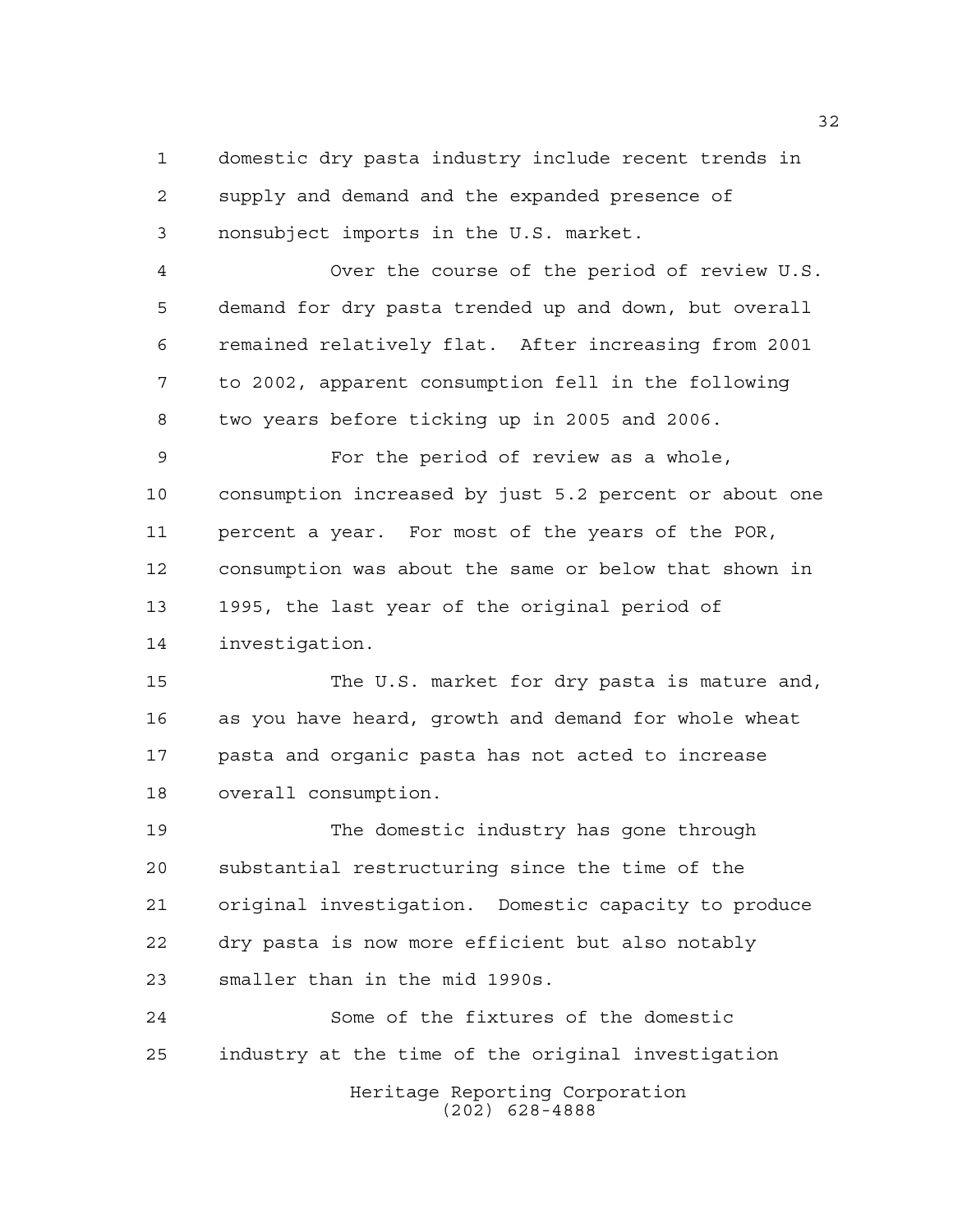have fallen by the wayside, having concluded that it would be more cost effective to exit the pasta business completely than to make the massive capital investments needed to replace aging production facilities with modern, state-of-the-art plants.

 While the industry is now leaner and more efficient, it still struggles to turn sufficient operating income to cover the capital costs incurred in building these more efficient facilities.

 Since the time of the original investigation, imports from nonsubject countries have come to account for a significantly greater share of the U.S. pasta market. Since 1995, nonsubject country import volumes increased by 132 percent, expanding their share of the market from 4.3 to 10 percent.

 Because imports from subject countries have not faded from the market, the domestic industry held a market share of just 79.9 percent in 2006, as compared to 84.4 percent in 1995, the high point of injury during the original period of investigation. This contraction in market share is an indication of the ongoing vulnerability of the domestic industry.

 On the topic of likely volume of subject imports in the event of revocation, I would first point out that the near complete lack of participation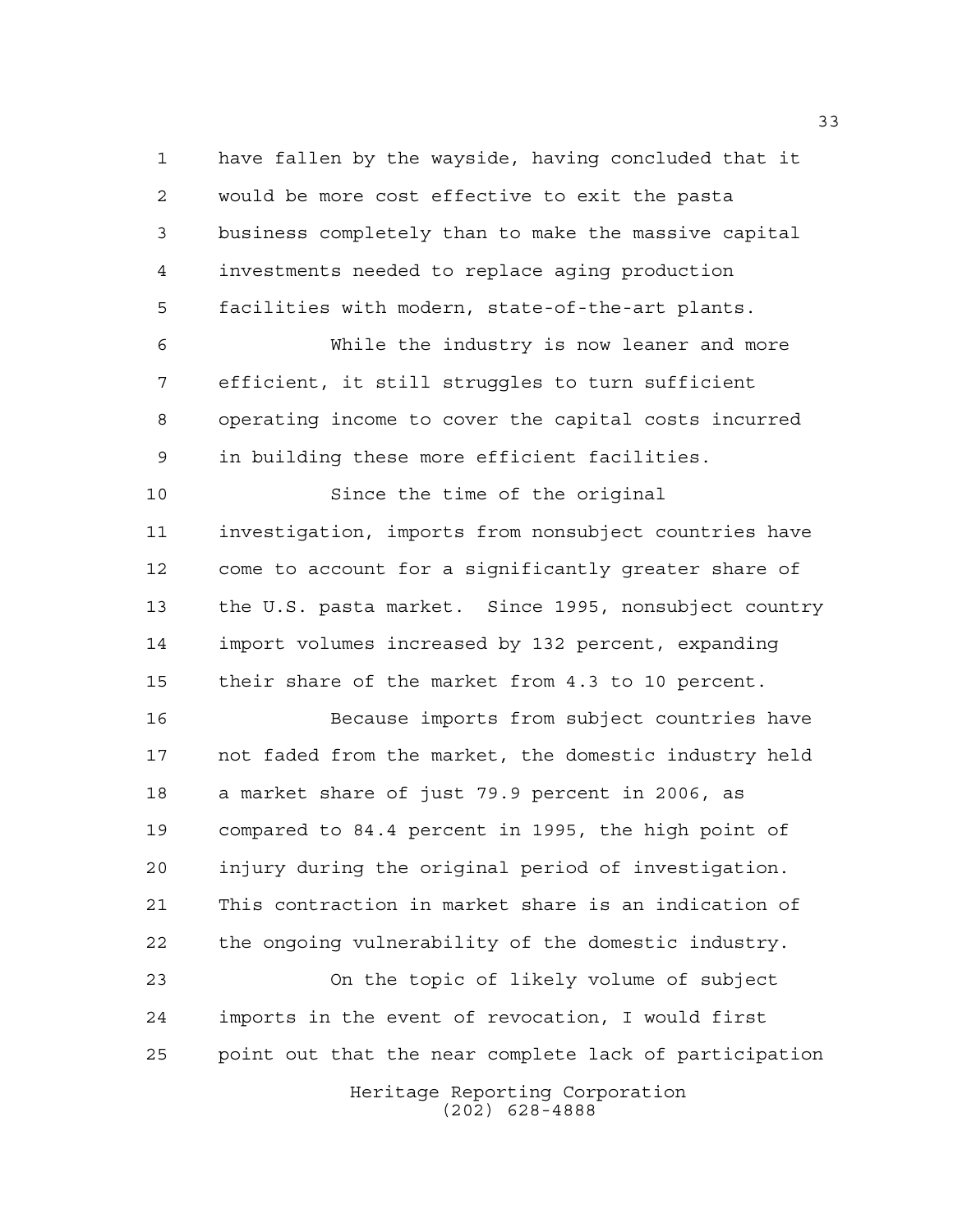by the Italian and Turkish industries in this review justifies the drawing of adverse inferences by the Commission.

 Despite this lack of participation, there is ample public information indicating that both the Italian and the Turkish industries are extremely export oriented and have ample reason and capability to shift to the U.S. market in substantial volumes if the orders are revoked.

 Italy is the world's largest producer of dry pasta, despite having a declining population that is only about one-fifth the size of the United States. According to the data of the Italian Pasta Association, the total capacity of the Italian industry expanded from 8.8 billion pounds in 2000 to 10.1 billion pounds in 2005, a 15 percent increase. That means that the Italian industry is on the order of three times the size of the U.S. industry.

 Oddly enough, as Italy's capacity increased by 1.3 billion pounds its production expanded by just 200 million pounds. This industry has over three billion pounds in excess capacity, but it apparently feels compelled to keep adding to that massive overhang.

Heritage Reporting Corporation (202) 628-4888 Turkey is no shrinking violet when it comes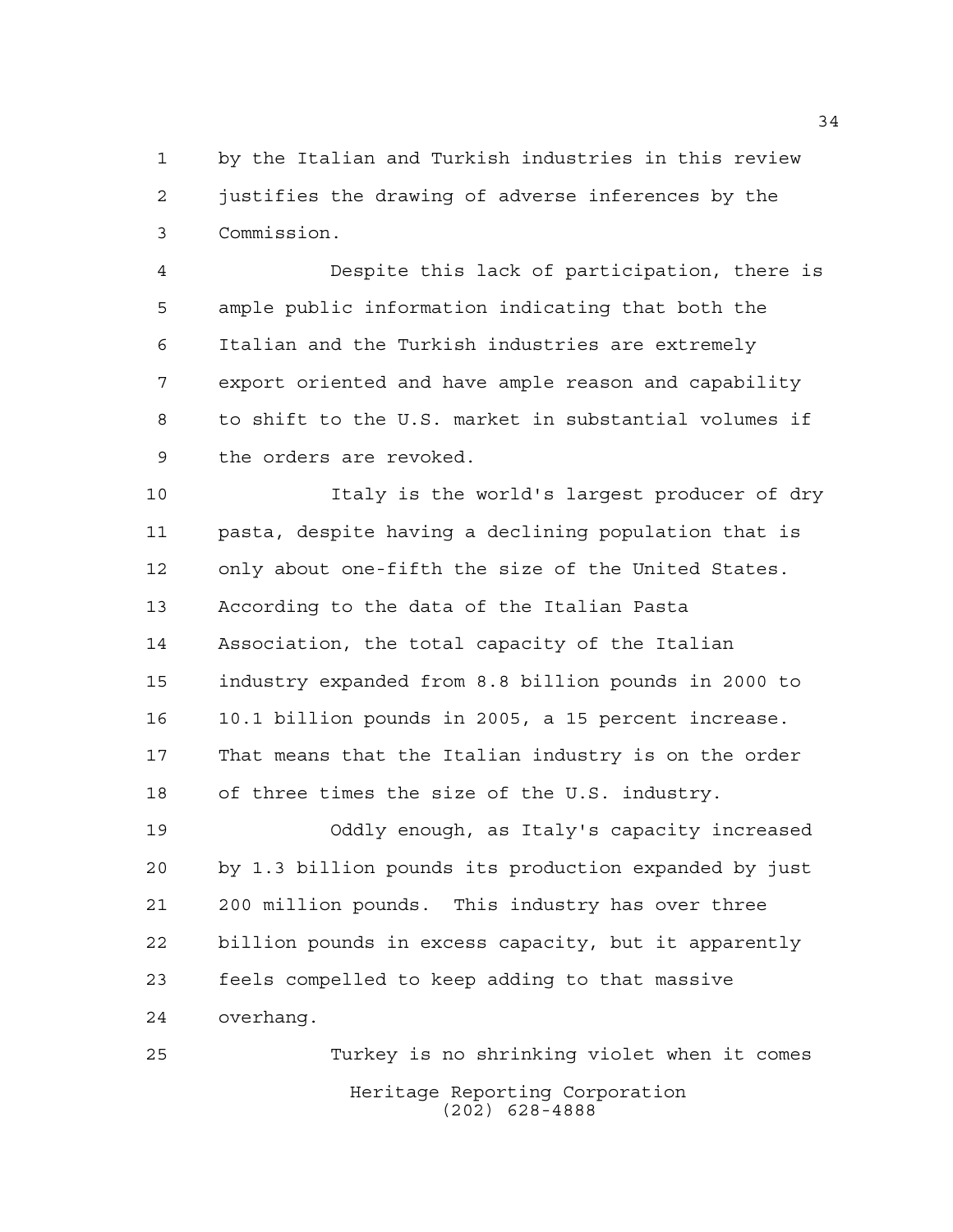to pasta production either. Turkish pasta production increased in each year of the period of review and by nearly 500 million pounds or 58 percent in just five years. Capacity of the Turkish industry is now roughly double that at the time of the original investigation.

 From the public sources we estimate that Turkey has an excess capacity of at least one billion pounds. Given that U.S. imports from Turkey in the original investigation topped out at 64 million pounds, obviously the industry has ample room to expend export shipments in the event of revocation.

 Not surprisingly, both the Italian and Turkish industries are extremely export-oriented. Italy is the world's leading exporter of dry pasta, accounting for 67 percent of total global exports of dry non-egg pasta in 2006. Italy's exports in 2006 were significantly higher than the entire output of the U.S. industry.

 In comparison to peak shipments at the time of the original investigation, Italy currently has enough capacity to increase its exports to the United States nearly tenfold simply by using its installed capacity.

Heritage Reporting Corporation (202) 628-4888 The Italian industry has almost no option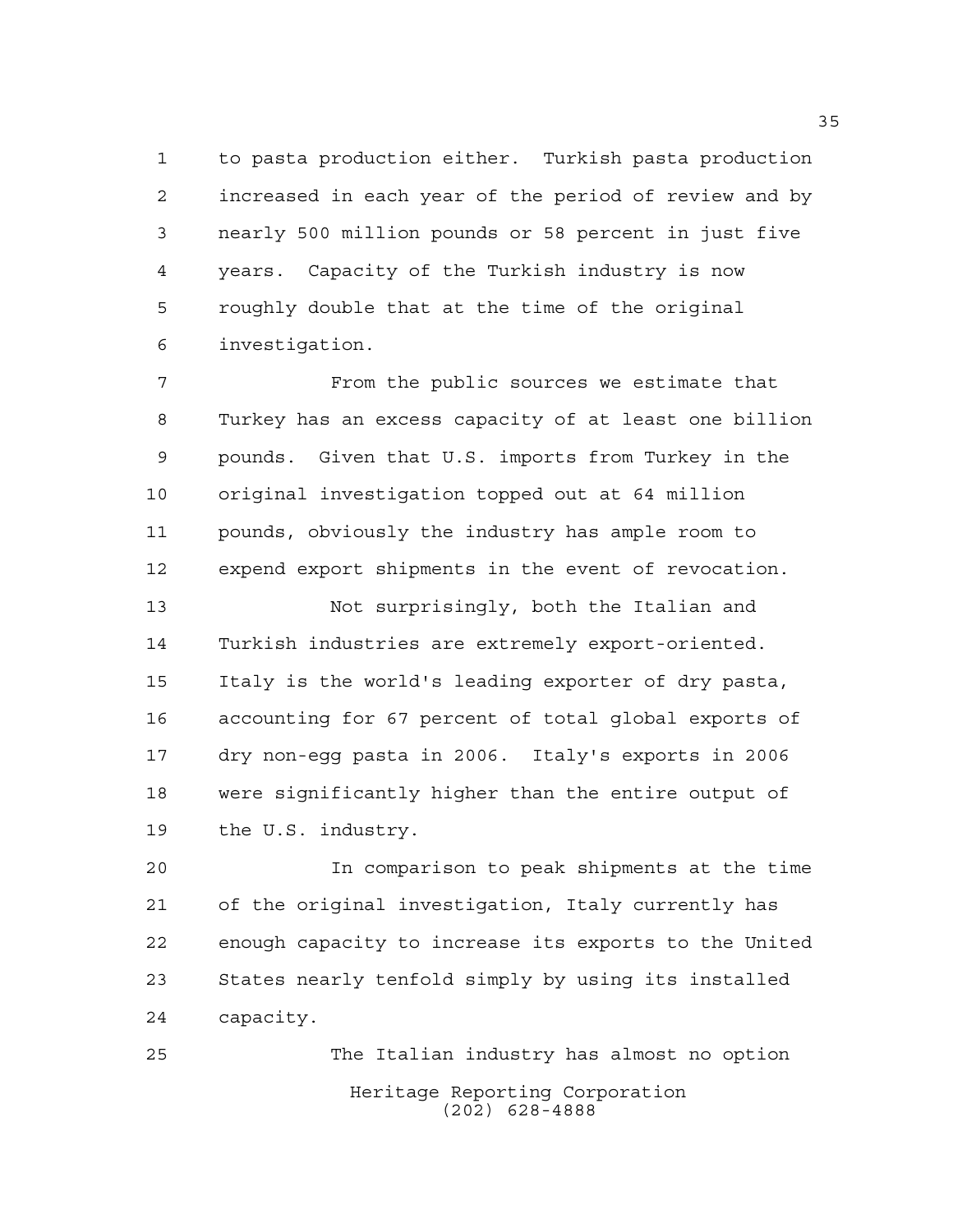but to export its increased production as its home market is almost completely stagnant as consumption increased by just a total of one percent between 1995 and 2005.

 Turkey is the world's second largest exporter of dry pasta, and between 2001 and 2005 exports of dry non-egg pasta from Turkey expanded more than fivefold. The export orientation of the Turkish pasta producers is front and center in almost every company's website, which are filled with claims of world class product quality, use of the most modern production technologies and aggressive export sales activities.

 In stark contrast to the time of the original investigation when it was nearly impossible to find any information on the Turkish industry, the electronic marketing of these firms is extensive and savvy with essentially every Turkish producer maintaining an attractive website with English versions readily available.

 It is also clear that the Turkish industry would be ecstatic if the current orders were to be revoked and they could once again have unfettered access to the U.S. market.

Heritage Reporting Corporation (202) 628-4888 Despite an obvious export orientation, many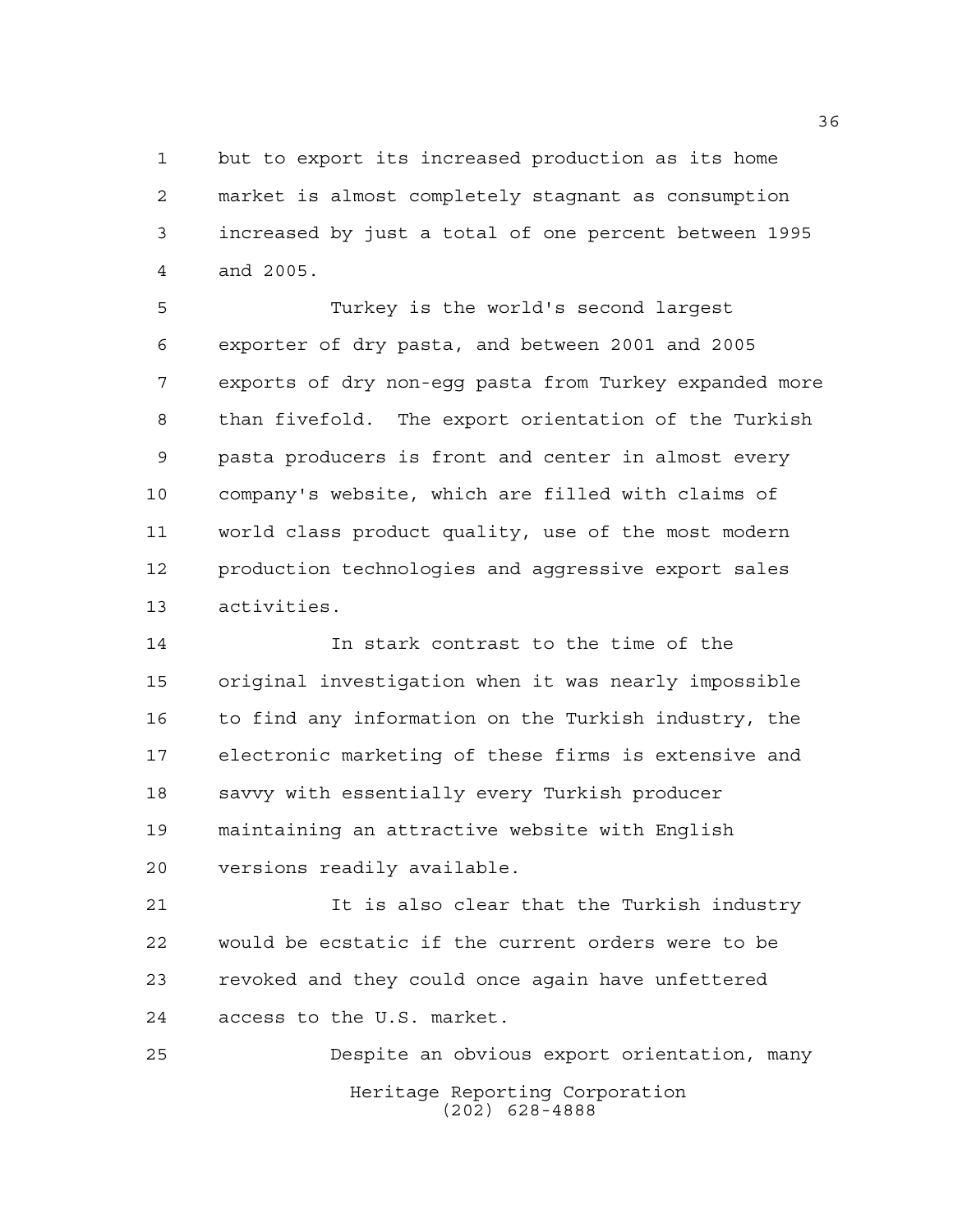attractive markets such as those in Europe are simply not open to imports from Turkey. While the major export markets for Italian pasta include large economies in Europe and Japan, Turkey's major export destinations are predominantly small developing economies with its two largest export markets being the United Arab Emirates and Iraq.

 Despite proximity with the European Union and periodic discussion of Turkish membership in that institution, it is very clear that with the sole exception of Germany, a market that has never accounted for more than four percent of -- pardon me.

 Turkish pasta is kept out of European markets with the sole exception of Germany, a market that has never accounted for more than four percent of Turkish exports during the period of review.

 If Turkish pasta was allowed to enter the U.S. market without the constraints of the current orders, it is a safe assumption that Turkish producers would prefer to be shipping to the United States, the second largest market in the world, rather than markets like Djibouti and Cameroon.

 Finally, there is solid evidence that relatively high prices and low general tariffs make the U.S. market very attractive to subject producers.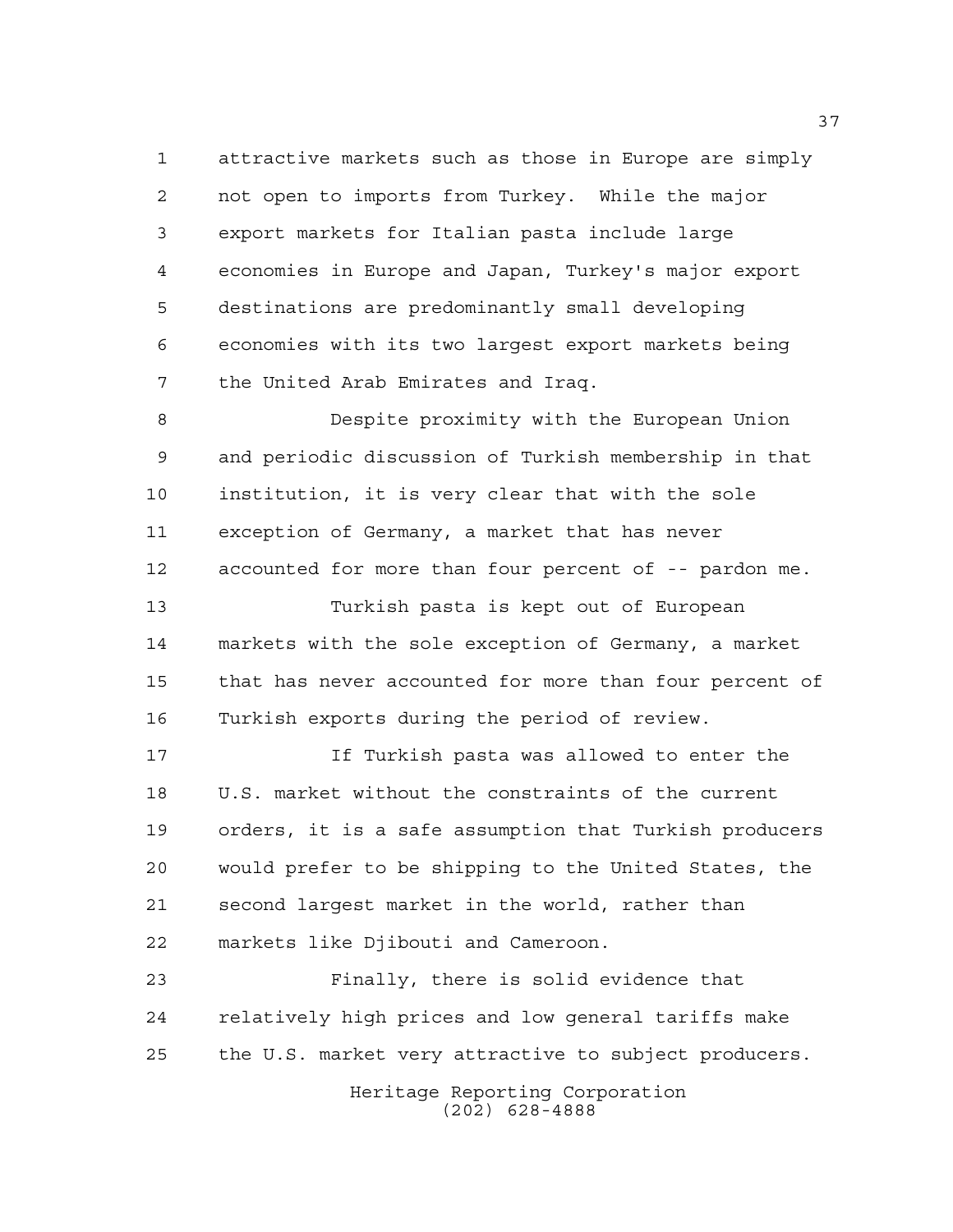As shown in the prehearing report, the average unit value of Italian exports of dry non-egg pasta to the United States in 2006 was higher than or equal to the eight other largest export markets.

 Over the period of review as a whole, U.S. prices were at least 22 percent higher than those in Italy's next three largest export markets. Similarly, Turkish exports to the U.S. market were at or above average unit export values from Turkey.

 Not only are U.S. pasta prices relatively high for these export markets, but U.S. import tariffs on dry pasta are generally low. In contrast to major economies of the world, most of which maintain substantial general tariffs on imports of dry non-egg pasta, the product enters the U.S. market duty free.

 These duties in third country export markets are not insignificant and indeed act to completely preclude imports in some instances as is apparently the case in relation to Turkish imports into most of Europe.

 In summary, the U.S. market is extremely attractive in terms of its size, its pricing and its tariff structure. Pasta producers in Italy and Turkey are well aware of this, which is why Italian producers have continued to export here in significant volumes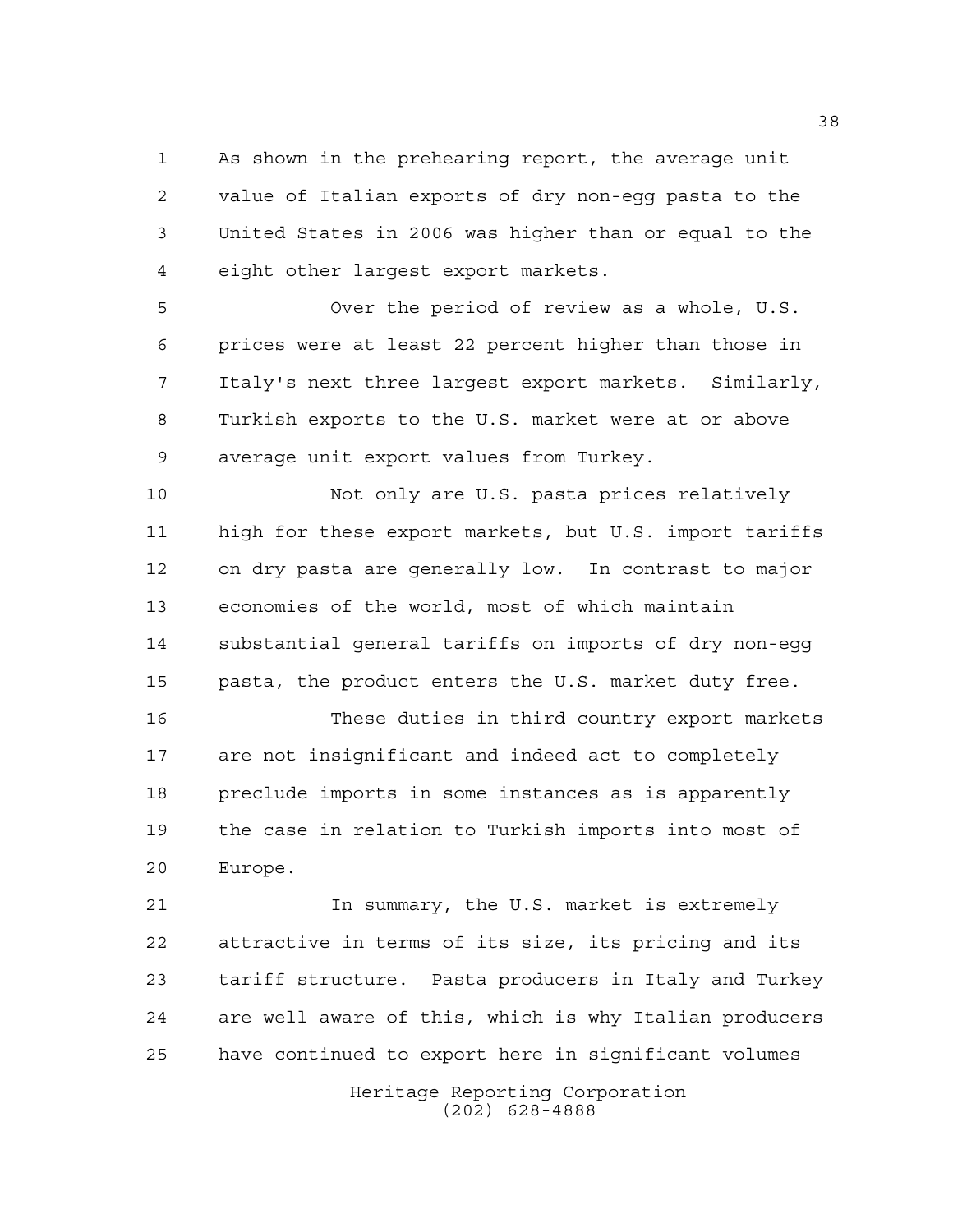and why Turkish producers are looking forward to selling into the U.S. market without the worry of the unfair trade orders.

 These producers have the capacity to ship here immediately if this change is made. It is not hyperbole to say that in the event of revocation producers in Italy and Turkey have the capability to ship to the United States in quantities large enough to destroy the U.S. industry.

 Thank you very much. That concludes my testimony.

 MR. ROSENTHAL: Our last witness this morning will be Gina Beck.

 MS. BECK: Good morning, Mr. Chairman, Commissioners and staff. I am Gina Beck of Georgetown Economic Services.

 This morning I would like to discuss the factors that indicate imports of certain pasta from Italy and Turkey will undersell and suppress prices of U.S. produced pasta and will cause injury to domestic producers of the like product in the event of revocation of the orders.

 In the original investigations the Commission not only found underselling by both Italy and Turkey, but also that the underselling was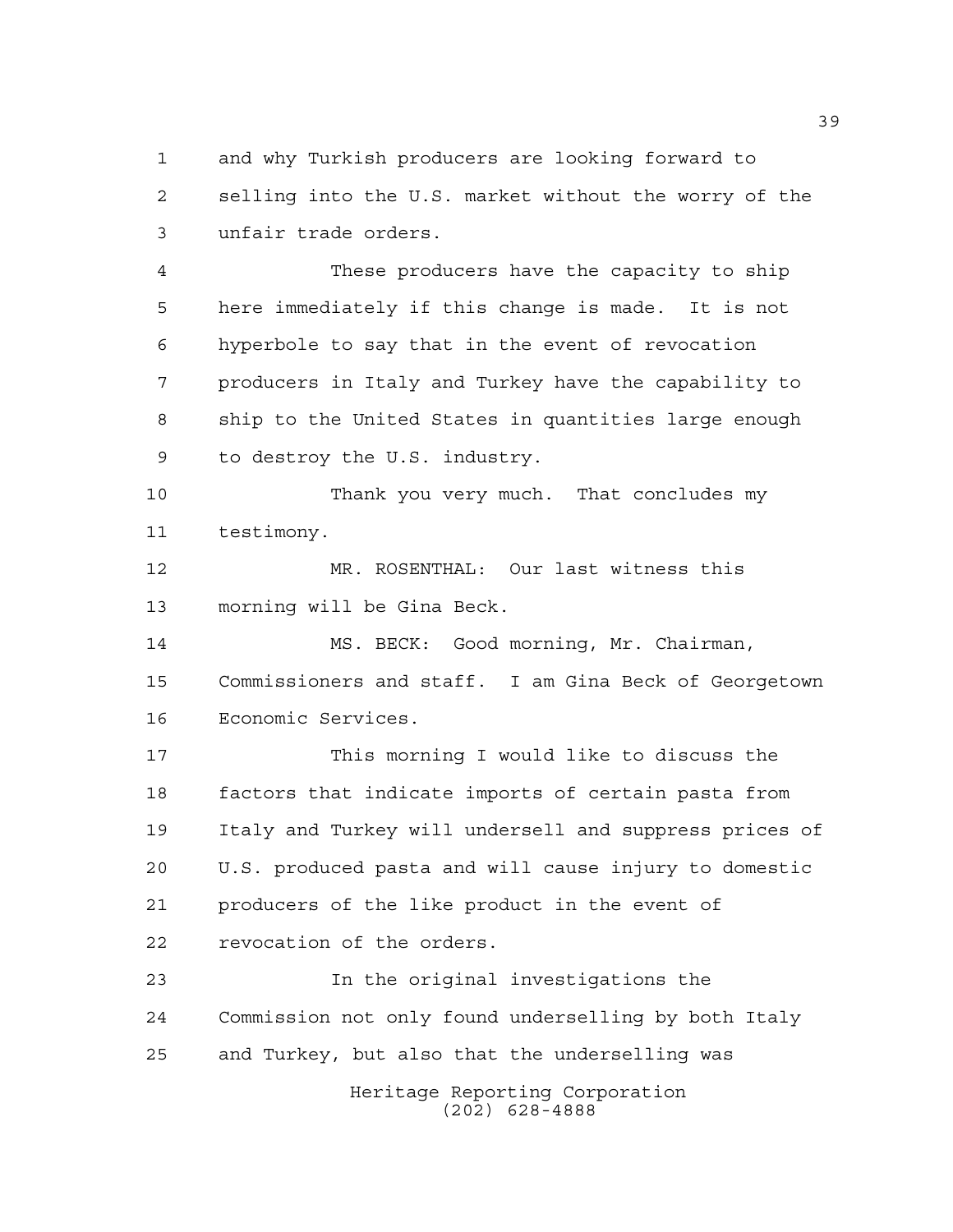extensive and by substantial margins.

Heritage Reporting Corporation (202) 628-4888 For Italy, underselling occurred in the vast majority of instances by margins up to 35 percent while underselling for Turkey occurred in all possible comparisons with margins ranging up to 65 percent. The Commission also concluded that the low- priced subject imports depressed U.S. prices of pasta to a significant degree. These past pricing behaviors are likely to occur if the orders are revoked. Even with the orders in place, cumulated subject imports have undersold the domestically produced pasta in many instances during the review period. Pasta imports from Turkey undersold the U.S. produced pasta in every possible quarterly comparison during the POR for shipments to distributors, as well as to retailers. Underselling margins for the Turkish product averaged between 40 percent and 55 percent across all products. Although the orders led to a decline in the volume of imports from Turkey and as a result benefitted U.S. producers in volume terms, they have not led to a change in pricing behavior. This continued underselling by Turkey indicates that absent the discipline of the orders Turkish exporters would simply increase their volume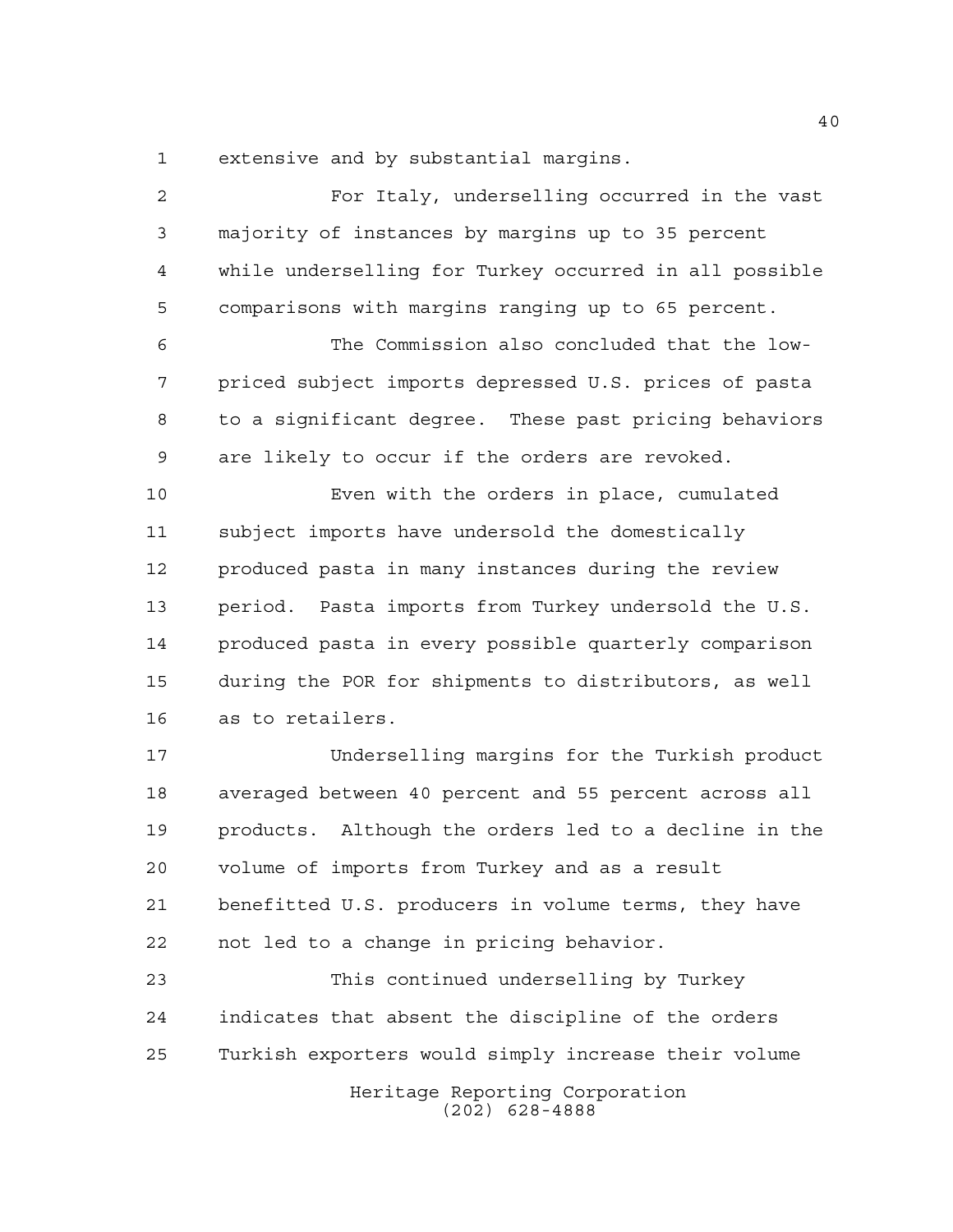of sales at the same prices or likely even lower prices.

 Pricing information for imports from Italy shows underselling in all but two of 39 possible comparisons on sales of Products 1, 2 and 3 to retail grocers between the first quarter 2001 and first quarter 2004. Beginning in second quarter 2004, however, the data show more overselling by Italy.

 The Commission's prehearing report correctly notes that the instances of overselling by Italy for shipments to retail grocers in the later years of the POR may not reflect the import pricing situation for reasons such as relatively high prices reported by one importer.

 In addition, as noted in the prehearing report, the underselling by Italian imports for shipments to distributors is likely skewed upward by the inclusion of specialty pasta.

 It is also important to note that the response rate to the Commission's questionnaires by importers of Italian product was abysmally low, so the very high prices reported by one importer may not necessarily be reflective of imports from Italy as a whole, leading to more instances of overselling than there actually may be.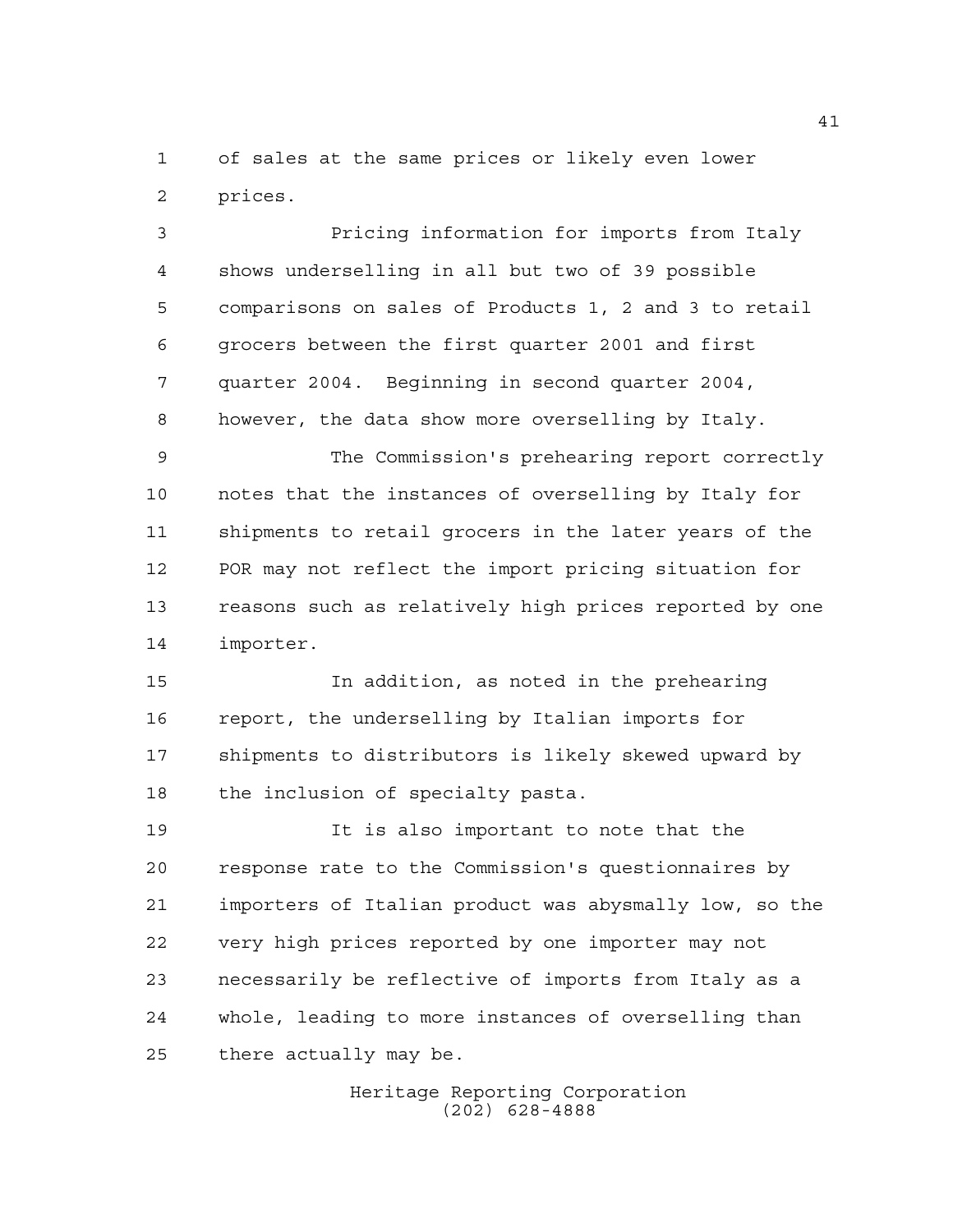In terms of domestic pricing trends, U.S. producer prices rose somewhat from preorder levels, reflecting both the ability to price at higher levels due to the beneficial effect of the orders, as well as increases in raw material costs during various periods.

 Over the POR, domestic prices for Products 1 and 2 increased slightly for shipments to both retail grocers and distributors, while prices for Products 3 and 4 remained relatively stable. The price increases recorded during the POR, especially in the later quarters, however, do not necessarily indicate good health for the industry given rising raw material costs.

 The resumption of low-priced imports would again cause deterioration to the U.S. industry's performance at an extremely rapid pace as shown in the original investigation.

 Particularly now as costs are rising further and projected to remain high, subject imports would quickly resume price undercutting practices to increase their U.S. market share, and U.S. prices would be suppressed and likely even depressed.

Heritage Reporting Corporation (202) 628-4888 It is particularly significant that many purchasers' and importers' questionnaire responses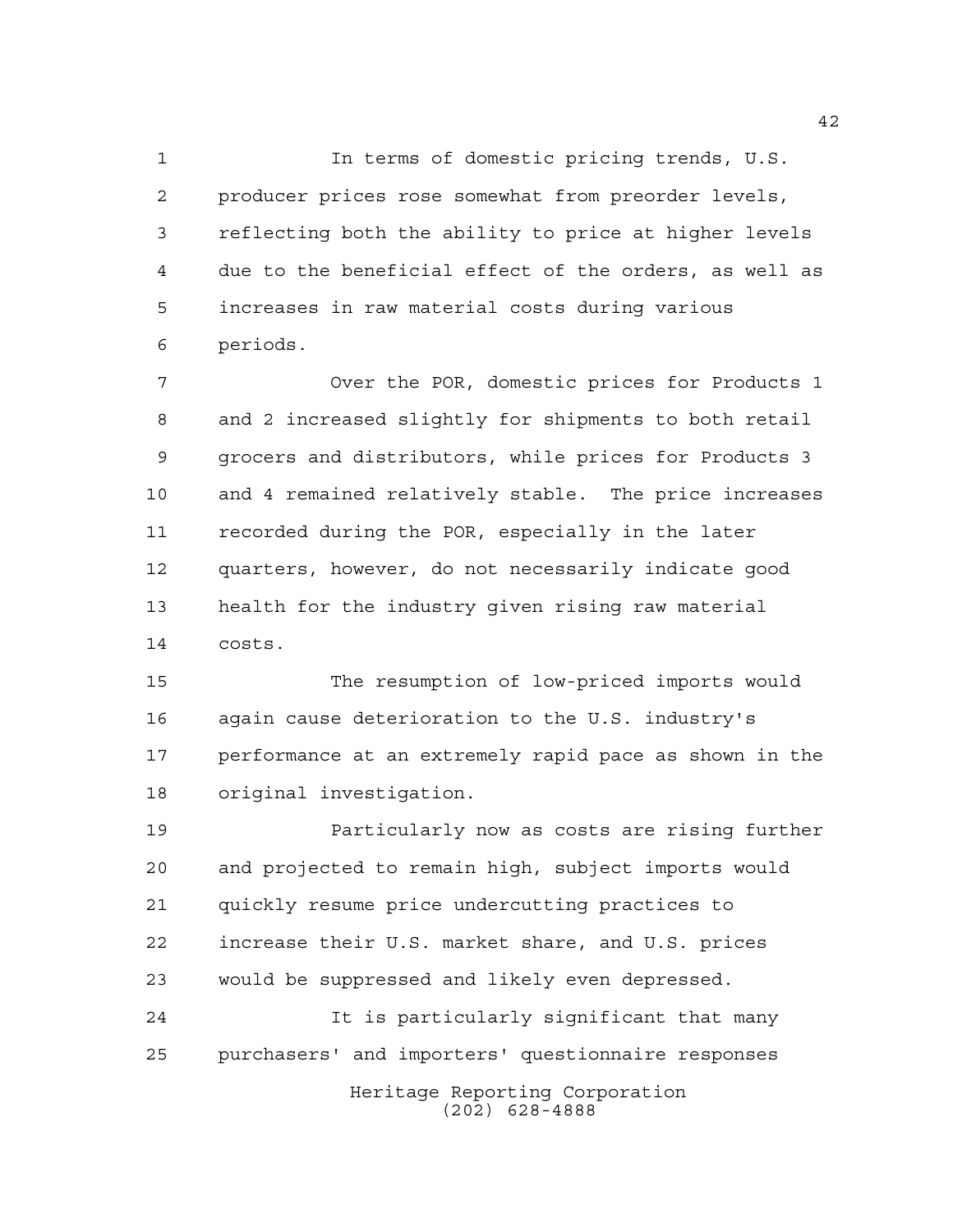confirmed the injurious price effects to U.S.

 producers are likely if the orders are revoked. Now I will turn to the condition of the domestic industry and the impact of subject imports. During the original investigations, the Commission found that the increasing volumes of low-priced imports had a significant adverse impact on the industry's profitability with income declining rapidly to a loss at the end of the POI.

 In particular, the Commission noted that the increasing subject import volume took market share from domestic producers, caused sales to decline and placed pressure on the domestic industry to restrict price increases. If the orders were to be revoked, it is very likely that the U.S. producers' profitability would once again plummet.

 In assessing the trade and financial performance of the domestic pasta industry in these reviews, the Commission should not determine that there is no vulnerability or no likelihood of a recurrence of injury simply because the U.S. industry has recovered to some degree after the imposition of the orders.

Heritage Reporting Corporation The discipline imposed by the orders has permitted some improvement in the industry's

(202) 628-4888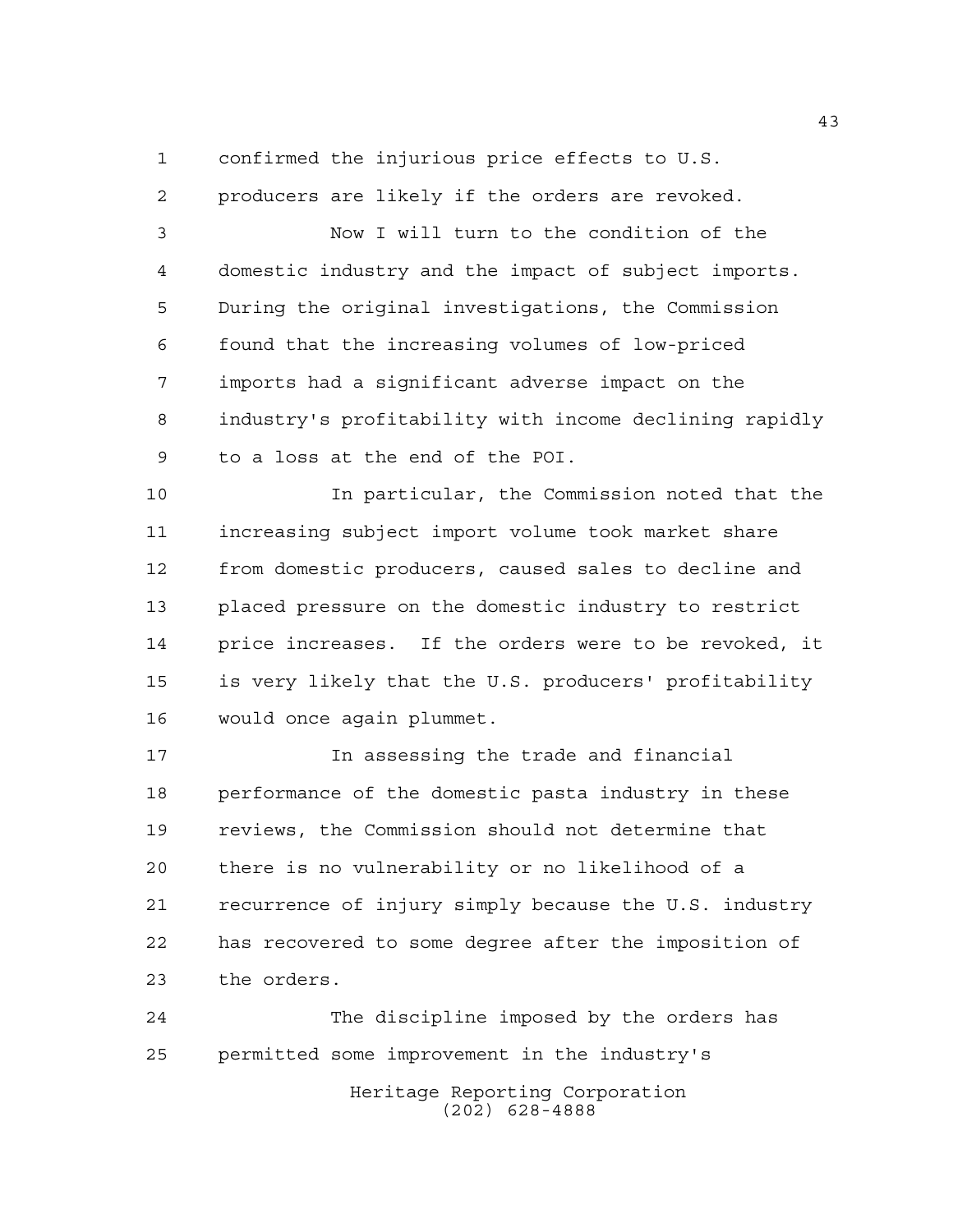condition, as it should. Further, although industry operating profits have improved this modest improvement will quickly reverse if unfair imports return to the domestic market. For the reasons described by Ms. Cannon, the Commission should focus on trade only results in examining the financial situation of the industry.

 The domestic pasta industry has experienced a series of ups and downs since the orders were issued with weak operating profits and declining trade variables in some years and increases to reasonable profit levels in others. Overall, despite a higher level of operating profit earned in 2006 than in past years, the pasta industry remains vulnerable to a recurrence of material injury.

 It was only beginning in 2006 that the industry really rebounded to a higher level of profitability after many years of insufficient operating income to sales ratios. Moreover, the domestic industry is still operating at an inadequate capacity utilization level.

Heritage Reporting Corporation Other factors also point to the vulnerability of the domestic industry such as increasing raw material costs for wheat that are projected to increase further and increasing energy

(202) 628-4888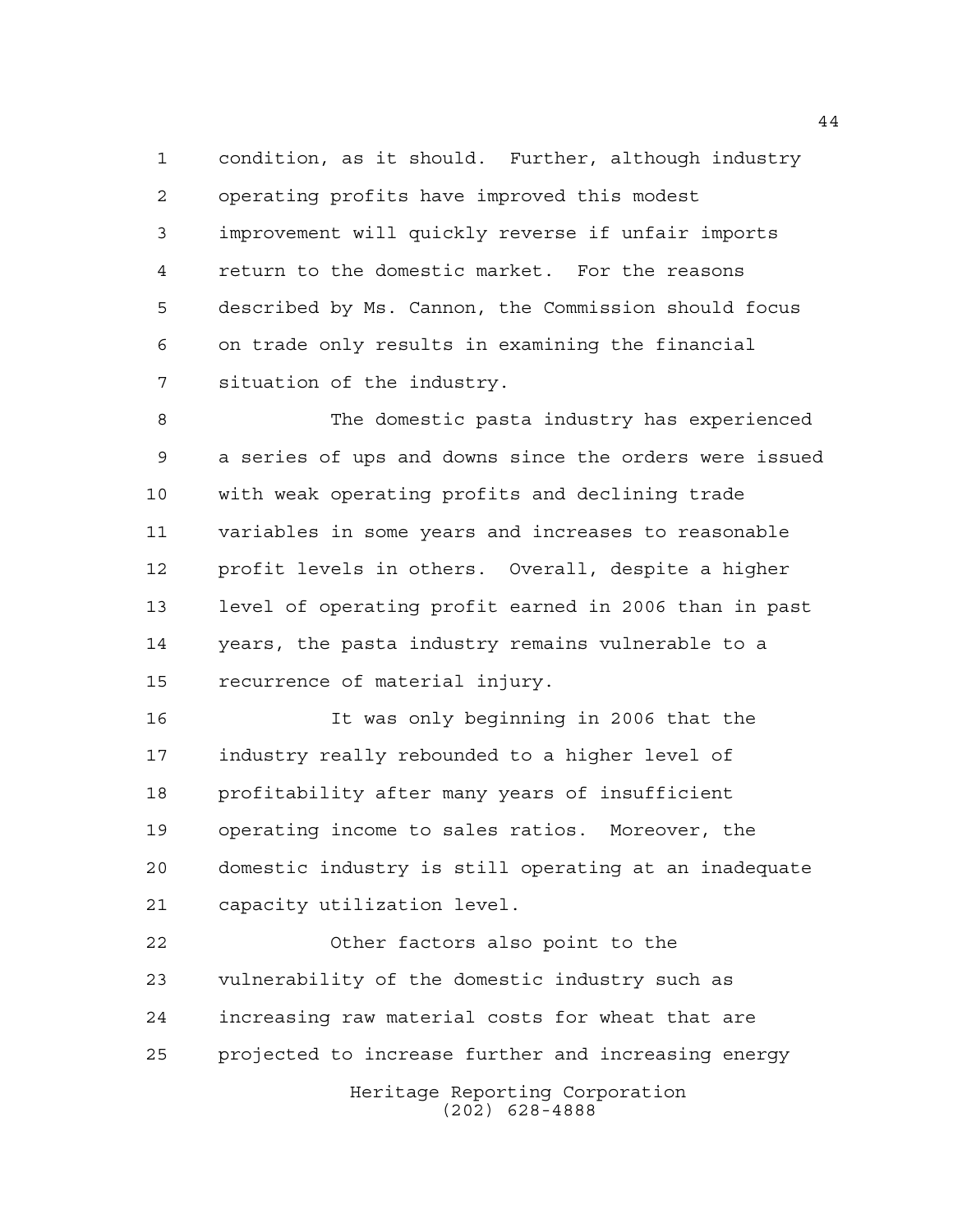costs, as you have heard from industry witnesses.

Heritage Reporting Corporation Although the domestic industry remains vulnerable to injury if the orders are revoked, U.S. producers were able to benefit from the orders with overall increases in production, shipments and net sales revenue over the POR, to name a couple examples. The industry also increased capital expenditures, as well as R&D, in order to make necessary improvements and become more efficient. These benefits would never have been achieved absent relief from imports. After several years of improvement, it would be devastating to the domestic industry and its workers if unfairly traded imports from Italy and Turkey once again returned to the market. That concludes my testimony. Thank you for your attention. MR. ROSENTHAL: That concludes our direct testimony. We do have other witnesses available to answer questions, two from the companies, Cary Metz from New World Pasta and Bob Schuller from AIPC, and two from the law firm, Grace Kim and David Smith. We're happy to answer your questions. I think I have about 15 minutes left for rebuttal. Is that right, Mr. Bishop?

(202) 628-4888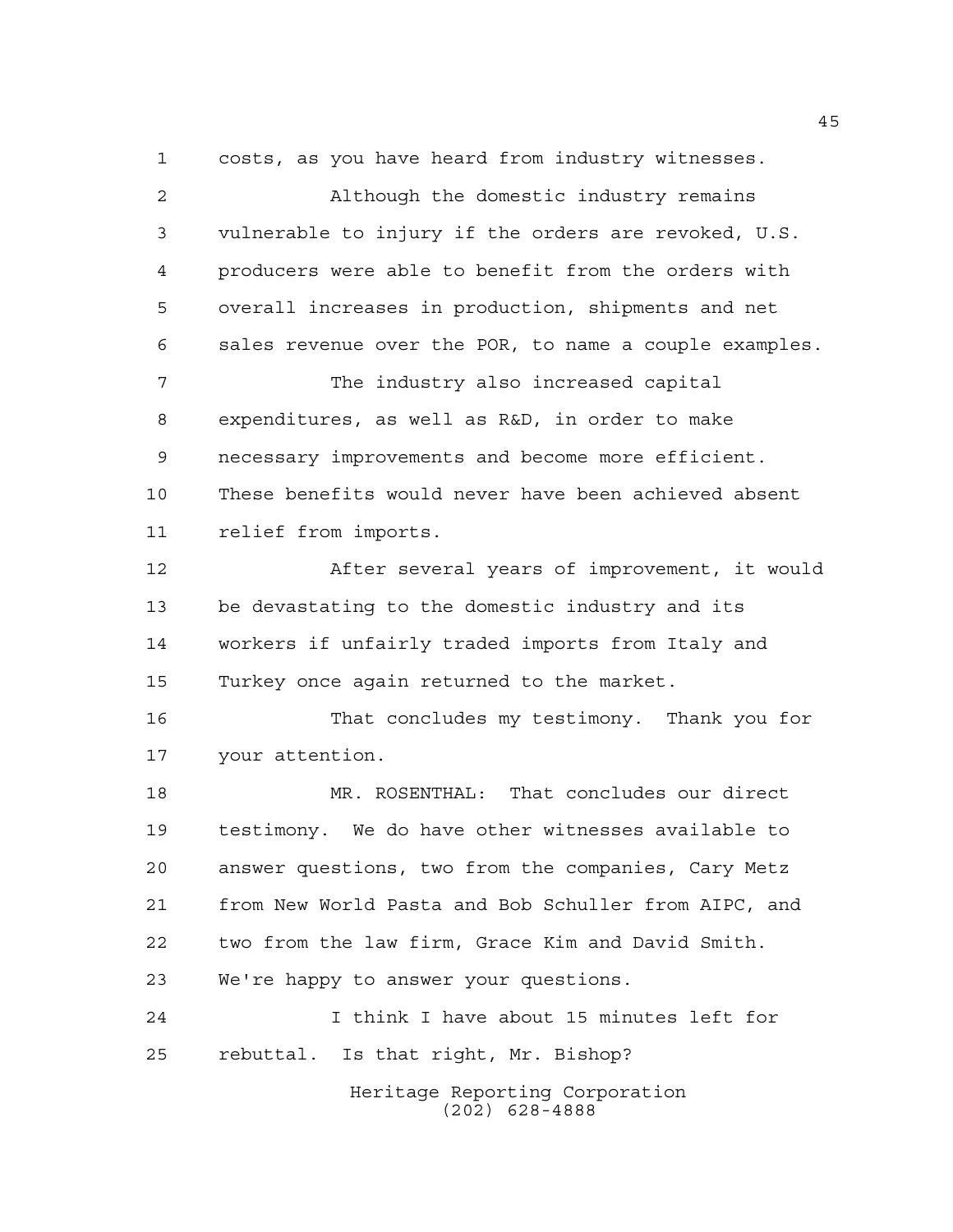1 MR. BISHOP: Yes.

 MR. ROSENTHAL: Okay. Thank you. CHAIRMAN PEARSON: No doubt you'll want to rebut some of what your panelists say in response to questions. Thank you very much for your testimony. We will begin the questioning this morning with Commissioner Lane. COMMISSIONER LANE: Good morning. Welcome to all of you. I'm assuming that the lasagna samples will be served after everybody testifies. Is that correct, Mr. Rosenthal? MR. ROSENTHAL: They'll be delivered sometime. COMMISSIONER LANE: Thank you. I'd like to have some additional information on the changes in the industry's profitability from the original period of investigation to now. Focusing on Table I-1 at page I-8 in the prehearing report, which is combined data that is not proprietary, the AUVs of the industry sales in the current period of review is around 47 to 48 cents per pound. Looking at the 1993 to 1995 data for the original period of investigation, it looks like the

> Heritage Reporting Corporation (202) 628-4888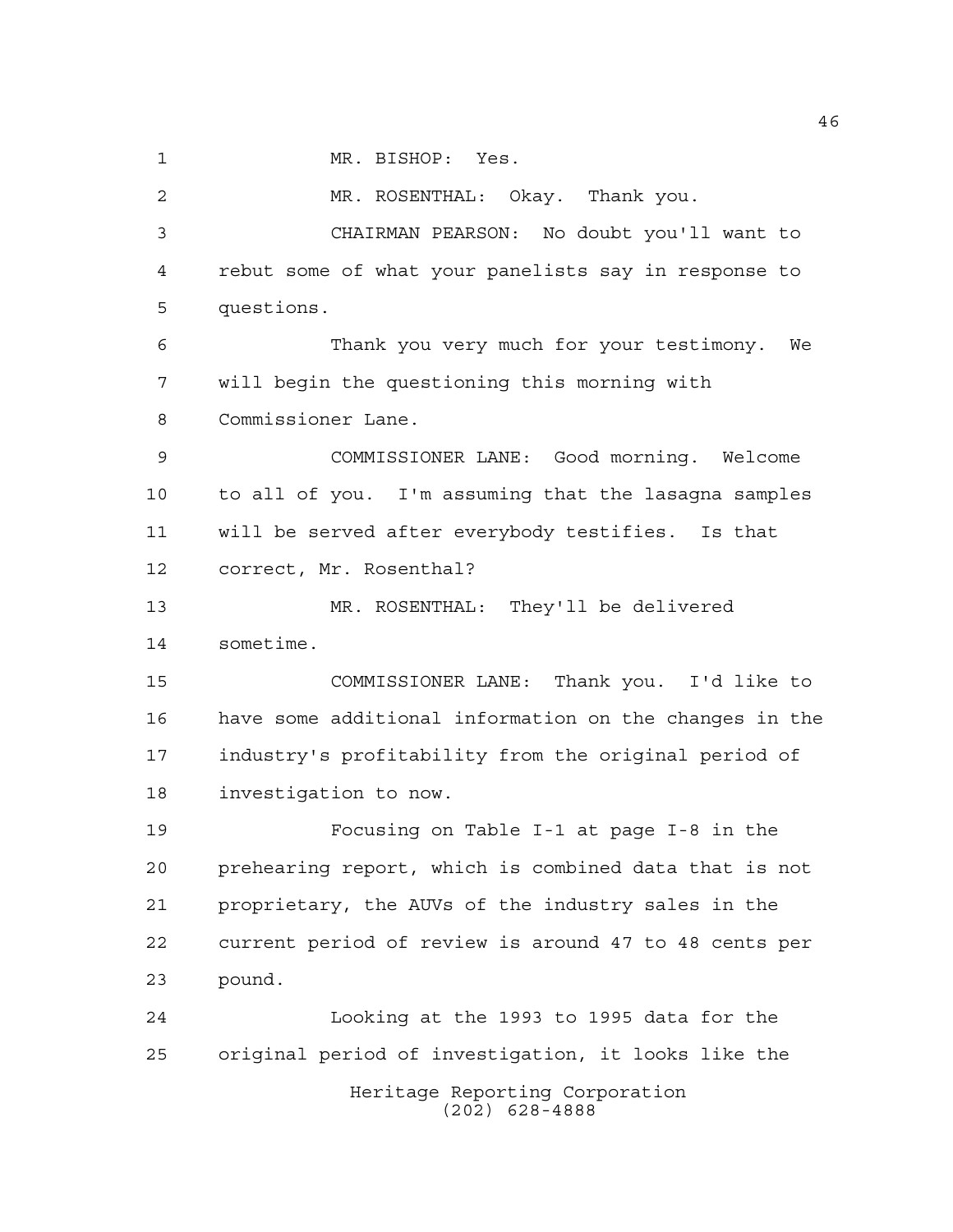AUVs of the industry sales were considerably higher than the AUVs or around 60 cents per pound.

 How do you explain the considerable difference in the AUVs of net sales from the original period of investigation to the current numbers? That would probably be best answered by Ms. Beck or Mr. Kerwin.

 MR. KERWIN: Those numbers are a reflection of what's gone on in the marketplace. It's been a very difficult environment. Pricing has actually in some instances declined, and it's been generally pretty flat.

 What's gone on with the industry is a lot of restructuring, as we've talked about. The industry has become more efficient, been able to produce a product that can be sold at a lower price and that the industry continues to make some type of operating profit on that. It's really a testimony to the improved efficiency of the industry, but it's also an indication of just how competitive this market is. Those are rather extraordinary declines.

 It's pretty unusual for a 10-year period when you consider the inflationary effects. These are not adjusted prices, but these are actual prices and unit values that are substantially lower than at the

> Heritage Reporting Corporation (202) 628-4888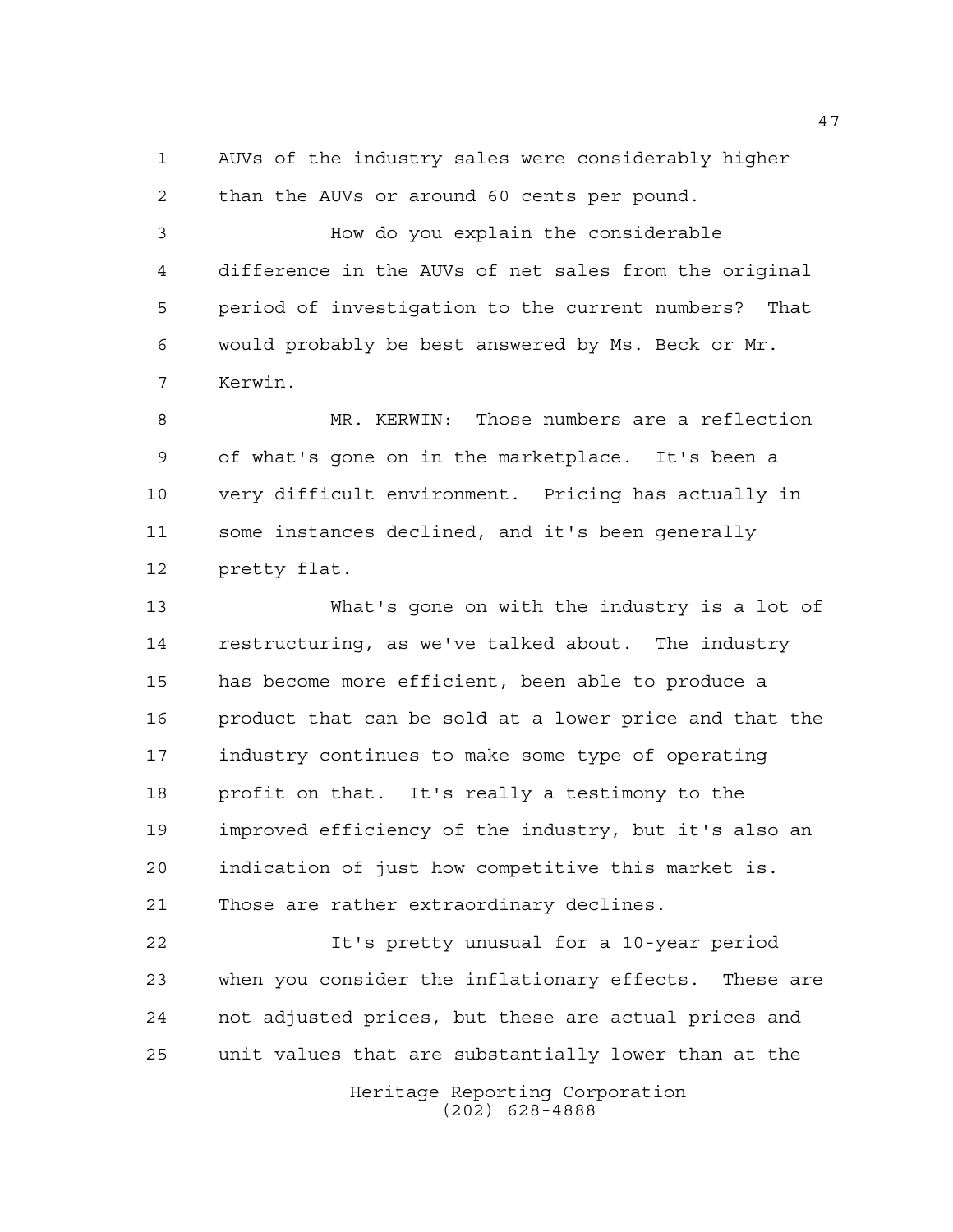time of the original investigation.

 This is a very challenging, difficult competitive environment, and this is a very low profit product in which price is a very, very key element and which customers are constantly pushing for lower prices.

 COMMISSIONER LANE: Okay. Although the unit costs of SG&A expenses are not shown on Table I-1, they can be derived from the numbers shown on that table.

 The data indicates that the SG&A expenses in the original period of investigation were around 20 cents per pound, yet in the period of review these costs are down to around seven cents per pound. How do you explain SG&A expenses of 20 cents per pound in 1993 to 1995 going to seven cents per pound?

 MR. KERWIN: I'm not absolutely sure what the answer to that question is off the top of my head. This is a product that has a fair amount of marketing funds that are devoted to it. A lot of the product is sold on promotion.

Heritage Reporting Corporation (202) 628-4888 It could be a question of that the product that's being sold is reflecting fewer marketing expenses, but that's really conjecture at this point. COMMISSIONER LANE: Do you want to do that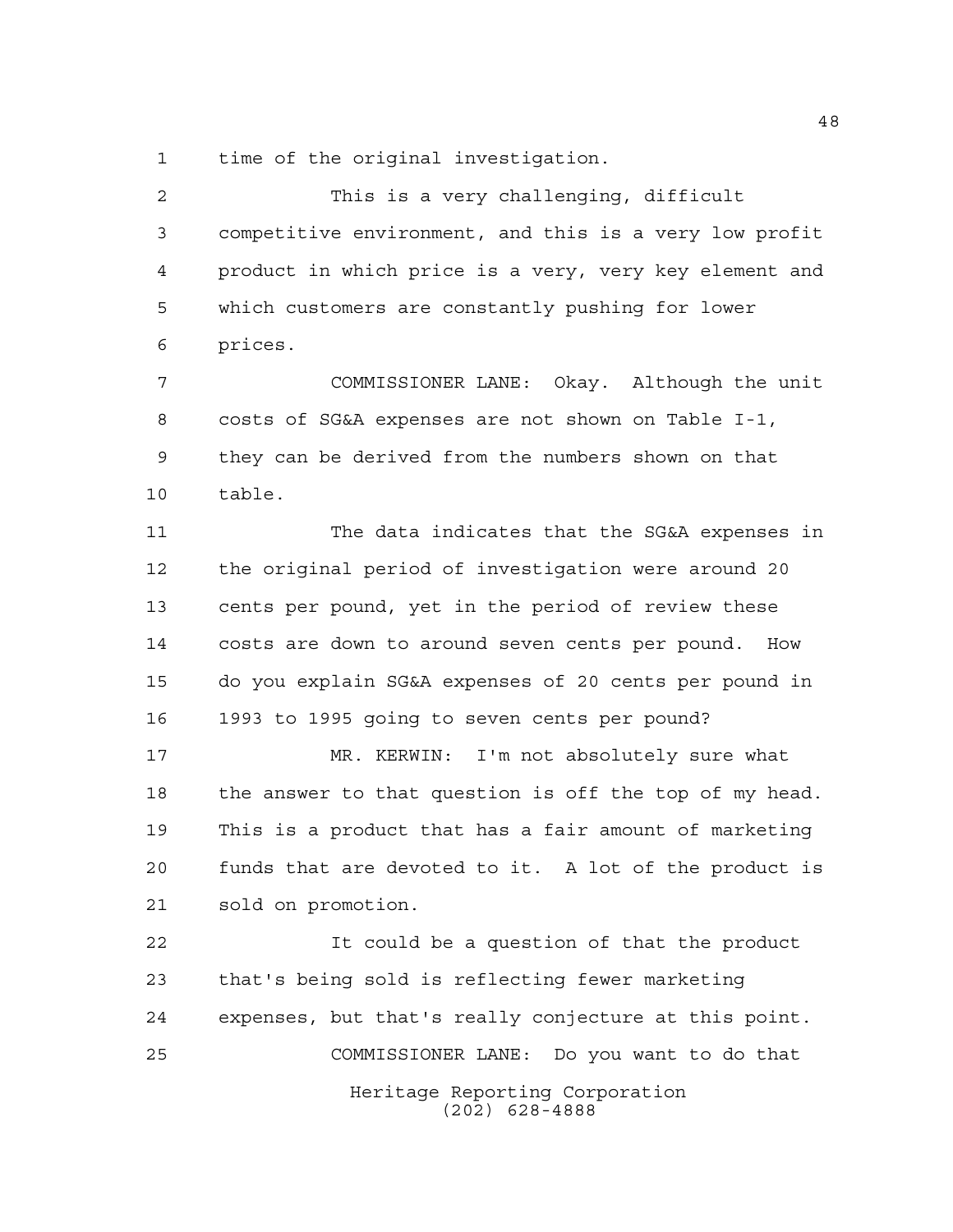posthearing?

Heritage Reporting Corporation (202) 628-4888 MR. KERWIN: I think that would be the best way to answer that question, yes. COMMISSIONER LANE: Okay. It would appear that the current profitability of the domestic industry is mostly related to reduced costs. It is not apparent how the orders contributed to the improvement in the domestic industry. I would like your explanation of how the orders have helped the domestic industry. MS. BECK: Commissioner Lane, I think to start with to a certain degree the increase in capital expenditures and research and development that -- COMMISSIONER LANE: I'm sorry. Could you get closer to your mic? MS. BECK: Yes, Commissioner Lane. The increase in capital expenditures and R&D that the industry was able to make in large part had to do with the orders. If it hadn't been for those expenditures they would not be in a position now where the costs have been cut and they've been able to become more efficient. MR. GREENWOOD: One of the things I wanted to just provide some explanation on that is it's my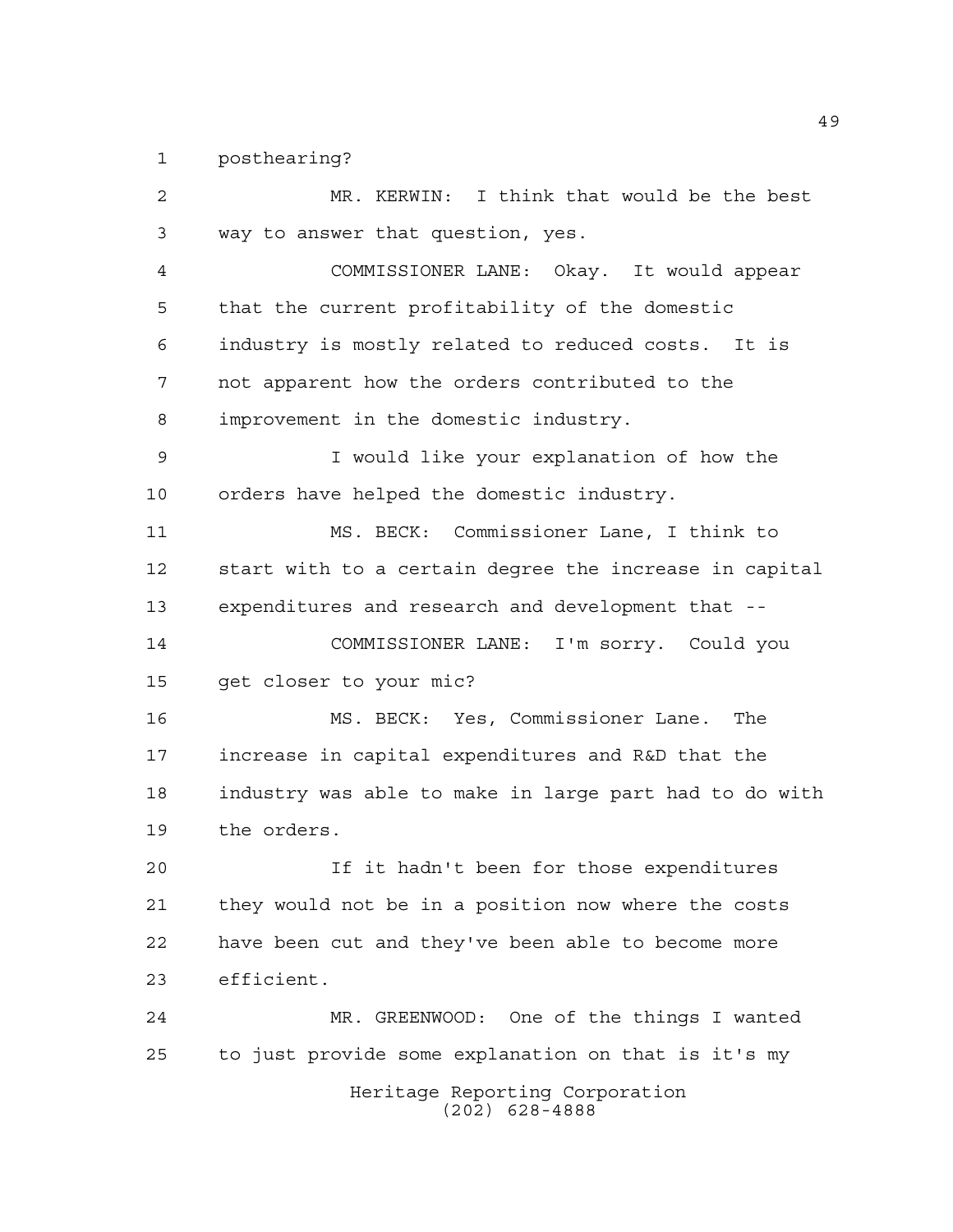belief that aside from the efficiency measures in terms of the cost, which I think we've all talked about today in terms of closing plants and such, that without the order you would have had significant margin compression because the price competitiveness would have been that much more significant.

 I've been in the food industry for 25 years, and I've worked across a lot of food categories, including commodity categories. The price elasticity and the price effect of this particular category is for me by far the most significant I've ever come across in coffee and baking and others, so I think this price effect would have occurred.

 COMMISSIONER LANE: Okay. Let's focus on the elasticities. The prehearing report discusses the elasticities of U.S. supply, subject supply, U.S. demand and substitution. I would like your comments.

 First, with regard to U.S. supply the report indicates a relatively high elasticity in the range of three to six. Do you agree with that range, or do you think that the U.S. supply is likely to be more or less responsive to price changes?

 MR. KERWIN: I think that characterization of the industry is a reasonable one. There is a fair amount of overcapacity in the industry, and I think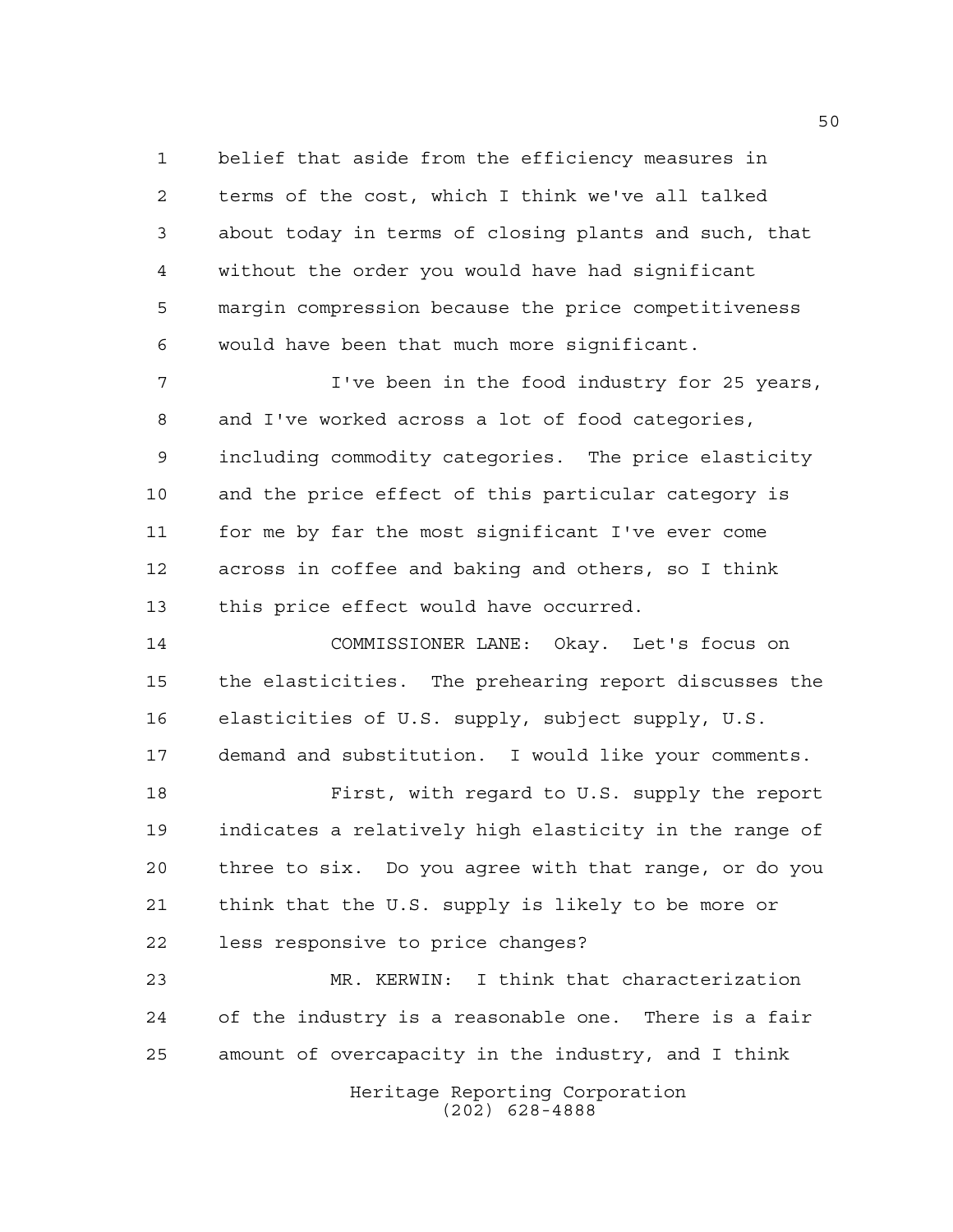that that estimation of the elasticity is a reasonable one.

 COMMISSIONER LANE: Okay. The report indicates an even higher elasticity in subject supply with Turkey responding to changes in the U.S. market more than Italy.

 Do you agree with the ranges of four to six for Italy and six to eight for Turkey?

 MR. KERWIN: I agree with the characterization that they do have substantial excess capacity. I would actually say that the range might even be a bit higher than that.

 The overcapacity in the Italian industry exceeds that of the Turkish industry, so I think those numbers could be a bit higher, but the

characterization is reasonable.

 COMMISSIONER LANE: Okay. I'd like for you to comment on the demand elasticity.

 Do you believe that demand for pasta is likely to be as responsive as .75 to .15 to changes in domestic market prices?

 MR. KERWIN: I might throw that out to one of the industry witnesses.

 MR. FOGARTY: Let me. On the elasticity I would say we would think of the market in perhaps two

Heritage Reporting Corporation (202) 628-4888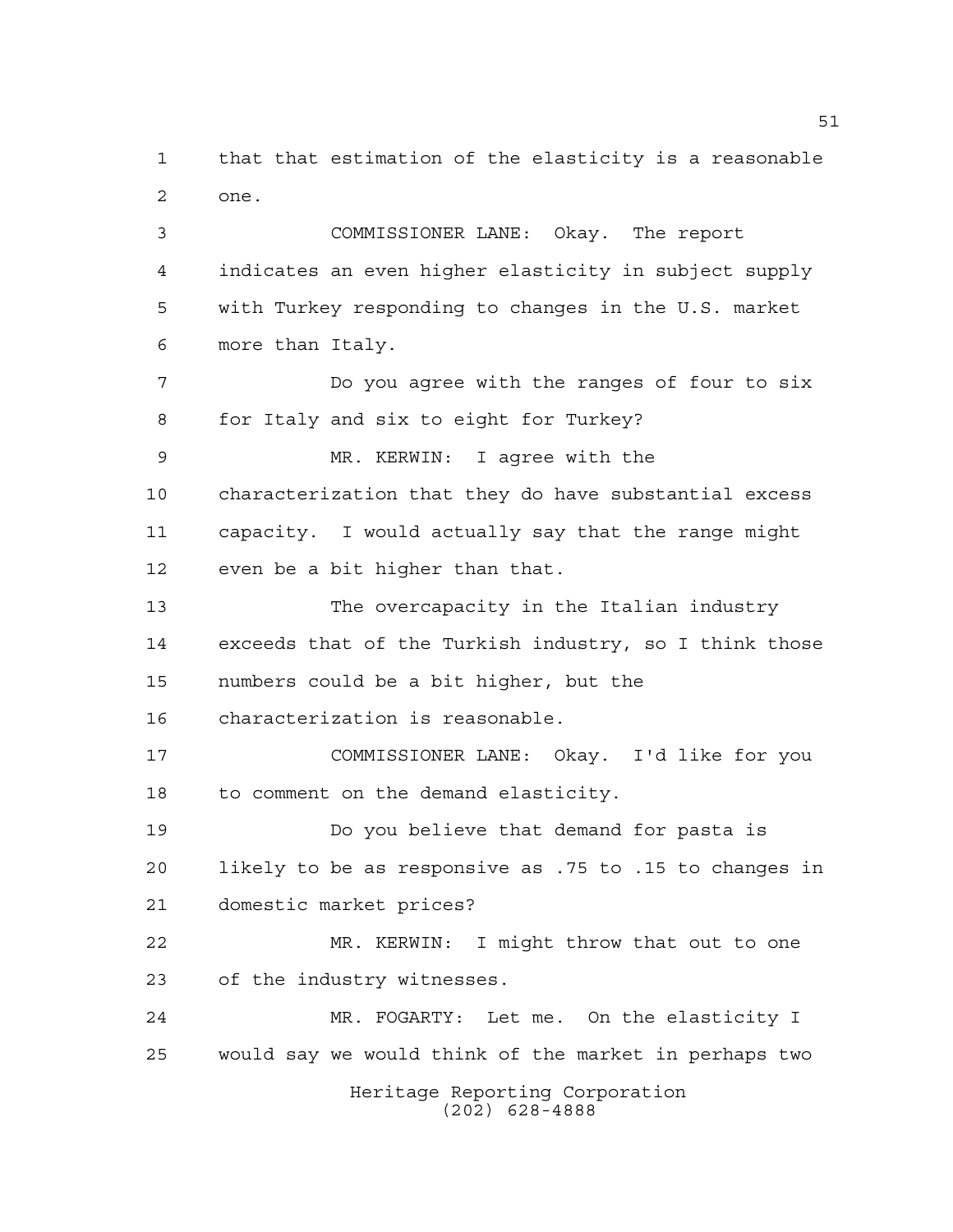pieces.

| 2              | On the branded business I think we have a              |
|----------------|--------------------------------------------------------|
| 3              | level of elasticity that our work with Nielsen would   |
| $\overline{4}$ | show in the one area, if not a little north of one,    |
| 5              | and I would say that in the other areas of the         |
| 6              | business where brand equity is less important, the     |
| 7              | private label parts of the business, the food service  |
| 8              | parts of the business, the elasticity on price would   |
| 9              | be more than that.                                     |
| 10             | I don't know what it would blend out to, but           |
| 11             | just to characterize it I'd say one would be what we   |
| 12             | would think the branded side would play out at, 1X,    |
| 13             | and on the nonbranded or private label and food        |
| 14             | service pieces I would say it would be even more       |
| 15             | elastic for us.                                        |
| 16             | COMMISSIONER LANE: Okay. Finally, the                  |
| 17             | prehearing report suggests a moderate degree of        |
| 18             | substitutability in the range of two to four.          |
| 19             | Do you agree with that range, or do you have           |
| 20             | any comments with regard to the substitutability       |
| 21             | between domestic pasta and subject imports?            |
| 22             | MR. KERWIN: I think that that is a rather              |
| 23             | low range. This is basically a commodity product.      |
| 24             | It's a product that very few consumers can discern any |
| 25             | difference between the product, whether it's sourced   |
|                | Heritage Reporting Corporation<br>$(202)$ 628-4888     |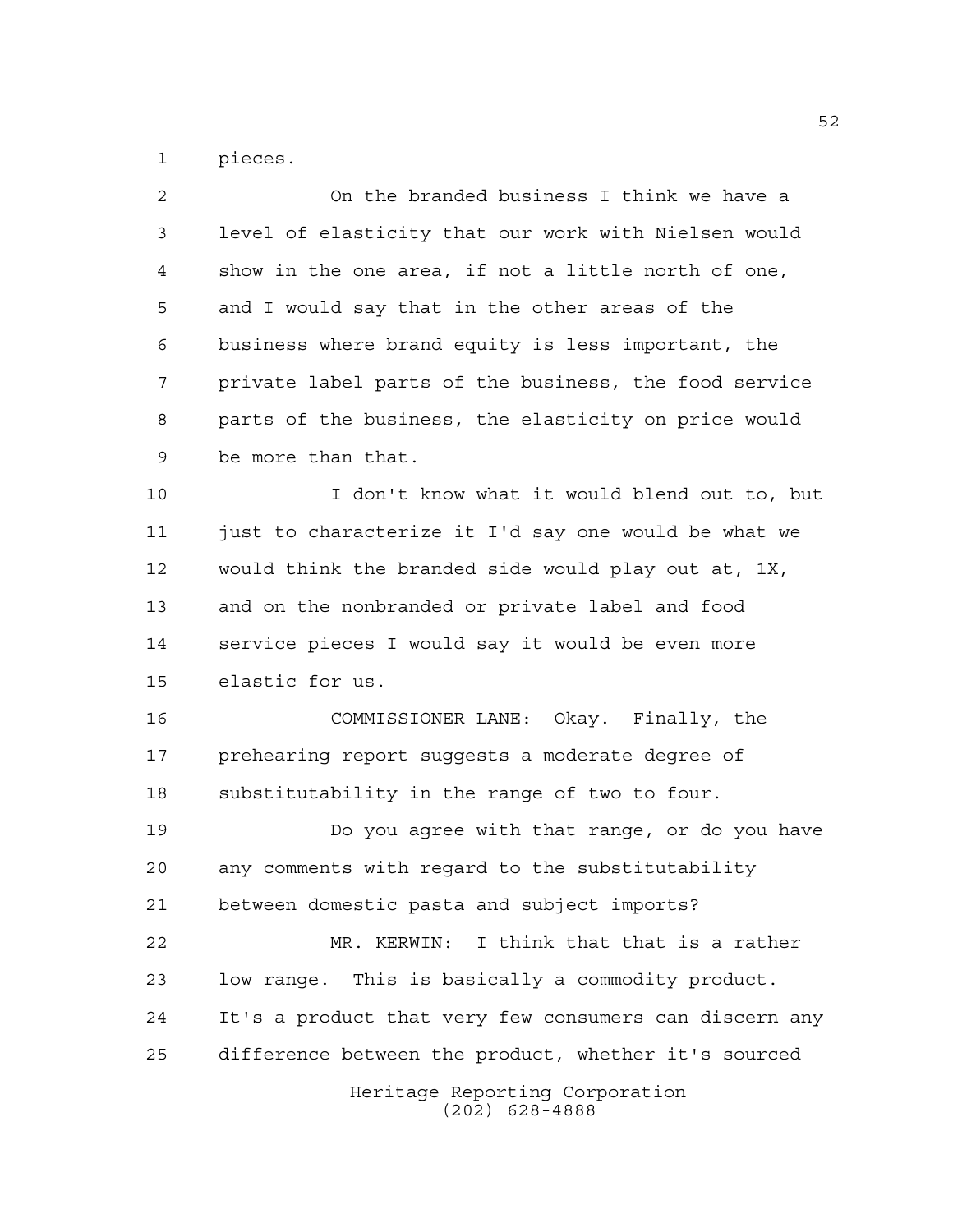from the U.S. or Turkey or Italy.

 In my opinion, I think that range would be higher because these products are very, very comparable, and I think that that's a bit low of a range, but it's my opinion. MR. ROSENTHAL: One of the things we were remiss about was arranging a taste test, which probably would have been fun, and we actually had the time today. Back when the original investigation was taking place, the *Washington Post* did their own taste test. Some people claimed that the domestic industry and their counsel had arranged that, but we had nothing to do with it. It turns out that the *Washington Post* conclusions were that the domestic and Italian pasta were comparable in terms of taste, sometimes the U.S. doing better in fact. That pretty much was consistent with other studies that have been done, other blind tastings that have been done showing that the U.S. and the Italian product in particular, where there has always been a contest, were comparable, bottom line being there is a lot more substitutability than would be suggested by some of the Respondents' comments in your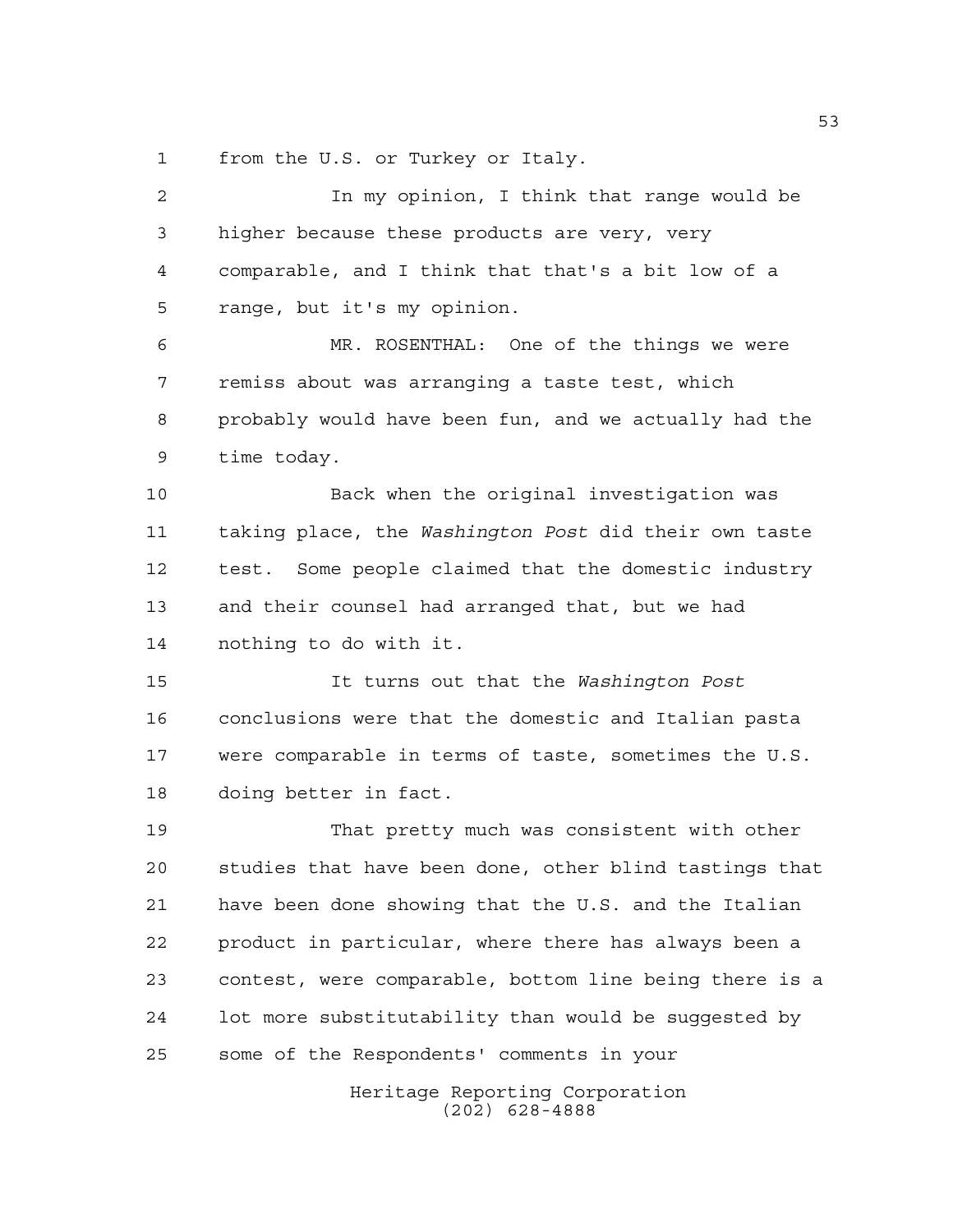questionnaire responses.

Heritage Reporting Corporation (202) 628-4888 I think there are some folks who would like to believe that there is a greater difference, but that's not what the facts bear out. COMMISSIONER LANE: Okay. Thank you. Thank you, Mr. Chairman. I'm sorry I went over. CHAIRMAN PEARSON: Well, it was really Mr. Rosenthal who went over. COMMISSIONER LANE: So we'll take it from his 15 minutes that he has left over? MR. ROSENTHAL: You can keep whittling away at that during the course of the day. CHAIRMAN PEARSON: Commissioner Williamson? COMMISSIONER WILLIAMSON: Thank you, Mr. Chairman. I want to express my appreciation to the witnesses for the testimony this morning. I'd like to begin with Mr. Fogarty. I note in your Petitioners' brief you imported the pasta from Italy during the period of review, and I was wondering if you could give some explanation for why you would be doing that? MR. FOGARTY: Yes. As a company, we own a small facility in Italy, Pasta Lensi as was referred to earlier, and we do have business actually first and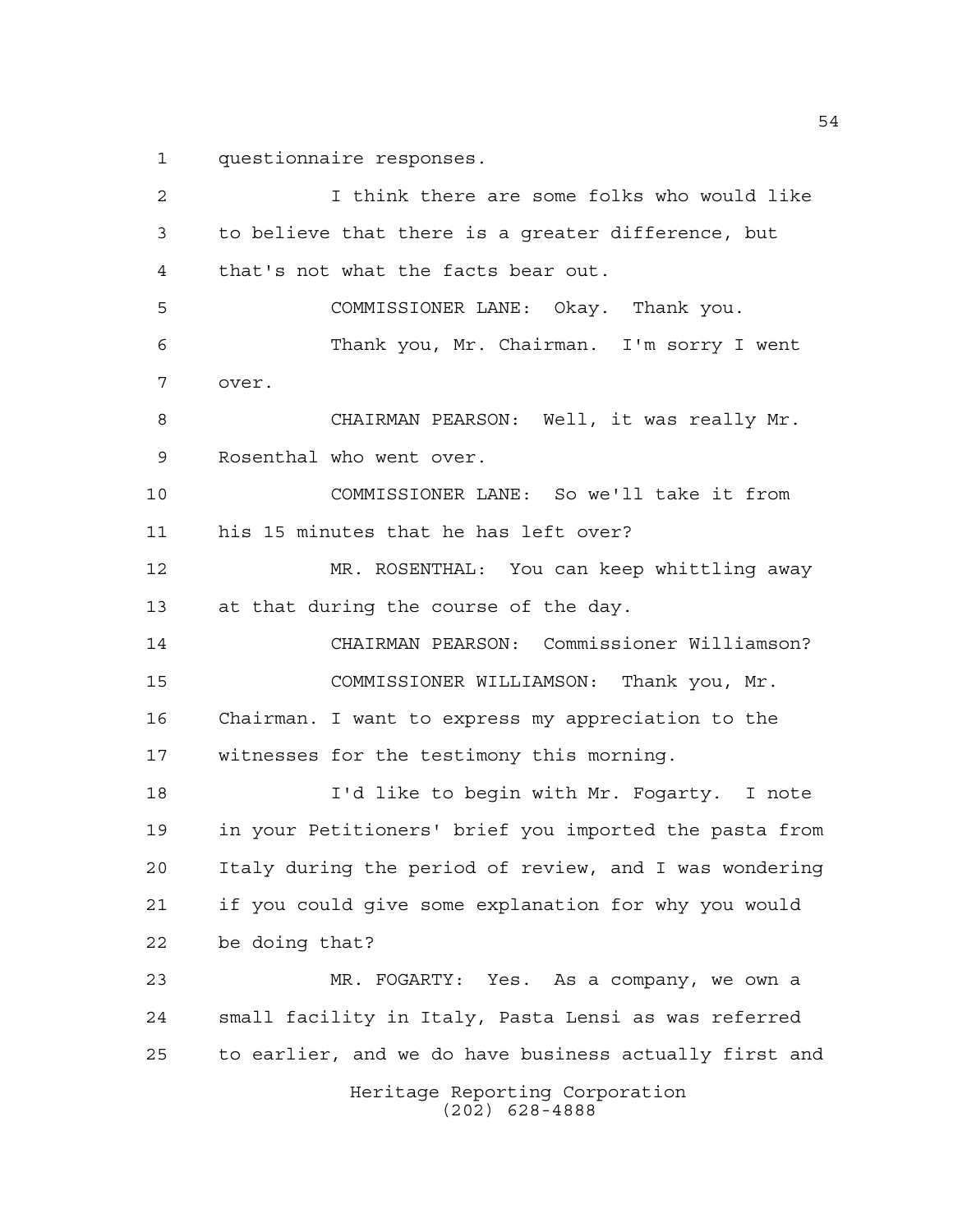foremost into Europe, so we try to compete in private label pasta and ingredient pasta inside the European market.

 And then we also when accounts want an imported pasta -- in other words, there are certain areas of the market, the specialty part of the market, where an account will want an imported pasta. It allows us to have a way to deliver that to the retailer.

 COMMISSIONER WILLIAMSON: Thank you. 11 MR. FOGARTY: Sure.

 COMMISSIONER WILLIAMSON: It appears that apparent consumption is not appreciably different from what it was at the time of the original investigation, which would seem to indicate that per capita consumption has declined.

 Now, you've all mentioned the Atkins diet period, but it seems that this decline has continued. I was wondering if you wanted to give any additional explanations for why that has happened.

 I know every study we see about our waistline doesn't show that that's declining in any respect, so I was just wondering what explanations you might have.

Heritage Reporting Corporation (202) 628-4888 MR. GREENWOOD: I think the explanation --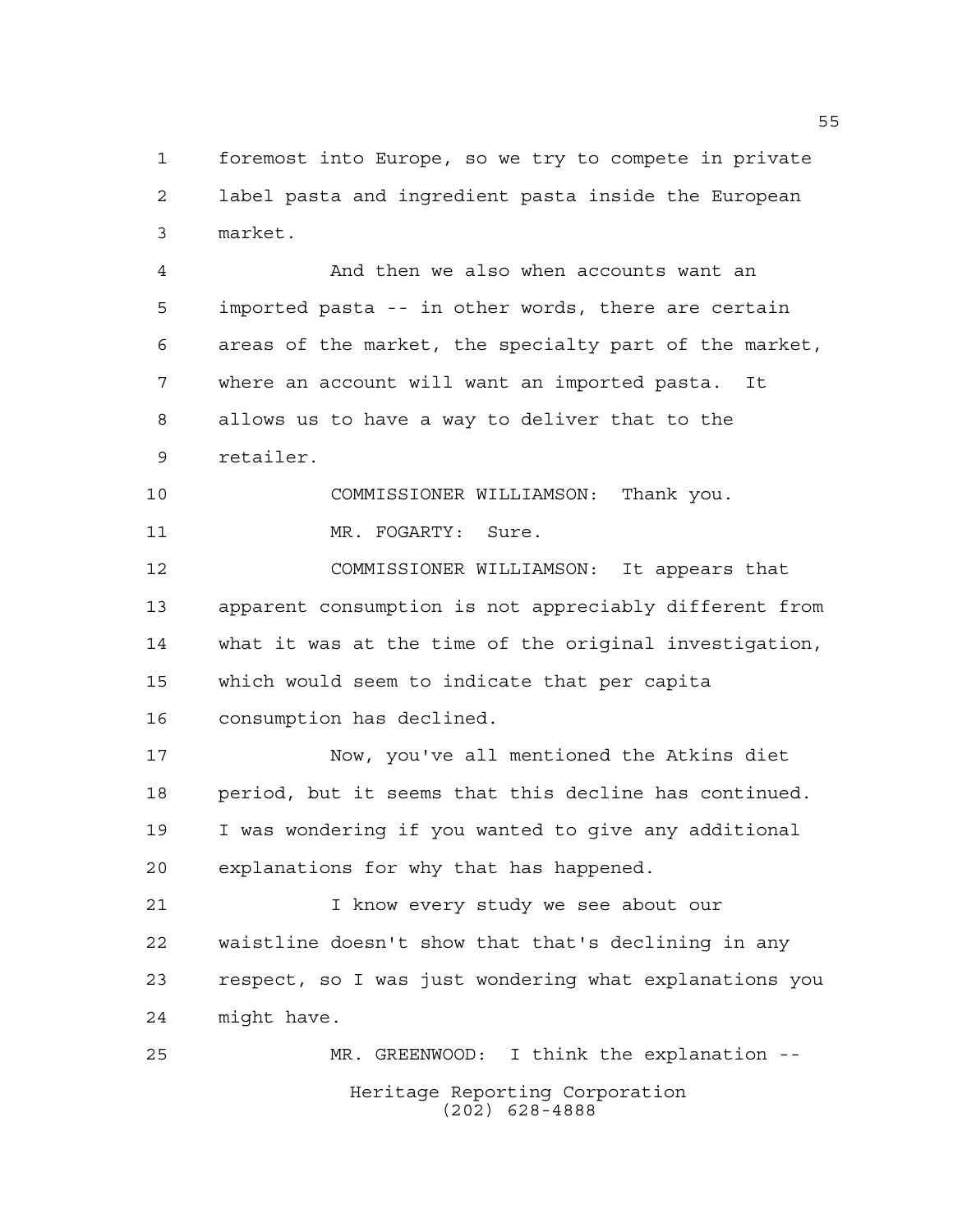first of all, your assumption is generally correct that there's pretty static, if not declining, consumption.

 In fact, in the branded retail sector, looking at the consumption there, we look at the penetration of the marketplace, and there has been some decline in the penetration of the marketplace, about four points in the last five years.

 I would say there's some macro trends going on. The low carb diet in large part has rebounded. There's probably some residual effect and some diehards, but it's largely come back.

 There's a broader macro trend that's putting pressure on the industry, and that is really at the end of the day pasta is still an ingredient. As quick as it is to assemble pasta and sauce if you think of that 20 minutes, 15 to 20 minutes, that more and more of the consumers are moving towards convenient solutions in food eating.

 So I think that's a broader, longer term pressure that is being applied to the industry in the U.S. and probably for me would be the bigger explanation of why you're not seeing growth and penetration.

Heritage Reporting Corporation (202) 628-4888 The other thing that was mentioned earlier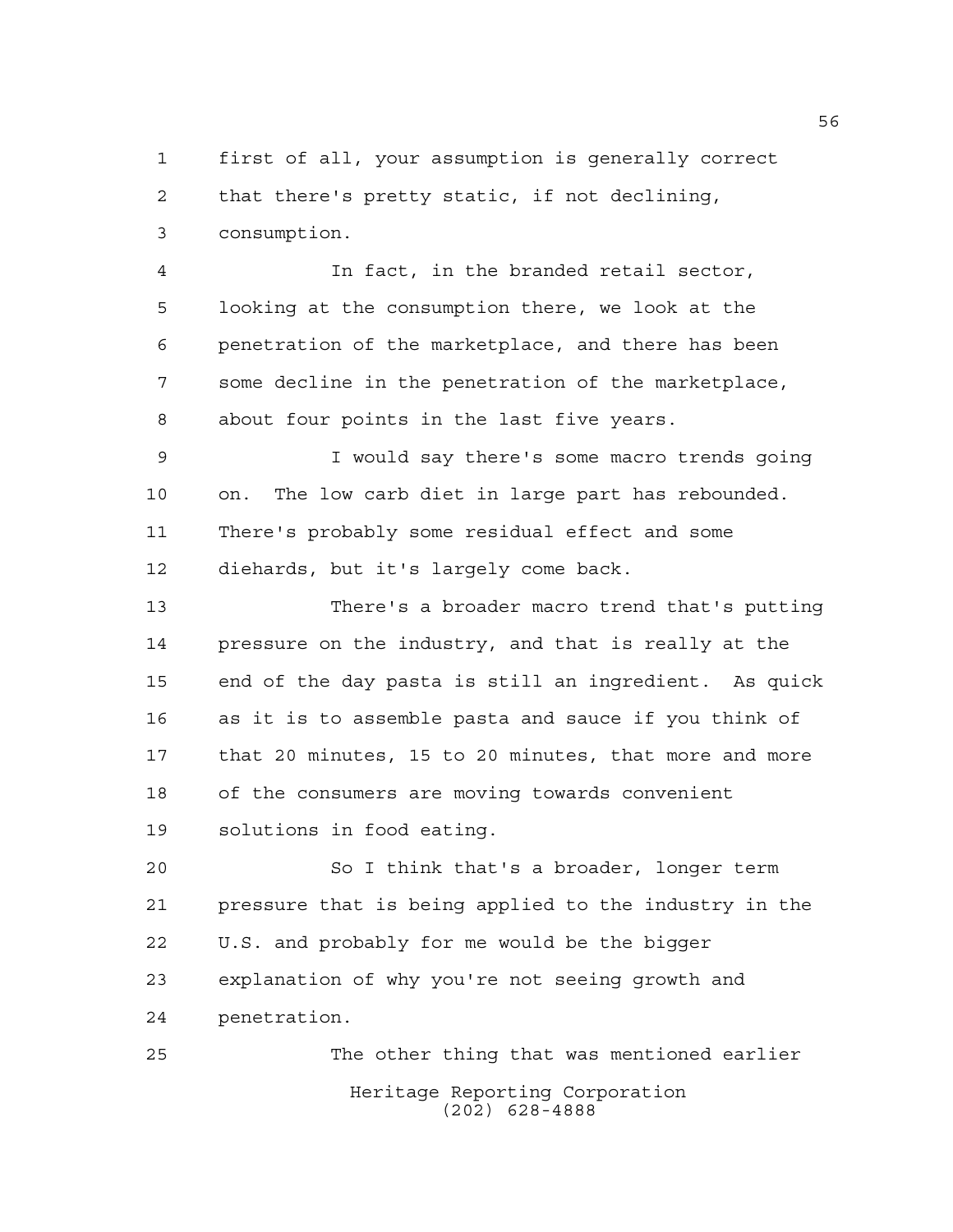was the movement and the efforts on behalf of the domestic industry to try to capitalize on the other key trend in food consumption, and that is health.

 We as an industry I think have done quite a lot of good things to work hard and capitalize on that, but unfortunately the cannibalization rate of health-oriented pasta is pretty much almost one-on-one against the base pasta so that's not helping your consumption trending.

 MR. FOGARTY: I was just going to add that I think you're right that if you look at the trend for a period of time the per capita consumption was declining post Atkins, and I think, what Scott is indicating, what we as an industry fought real hard to do -- if you look at per capita consumption of basic semolina pasta it's down, and we expect it to continue to trail down.

 So what we're fighting to do is to introduce healthier alternatives of pasta just to get back to even because we might have this same back and forth with our own board, for instance. You know, the population is growing. Why isn't our consumption in pasta growing?

Heritage Reporting Corporation (202) 628-4888 It's because of the inherent core of pasta, the semolina pasta continues to trade down on us, and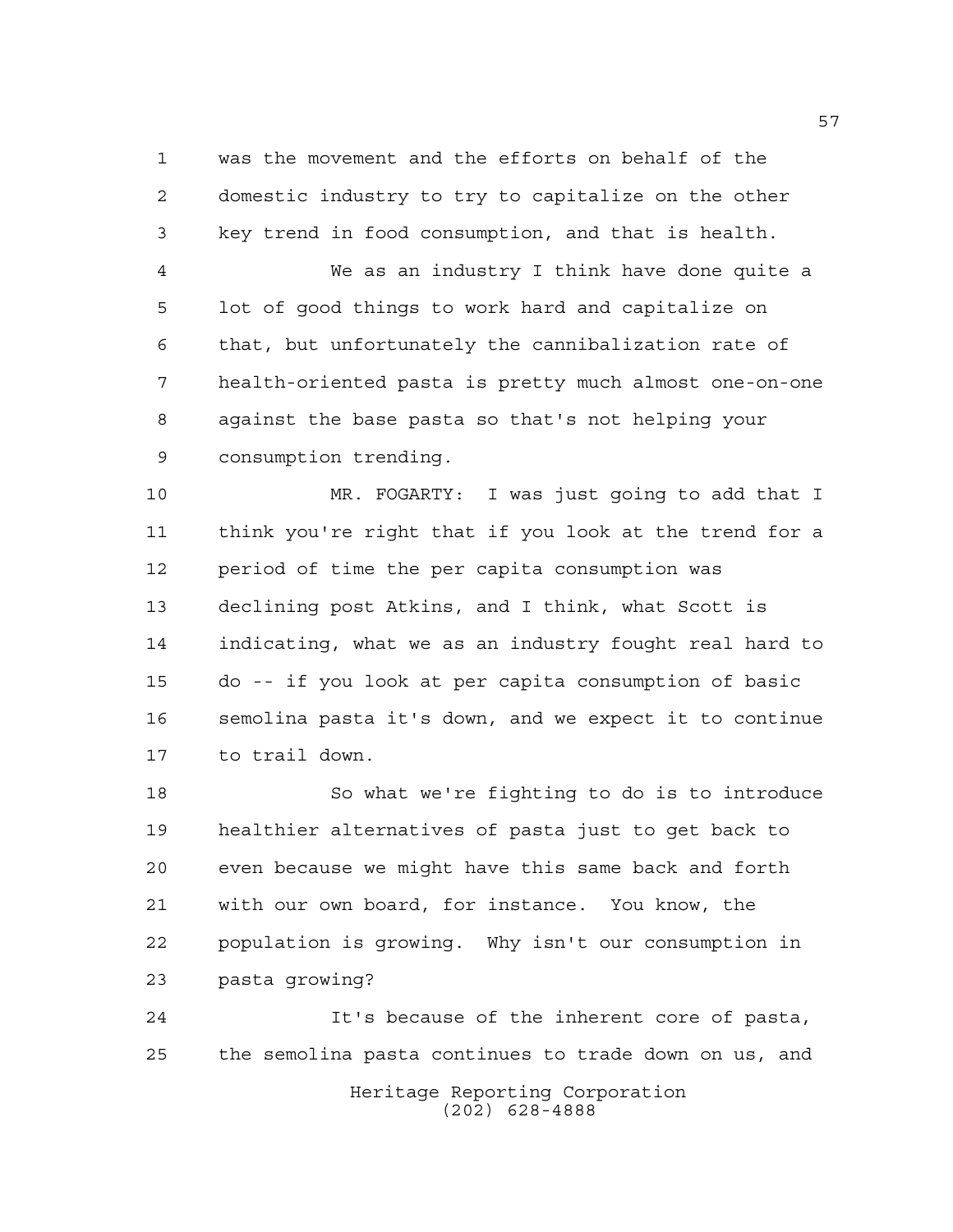we're fighting just to get back to even again with the healthy pastas.

 MR. ROSENTHAL: Just a couple historical notes. I've been representing the pasta industry since about 1981 and have waged a one person battle against low carb diets since that time.

 But what was interesting was watching the industry in the 1980s and the first part of the 1990s. It was growing about three percent or four percent a year based on the view that pasta was healthy and certainly was an alternative to meat as a more healthy lifestyle.

 What's now happened is pasta is now being viewed by some, partly because of the anti- carbohydrate diets, as unhealthy so there is a shift to a new healthy pasta which would be made with whole wheat or organic or something like that, so healthy has been redefined for pasta and the result has not been an increase in consumption. It's been a flattening as you've heard described.

 COMMISSIONER WILLIAMSON: I was also wondering whether to what extent the immigration patterns and the sort of composition of our population has implications for the future of the industry? MR. GREENWOOD: That's a good point.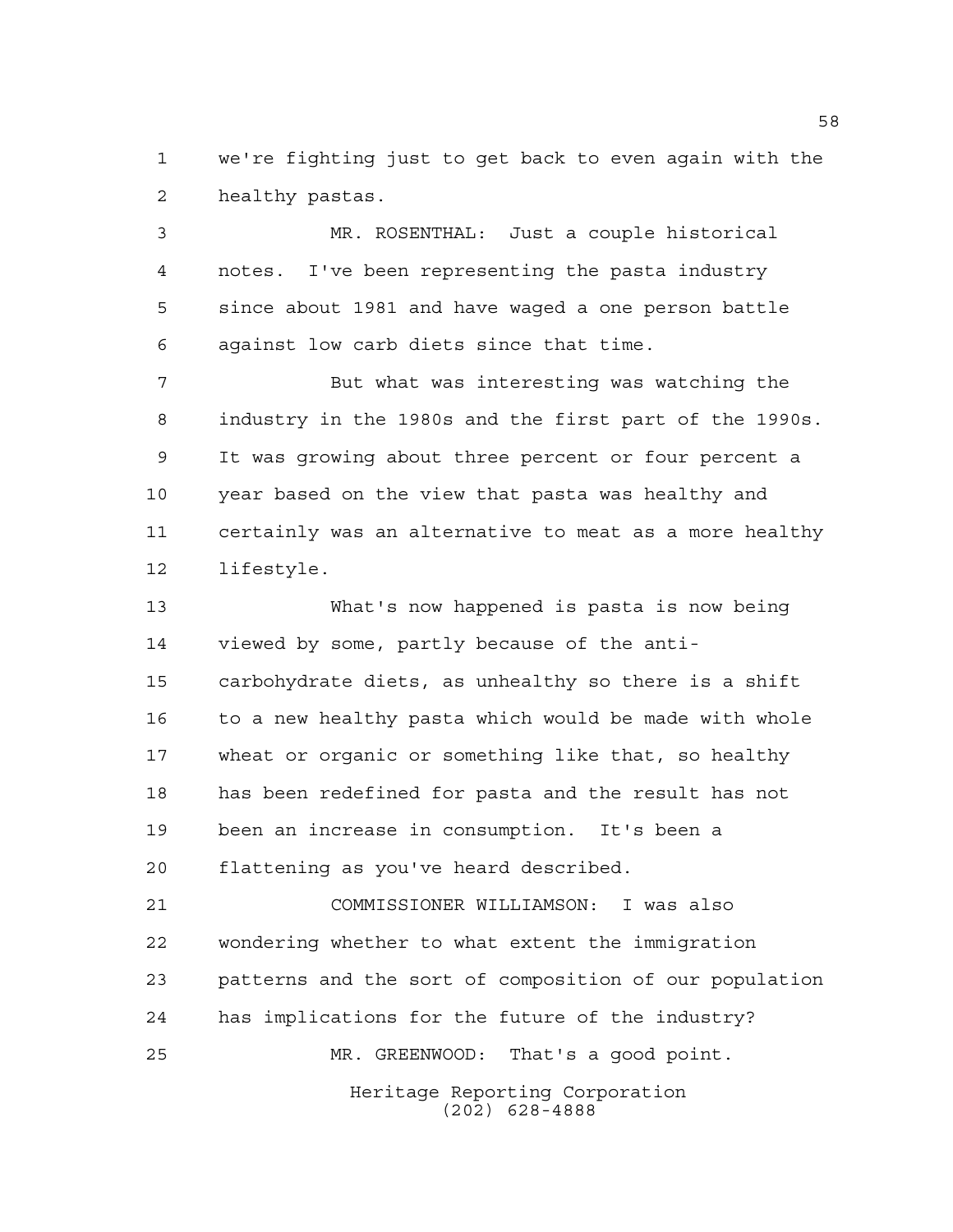Certainly as we see the change in immigration

 patterns, the growth of the Hispanic consumer in the U.S., they do use certain levels of pasta, just choosing that one.

 But the level of per capita consumption is not what the traditional market has been in North America so there is definitely some effect as you see that, and I think alternative food choices, that more and more people are -- you know, pasta still in the American economy, it's one of the top 30 for the retail grocer categories and a very critical one for the retail grocer.

 But as people have gotten more and more alternatives I think that that -- across all sectors, not just the immigration question -- is having some effect as well.

 I think one other adjunct that I'd just like to say too, and I think this references the health and it sort of references the question that Ms. Lane had earlier that when we look at a lot of food categories and the extension of innovation/renovation that a lot of companies have tried to do and the marketing efforts, the consumer marketing efforts, of course with price becoming such a -- not becoming. It has been a very critical component to this category.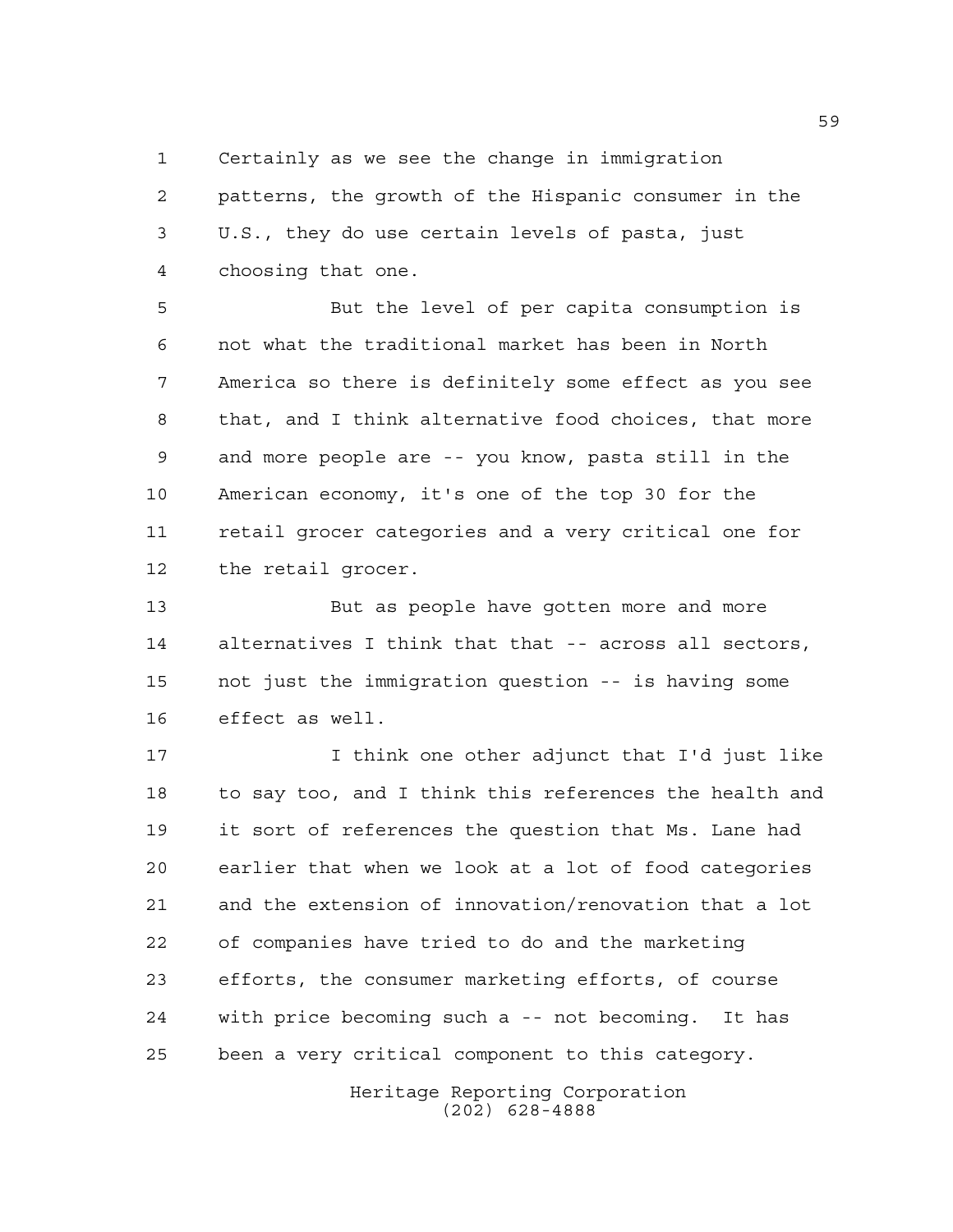That compresses the amount of consumer marketing dollars that a lot of the companies probably put in 20 years ago, 15 years ago, and that has a residual effect over time of again not bringing consumers to the category, whatever immigrant status they have.

 COMMISSIONER WILLIAMSON: Thank you. We've known from other cases about the effect of Wal-Mart has become a dominant player in the food industry and changing the traditional relationship between manufacturers and retailers, and I was wondering have you seen any of this Wal-Mart effect in the pasta industry?

 MR. FOGARTY: Let me. Wal-Mart happens to be our largest customer at American Italian Pasta. You know, they're in business to try to provide value to their consumer and for sure prices are a real part of the equation. In my testimony in particular we service Wal-Mart.

 We also do business with Sam's Club, so both in the mass channel and in the club, the warehouse club channel, price is perhaps even more important than it is in the grocery space so we are very concerned about those channels that are really important to us and making sure that we continue to

Heritage Reporting Corporation (202) 628-4888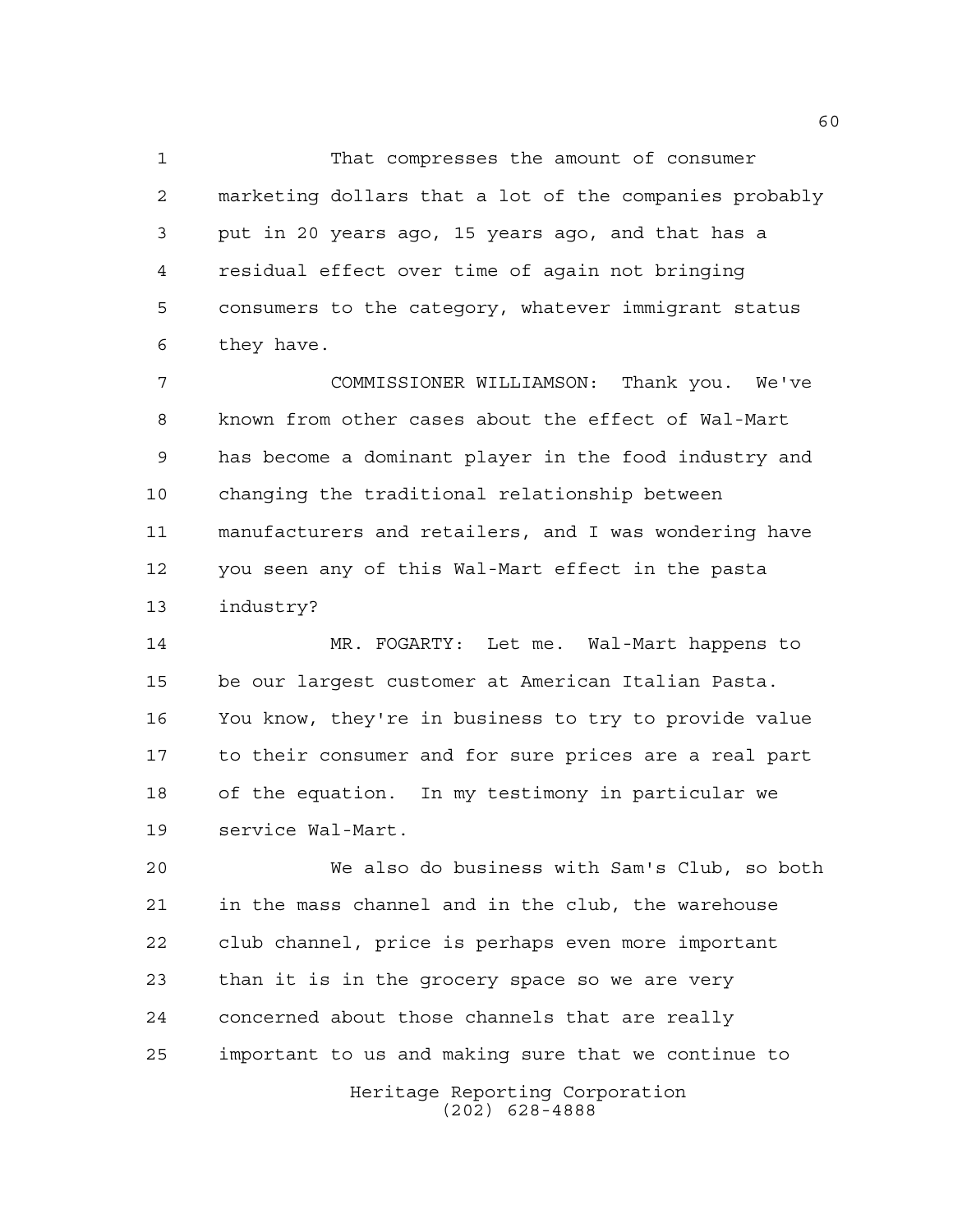have a very fair playing field with the importers because if we didn't we'd be very concerned about losing what for us is really critical, big chunks of volume.

 COMMISSIONER WILLIAMSON: What about in terms of I guess private labeling is also becoming increasingly important not just for the large volume stores. What effect is that having?

 MR. FOGARTY: Yes. I think if you look at Europe and in particular the U.K. private label, roughly 50 percent of volume is being done in private label, if not more, closer to 60 perhaps.

 If you look in the U.S. today, private label continues to grow slowly as a percentage of the overall category. We happen to be in both the branded and the private label business and so we're enjoying growth on the private label side as store brands set about strategically growing their penetration against commercial brands.

 COMMISSIONER WILLIAMSON: Okay. Thank you, Mr. Chairman. I see my time is about to expire. CHAIRMAN PEARSON: Commissioner Pinkert? COMMISSIONER PINKERT: Thank you, Mr. Chairman. I'd like to join my colleagues in thanking the panel for appearing here today before us.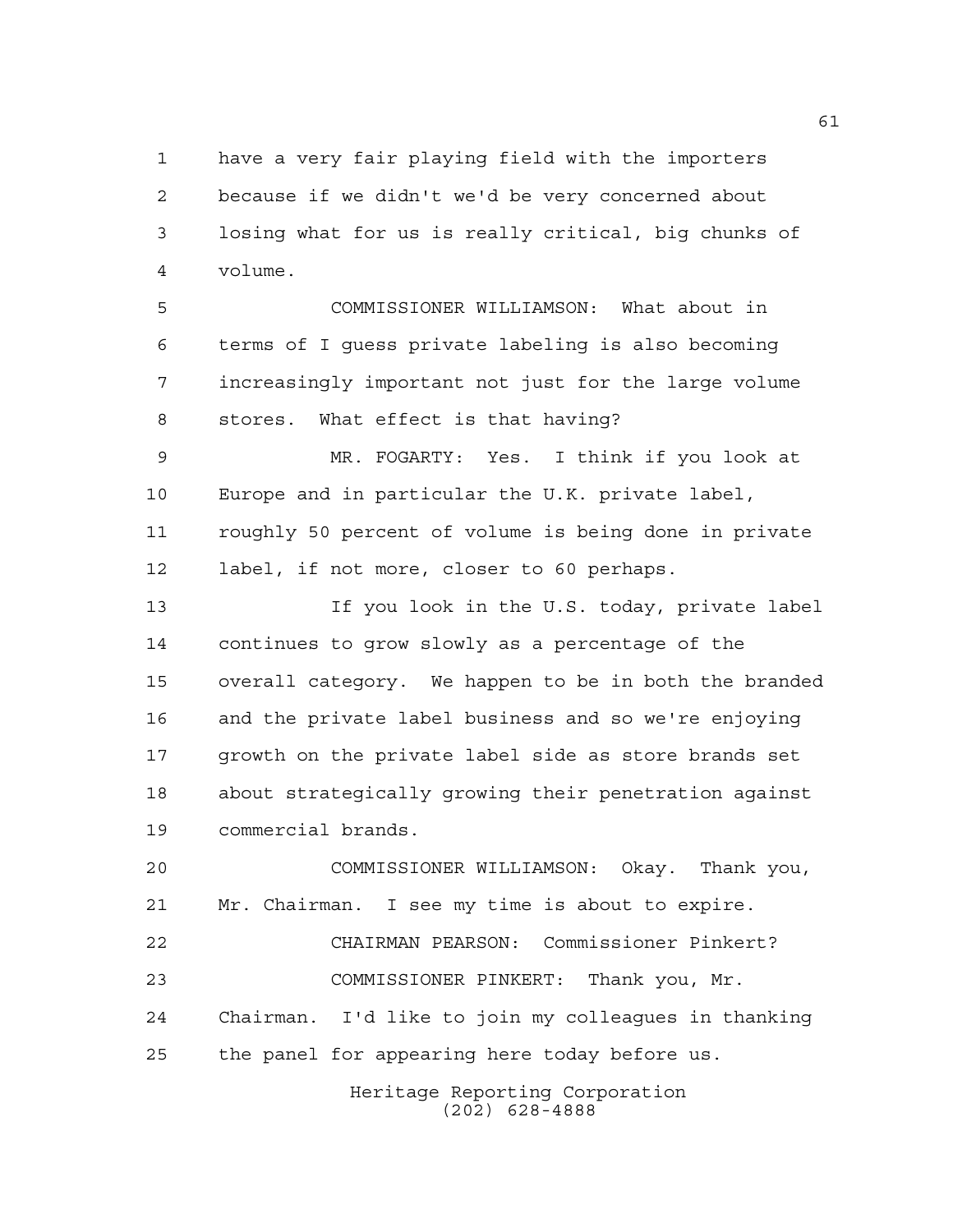I'd like to start with Mr. Rosenthal and acknowledge your point about perhaps the perception of quality differences between Italian pasta and domestic pasta does not reflect the reality of quality differences or lack thereof.

 But in looking at the purchaser questionnaires there is this perception of quality differences between Italian and domestic pasta, and I'd like to ask you how we should take into account that perception even if it's not based on actual differences in quality?

 MR. ROSENTHAL: Well, I've actually read the excerpts from the questionnaires on that, and it's clear that some consumers have that perception, but I don't think all do.

 It's hard to know how great the percentage is, and that's why I responded on the question of elasticities. Your staff attempts to make an adjustment for this perception issue, but it's really hard to measure. It's a total guesstimate.

 If you go and you ask people, a lot of people will say I don't know where my pasta comes from and I don't care. Some will say gee, I have to have Italian pasta, and therefore I'm going to go buy Barilla, which of course is made in Ames, Iowa, today.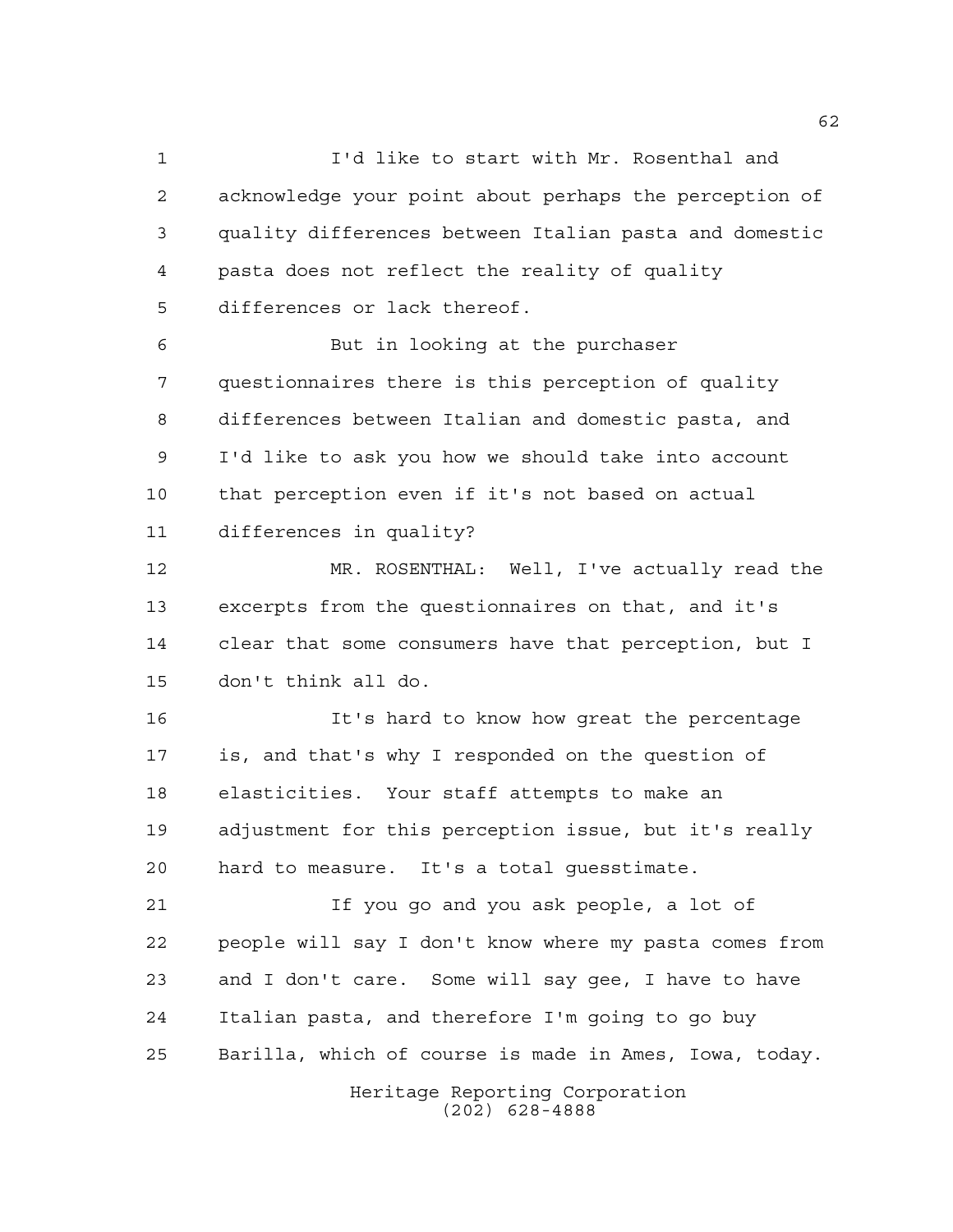Heritage Reporting Corporation (202) 628-4888 The short answer to your question is that it is really totally a subjective issue when you adjust your elasticity. Is it two to four? Is it four to six elasticity substitution because you have some purchasers who you believe have this perception and you know others don't have that. There's no hard and objective answer to that question, I'm sorry to say. COMMISSIONER PINKERT: Thank you. I'd now like to turn to Mr. Kerwin and ask about this phenomenon that he described where the Italian industry continues to add capacity at a significant rate while not adding to production at that same rate. What do you think accounts for this? You said that they seem to feel compelled to do that. What do you think accounts for that phenomenon? MR. KERWIN: Hello? MR. ROSENTHAL: You can take that out of my time too. MR. KERWIN: I wish the Italian industry were here this morning to answer that question a little more directly than I could. It is definitely an odd phenomenon, and we have an industry here that's truly market based and has made every effort to become more efficient and has closed down relatively inefficient facilities.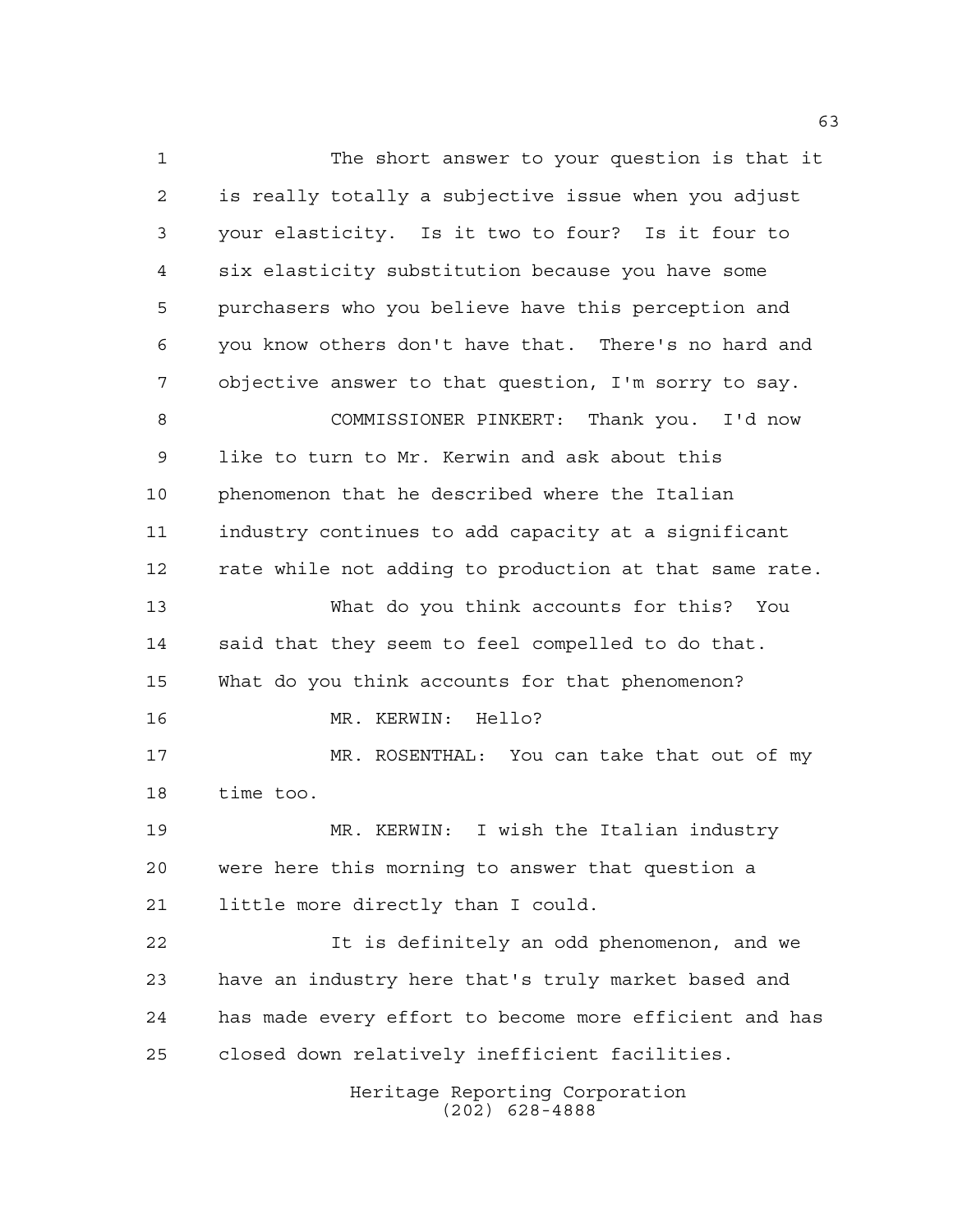In many cases those facilities were probably more efficient than some of the facilities in Italy that remain open. I've read nothing. I've seen no indication of any closures of any facilities in Italy from the information that I've been able to locate.

 Then the other aspect of it may be the fact that there is subsidization going on here. That is something that is not available to domestic producers in the United States. It's our opinion that kind of subsidization skews the signals in the marketplace, and you have the actors in the industry who are doing things that are not particularly rational.

 It's not a rational action for the industry overall to continue to add capacity in a situation where there's already tremendous overcapacity and so when you see actions like that to me that's an indication that there's something in the system that is derailing the normal market actions that would be taken by rational actors such as subsidies.

 COMMISSIONER PINKERT: Mr. Fogarty? MR. FOGARTY: Yes. Just to add to that, we have a facility in Italy, and I would tell you that in that facility when we compete in the European market it is brutally price competitive and in particular we always ask ourselves that very question when we

> Heritage Reporting Corporation (202) 628-4888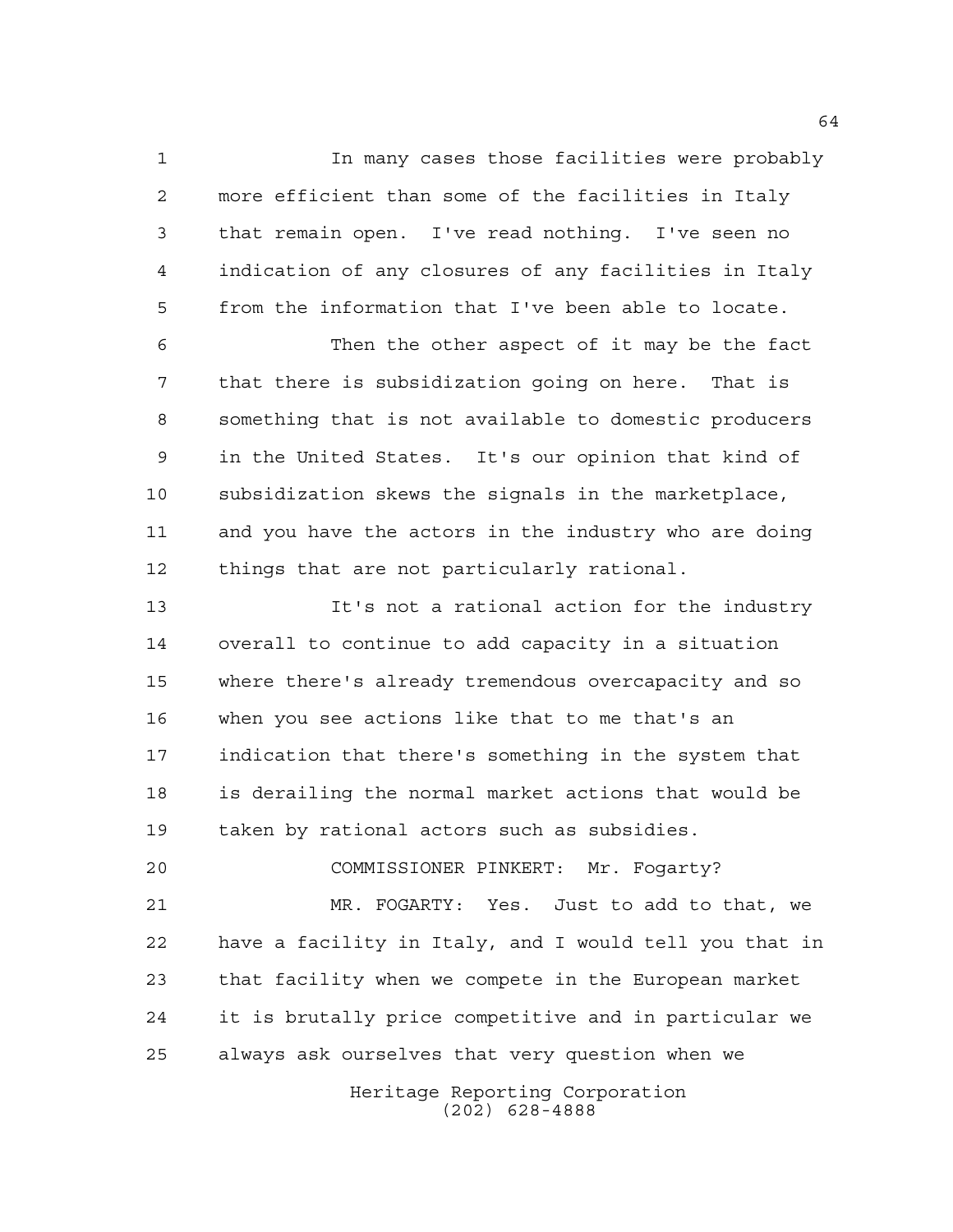understand new manufacturing capacity is coming on line in Italy.

 The answer as we understand it is a subsidy question. The social costs get subsidized by the government particularly in southern Italy, and that's what makes them ferocious price competitors against us in the European marketplace and Italian marketplace and particularly worries us if they're not kept on that level playing field competing back here domestically.

 COMMISSIONER PINKERT: Mr. Kerwin, do you have any estimate for the amount of capacity in Italy that is not subject to the order currently?

 MR. KERWIN: Not off the top of my head, and of course it's a question of there are two orders here. There's both an antidumping and a countervailing duty order. I don't have the answer to that off the top of my head, no.

 MR. ROSENTHAL: We'll try to give you an estimate in our posthearing brief.

 COMMISSIONER PINKERT: That would be helpful because what I'm wondering is is it possible that this expansion of capacity is occurring with respect to companies or with respect to volumes that are not covered by the orders?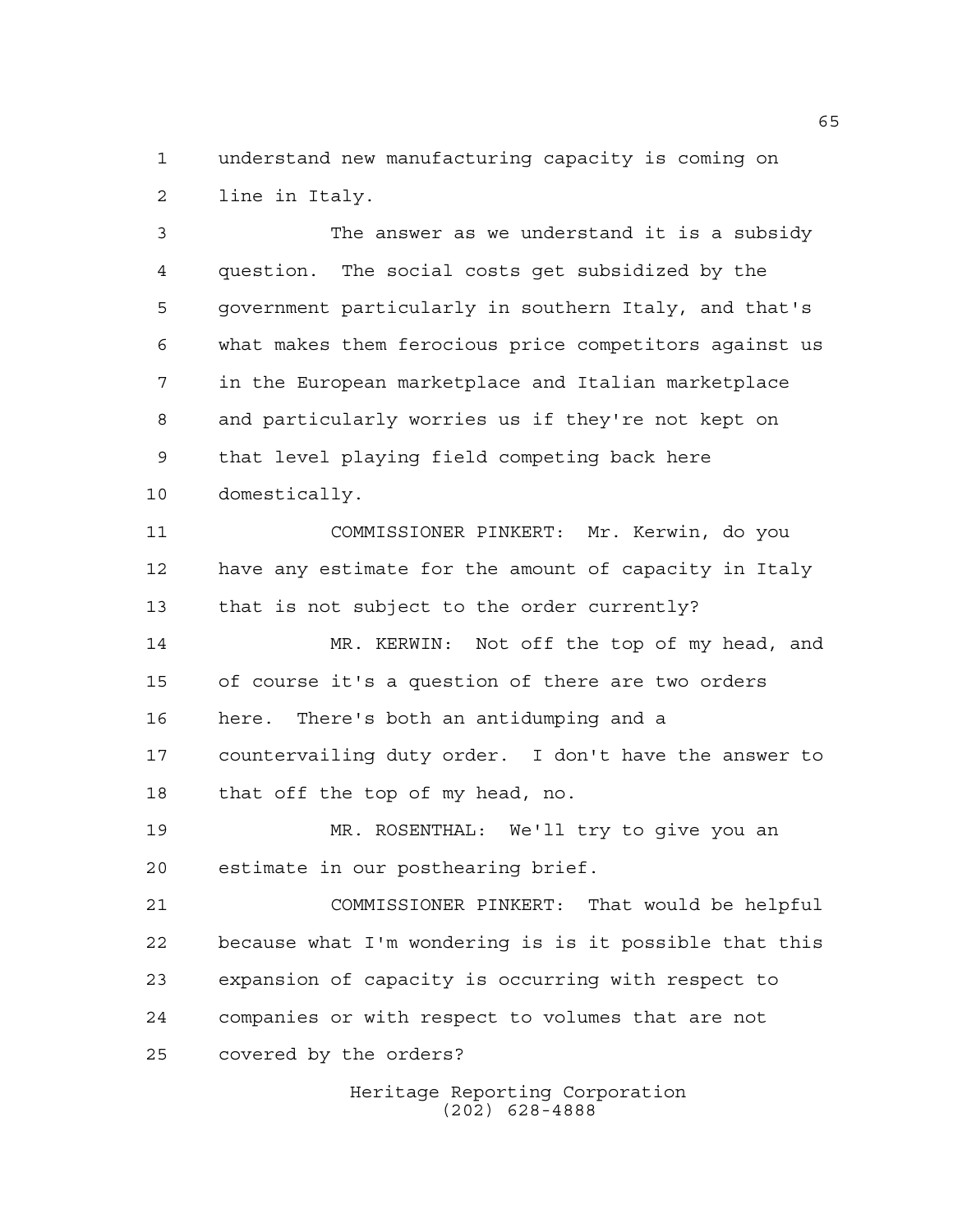Heritage Reporting Corporation MR. ROSENTHAL: There are relatively few companies not covered by the orders, and the expansions that we've talked about are much more widespread than those. Again, we'll get you that answer in our posthearing brief. MS. CANNON: Commissioner Pinkert, to my knowledge the only company not covered by both orders is Pasta Lensi. There are some companies excluded from the dumping order, but they are under the CVD order, so to look at companies that would not be subject to any orders at all I think it's only Pasta Lensi. We could give you that capacity, but that certainly doesn't even come close to accounting for what Mr. Kerwin was describing. COMMISSIONER PINKERT: Thank you. I would now like to turn to the issue about Turkey, and in particular there were references I believe in Mr. Fogarty's testimony and in Mr. Kerwin's testimony to limitations on the Turkish ability to sell into Europe. I recognize that you have elaborated on this to some degree at page 31 of your brief, but I'd like you to explain if you would what those limitations are in selling into Europe. Is it only the tariff rate

(202) 628-4888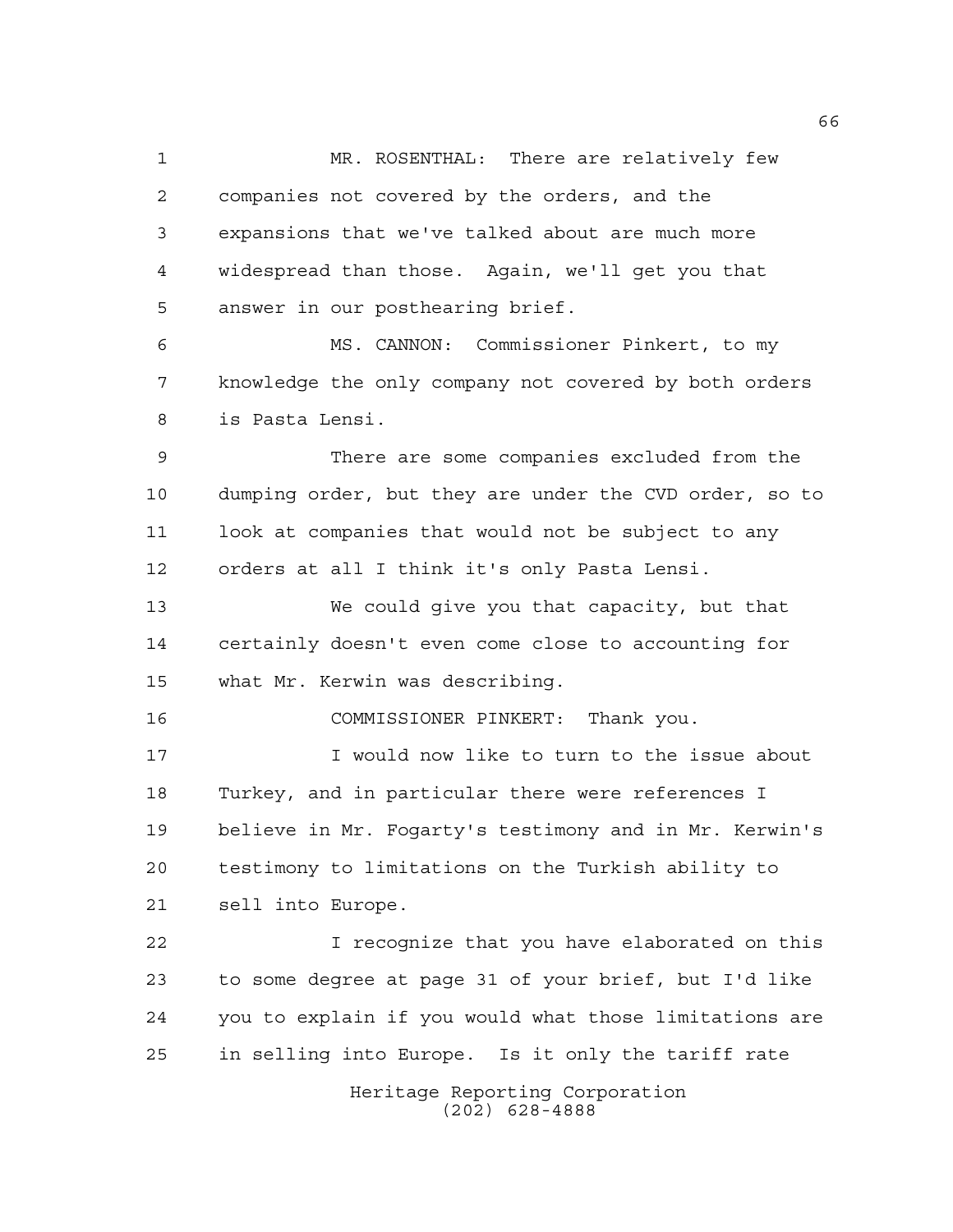quota, or is it something else?

Heritage Reporting Corporation (202) 628-4888 MR. KERWIN: I'd have to say this is not the most transparent area of regulation. It's difficult to even fully understand exactly how the tariff rate works. Our conclusion is, and again it's unfortunate that we don't have some representatives from the European industry to answer this more directly, but it's clear from looking at the export numbers from Turkey that other than the German market that market is not open to them. Otherwise why would they not be shipping there? Turkey is making efforts to be included within the European Union, so clearly there are definite ties there between the Turkish and the European economies. Obviously Italy is the largest market in the world for pasta, and there's no reason why Turkey wouldn't be shipping there if they were capable of shipping there. I'm not really sure. As I say, it's not a transparent question as to how it is that the European countries preclude these shipments from Turkey to Europe, but certainly the export numbers bear out the fact that for one reason or another, whether it's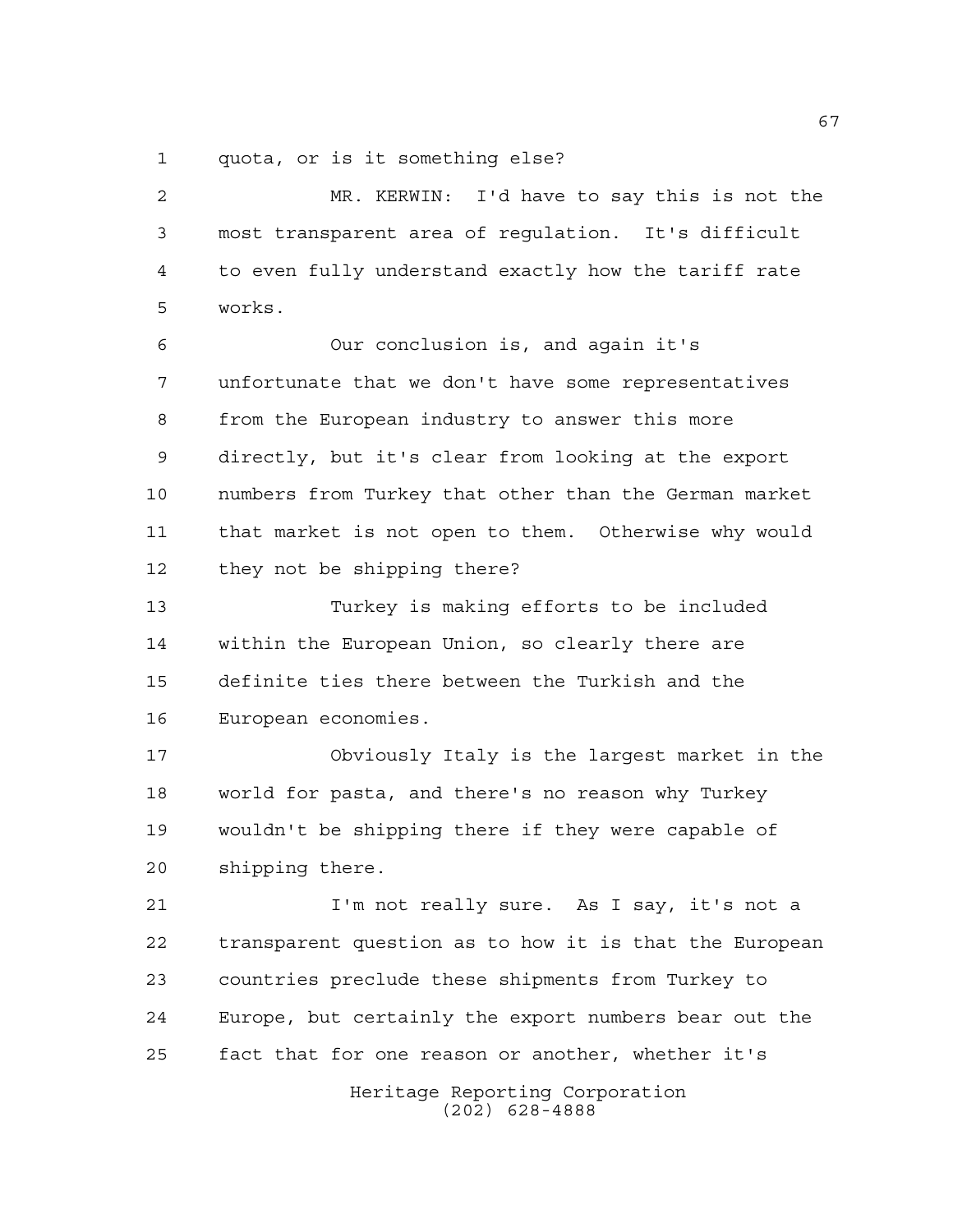simply the tariff structure or some other type of nontariff barriers, these products are not making it into the European market.

 COMMISSIONER PINKERT: One additional question about Turkey. Is there a perception in the U.S. market of a quality difference between Turkish pasta and the domestic product?

 MR. ROSENTHAL: Again, I guess it depends on who you ask. I think when you really get down to it most pasta we're talking about is flour and water. Most of it is 100 percent durum semolina flour and water. The Turks make to that recipe, as do the Italians and the Americans.

 So do some people perceive it to be a lower quality? Perhaps. Do some people perceive it to be higher quality or comparable? Certainly. That's why they've made great inroads prior to the order. I don't think there had been any objective surveys on that or the perception issue in general in the last 10 years or so.

 I do want to come back at another point to the general issue of perception and brands and switching brands at a later opportunity.

Heritage Reporting Corporation (202) 628-4888 COMMISSIONER PINKERT: Thank you. Thank you, Mr. Chairman.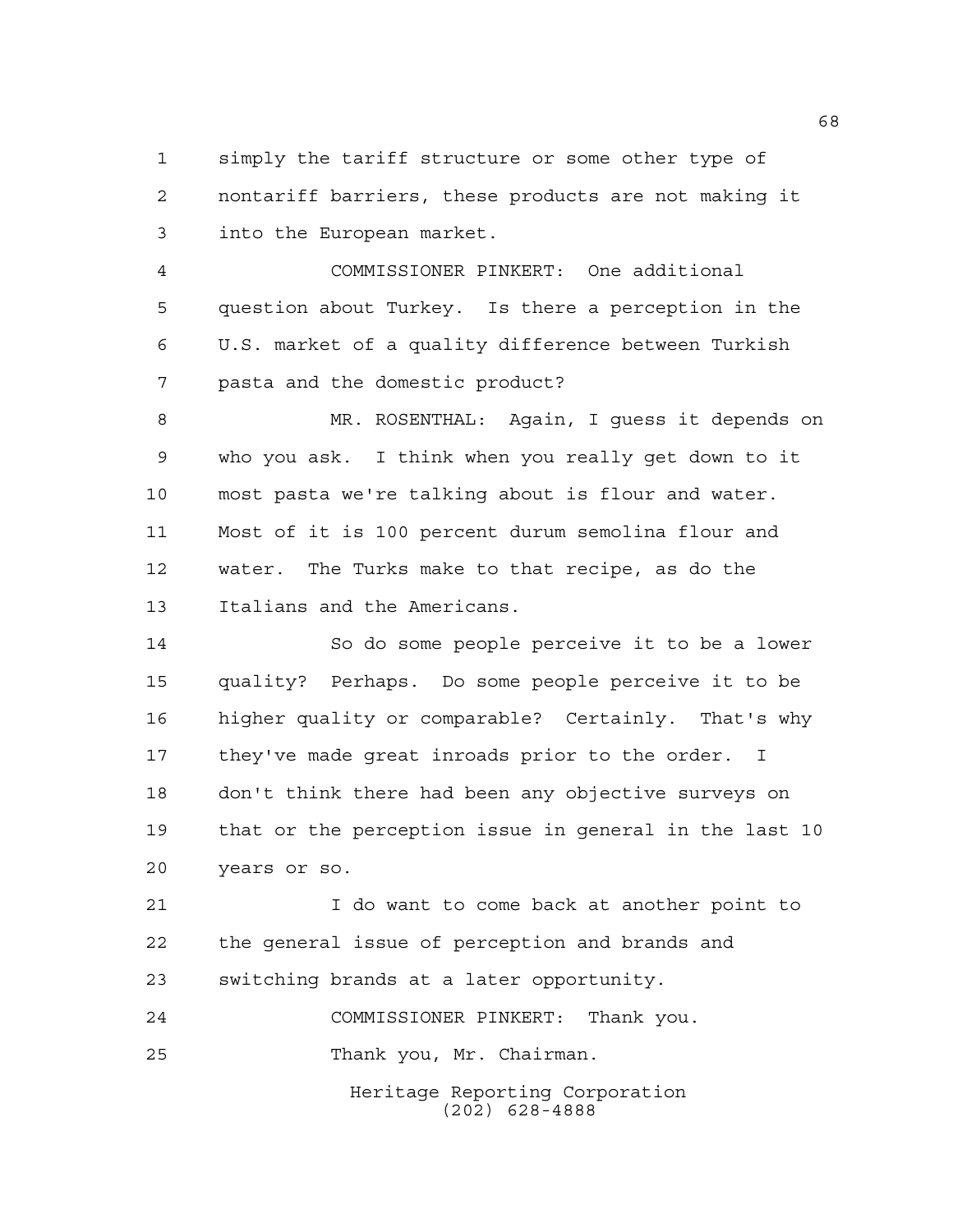CHAIRMAN PEARSON: I'm curious to know why the industry is seeing capacity expansions despite overcapacity and relatively modest earnings. The economist in me admires Jupiter. Here we have creative destruction once again going on within an industry right in front of our eyes.

 The part of me that has still some empathy for people who work in food related businesses, you see a new plant coming on line and you think ouch. There go the bonuses for the next three years as the marketplace figures out how to absorb that capacity.

 So explain to me why have we seen such meaningful capacity expansions, new investments in this industry over the period of review?

 MR. GREENWOOD: We may both have an approach on this.

 I think that first of all, the industry in the U.S. has consolidated obviously over the last decade. Part of the efforts that I think the industry is taking upon itself to become more efficient from a market standpoint is to close down plants. You heard of a number of those today.

Heritage Reporting Corporation The other factor is that the equipment with the legacy of family-run pasta companies, which is really the legacy of the industry in the U.S. You had

(202) 628-4888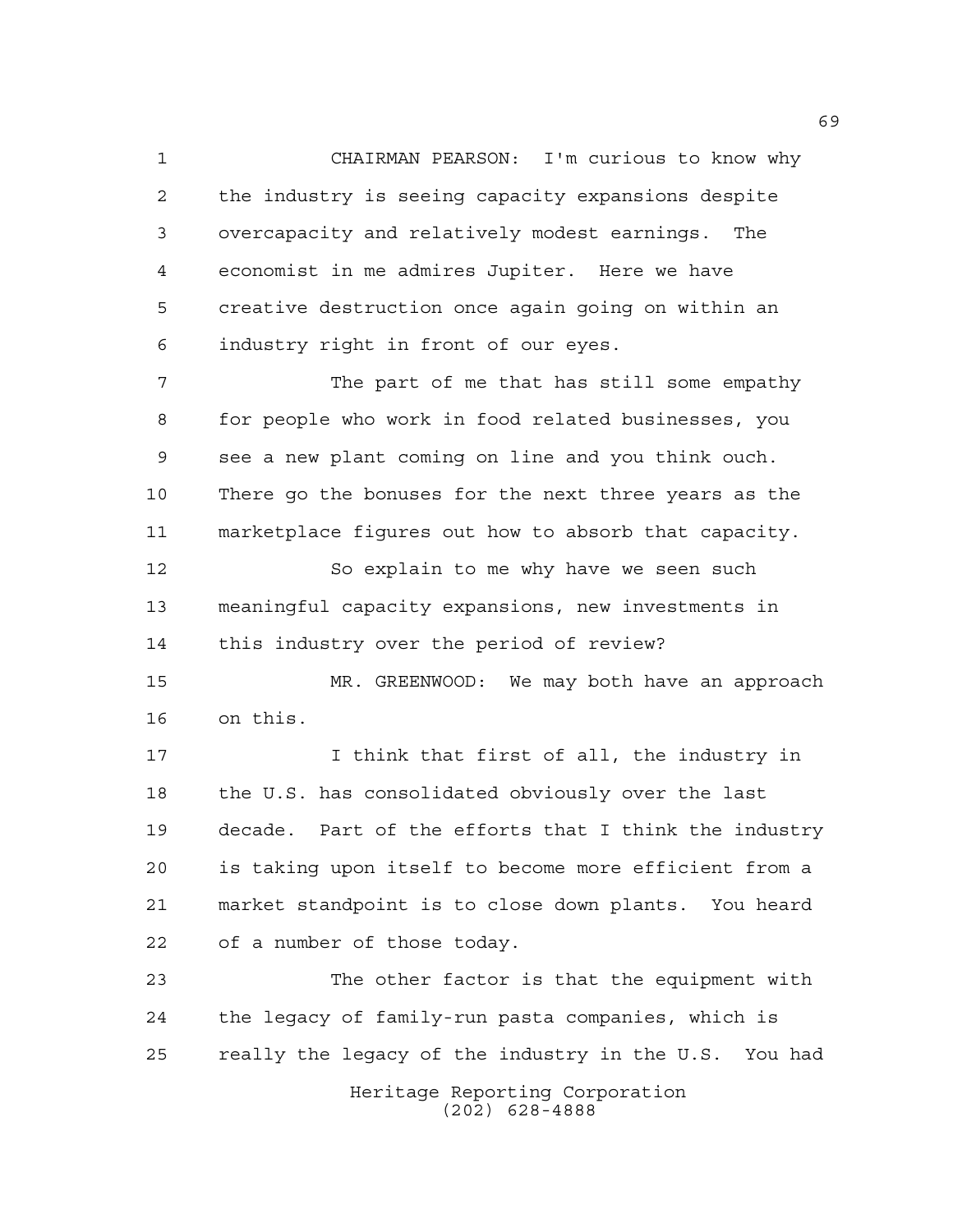a lot of plants that were older, and as the industry has tried to become more efficient and upgrade the plants of course the machinery -- you know, a pasta press, a pasta drier today can do up to 16,000 pounds an hour versus the availability many years ago was far lower than that.

 That doesn't necessarily mean you buy a 16,000 pound press, but as you modernize certainly look for better throughput in terms of labor hours and such, and that typically is in our case and I believe others looking at trying to upgrade the machinery, so that in part is increasing the efficiency, but possibly has some effect on the capacity.

**I know certainly in terms of our capacity**  utilization as a company our utilization factor from where we were has improved dramatically, and I believe the industry has improved that capacity utilization factor in the U.S., but I'm not sure, but I know certainly I can speak on behalf of our company.

 I don't know if Jim has anything? MR. FOGARTY: Yes. I would just add briefly that I think the overall industry numbers that we were looking at had improved utilization from about 70 to 80 percent during this timeframe, so there have been ups and downs in the manufacturing capacity for sure.

> Heritage Reporting Corporation (202) 628-4888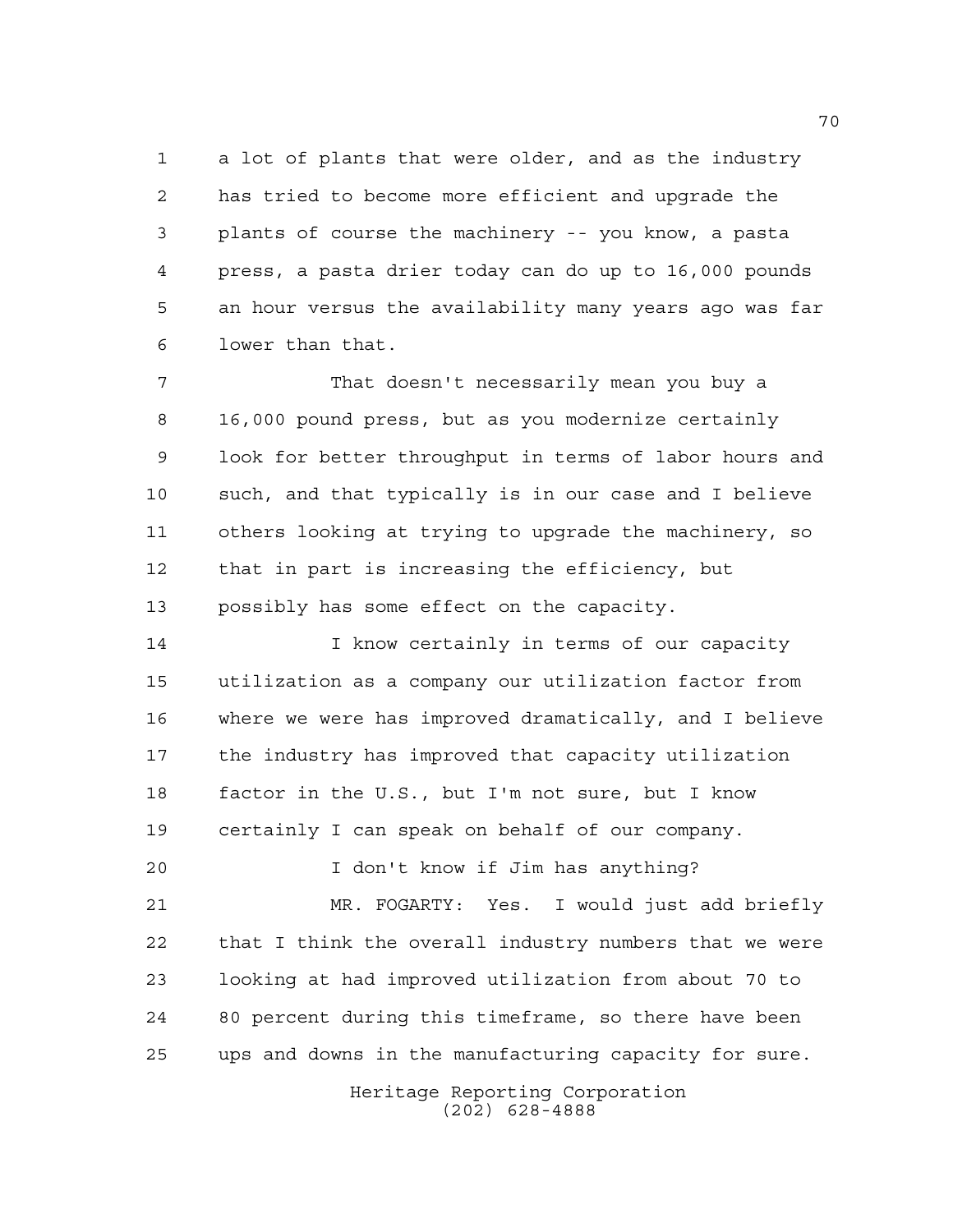New World reduced manufacturing capacity. We reduced manufacturing capacity with our Kenosha facility. Like every other industry, there's strong competitive dynamics taking place as well, and there's one particular formerly Italian based now with a manufacturing base here, Barilla, that is adding, that is in a net add position.

8 15 If you look at the industry in total, the utilization has improved in this timeframe from what I can tell.

 MR. KERWIN: Could I just add two points? One, and this is really in follow-up to what Mr. Fogarty just said.

 Examining the figures from the original period of investigation, even by the end of the current period of review the total domestic industry capacity was a lower figure than actually the last two years of the original period of investigation, so while there may be an increase over the period of review the ultimate number there during 2006 is lower than those years in the period of investigation. That's the first point.

Heritage Reporting Corporation (202) 628-4888 Second point, as is typical in some of the -- CHAIRMAN PEARSON: To your first point, Mr.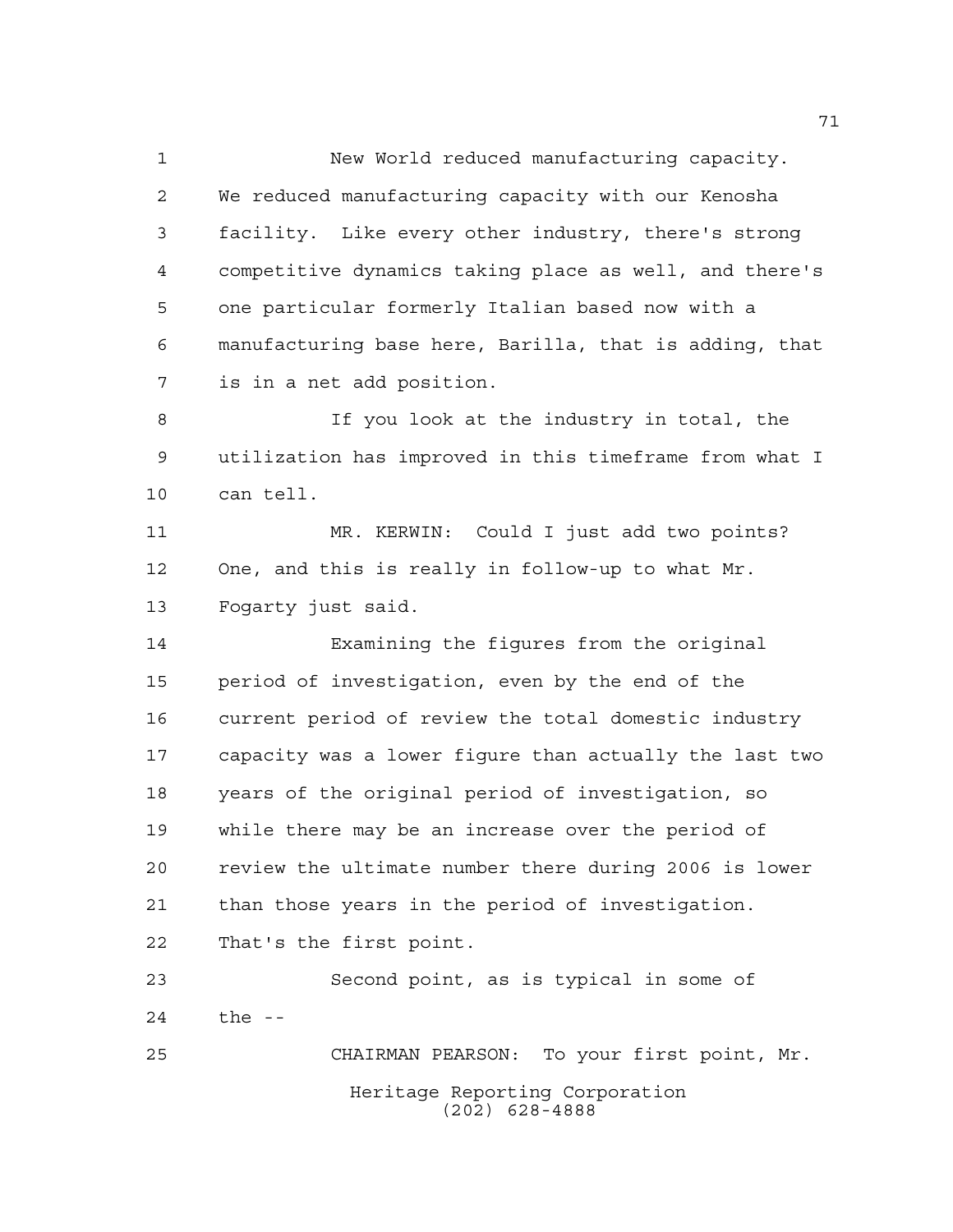Heritage Reporting Corporation Kerwin, just help me understand where you're finding those data because I'm looking at the capacity utilization data. I believe these are publicly available. This is in Table I-1. MR. KERWIN: Yes. This is on page I-7 of the staff report. CHAIRMAN PEARSON: Yes. MR. KERWIN: U.S. producers' capacity quantity. CHAIRMAN PEARSON: Perhaps I misunderstood what you're saying. You're saying that the capacity utilization has increased over time? MR. KERWIN: No. I'm saying the absolute capacity and volume capacity in 2006 of the domestic industry -- CHAIRMAN PEARSON: I see. MR. KERWIN: -- was lower than that in 1994 and 1995. CHAIRMAN PEARSON: Okay. Thank you for that clarification. Yes. Okay. MR. KERWIN: And then my second point is as often occurs in the Commission's investigations, the companies that choose to leave the business that we're examining typically often times do not submit questionnaire responses because they're no longer in

(202) 628-4888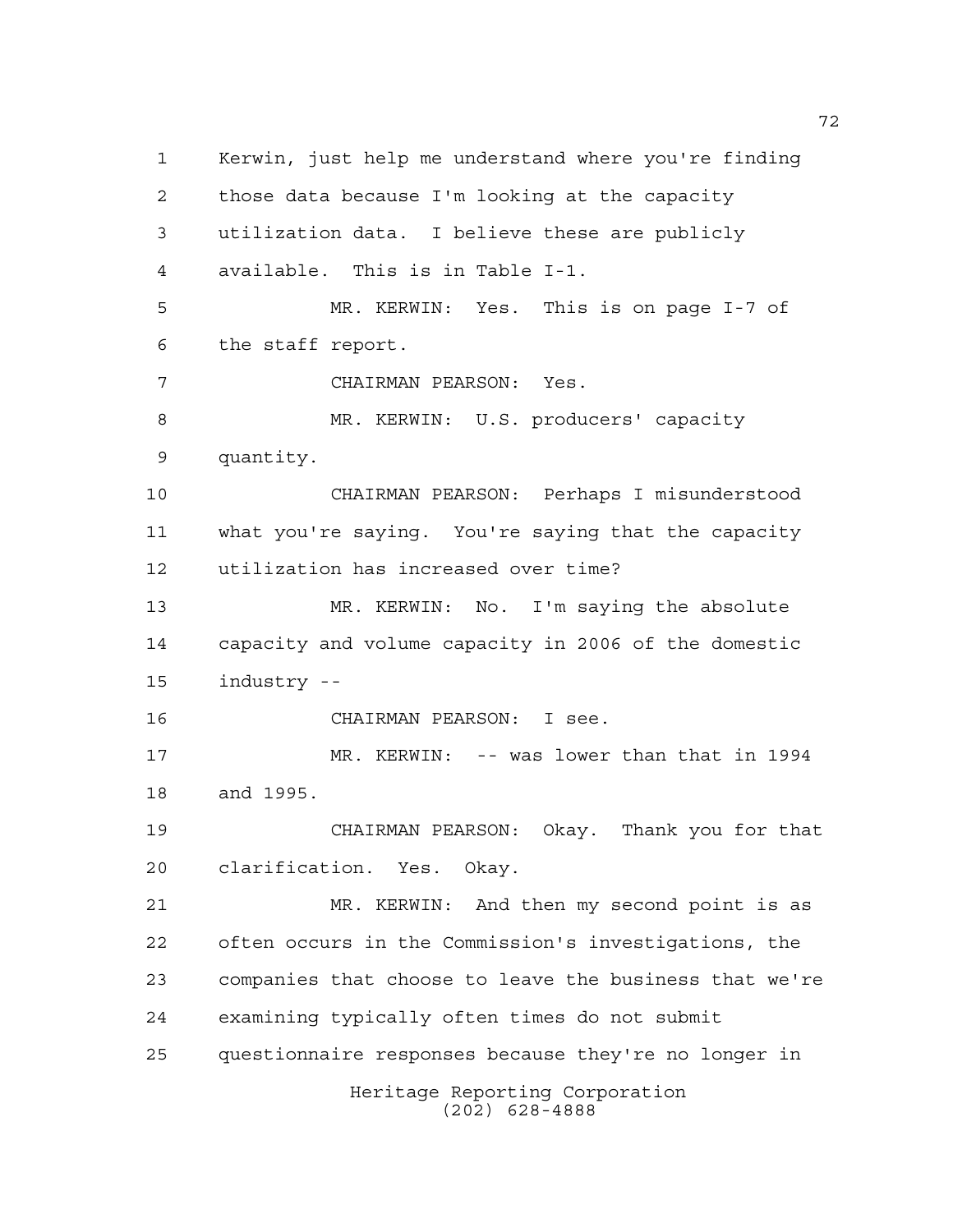the business.

| $\overline{2}$ | So to the extent you have a company like an            |
|----------------|--------------------------------------------------------|
| 3              | ADM that got out of the pasta production business,     |
| 4              | their closure of their facility is not going to be     |
| 5              | reflected in these numbers to the extent that they     |
| 6              | have not responded to the questionnaire because they   |
| 7              | are no longer in the business.                         |
| 8              | That's not unusual in the Commission's                 |
| 9              | investigations or reviews that the companies that have |
| 10             | fallen by the wayside, we don't have their numbers so  |
| 11             | those numbers, had they been included, for example, in |
| 12             | the early part of the period of review might have      |
| 13             | increased the overall capacity figure.                 |
| 14             | Is that clear?                                         |
| 15             | CHAIRMAN PEARSON: Not completely. So                   |
| 16             | you're saying that if we had complete data for the     |
| 17             | U.S. industry over the entire period going back to     |
| 18             | 1993 that we would see a more significant decrease in  |
| 19             | actual capacity as some of those firms have closed     |
| 20             | operations?                                            |
| 21             | MR. KERWIN: Depending on when the companies            |
| 22             | exited the pasta business. In some instances these     |
| 23             | companies sold their brands off, but did not sell      |
| 24             | their production facilities. The companies that        |
| 25             | bought the brands solely bought the brands and did not |
|                | Heritage Reporting Corporation<br>$(202)$ 628-4888     |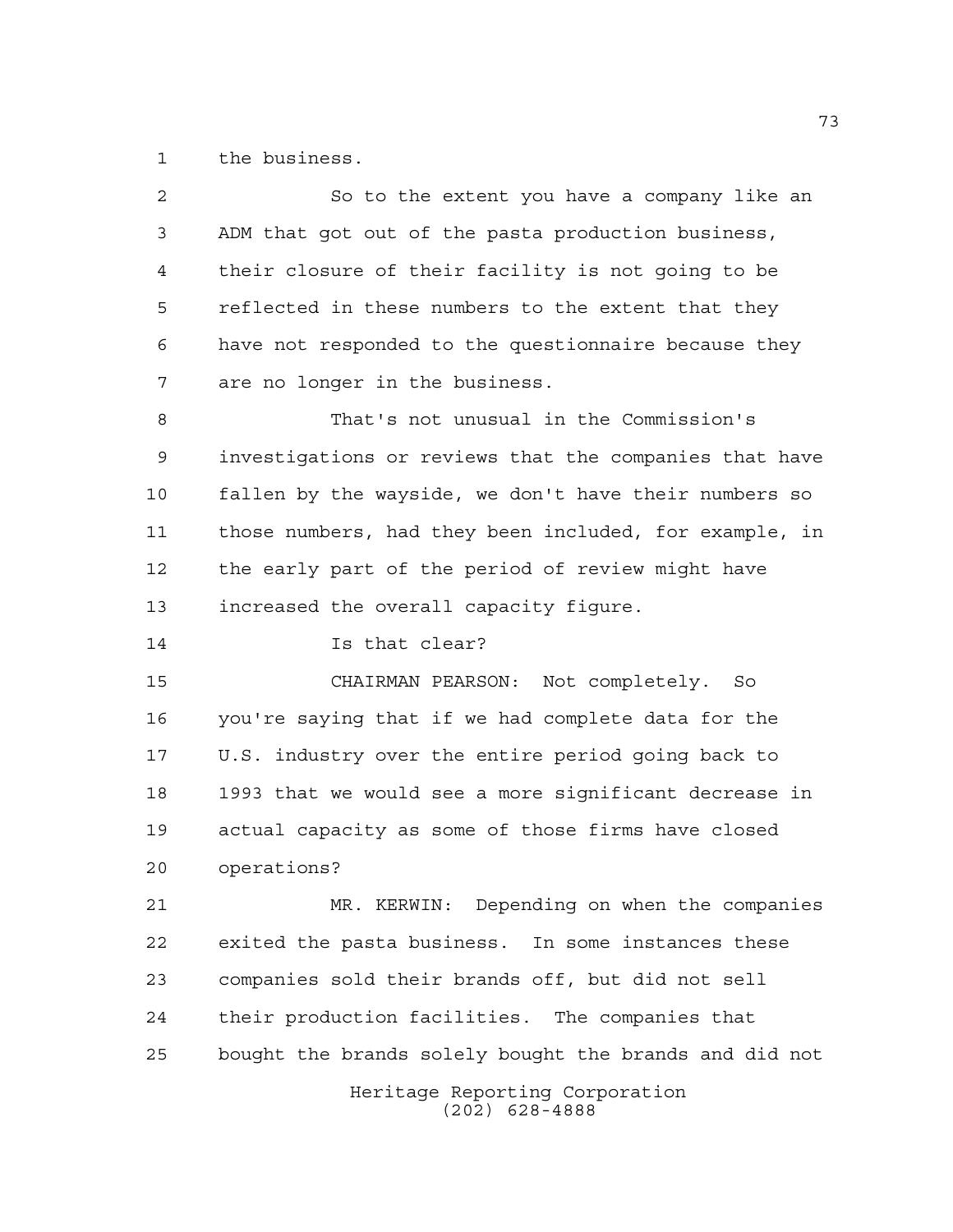buy the production facilities.

 In other instances the companies did buy the production facilities such as in the case of New World. They did buy some of Borden's existing production facilities, and some of those were subsequently closed.

 On the other hand, in the case of ADM, who did exit the business, to my understanding the only thing that conveyed was the brand as opposed to the production facilities that were there.

 So those capacity volumes at those production facilities that were shuttered would not be reflected in the aggregate data in the staff report to the extent that those companies did not report to the Commission.

 CHAIRMAN PEARSON: Okay. So what you're saying is the capacity figures that we have for the most current year, 2005-2006, those are accurate, but you think we might be understated back in our figure for 2001?

Heritage Reporting Corporation (202) 628-4888 MR. KERWIN: That's not at all unusual in Commission cases where companies have dropped out of the market and have not submitted a questionnaire response on the basis of no longer being a producer. CHAIRMAN PEARSON: Okay. But there's not an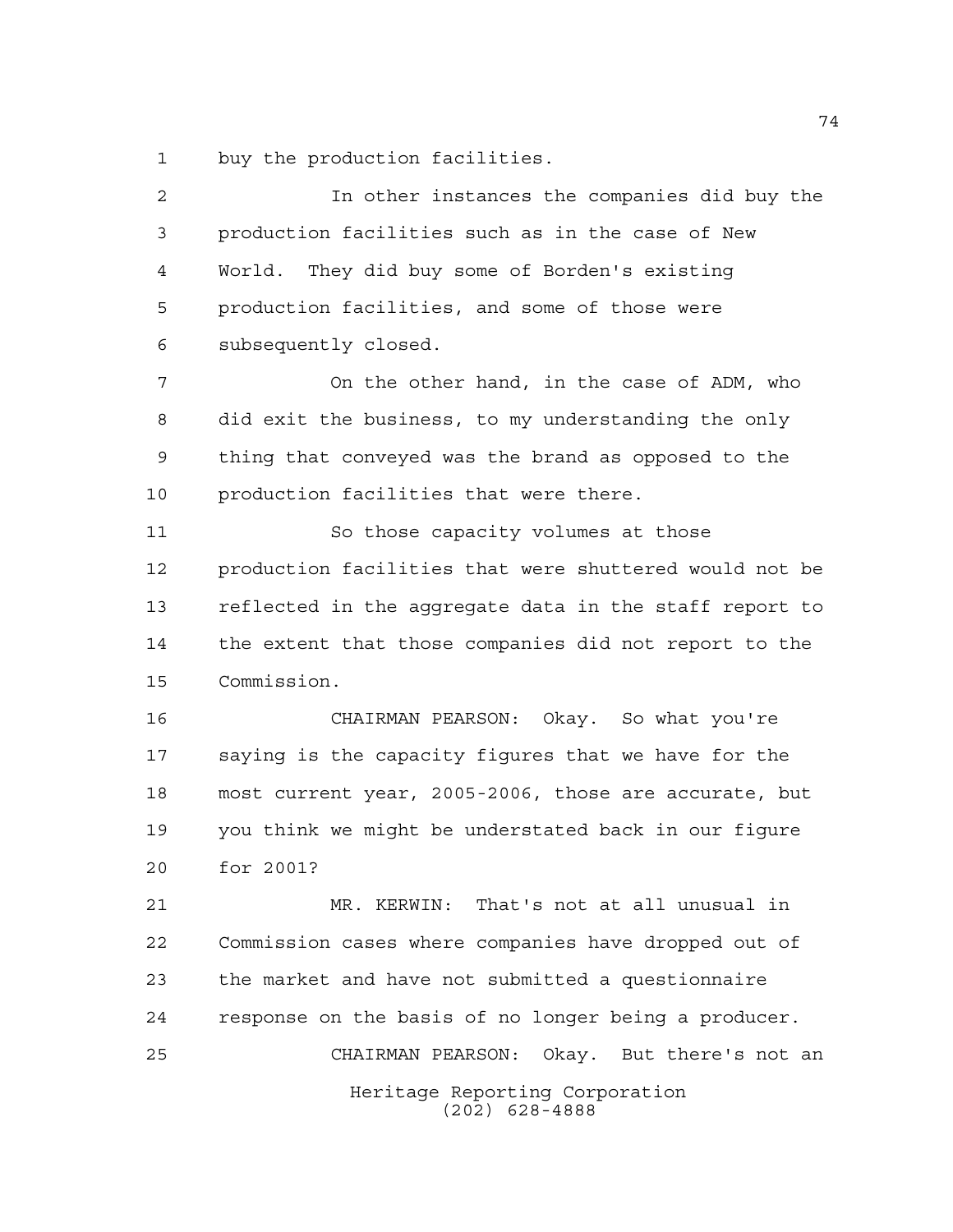expectation that any of those closed facilities would be reopened? I mean, there are reasons they were closed. They are going to stay closed.

 MR. KERWIN: Correct, but I guess my point is that had those numbers been in at the beginning of the period of review -- let's say hypothetically there was a production facility that closed in 2002. Well, if that production facility had been reflected in the aggregate number for 2001 it would have gone from some volume, 40 million pounds to zero as of the next year.

 In other words, as you're looking at the trend over the period to the extent you don't have the data reported from companies that have exited the business then the initial capacity figures are understated.

 CHAIRMAN PEARSON: Right. Okay. We've been discussing here the experience that the pasta industry has had in dealing with excess capacity and rationalizing and consolidating and whatnot.

Heritage Reporting Corporation (202) 628-4888 The question that I have now is would the effect of revoking the orders actually have an influence in the domestic marketplace that is fundamentally different than the opening of another world class production facility in the United States? I mean, the market is going to have to deal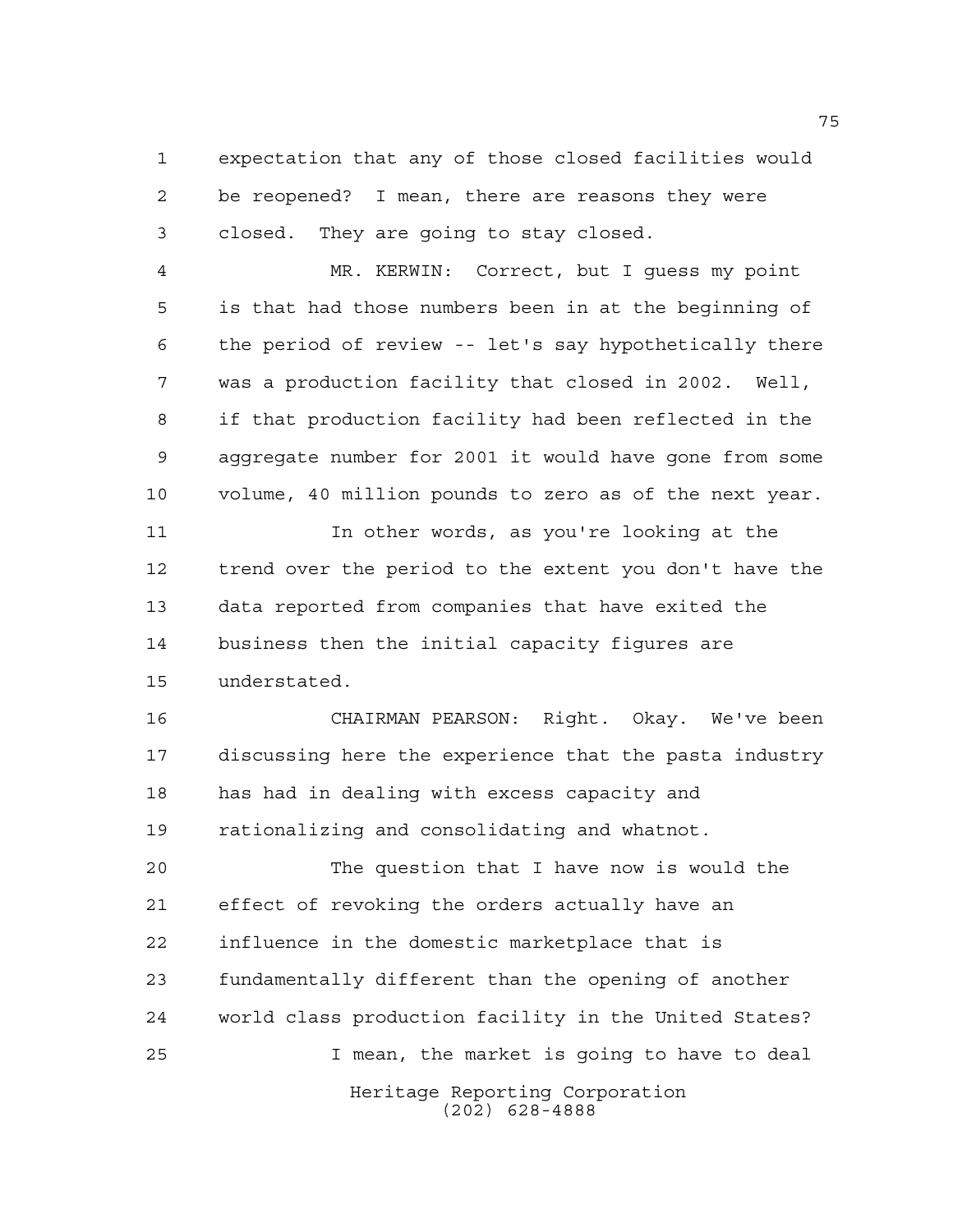with some more product, but is the revocation of the order somehow fundamentally different than just dealing with the new plants that you've dealt with so admirably over the period of review?

 MR. GREENWOOD: You know, my perception is yes because it's not exclusively a capacity question. It's how the manufacturer deals with that excess capacity in terms of their pricing.

 Moreover, we talked a little bit today about subsidization and such, so if you have a domestic manufacturer that adds capacity -- for instance, one of our competitors is doing that -- and dealing in the retail branded market with the formula by which they 14 price and they market and such, that could be a very different and would be a very different scenario than revoking and having an Italian manufacturer who's licking their chops at the ability to come into the U.S. and has a subsidy, but also may price very, very differently and has shown us that they've done that before, whether it's Turkey or Italy.

 So I think a lot of it is not just exclusively the capacity question, but what does somebody do and how do they treat their variable or gross margin.

Heritage Reporting Corporation (202) 628-4888 CHAIRMAN PEARSON: Mr. Fogarty, did you have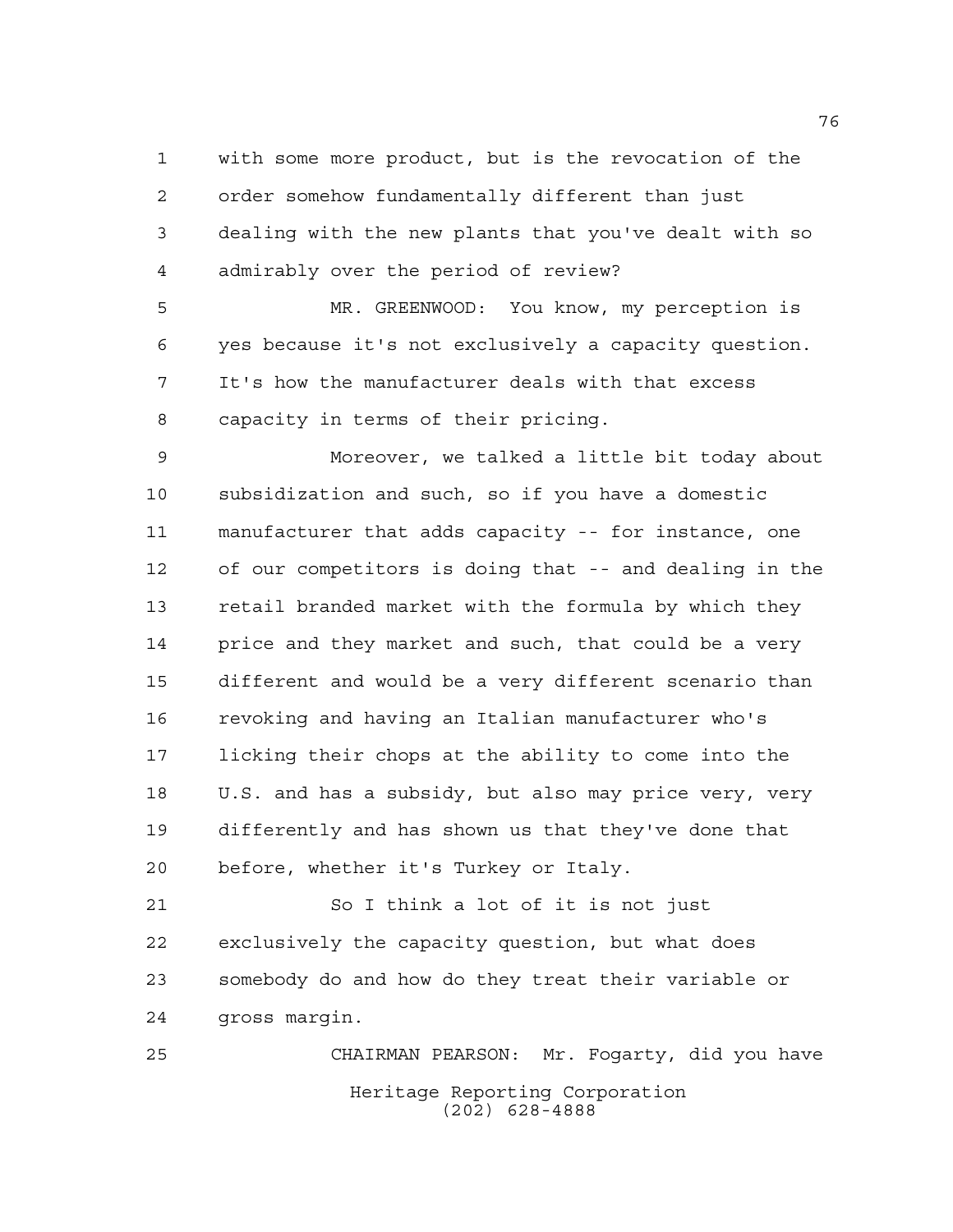a thought on that?

| $\overline{a}$ | MR. FOGARTY: I basically agree with what               |
|----------------|--------------------------------------------------------|
| 3              | Scott indicated. I just would add to that point that   |
| 4              | obviously the scale -- Barilla has opened a plant in   |
| 5              | New York rated for about 100 million pounds.           |
| 6              | That's a far different number than the three           |
| 7              | billion Italian pounds and the billion Turkish pounds  |
| 8              | that would be facing us, and to Scott's point, in a    |
| 9              | serious price way as opposed to perhaps a more         |
| 10             | thoughtful, rounded approach that our branded          |
| 11             | competitor has taken.                                  |
| 12             | CHAIRMAN PEARSON: And then perhaps we'll               |
| 13             | come back to this later, but the issue that I'm        |
| 14             | wrestling with is the domestic marketplace somehow is  |
| 15             | going to have to deal with 100 million additional      |
| 16             | pounds coming out of Barilla.                          |
| 17             | How different is that from dealing with                |
| 18             | potentially 100 million pounds of imports?             |
| 19             | MR. FOGARTY: Yes. That's a good question.              |
| 20             | We certainly think a lot about it and worry about that |
| 21             | extra capacity, and I would say to you we worry about  |
| 22             | that and we worry a lot about the increase in the      |
| 23             | durum prices and all of those.                         |
| 24             | Yes, our operating margin has improved a               |
| 25             | little bit, but that leaves us vulnerable, and the     |
|                | Heritage Reporting Corporation<br>$(202)$ 628-4888     |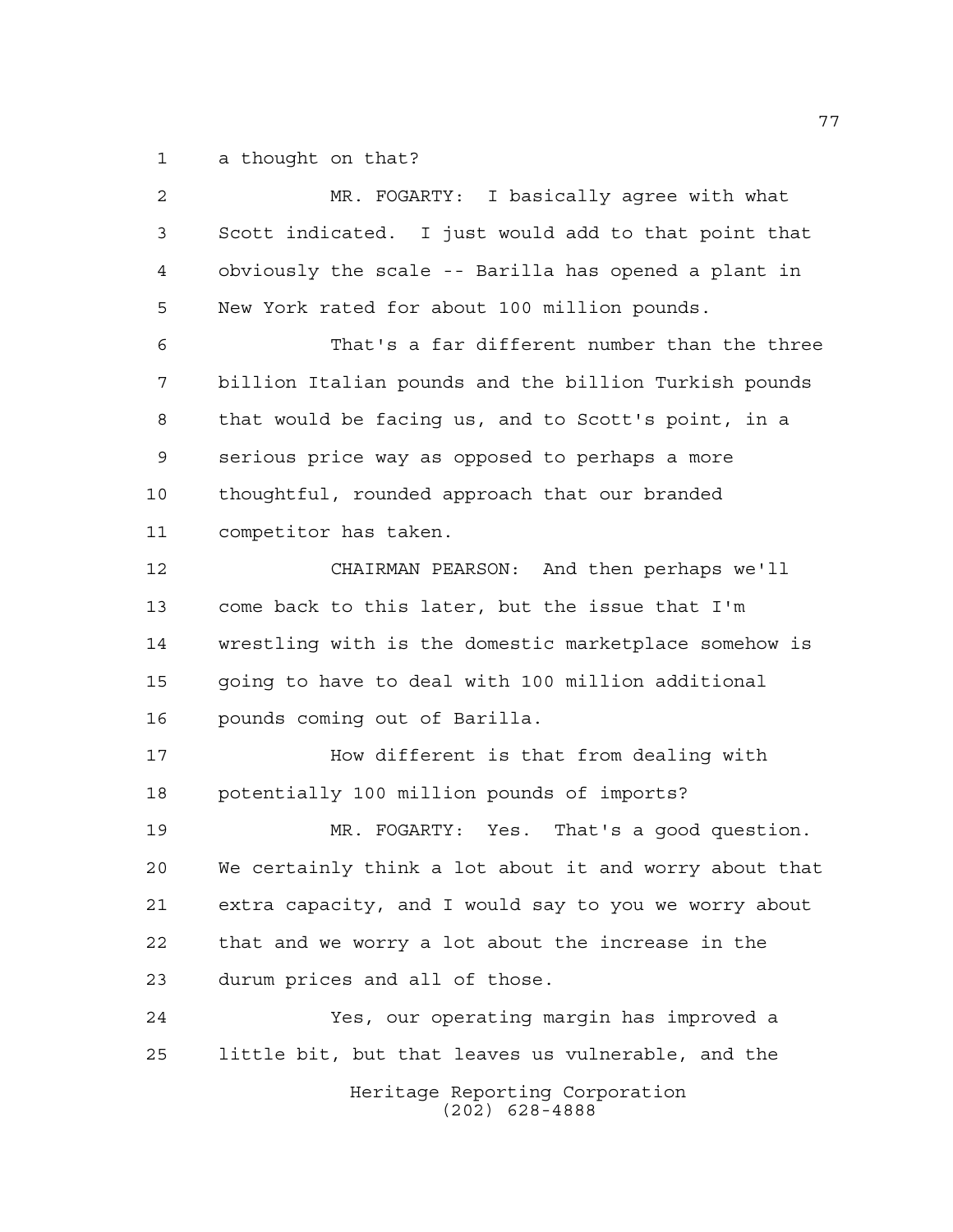last thing we need is to have the order removed and have massive volume coming at us with price on top of what's already a tough business.

 CHAIRMAN PEARSON: Yes. Okay. Well, thank you very much, and I appreciate the indulgence of my fellow Commissioners for letting me go on just a bit.

Vice Chairman Aranoff?

8 VICE CHAIRMAN ARANOFF: Thanks, Mr. Chairman. I join my colleagues in welcoming all of you here this morning.

11 I want to start by taking another twist on where the Chairman left off and ask you in terms of conditions of competition what is the effect of intrabrand competition on your ability in particular to raise prices as your costs have gone up?

16 A number of you manage multiple brands. You also compete against other smaller producers, so in the retail market how is that having an effect on your ability to keep your prices consistent with your costs?

 MR. GREENWOOD: Can I just ask clarification? When you say intrabrand, do you mean within a company like the brand portfolio that a company like myself or Jim's company has? Is that what you're referring to?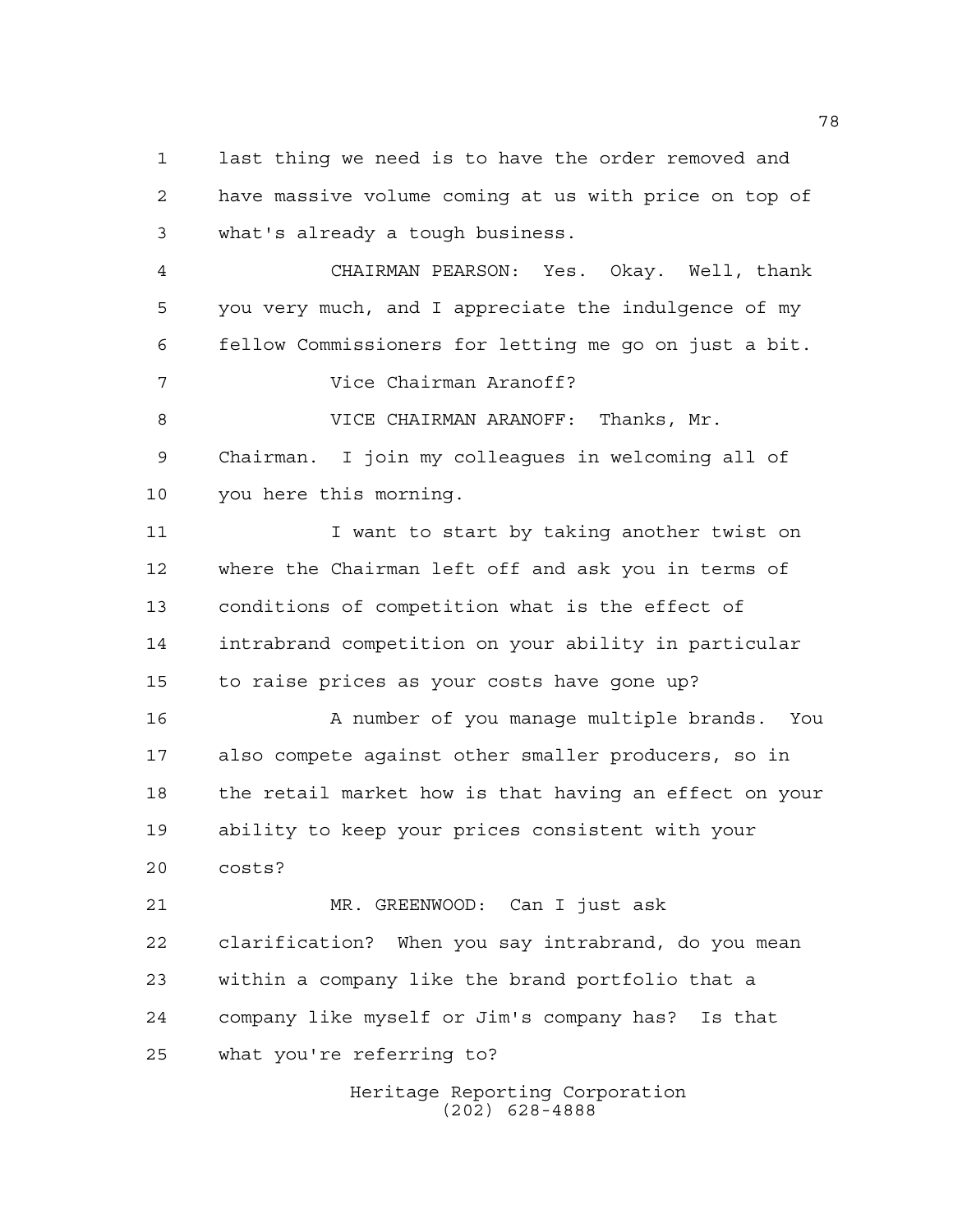VICE CHAIRMAN ARANOFF: Well, both. Both between your own brands within the company and also between domestic brands that are owned by two different companies.

 MR. GREENWOOD: Okay. All right. Well, I think to Jim's point, it's a highly competitive industry and that certainly I'll just deal with the first part of the question.

 Within the company, one of the other pressures that has been applied to the domestic industry over the last five years particularly has been the continued consolidation of the retail trade, 13 but commensurately the pressure to reduce redundancy with regard to brands within those channels of distribution, particularly the retail.

 So whereas you might have had in the old days multiple families owning multiple pasta brands and having four, five or six brands within a particular retail customer, that's not the case anymore. That has compressed. So a lot of that, actually a good portion of that has already occurred. You know, that redundancy has been worked through. There's still some.

Heritage Reporting Corporation (202) 628-4888 You know, in pricing a portfolio of brands we really look at -- and the other factor is Wal-Mart.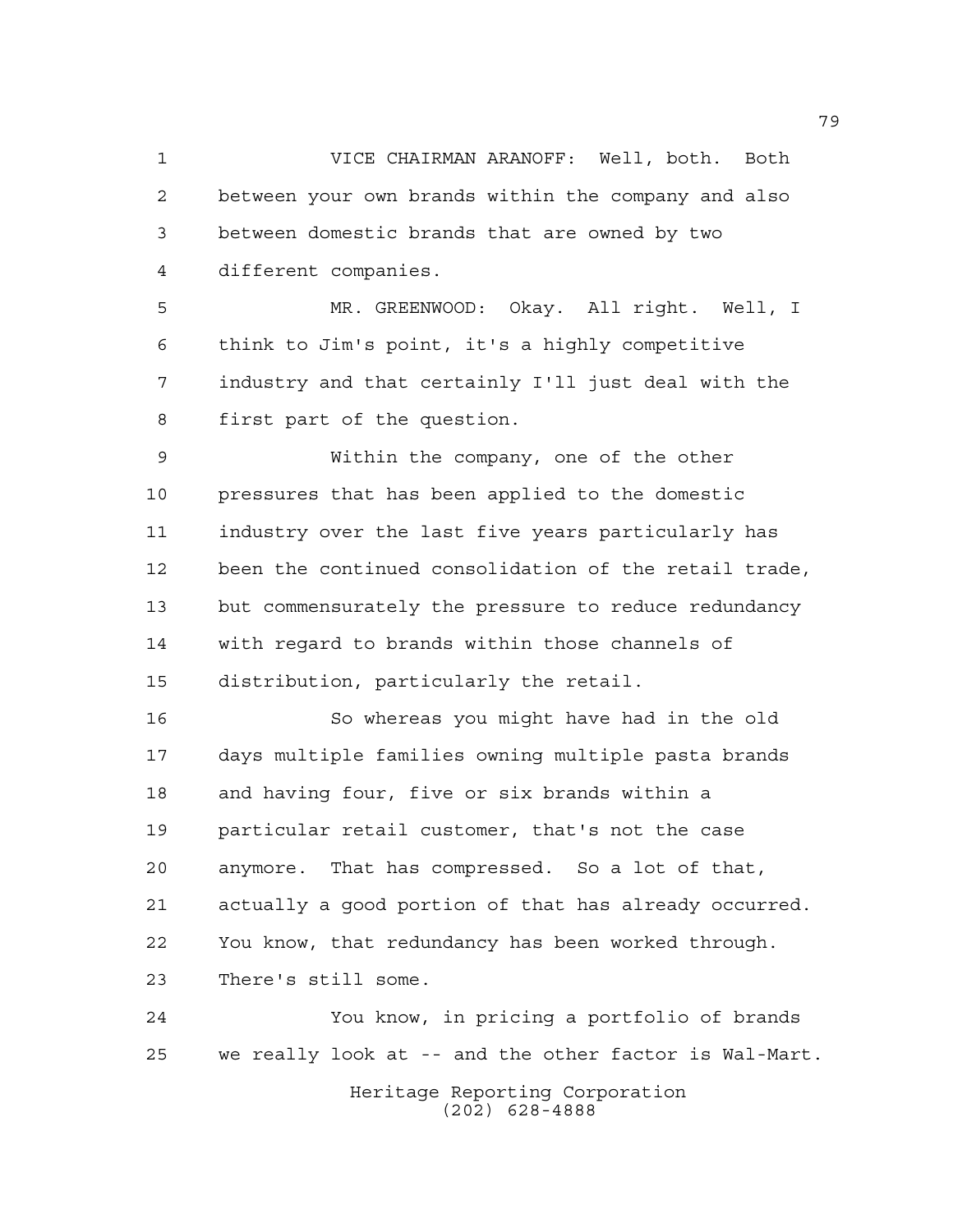Wal-Mart has come in fundamentally as a national account, so from a pricing standpoint you have to be conscientious of both of those and be very, very cautious. As it relates between companies, brands between companies, I think it is a respectful, strong, but difficult competitive environment.

 Again I guess trying to answer Mr. Pearson's question, the one difference between excess capacity overseas of four billion pounds and excess capacity in the domestic market of a few hundred million pounds is that the best way to maintain the static nature of the consumption, and we did say it was relatively static, is to do your best to find the right mix between price, advertising, consumer promotion and other elements to at least have the consumers keep coming to the shelf. Our respected competitor does that. A Turkish importer or an Italian importer does not. It's strictly very, very, very low pricing.

 So I think it's a combination of factors. I don't know if that answered your question.

 MR. FOGARTY: Just to frame up the branded business maybe just to make sure, the way the branded business works, just to explain, it's extremely price- oriented even though, yes, there's a brand, yes, there's some brand equity relative to product level,

Heritage Reporting Corporation (202) 628-4888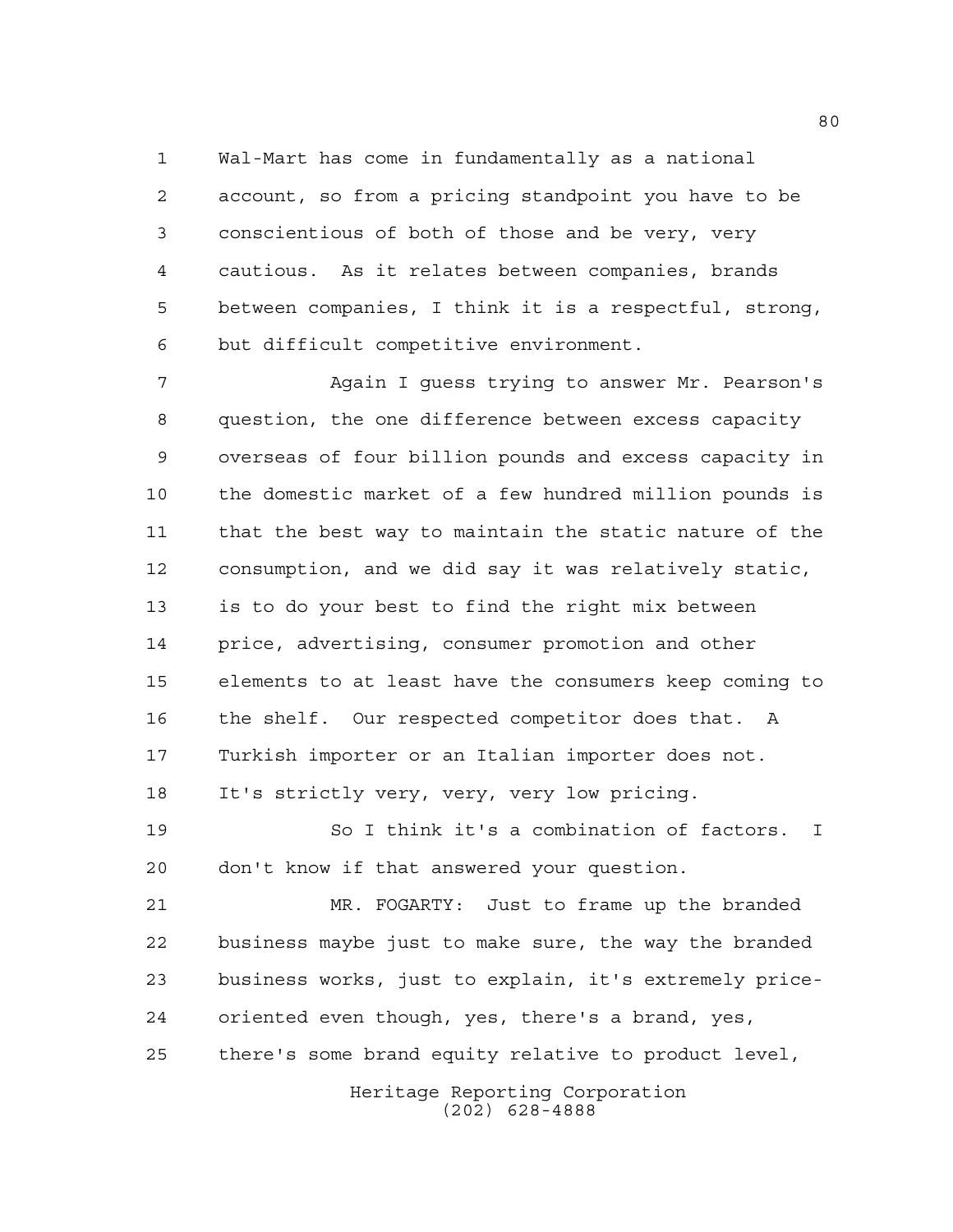but it's extremely price-oriented.

 If you look at, sort of, on average, in the branded business, about half the time, half the volume is done on promotion, so there will be a list price on the shelf in the grocery store, and so if you walk through the grocery store, you will -- virtually half the volume done off of that shelf will be done where somebody puts a different tag up on top of what that list price is, so very -- in food, it's one of the more promotionally oriented categories, i.e., price is really important in that space. And then, let me answer the question this way. If you look at other categories, branded

 categories, if there is a leader in a category, the category tends to want to see the leader move its price first. So if I could answer the question that way, in other words, it's hard, it's so elastic that if the leader in a branded space doesn't move its price, the amount of volume one can lose if you are a secondary player can be fairly dramatic.

 MR. ROSENTHAL: If I might, this might be a time to wed some of your question to what Commissioner Pinkert was asking about. There have been studies done about the pasta industry and brand loyalty, which I would argue also has to do with country of origin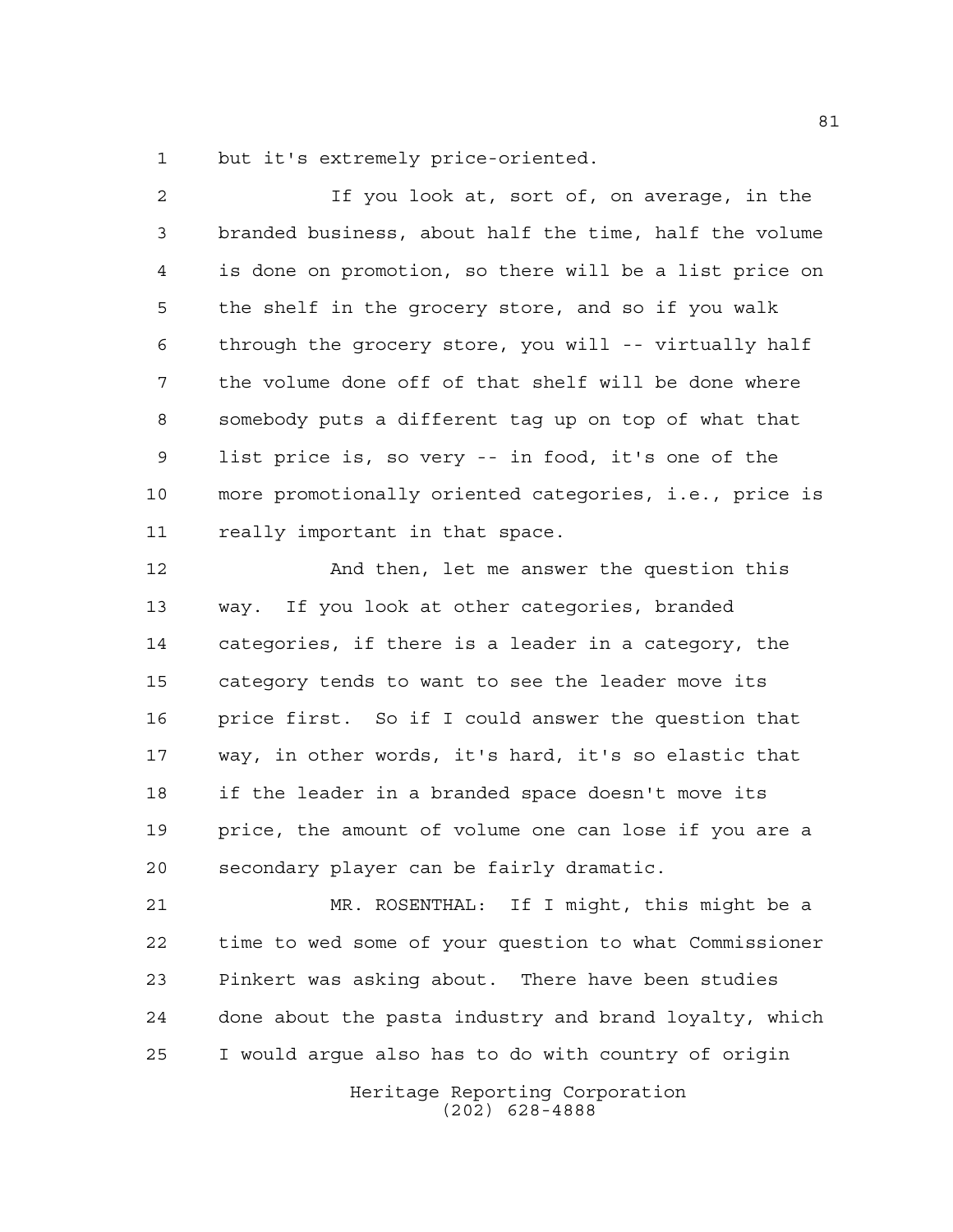loyalty, and that is, traditionally, people, consumers tend to buy whatever pasta their parents bought, and people have some unconscious sense -- I grew up in New England, my parents bought Prince, that's what I am going to buy.

 And unless the price of Prince gets way out of whack with the price of the San Giorgio's or the Barilla or something else coming in, you'll go back and buy Prince. But if you buy another product because it's on promotion because it's 50% of what the Prince product was charging, and you say I'm going to try this, and it turns out that it's okay, now it's an acceptable brand, you will expand your list of brands that you will find acceptable.

 Well, that's happened more and more over time as people have, because there's so much promotion going on in pasta, in fact, pasta is used as a loss leader at a lot of supermarkets. They don't care necessarily to make money on pasta; they want to get people in the door. So you'll see lots of advertisements in the newspaper promoting pasta, get people in the door. More and more pasta product is sold on promotion, which has made more and more people who previously would be loyal to a brand that their parents bought open to other brands, and it's all

> Heritage Reporting Corporation (202) 628-4888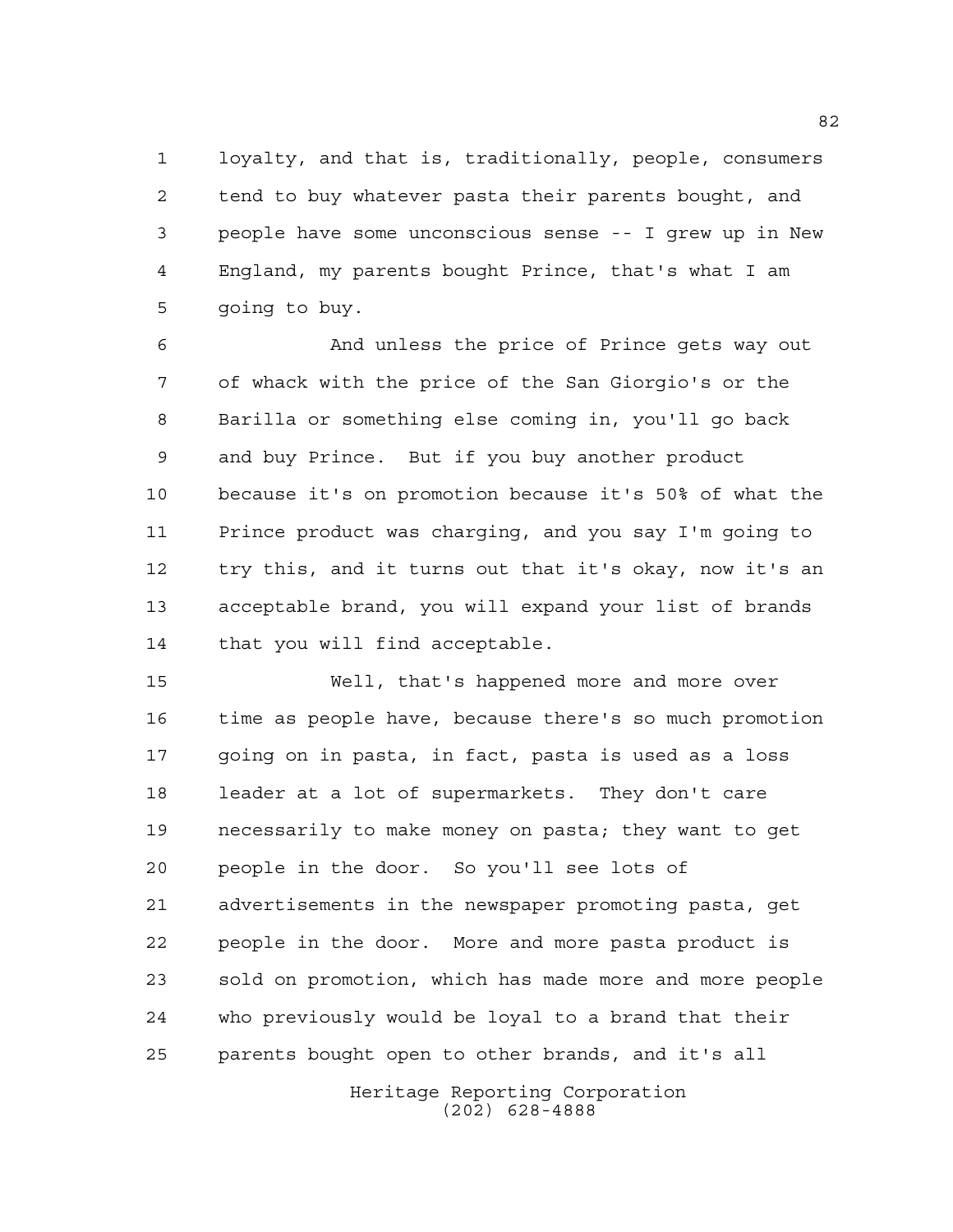based on price now, because they've found out that I can pay less and have a comparable eating experience.

 And that is true across origins. It used to be, well, some people might have thought that San Giorgio or Ronzoni were Italian products until they -- or Barilla, which is now made in Iowa, are Italian products, and said well, Italian is better, but they've found out that well, gee, San Giorgio is made in Winchester, Virginia. All these other famous Italian names were actually domestic names. So there is really a -- price has become the great equalizer or the great opportunity for people to try things and realize that they are all pretty comparable.

 VICE CHAIRMAN ARANOFF: Well, actually, that's a really good segue into my next question, which is, given that people are maybe less tied to brands than they were in the past, and also that they tend to move to other parts of the country where the same regional brand isn't there anyway -- I also grew up in New England, and I remember Prince spaghetti, but you can't get it here.

 But I guess, so my question is, Barilla has successfully launched a national brand. None of the other companies has done that. It seems to me that there is a lot of cost savings that would be

> Heritage Reporting Corporation (202) 628-4888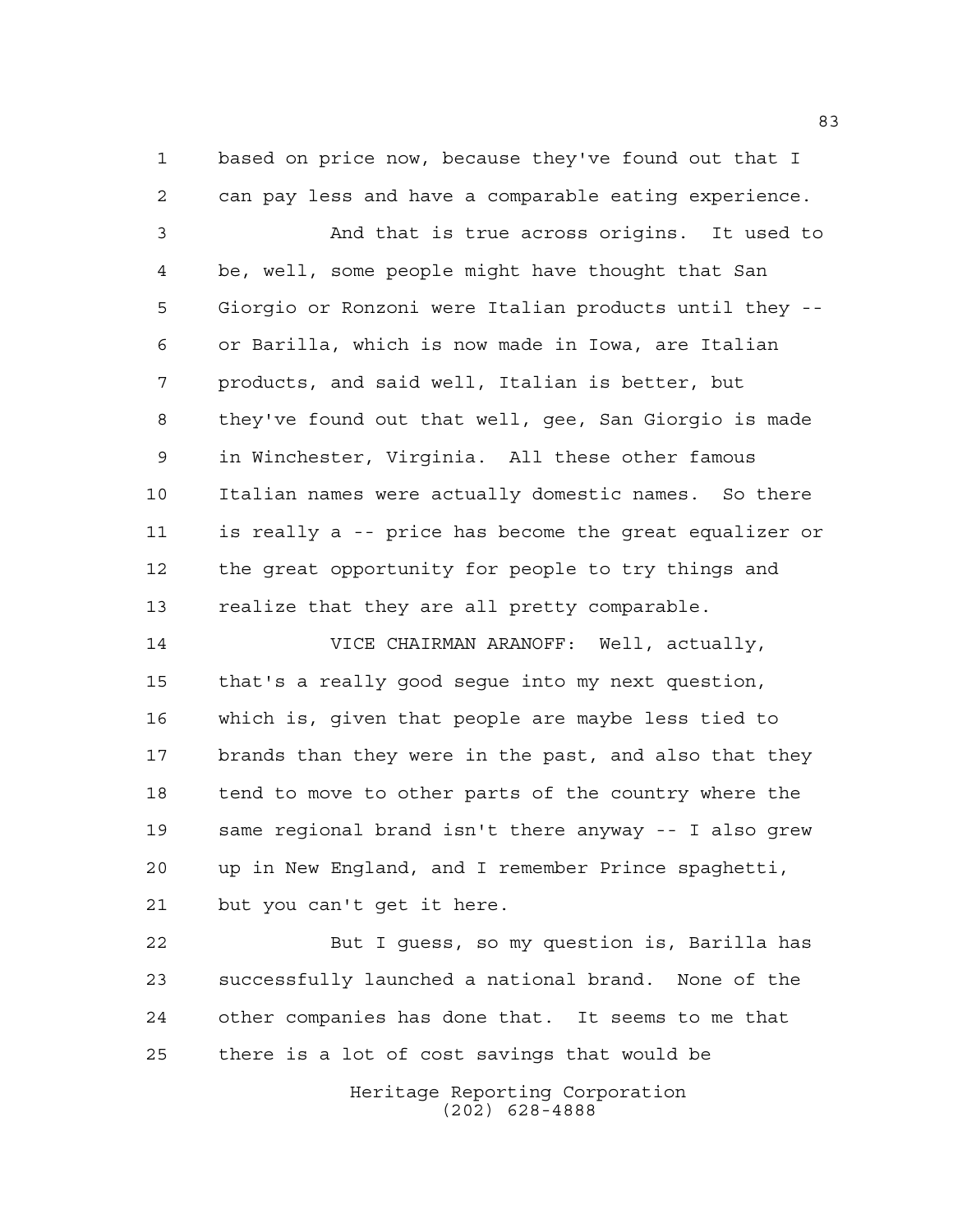associated with having a national brand in terms of packaging, logistics, advertising, all kinds of things. What are the costs and benefits that have led you to not attempt the same thing?

 MR. GREENWOOD: Well, having the number of regional brands that we do have around the country, we've asked these questions of ourselves many a time, and previous CEOs have as well, and I would tell you where we have come back after research is, there are definitely certain cost benefits. We could say advertising breaks in terms of not having to break your print advertising between different regions, but at the end of the day, pasta is also a business where transport as well as the manufacturing are important components of it.

16 And for us, we have very strong, and continue to have very strong equity, for instance in Middle America, Creamette, up in the Midwest, or Skinner in Texas, very strong, strong brand equity there, even in the face of Barilla going national. And what our customers have told us, the big guys, the Krogers, the Wal-Marts and such of the world, have told us is that there is absolutely, in their mind, a strong role for the legacy and the strength of a regional brand in conjunction with a national brand.

> Heritage Reporting Corporation (202) 628-4888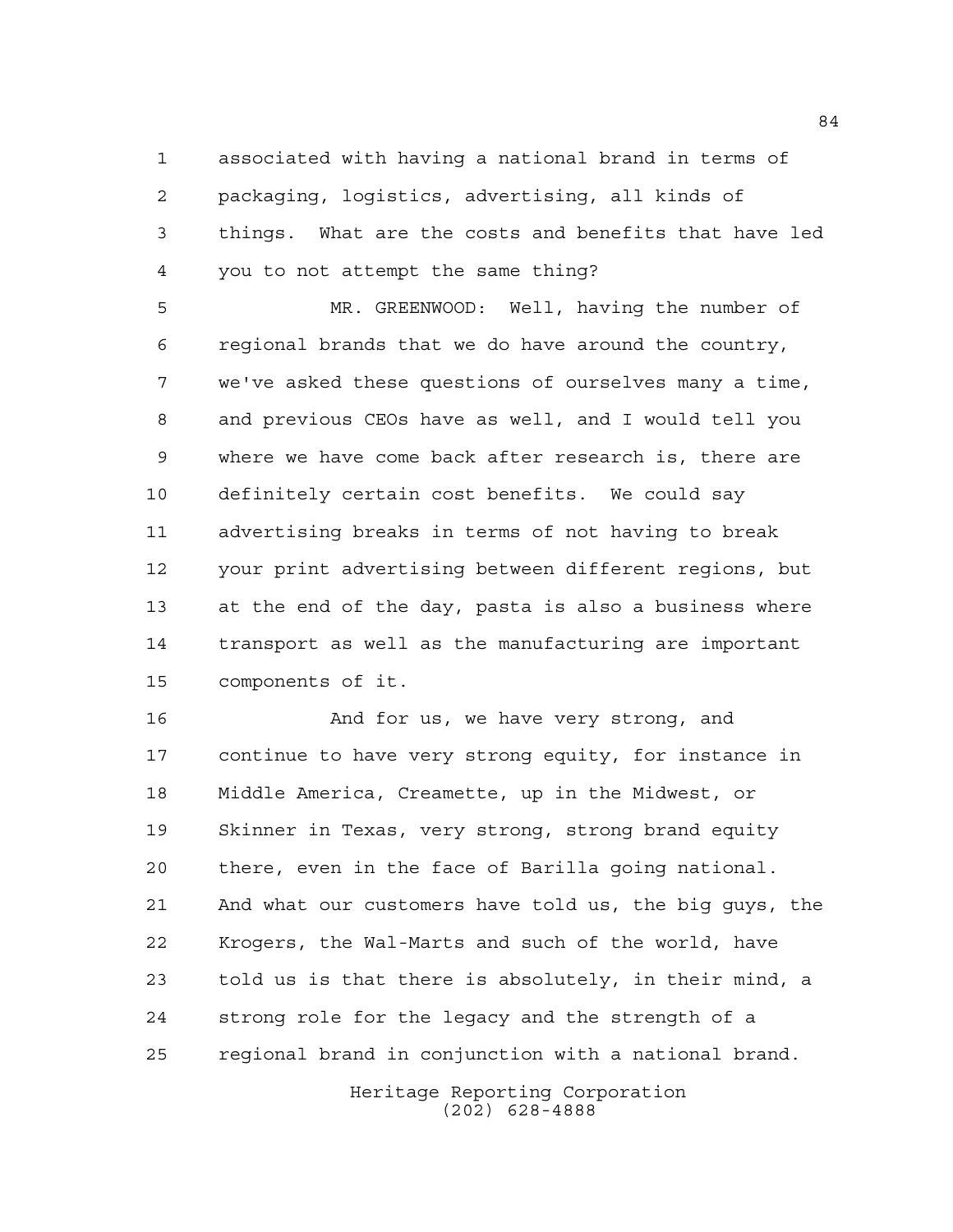MR. ROSENTHAL: By the way, in the original investigation, this question came up, because there hadn't ever been a national brand before. Barilla was just coming into the marketplace. There had been a number of attempts, or at least a couple of attempts to make a national brand from a domestic product and it had been unsuccessful, in large part because of consumer loyalty to their regional brands.

 Barilla has spent a lot of money trying to create this national brand. You can see from the questionnaire responses, recently, what that means for them, but it is an expensive proposition to do that, and this comes not from their questionnaire response, from knowledge of the industry. You have to spend a lot of money in slotting fees and a lot of money in advertising to get yourself in the door.

 VICE CHAIRMAN ARANOFF: Okay. I'll have to come back to this in my next round since my time is up. But I guess, I mean, my impression, and correct me if I'm wrong, looking at the data is that, although they have spent a lot of money, it's paid off for them, and that's the origin of my question of why aren't other people trying it. So thank you, Mr. Chairman.

Heritage Reporting Corporation (202) 628-4888 CHAIRMAN PEARSON: Commissioner Okun.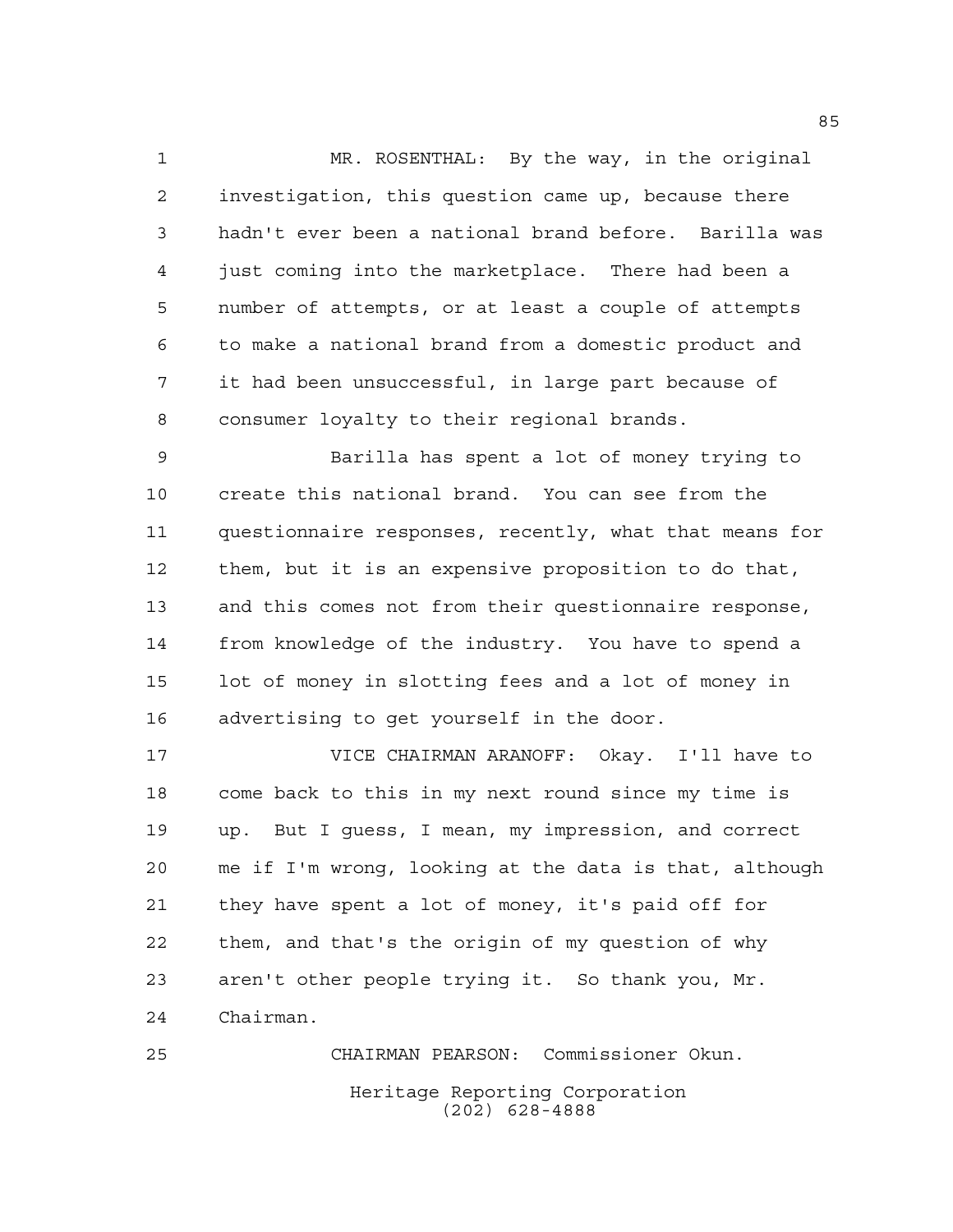COMMISSIONER OKUN: Thank you Mr. Chairman, and I join my colleagues in welcoming all of you here today. It's been a very interesting discussion thus far. You'll be happy to know that in my house, this is the one thing I can cook, so we've never had an Atkins diet craze in our house. We just throw that pasta in there and the sauce. It's convenient and my kids then think I cook something.

 I was very interested in kind of the responses on this branded name issue versus a national brand, because I found that discussion very helpful in understanding why one would still expend the costs that are associated with keeping multiple brands going, and Mr. Greenwood, maybe I could just follow up with you. When you mentioned Wal-Mart, and I think, Mr. Fogarty, you also sell to Wal-Mart, you are indicating that Wal-Mart also wants you to send in these separate branded products? They are not going with their own label that they want to make, a Wal-Mart national brand of pasta?

 MR. GREENWOOD: Well, first of all, they do have a private label, and Mr. Fogarty's firm actually produces that for them. Most retailers in the realm - - not just in pasta, but in most food categories, in the realm of trying to build their own loyalty as a

> Heritage Reporting Corporation (202) 628-4888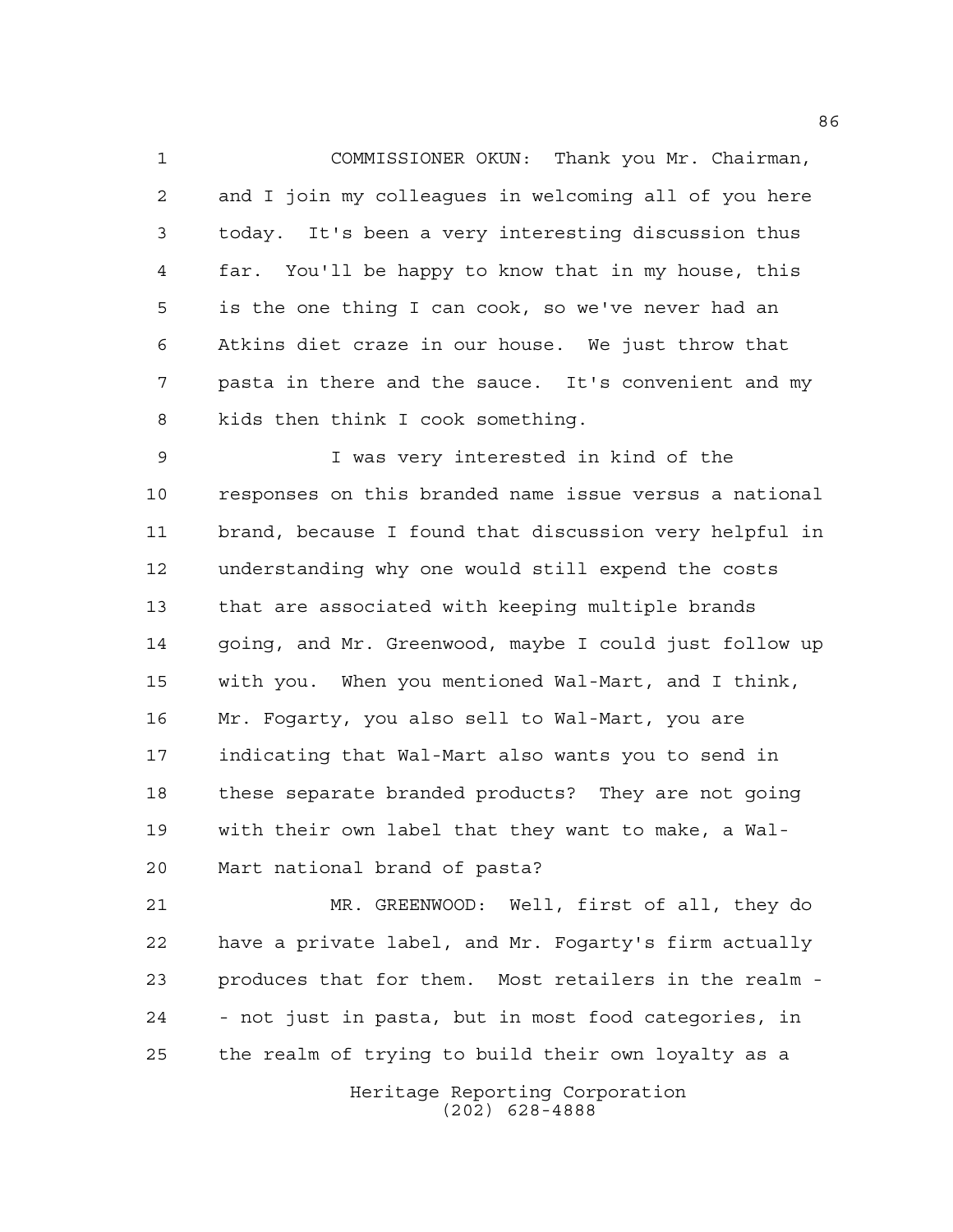retailer, put a lot of emphasis between trying to build and push the private label. In the face of all that, though, private label is still less than 25% of the pasta category in the North American marketplace.

 I would acknowledge that Barilla has built a national brand, and I give them good respect on that. They've done a good job, spent many, many, many, many millions of dollars doing that. The interesting thing is, when you really go around the country and you look market by market at where their strength is, 35% of their business is in the Northeast, but you do look across the country as a whole and you really see what share penetration they have had in many markets, the South, the Midwest, the Southeast.

 The national brand comes from the fact -- we actually have a national brand. We talk about Barilla a lot, and something gets lost in the equation here that we have a strong national brand called Healthy Harvest, Ronzoni Healthy Harvest, that is nationally penetrated across all customers in the country, that is a sub-segment of whole wheat.

 But no, there is still, the customers are very accepting and very understanding, and we've really had -- I can't think of any one customer that has said, we only want to go with our private label

> Heritage Reporting Corporation (202) 628-4888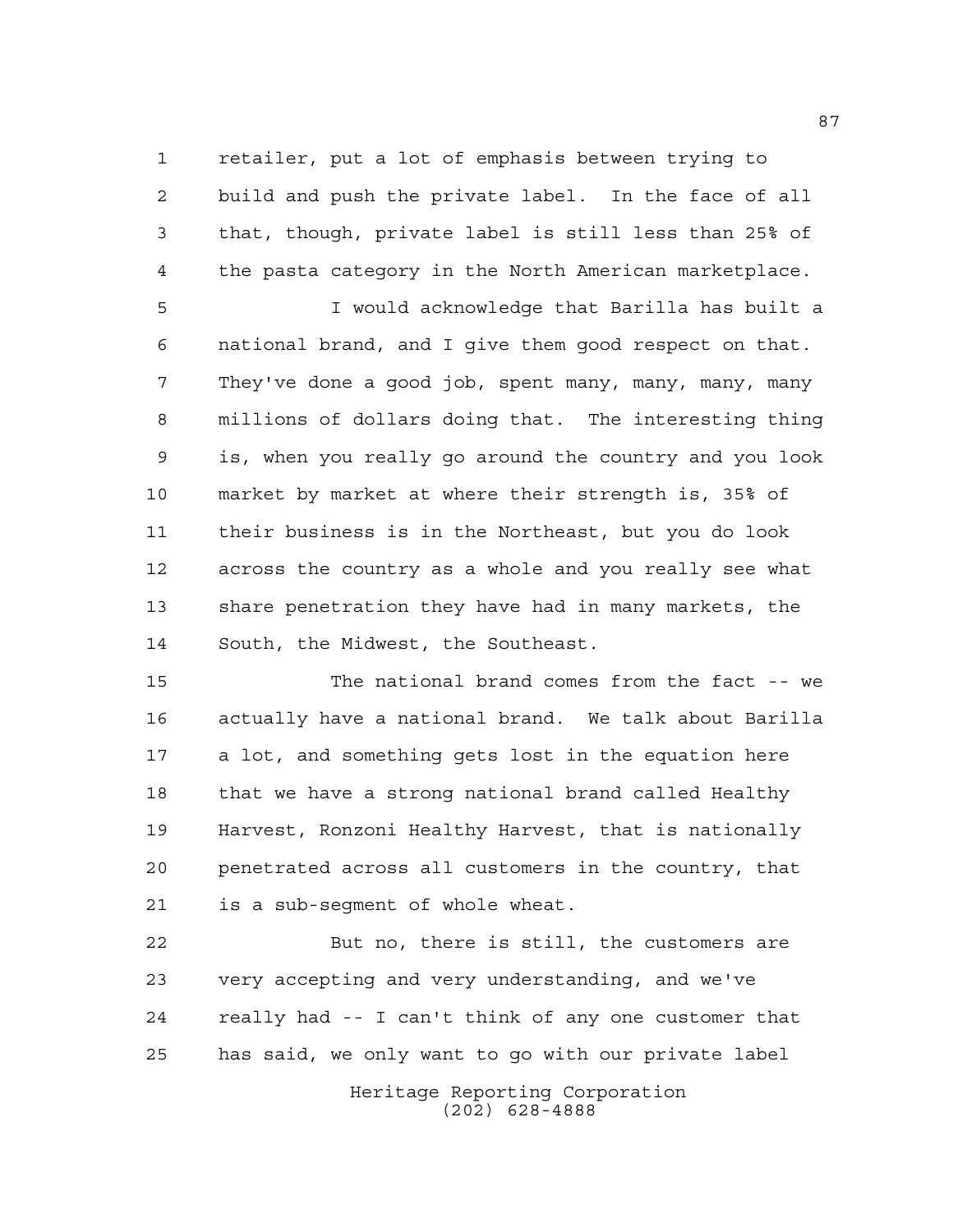and one national brand. I can't think of one customer that's approached us and said that.

 COMMISSIONER OKUN: Okay. Mr. Fogarty, do you want to comment on that? And if you could also, just remind me, I know we've talked to Wal-Mart in other cases, do they also have the same slotting fees issues or is that part of the way things get marketed for them?

 MR. FOGARTY: Sure. First, they do not operated the way the other grocers do with slotting fees. They do not have slotting fees. Maybe the way I'd answer, I'd say it's an ongoing balance. Wal-Mart itself has a concept of, of course, they have a very strong supply chain and they are very focused, as you know, on synergies and logistics, so that's sort of one side of -- it's the yin and yang -- one side of the house.

18 And the other side of the house, they need to figure out how to present a store of the community, because it isn't just peanut butter across the United States, as you well know. There are different sort of focal points within different geographies. I would say, for instance, our Mueller's brand in the Southeast is incredibly strong with that consumer base and Barilla, the national Barilla platform may not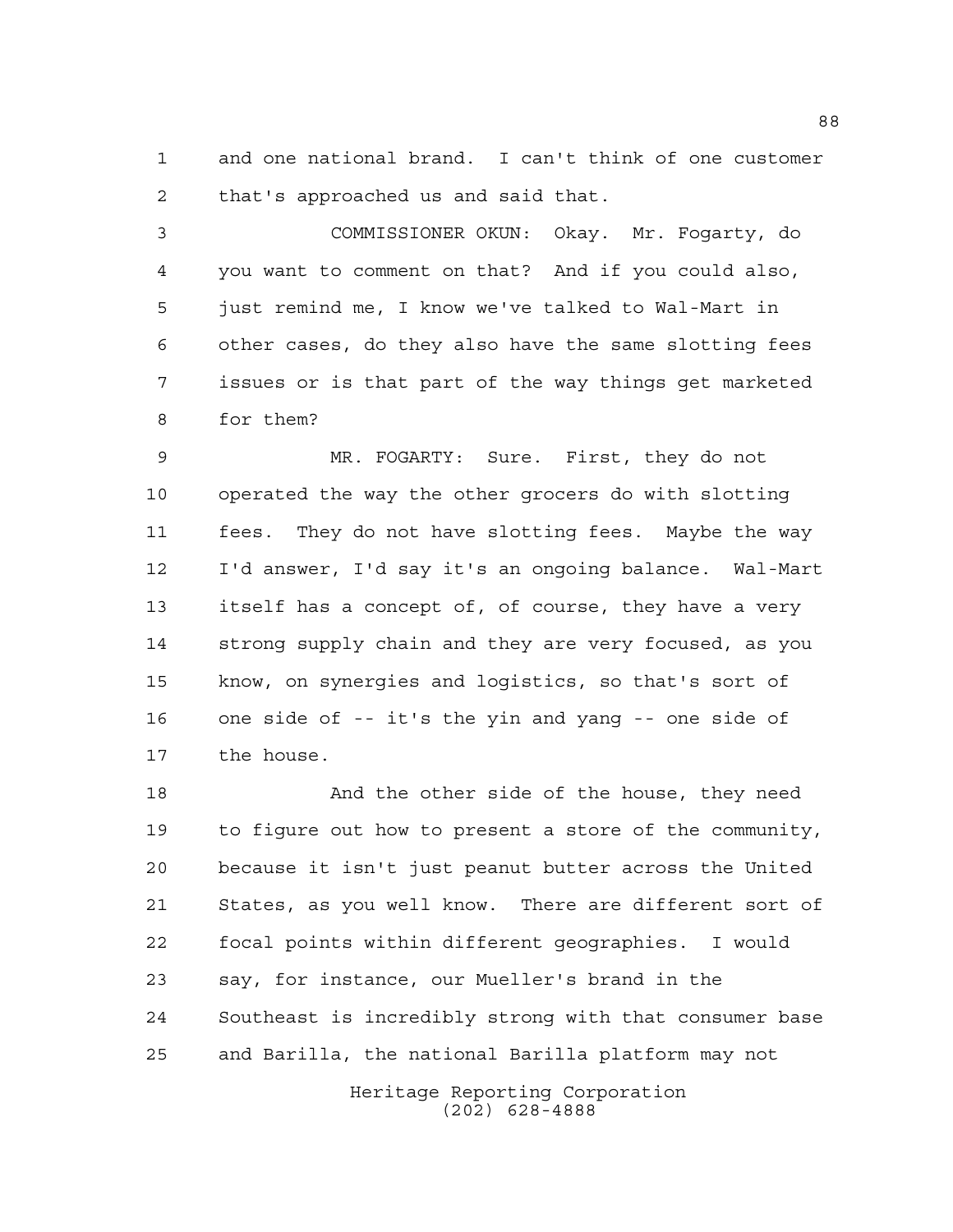make sense for that local regional demographic.

 So Wal-Mart goes through this. Sometimes they'll push the lever too far towards simplification and synergies and they will sort of bounce back and forth. So I think I agree with Scott that the regional brands have a place into the future and it will be an ongoing balance between making sure we provide enough equity in those regional brands so that they are a very good alternative to the national brand.

 And then, just to reiterate the point, I'd like to have both. I'd like to have the national brand and a set of regional brands. We, as well, have attempted a health platform via Heartland, which has national distribution through Wal-Mart, our brand within Wal-Mart and we've tried to expand it from there, again, a health platform not dissimilar to Healthy Harvest.

 But we can't afford -- Barilla had the cash flow of its European based business to make a bet and grow a national brand, and it was a big bet. We, speaking for our company, we can't afford to do that, simply put.

 COMMISSIONER OKUN: Okay, well, then let me ask you this question about Barilla, and Mr.

> Heritage Reporting Corporation (202) 628-4888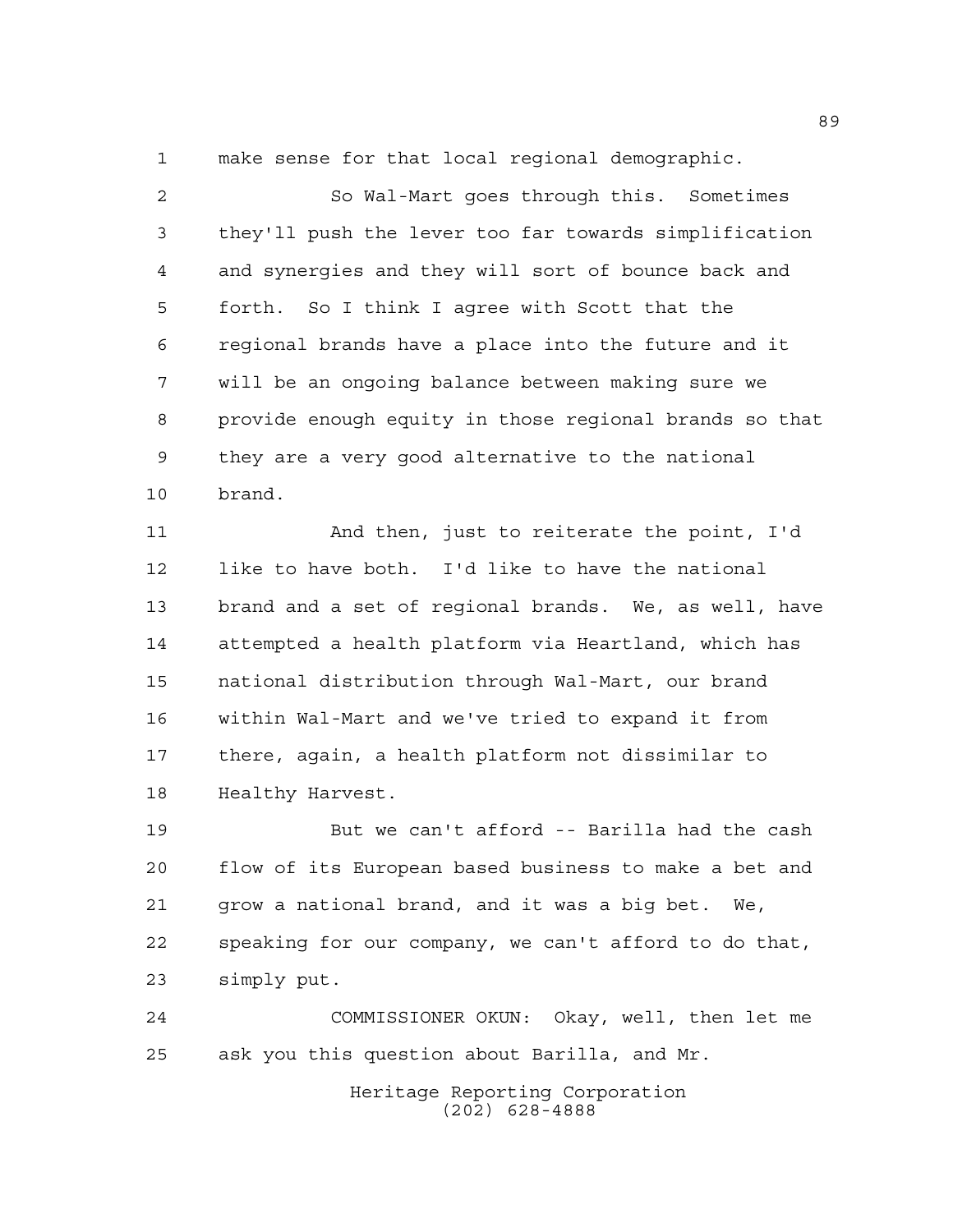Rosenthal, I think you had made a Toyota remark, so I'll use that as my starting base. Is Barilla becoming the next Toyota or maybe a forklift truck for what we've seen as a change in the industry, where Barilla has decided, serve the U.S. from the U.S.? They've got the Italian cache. People, I think, still think it's from Italy if they hadn't looked at the box, and if the order was lifted, they are a big player in Italy too. There wouldn't be much incentive for the other Italians to run in here and try to knock out a big national player like Barilla.

 MR. ROSENTHAL: I don't think that that would be their intent. They would try to knock out the other U.S. brands, which they were trying to do before Barilla moved here. Certainly, I'm not going to suggest that Barilla, which has just announced this new plant, that they are going to decide to abandon their investments here, but there are another 129 pasta producers in Italy with a great deal of excess capacity who would love to come in here and try to, if they can't emulate Barilla as a national brand, they can certainly emulate other Italian producers who were making great inroads in the market prior to the imposition of the order.

Heritage Reporting Corporation (202) 628-4888 And if you go back and you look at the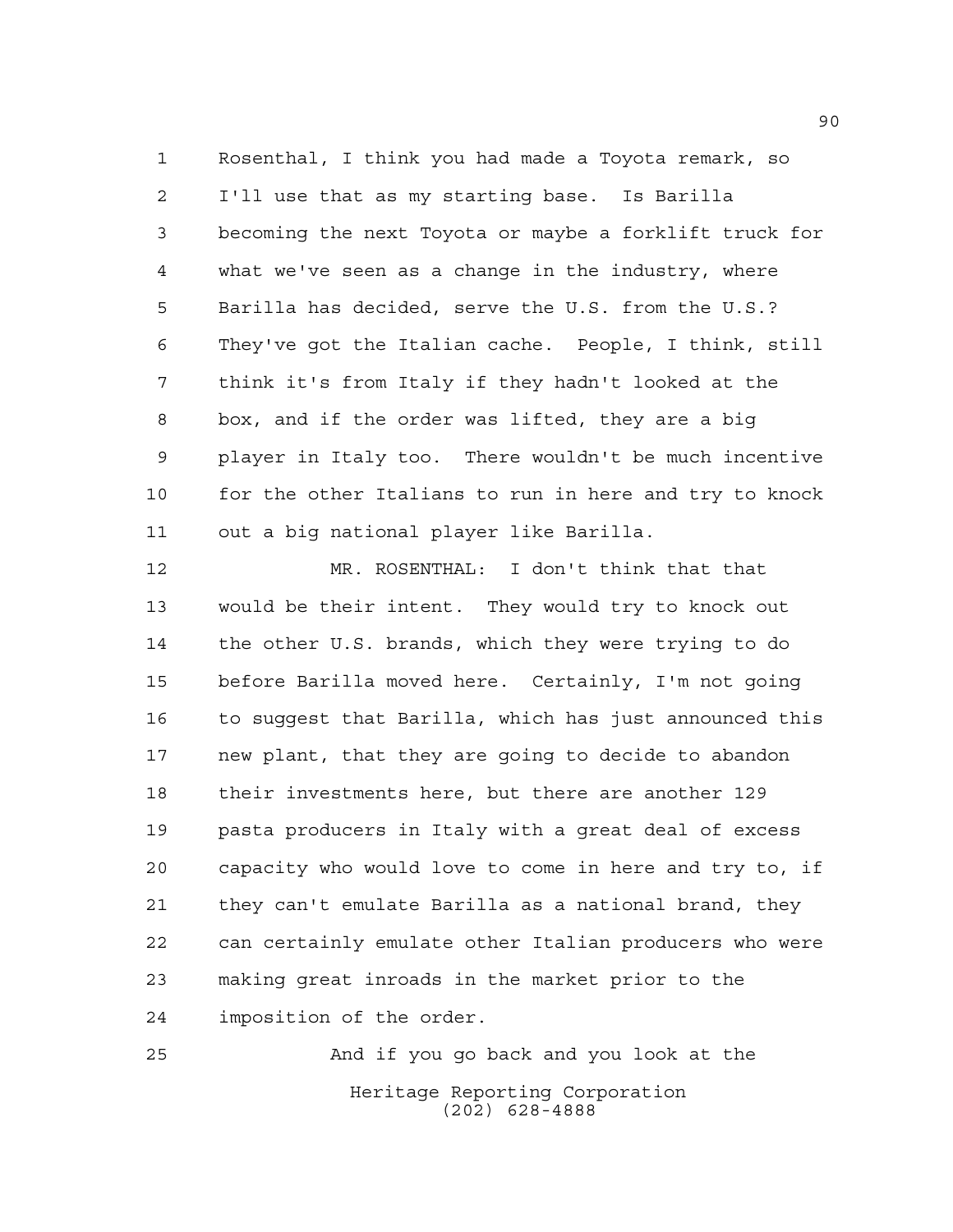original order, prior to 1995, Barilla was not much of a presence in this market. They were a threat and we talked about them at the final injury hearing, but in fact, the rising and dramatically surging imports from Italy in the original investigation were not represented by Barilla. They were represented by all these other Italian companies.

 So Barilla, another 100 million pounds of capacity, I think can be a responsible domestic producer. They certainly have the same cost structure as the other domestic producers. They are buying the same high priced, record high wheat here. They have the same labor costs, and they don't have the domestic subsidies here. The U.S. producers who are represented in this case can compete against a Barilla with that sort of cost structure.

 What they worry about is the other 129 Italian companies who want to simply export to the U.S. on price, cover their variable costs at most, and use up their excess capacity. That's the fear, and the same thing is true of the Turks who don't even have the panache of an Italian brand necessarily, and will sell only on price.

 COMMISSIONER OKUN: And obviously we are hamstrung by not having the European producers here.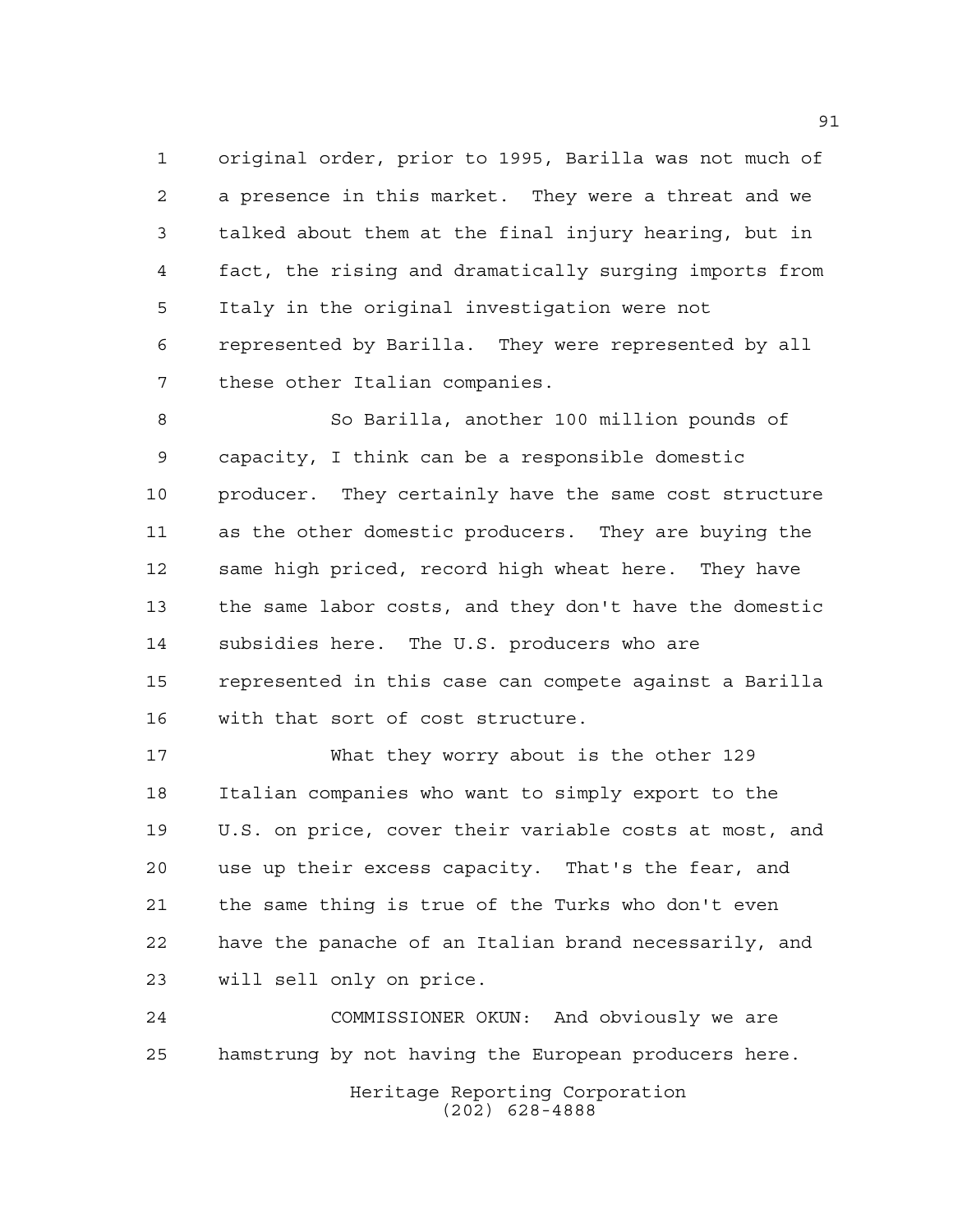Heritage Reporting Corporation (202) 628-4888 The brief that was filed, I think, as you noted in your opening remarks, would support I think that view of the other smaller players, that they don't like the Lensi company and Barilla having all this power to keep them out of the U.S. market, so -- MR. HASPER: Madame Commissioner, may I just add a comment to your question? 8 COMMISSIONER OKUN: Yes. MR. HASPER: The other issue about the incentive -- COMMISSIONER OKUN: Please identify yourself for the court reporter. I can't see your name tag. MR. HASPER: Jack Hasper from Sales and Marketing with Dakota Growers. COMMISSIONER OKUN: Okay, thank you, Mr. Hasper. MR. HASPER: The other issue is they may choose to come to the market, not compete in the branded segment with Barilla, but compete in the private label segment. I just went through a review just two weeks ago, which was about a three-month process, with Safeway. When you walk into Safeway, you buy the Safeway label, spaghetti, rigatoni, whatever, you don't know who packs it. I happen to be the packer right now at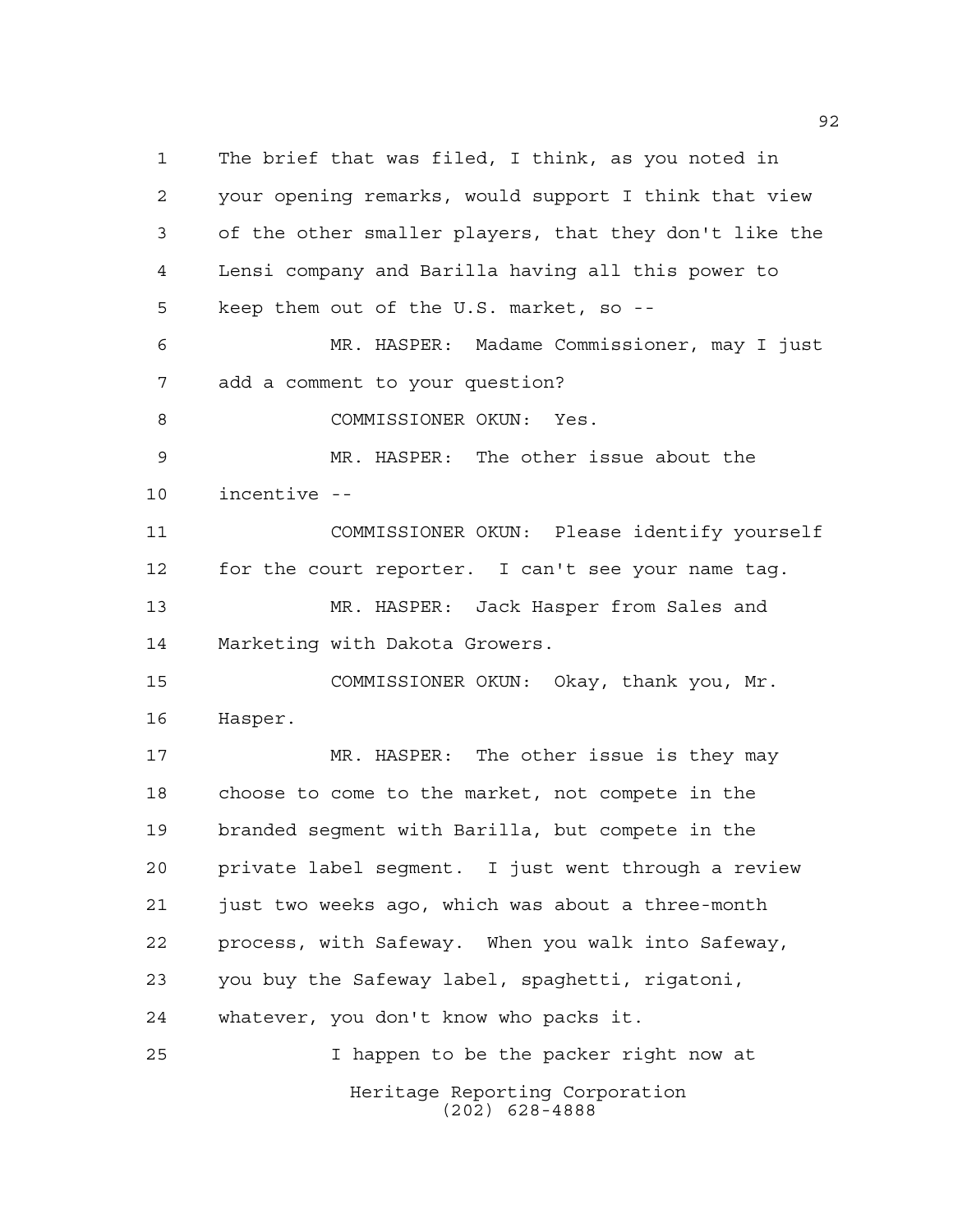Dakota Growers, but at that review, Safeway, at their corporate office, invited several suppliers to come in and bid in the business, including my competitors here, but also they invited an Italian company to bid in that business. They presently do buy Italian product for one of their pasta segments, their whole wheat and their organic.

 So we feel that if the order is lifted that we would have a lot more competition from that 3 billion excess capacity competing for the private label business, and we have other instances where that does occur today.

 COMMISSIONER OKUN: Okay, and if that information is not on the record in your brief, if you could add that for post-hearing, Mr Rosenthal, what he testified to?

17 MR. ROSENTHAL: Certainly.

 MR. KERWIN: Commissioner, could I -- COMMISSIONER OKUN: Yes.

 MR. KERWIN: Just one more point, which is that Barilla has approximately a 50% market share in the Italian market, and somehow these 129 other companies in Italy are competing in the Italian market with Barilla, so I don't think the presence of Barilla in the U.S. market would in any way keep them out of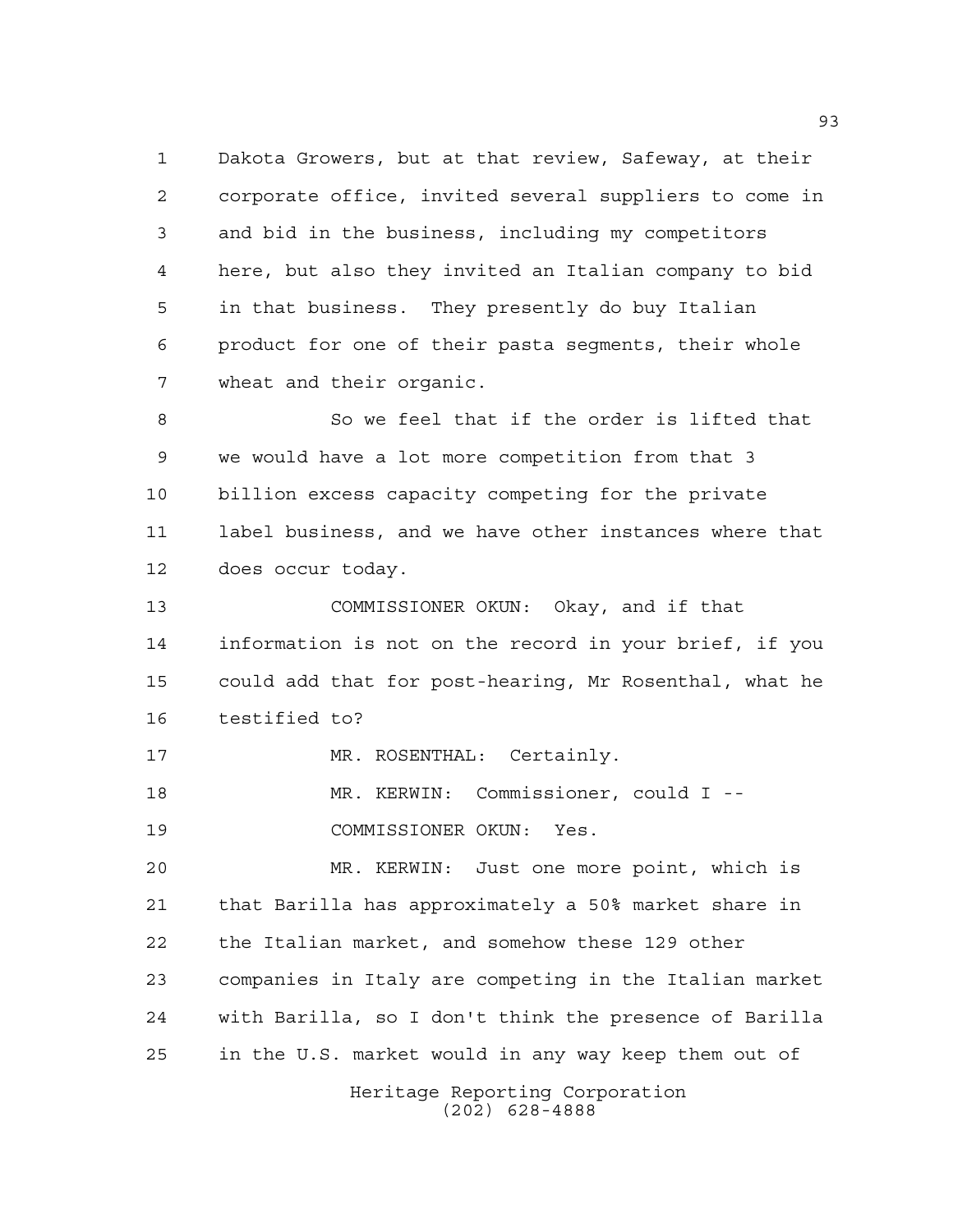our market in the event of revocation.

Heritage Reporting Corporation (202) 628-4888 COMMISSIONER OKUN: Okay, that was helpful. I was going to ask, I couldn't remember if that figure was in the record, of what share of the European market Barilla had as well, so that was very helpful. Well, with my light about to change, I'll save my other questions for my next round. Thank you very much. CHAIRMAN PEARSON: Commissioner Lane. COMMISSIONER LANE: Thank you. The prehearing report shows that the price of durum wheat has increased from approximately \$3 per bushel in 2001 to around \$5 per bushel in early 2007. Although this represents a significant increase, I note that the price is still well below the prices that were incurred in the original period of investigation. In 1995, the price for durum wheat was around \$7 per bushel. What factors led to the increases in wheat prices in 1995 and then the significant declines to \$3 per bushel in 2001, and do you see the current price increases as being part of a normal price cycle, similar to those seen in historic data? MR. FOGARTY: I could start there. The price, just to add on to, you mentioned 3 and 5. In my testimony, the numbers were a little higher than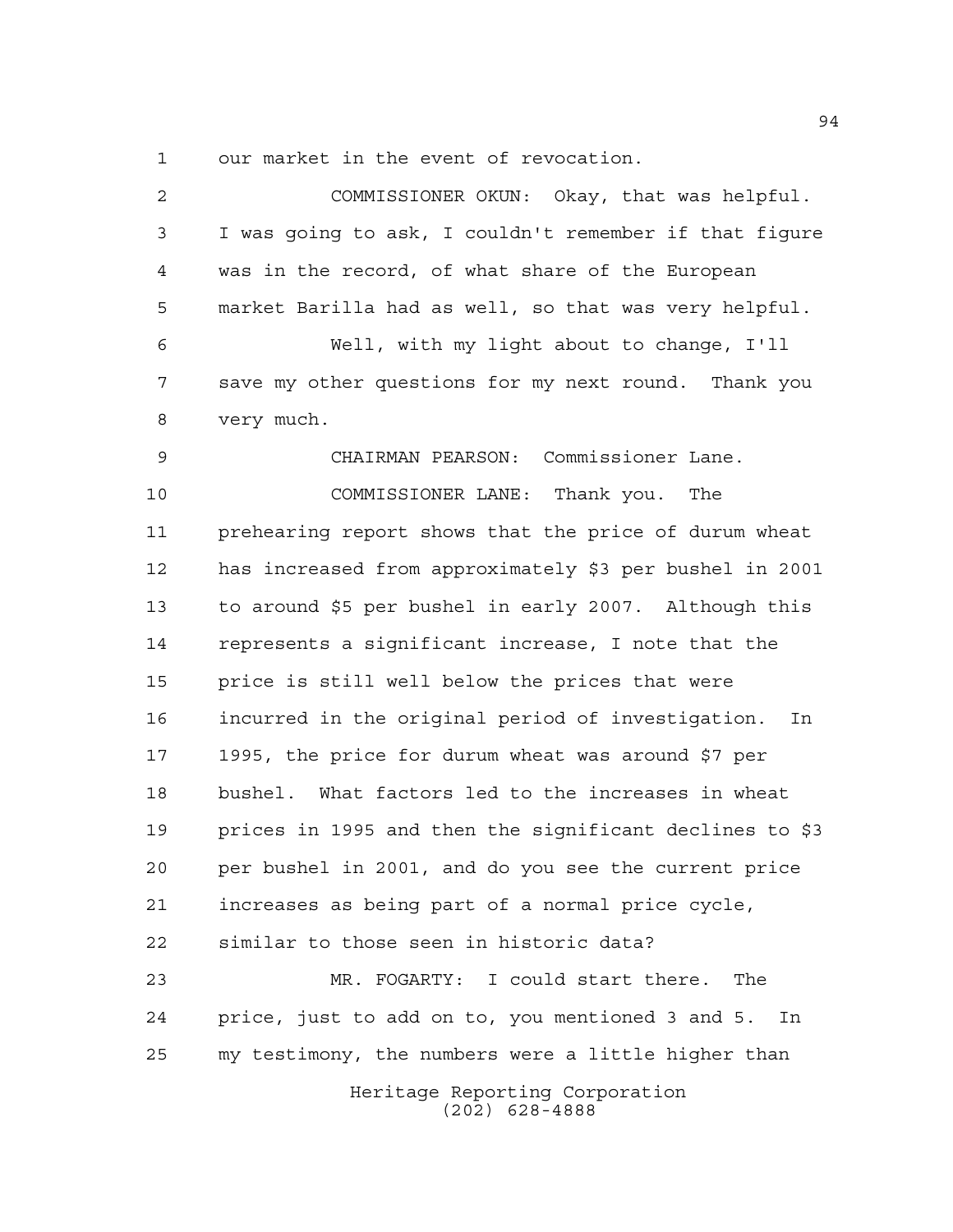that because we were using Minneapolis Exchange prices, which are different than just sort of the farmer level of the supply chain, and at those levels, my number were 4.55 at the beginning of '06, went to 6.15, and just for clarity for everybody, it then averaged approximately \$6.50 in the month of June of 2007.

 It's now north of \$9 in the month of July of 2007, so --

 COMMISSIONER LANE: Just a second. The \$9 in July, is that an average, or was that just a limited spot price?

 MR. FOGARTY: It's a limited period of about a couple of weeks where it's been trading now above \$9, but it's a function of now the harvest information that's come forth globally, and the harvest information has been terrible globally. Particularly in Europe and North Africa, the crops have not come in well. And so that is putting pressure now. Now we have, that marketplace, the Italians and the Europeans, now reaching over into our own supply, our own raw material, and competing with us for our own raw material here in North America. North America and Canada are net exporters of durum into the European market.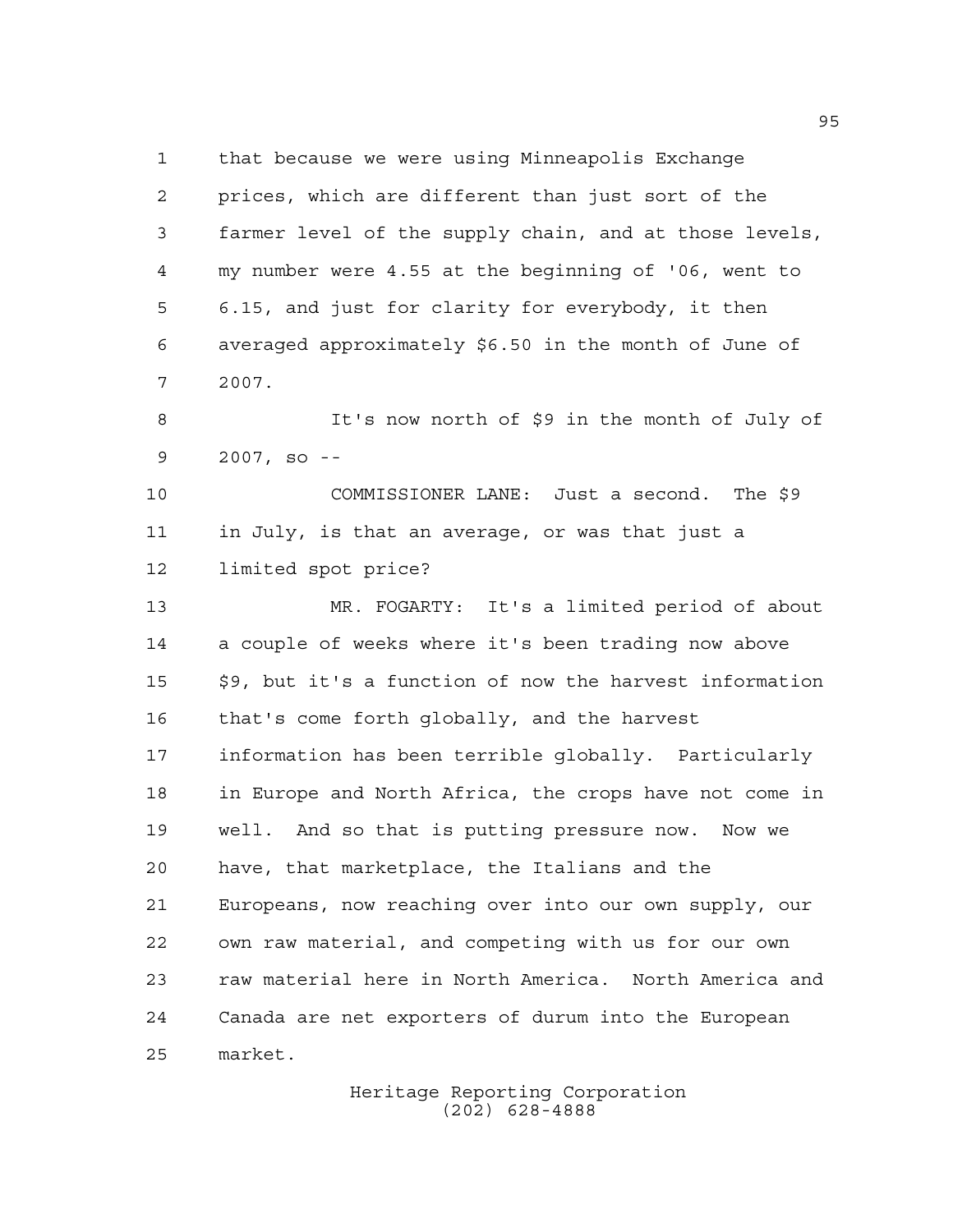And I would say the 'why' is that, and as we've mentioned, we think there has been somewhat of a structural shift upward in the market due to the biofuel, the alternatives that farmers now have to plant, so that greatly concerns us that now we have bad crop, but also this structural shift that these prices are going to now stay fairly high for some time. The North American crop will come forth now in the August period, August to early September. We believe a notion of a decent crop is already baked into the pricing we are seeing, and our next check-in point won't be until mid-next year when the European crop cycles through again.

 MR. GREENWOOD: Just to add to that, and Mr. Rosenthal can probably put a little bit more color on this, but as I recall looking back at the historical data, in the mid-90s, there was some issue in free 18 trade with Canada that actually drove up, for a very short period of time, I think it was two years, less than two years, that drove up the price of durum at that time.

 The other factors that we have seen in the marketplace over the last decade have largely been weather related. The change, and I mirror what's been said here with Jim, and we have folks in our firm that

> Heritage Reporting Corporation (202) 628-4888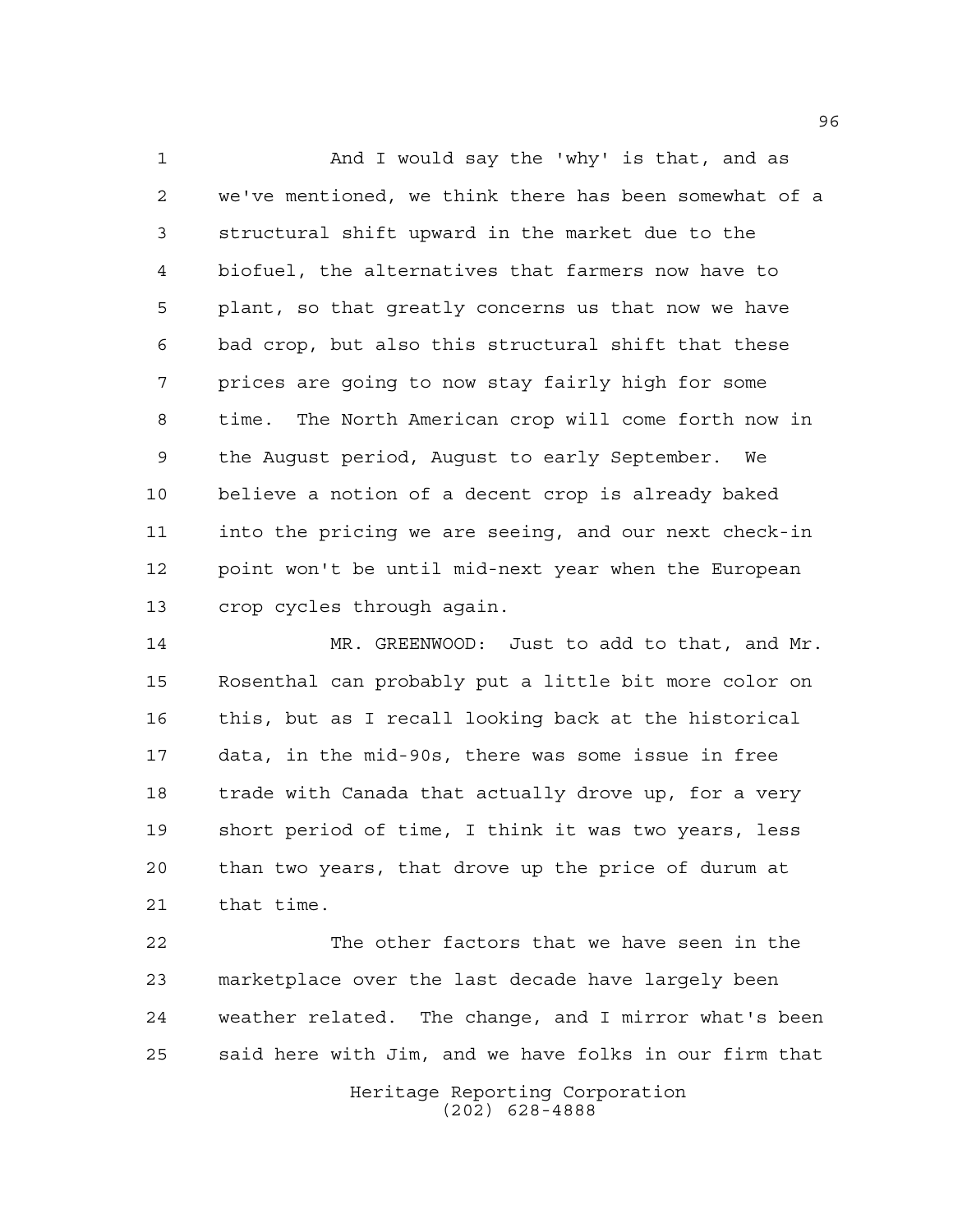have been there for 30 years, we believe there is a seminal change that has gone on here, a structural change for two factors. One is, without question, the ethanol is absolutely having an effect on the durum market particularly, but other commodities as well.

 The other one is just the growing regions. There is a certain level of contraction in some cases in terms of where durum can be grown, and as it relates to the Dakotas and also up in -- the Canadian Wheat Board has a big play in durum. So we absolutely mirror what's been said here in that the fact that when I came on board January of '06, durum could be bought for 4.35, 4.66, EX Minneapolis, and right now, it wasn't just a one-week or a one-day period.

 I mean, the market is, as we speak today, trading well above \$9, and so that is a dramatic and seminal change which we believe, at least as far as anybody can have a crystal ball, is certainly a two-year plus, if not more, event.

Heritage Reporting Corporation MR. ROSENTHAL: Just going back to the period of the mid-90s, I had the honor, if you will, of participating in the very last Section 22 Agricultural Stabilization Act case here at the Commission on durum wheat. The result was a mixed recommendation by the Commission, and ultimately, the

(202) 628-4888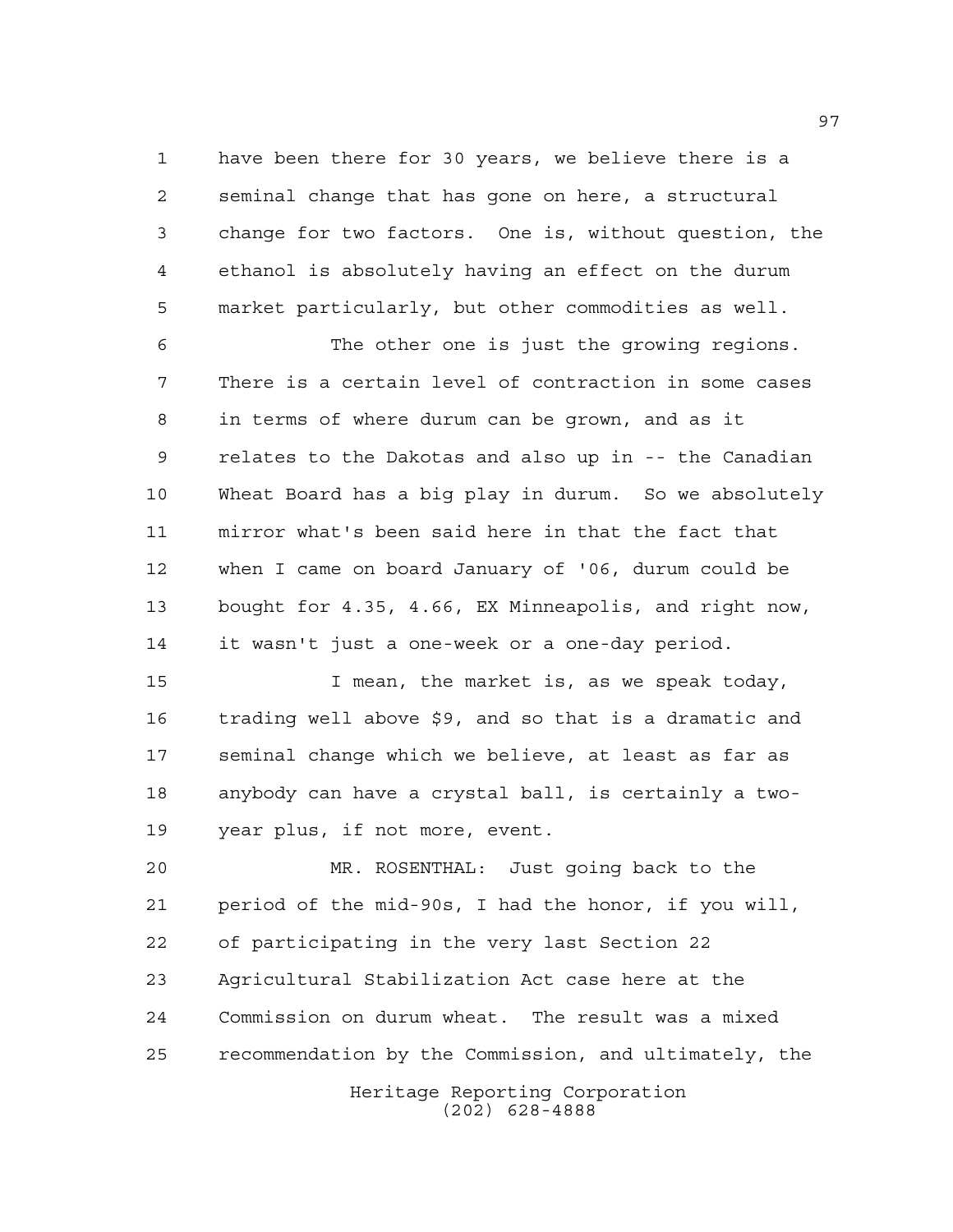Clinton Administration negotiated a, I believe it was a one-year tariff rate quota with Canada on imports of durum wheat.

 It may have been extended a little bit, but that clearly had an impact on the market price, and the, I want to say '94, '95 period. My recollection is a little hazy on the precise timing there. There is one other point when it comes to the raw material cost I think is worth contemplating. Back in the 90s and prior to that, the Italians and the Turks were not using much domestic or North American durum wheat to make their pasta.

 Over the last decade or so they have been relying more on North American wheat from Canada, from North Dakota, being shipped to Europe to make pasta. That increased demand, if you will, for North American durum wheat has had an effect on the ability of U.S. pasta producers to get their supply of raw material here.

 COMMISSIONER LANE: Okay. Thank you. MS. BECK: And Commissioner Lane, if I could just add one other point, just to take it one step further. I think you make a good observation about how the levels have approached and are even increasing further to the levels they were back in 1995, and back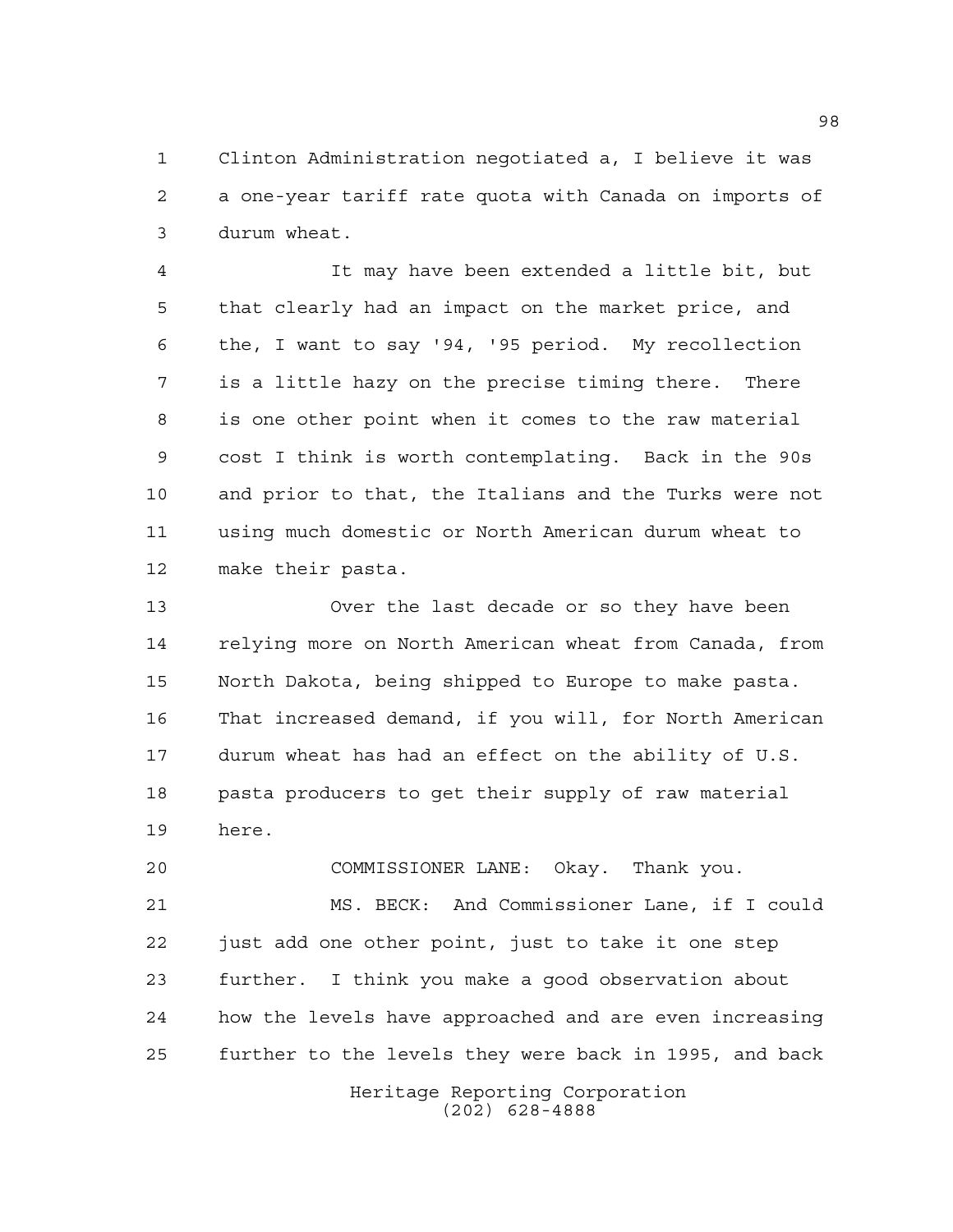in '95 when the industry was faced with the low prices from the imports at the same time, the industry was operating at a loss.

 So here now, we find the industry in a situation where they are again faced with rising and further rising raw material costs. They may have improved, but what's to happen if the imports are to come back into the market at those same prices when they are at those similar levels for raw material costs? It's likely that they would be back in the operating at a loss position within a very short amount of time.

 COMMISSIONER LANE: Okay, thank you. The major raw material cost for dry pasta is the cost of durum wheat, which has increased recently. The staff prehearing report notes that some U.S. producers use long-term contract and hedging instruments to manage the cost of durum wheat. Do the firms that are represented here today use long-term contracts or hedging instruments to manage the cost of durum wheat?

Heritage Reporting Corporation MR. FOGARTY: I could start. The market for durum is a fairly small market, so there isn't a sort of well-developed derivatives market for managing risk. What we do, and I think a number of us do, is

(202) 628-4888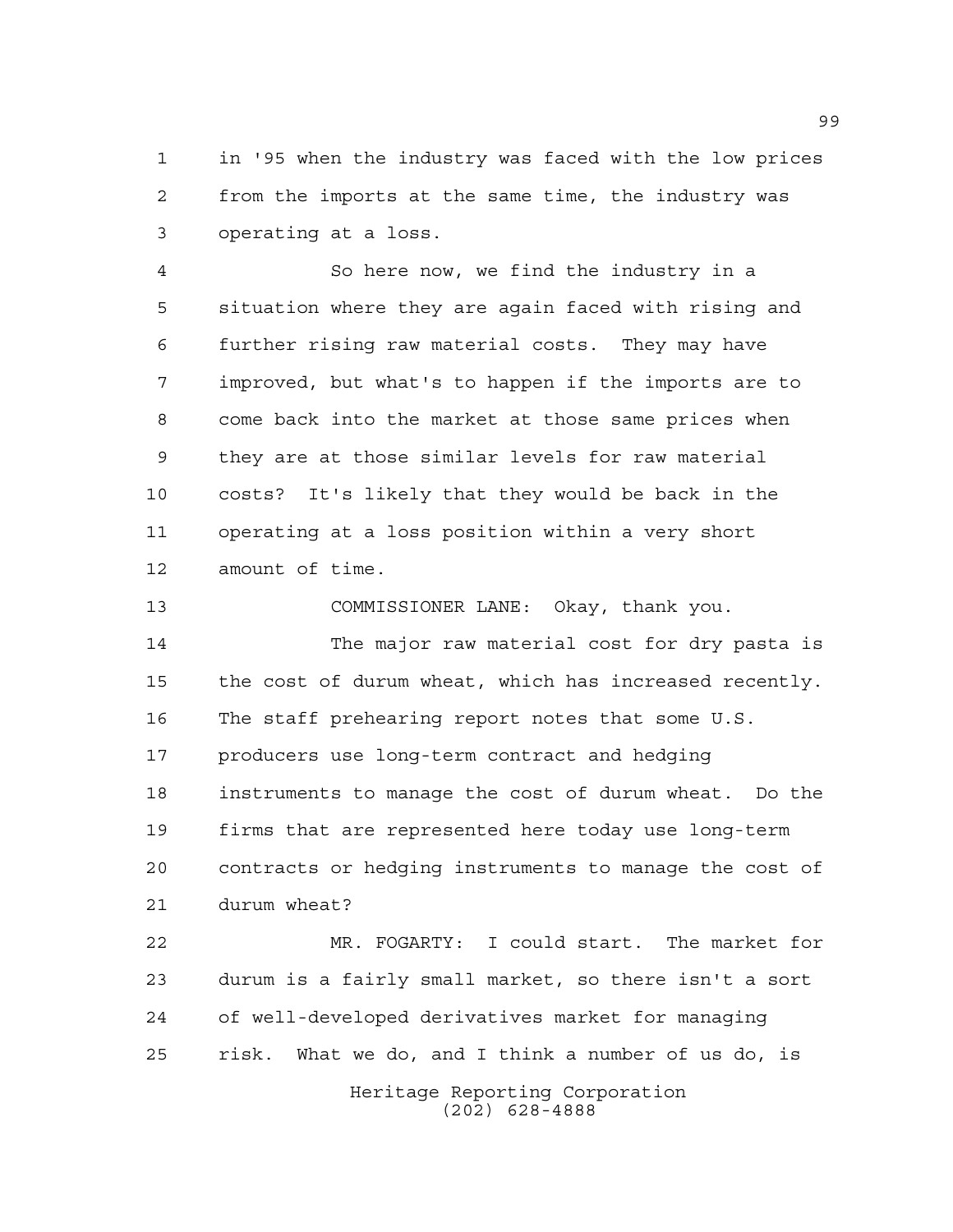we do buy forward to some level, so buy a few months forward. We try to have some level of coverage out into the future, but we can't buy contracts to do that. We have to engage and contract with a farmer, effectively, through an intermediary.

 So that's on that front, and then on contracts, I would say, for us in the retail space, we have some contracts, and I would say though, in general, when we do have a contract, we try to have durum be something that can pass through in the pricing relationship.

 MR. HASPER: This is Jack, again, from Dakota Growers. We, Dakota Growers, do not have the opportunity to the hedge, because there is no forward market for durum. Durum is a cash market. When you buy it, you pay for it. It's only 8% of the total wheat crop of the United States, and if I buy durum, to Jim's point, you pay for it at that point in time.

 Now, we can buy out one, two or three months depending upon how far the farmer is willing to sell us. When you do do that, you pay what is called a carrying charge, because the farmer will not deliver right away, but he'll charge you for the inventory, the warehousing cost, the interest cost, et cetera. There was a hedging opportunity which was several

> Heritage Reporting Corporation (202) 628-4888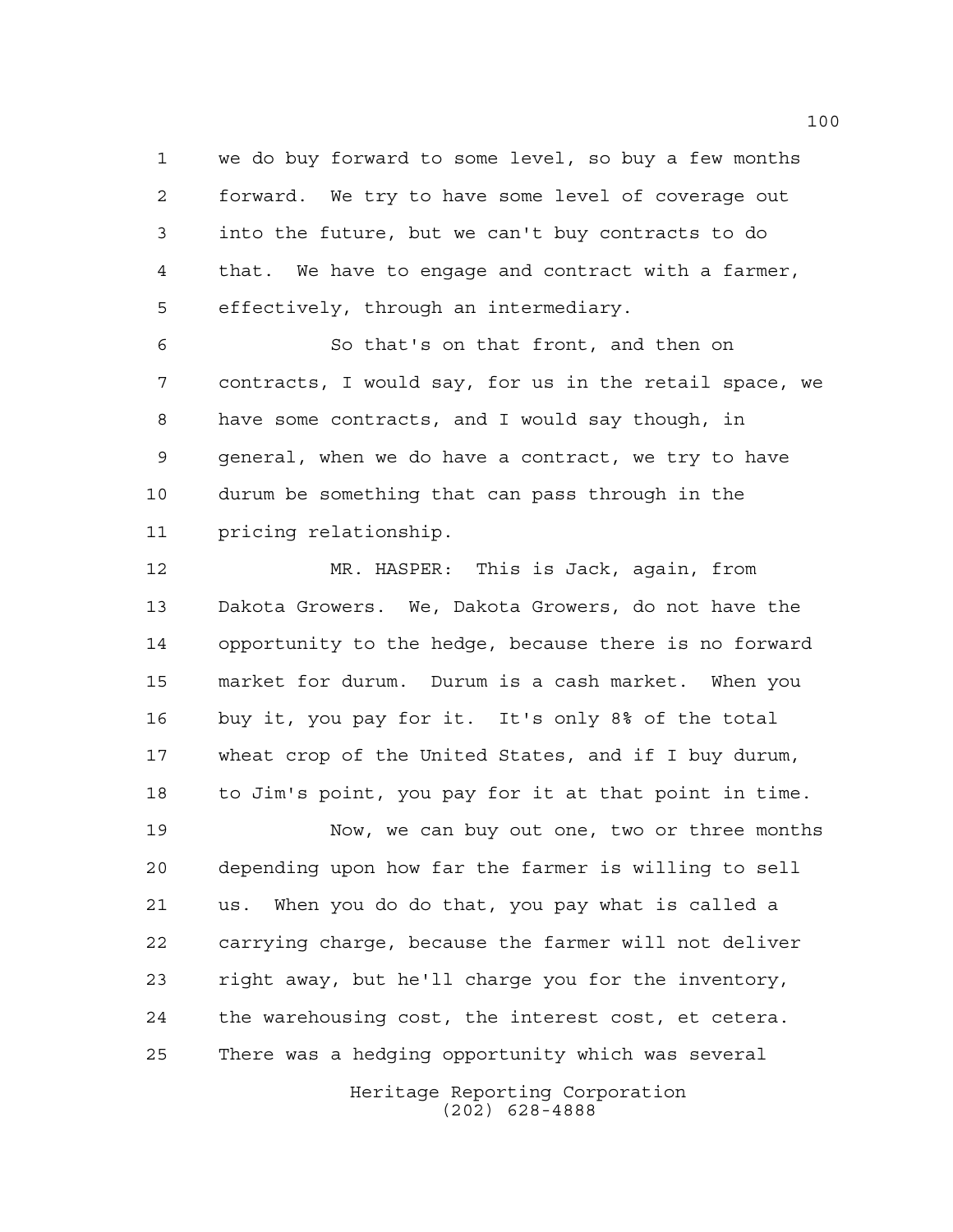years ago which lasted for about a year to a year and a half. That went away because it wasn't a big enough market to be any players, so that thing got dissolved. COMMISSIONER LANE: Okay, thank you. Thank you, Mr. Chairman. CHAIRMAN PEARSON: Commissioner Williamson. COMMISSIONER WILLIAMSON: Thank you, Mr. Chairman.

 The Respondents in their brief argue that the Italian pasta industry has been targeting its marketing at other export markets. I was wondering whether or not you agree with that, and if not, why? Any of you.

 MR. FOGARTY: Well, just to start, I think that they have this 10 billion of production, and if they have 3 billion of excess, there are 7 going somewhere, and I guess just to frame it, the -- what's the size of the Italian consumption? It's escaping me now, but it's certainly substantially less than the seven. So the seven is, they target Japan, we know, and they target Europe for sure, and that's kind of my high-level take on it.

 They certainly need to take that capacity and do something with it. Yes, they leave 3 billion unspoken for, but they are, as you know, a net

> Heritage Reporting Corporation (202) 628-4888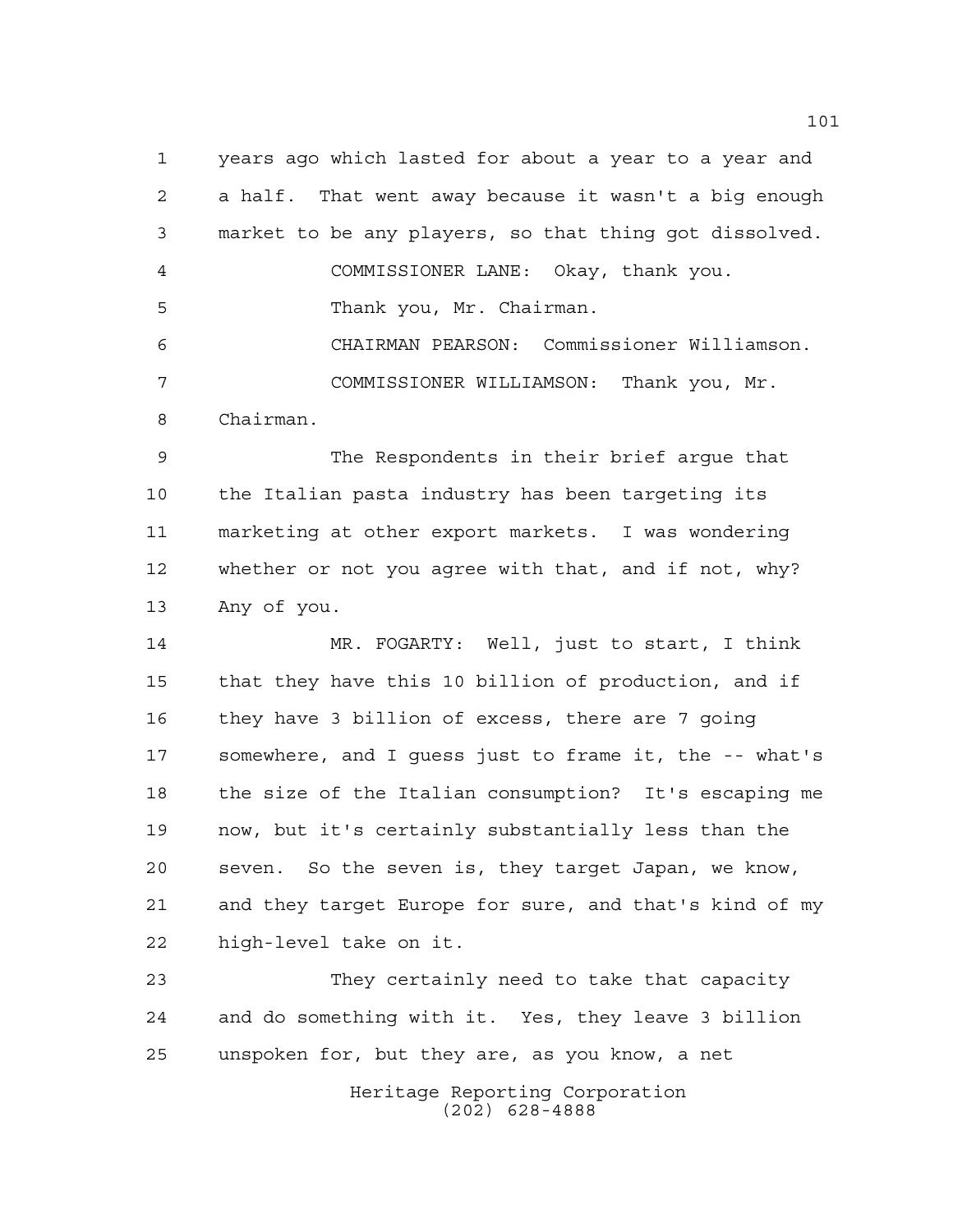exporter, a substantial net exporter.

 MR. KERWIN: I guess I would add, as a member of the European Union, it's not surprising that the largest export markets or among the largest export markets from Italy are the major economy to the European Union, but there are obvious limitations to the consumption in those markets, and with the kind of excess capacity that Mr. Fogarty just mentioned, there is a clear incentive to explore, further explore the U.S. market if the constraints of the order are done away with.

 MR. ROSENTHAL: One of the things that I think is worth noting is that the Respondents -- first of all, I think I'll stop calling them Respondents because they never responded to any information requests from the Commission, so those other guys who submitted something fundamentally misapprehend the nature of this investigation.

 What you are trying to do as a Commission is figure out what's going to happen if the orders are revoked, and they really don't address that except in a way that reinforces our point. The fact that the Italian producers export to other places in addition to the U.S. now under order is interesting, but what will happen if they no longer have the restraint of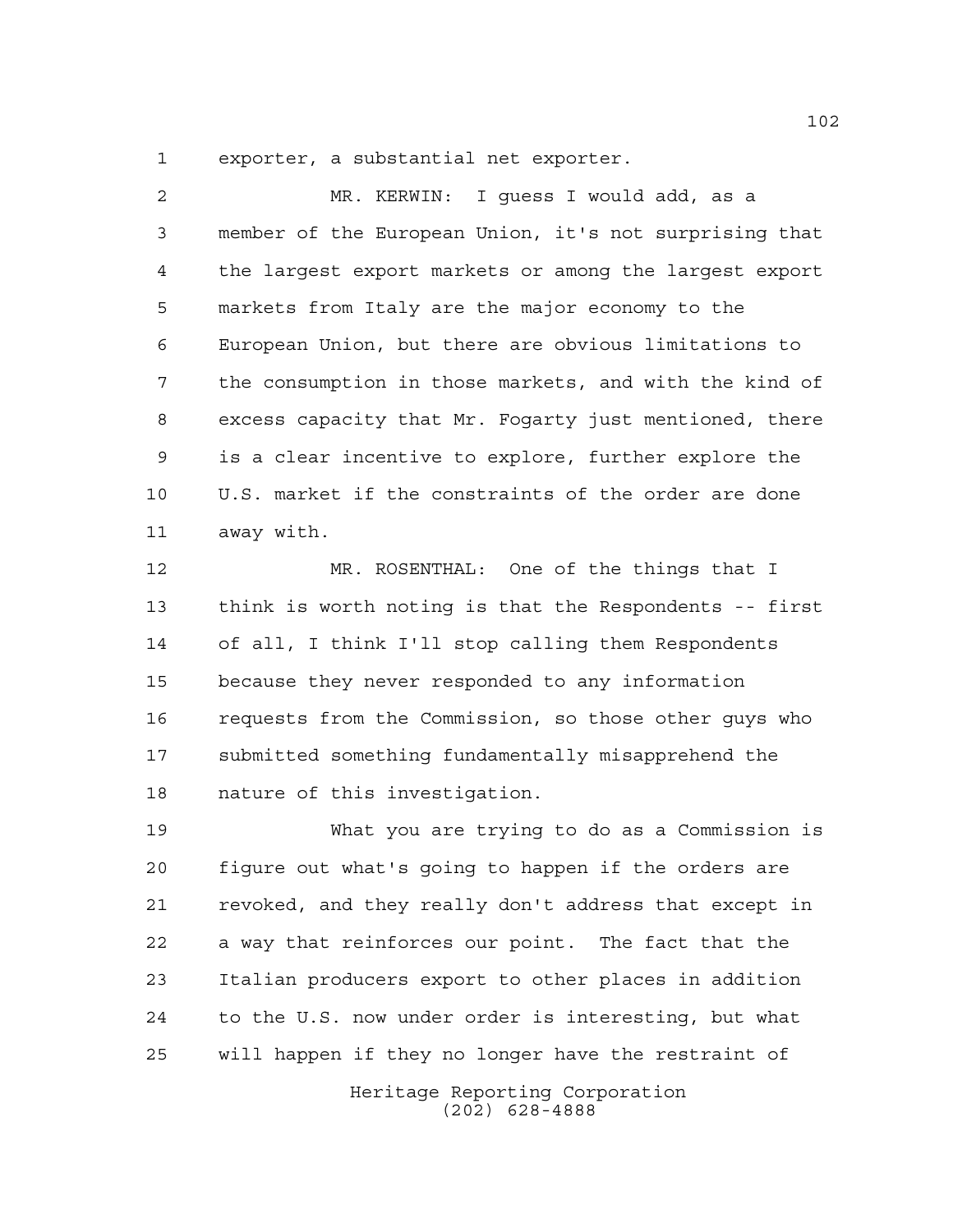the order? The other guys who filed the submission basically said they want to bring their products here. They don't want to be constrained by the order.

 The efforts at circumvention were a good example of the desperate attempts by other producers to get into this market. It's clear that the producers represented by the so-called Ad Hoc Coalition want to ship their product here, and that's just a tiny handful of the companies who have the capacity and the ability to ship to the United States, and will do that if unrestrained.

 COMMISSIONER WILLIAMSON: Thank you. On that subject of circumvention, you mention on page 22 of your brief that Commerce is weighing new evidence of circumvention, as the Petitioners submitted. Please describe this new evidence and what effect, if any, it should have on our analysis.

 MR. ROSENTHAL: I'll let Mr. Smith describe the new evidence, but I would just say that we point to this as just one more example of the desire by the Italian producers to get around the order and their interest in the U.S. market. So with that, I'll turn it over to Mr. Smith.

Heritage Reporting Corporation (202) 628-4888 MR. SMITH: This is David Smith, Kelley Drye. Yes, in the current administrative review,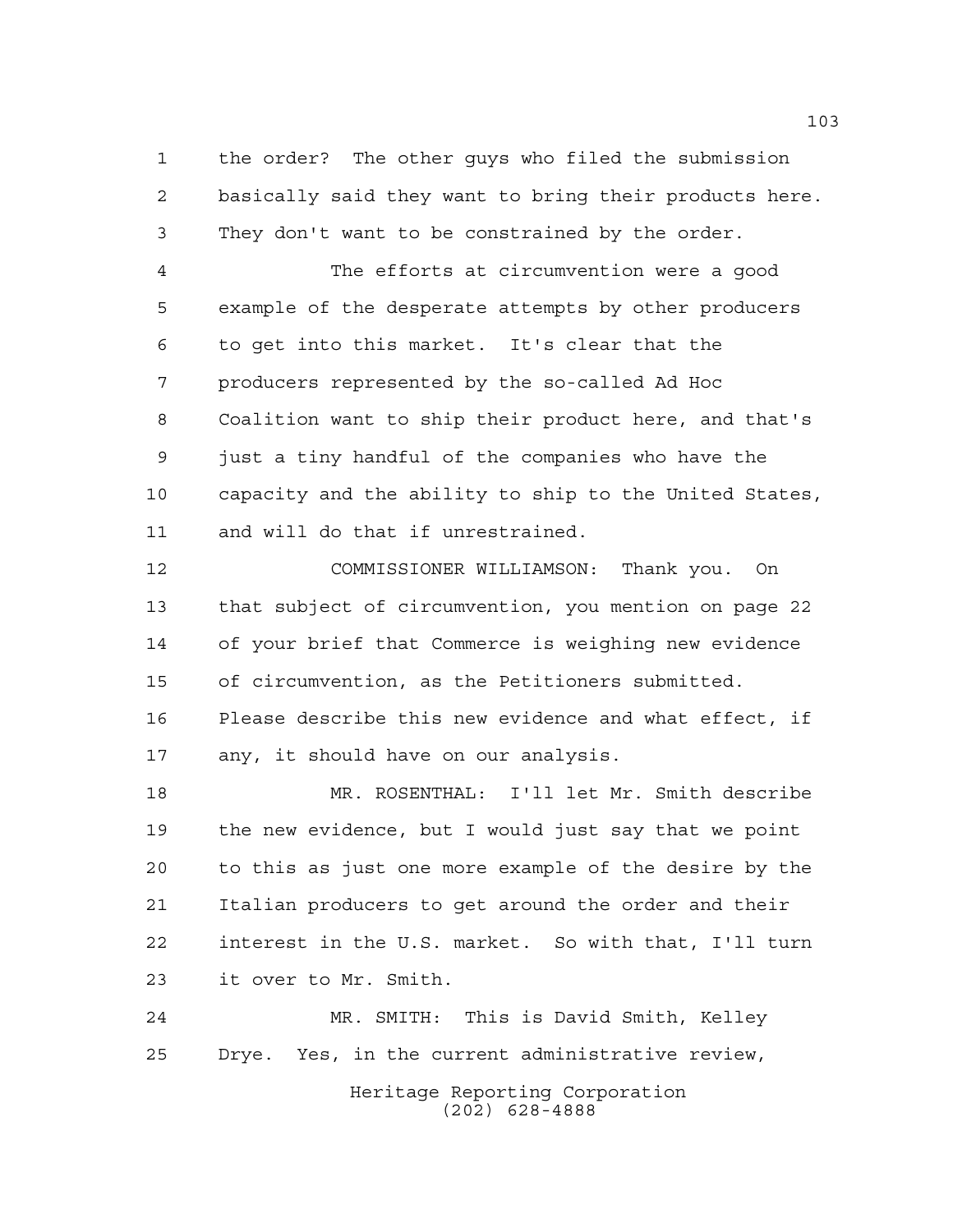Commerce is looking at a couple of companies, and one of them we had anecdotal evidence of repacking on. And so last July at this time, this is the anniversary month of the orders, and last July we requested a review on that company. I would say that most of the information at Commerce on this subject is proprietary in nature and I can't share it here, but we have levied the charge that this company, Rumo, is circumventing the order now.

 They have denied it in the public record at Commerce, and Commerce has yet to issue its preliminary determination, but we included it in our brief because we have had a history since the order was first imposed in 1996, there has been a history of circumvention of this order, first with Barilla, then with Pagani, after that with a company that was shipping seven one-pound packages and tying them together and suggesting that it was seven pounds of bulk pasta rather than one-pound covered merchandise.

 So we bring that out as a never-ending battle that the U.S. industry has to fight. I can't tell you specifically what the Commerce Department will find in this case, but I can tell you that we are even aware of other examples beyond this company that we have identified that may be doing this in the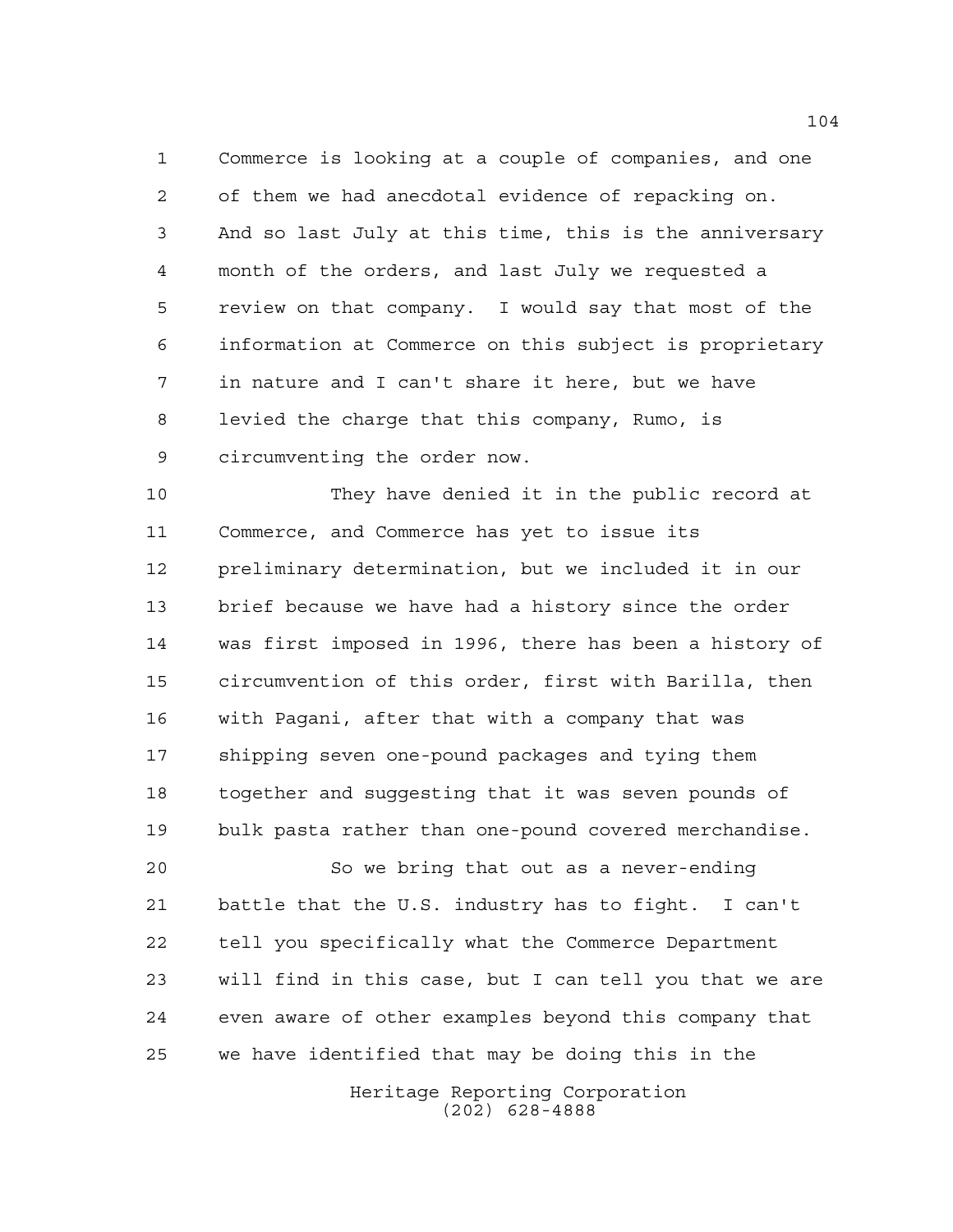marketplace now, and we are going to take appropriate action when we can.

 COMMISSIONER WILLIAMSON: Thank you. I can understand how you can take, say, seven packages and untie them and sell them, but what do they do with these -- they bring in five-pound bags and then reprocess their -- watching the production process, you have an awful lot of breakage there.

 MR. SMITH: Well, in the very first circumvention case that Commerce found, Barilla was bringing in these totes that are called 40-pound totes into Syracuse, New York, and Barilla America, its affiliate here, would repack those 40-pound totes into one-pound packages. And of course, when the 40-pound tote came in and crossed the border at Customs, they were declaring it non-subject merchandise.

 By repacking it into one-pound packs and selling it at retail, the Commerce Department made the obvious conclusion that that was indeed circumvention, and was able to reach that and stop that. Unfortunately, they purposely did that just long enough until they opened their facility in Ames, Iowa. So it's the repacking of bulk pasta, for which duties are not paid, duties are not levied on any packages greater than 5 lbs, 4 oz., so these larger bulk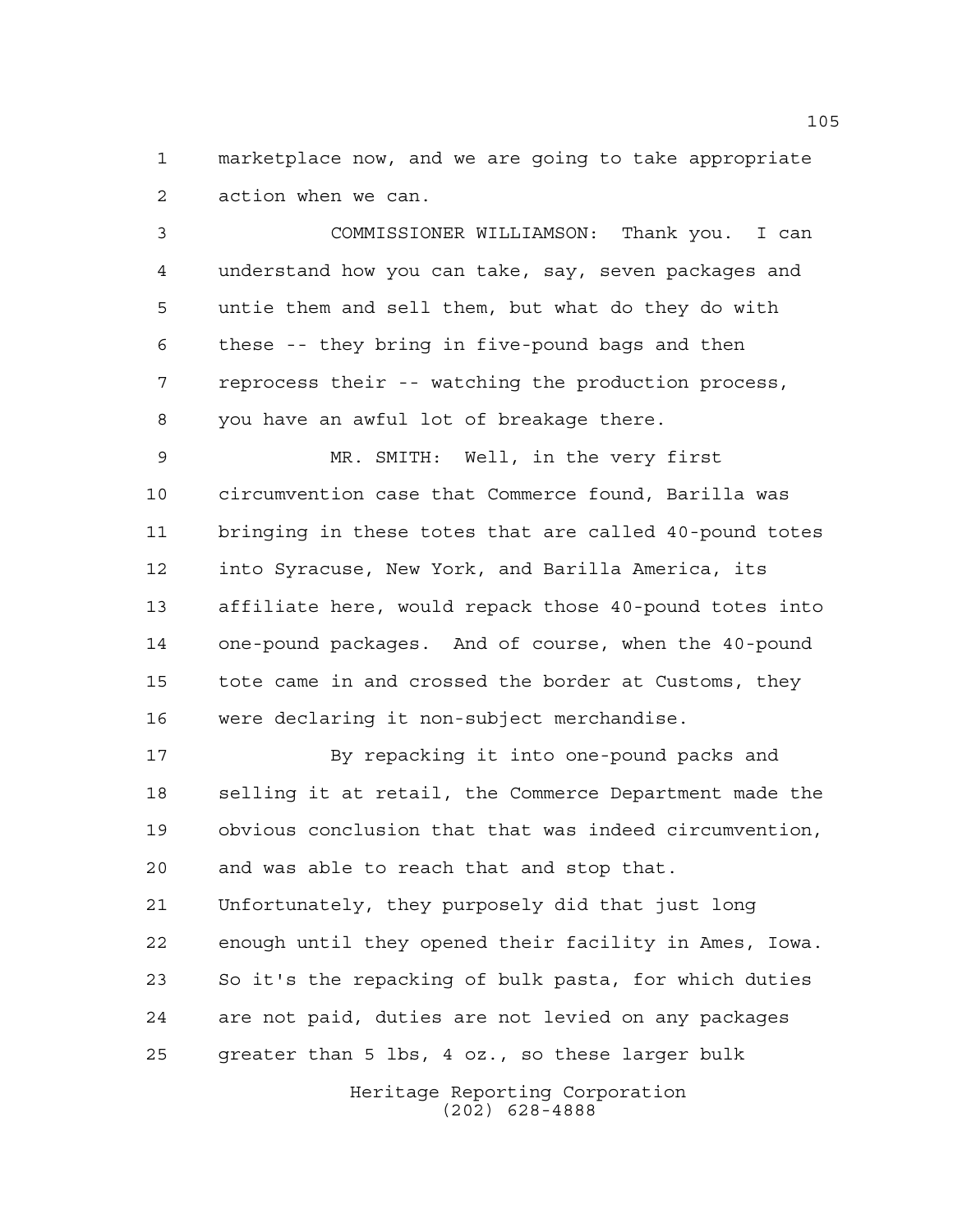packages can be brought in, repacked here, and then shipped to the retail market and have the advantage of not having had to pay AD/CVD duties.

 MR. ROSENTHAL: And even with some breakage, it's still cheaper than paying duties, apparently. COMMISSIONER WILLIAMSON: Okay, thank you. One last question. How would you respond to the argument of the other guys that the volume of non- subject Italian imports is so large that it renders the orders ineffective?

 MR. ROSENTHAL: Again, I think they have things a little confused. The volume of non-subject imports from, if they are referring to Italy non- subject imports, it's not so large compared to what might be. Again, they are forgetting that this is supposed to be an analysis of what will happen if there is a revocation, and again, there is a lot of unused capacity. We'll get the precise amount on the covered versus non-covered with respect to Italy in response to Commissioner Lane's request, but they are missing the point on that, that we are trying to figure out what will happen in the future.

 If they are talking about the non-subject imports from other countries, that kind of non-subject, which I am not sure they are talking about,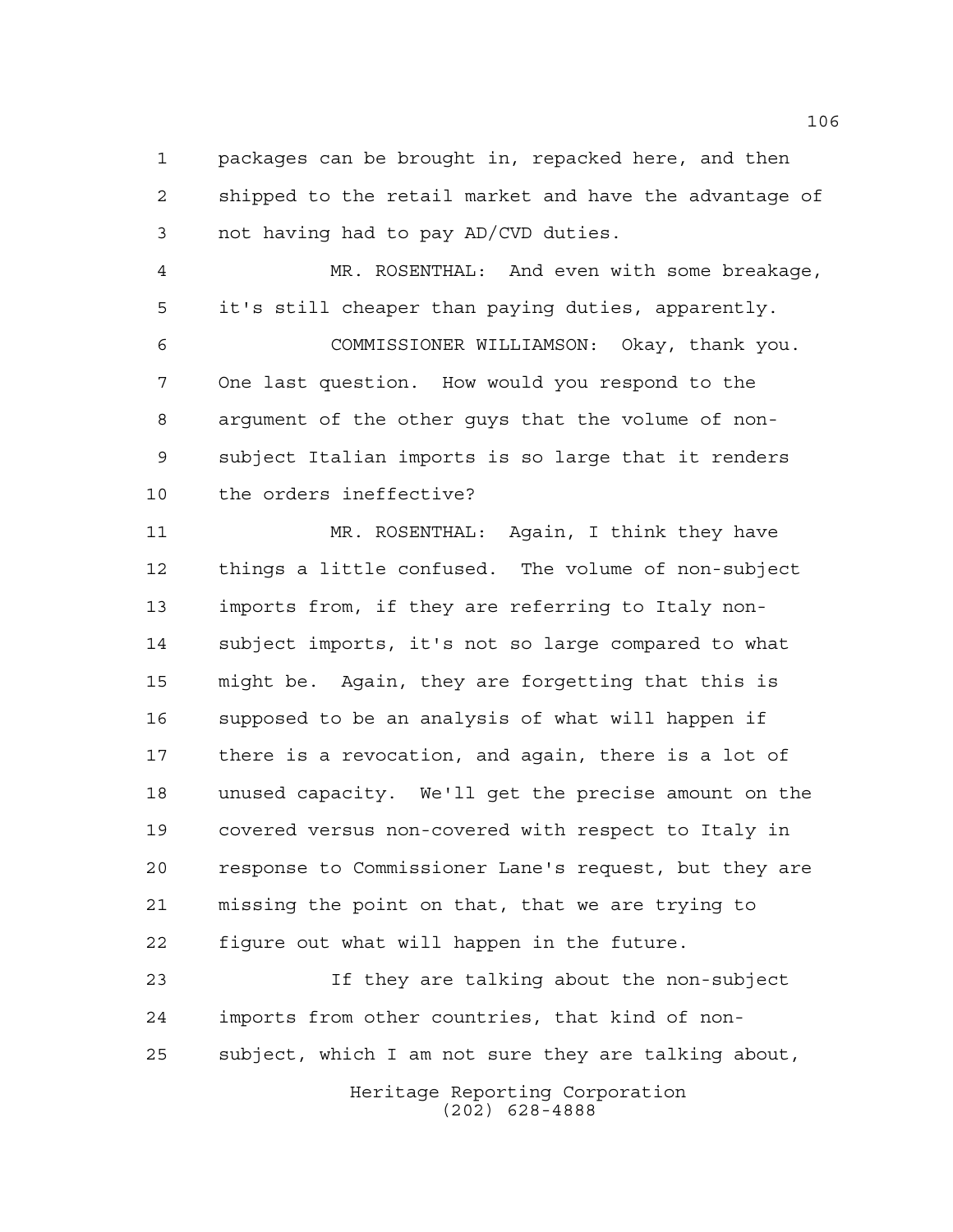but as suggested by Mr. Kerwin earlier, all that does is make the competitive situation in the U.S. a little bit more intense and create greater vulnerability for the domestic industry.

 COMMISSIONER WILLIAMSON: Thank you. Just one last question. I was wondering, there has been some talk about the industry's consolidation, and I was wondering what role either the subject or non- subject imports play in that. How does that affect that process? And also, how will the -- yes? MR. ROSENTHAL: I just want to make sure I understand. So what role do subject imports or non- subject imports play in the consolidation of the industry over time?

 COMMISSIONER WILLIAMSON: Yes, I mean, does that make that strategy more difficult, or does it, what?

 MR. GREENWOOD: No, I think that as it relates to branded consolidation, if that's what you are referring to, there has been overarching branded consolidation. The retailer still will look for price propositions, so if you go into the metro New York market, for instance, you might find half a dozen imported products in Brooklyn, for instance, in a particular store that would each be different brands.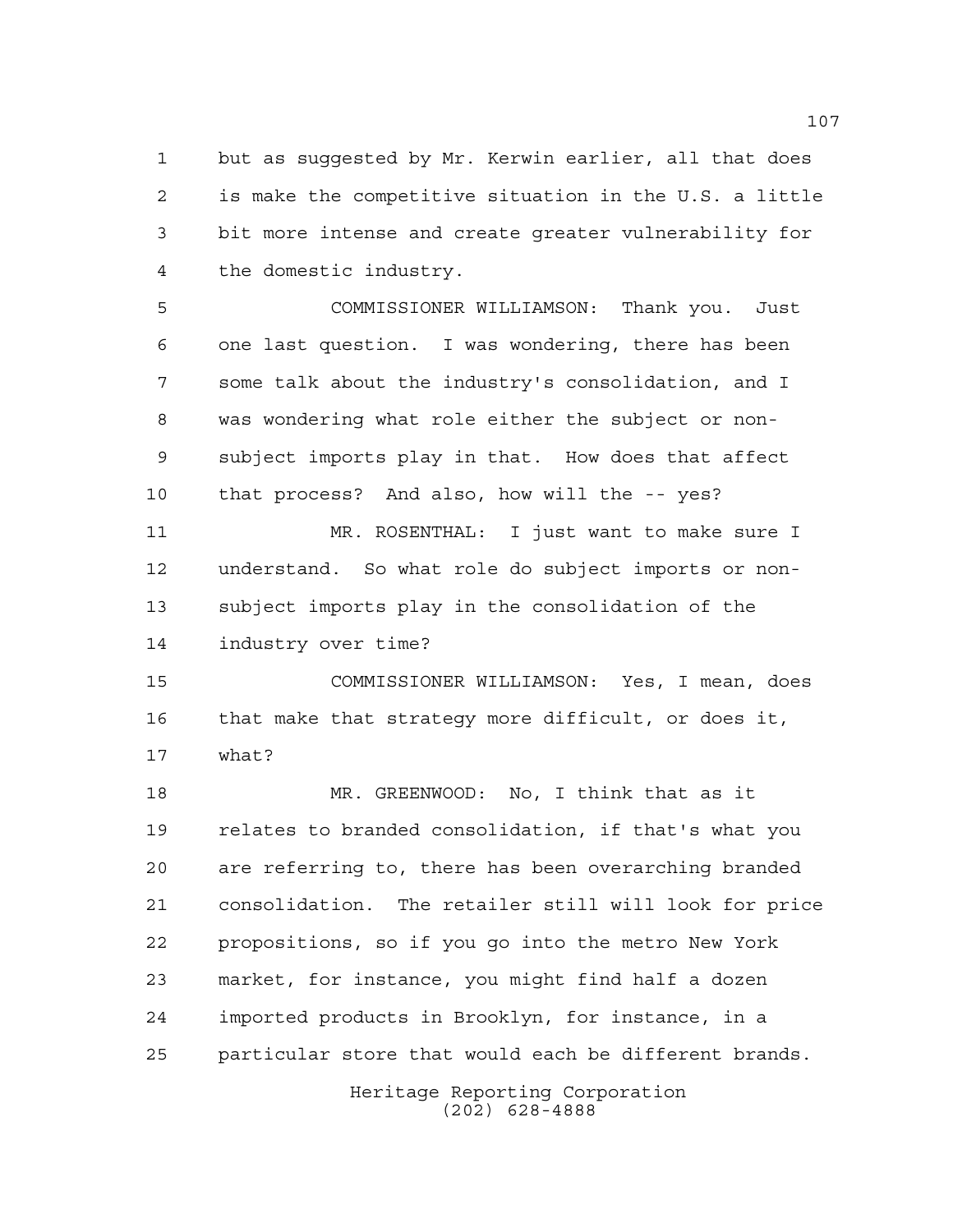Heritage Reporting Corporation (202) 628-4888 So it very much depends on the area, again, but I don't think that the subject companies have had anything really to do with the way that Wal-Mart or Kroger or Safeway is looking at their business. That's my opinion. COMMISSIONER WILLIAMSON: Thank you. CHAIRMAN PEARSON: Commissioner Pinkert. COMMISSIONER PINKERT: Thank you, Mr. Chairman. There has been a lot of talk about Barilla and the big bet that they placed on the production in the U.S. market. I'm wondering, do we know whether that bet had anything to do with the orders themselves? MR. ROSENTHAL: Well, in the original investigation, we said it did, and we provide a fair amount of information to suggest that the decision by Barilla to invest in the U.S. was triggered by the filing of the antidumping/countervailing duty petitions. Barilla denied that, and I believe continues to deny that. What they cannot deny is that after the order went into effect, that they did attempt to circumvent the order through the repackaging facility in Syracuse, New York that Mr. Smith referenced, but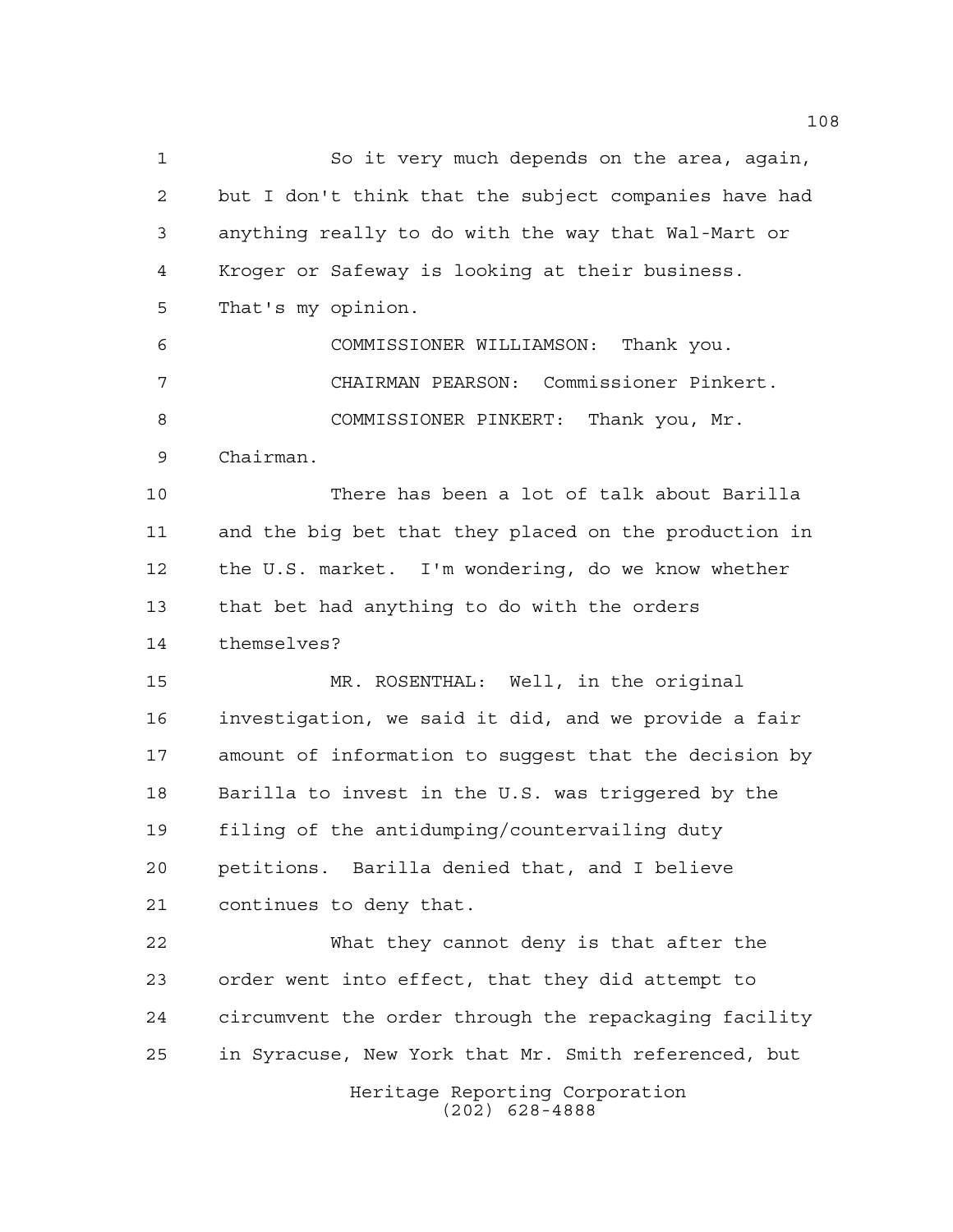in our view, the record is pretty clear that had it not been for the investigation, they would not have made the investment they did.

 COMMISSIONER PINKERT: I'd also wonder if anybody can respond to the argument, I'm not going to say the Respondents' argument, but to the argument that U.S. producers have significant control over sales in the retail segment of the U.S. market, and in particular, can keep what they call 'alternative brands' off the shelves in the U.S. market.

 MR. FOGARTY: I'm not so sure we have control. The guys that have the control of the real estate are the retailers themselves, to a degree, and in listening to their consumers, because at the end of the day, one needs to have a good idea, a good brand to put forward, but certainly on the grocery side of the retail space, slotting is important, so there is a slotting investment one needs to make to get posted on a shelf, and I don't know that we have any particular control of that.

 We simply hope when we are trying to put something on the shelf that that slotting investment will be as low as possible.

Heritage Reporting Corporation (202) 628-4888 MR. HASPER: If I can add a comment there, in the private label segment, we basically have no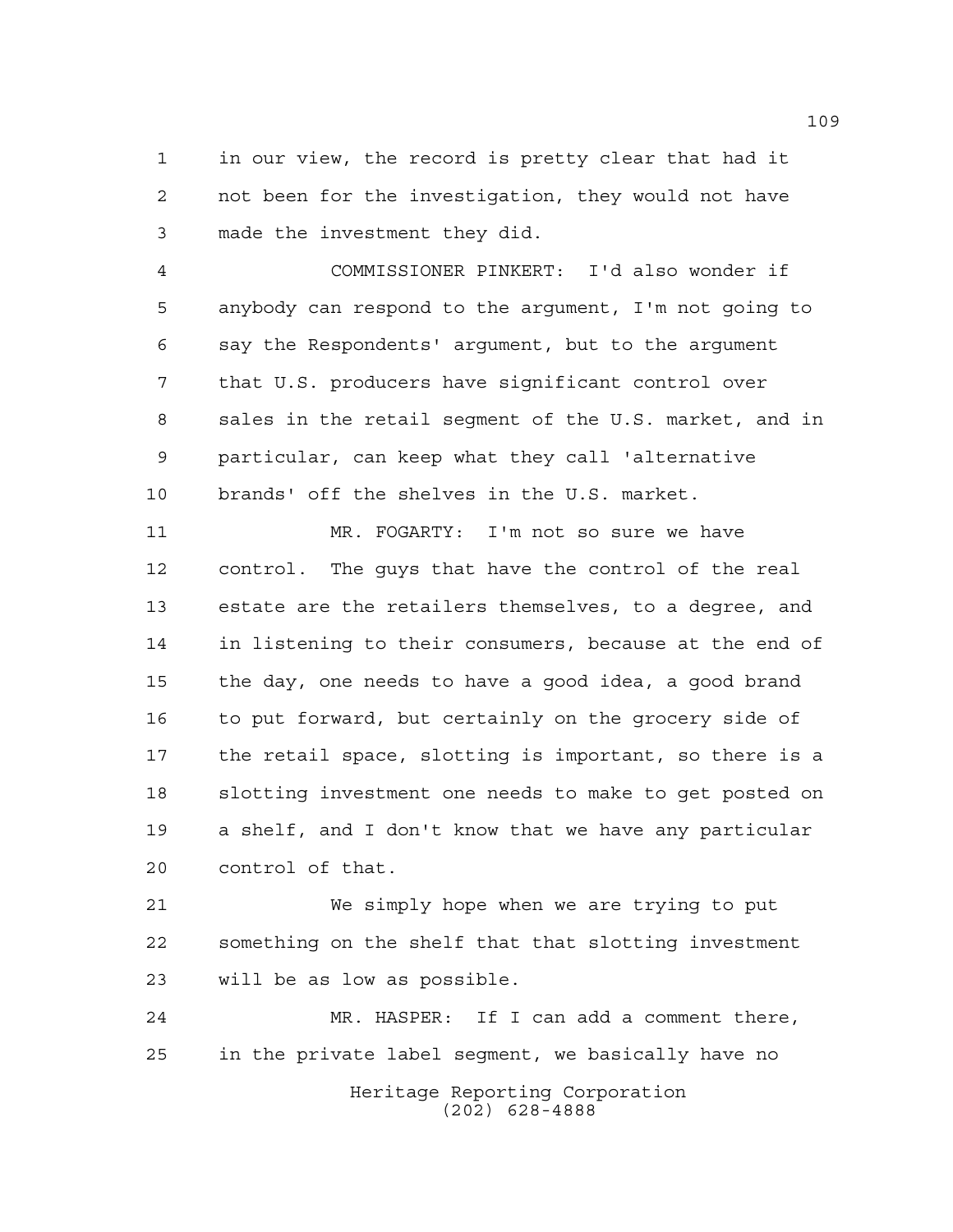control. Again, in this market, if you go to Safeway and buy the Safeway label, you have no clue as to who that packer is. Control is done by the retailer, Safeway Corporate out in California, who will decide who will be the packer for that Safeway label.

 MR. GREENWOOD: Yes. I think the only additional comment to that is that in the food industry, in the consumer package goods industry, most every company does back bay selling to some degree. Some companies are more adept. Some retailers are more adept at category management.

 So I would certainly say that we all do our best in pulling IRI or AC Nielsen data and trying to help the retailer with facts, but that's where it stops. At the end of the day the retailer manages the category, chooses their vendors, and I concur with Jim, there's absolutely control over Kroger or WalMart. They're tough cookies. But that's what we do do to try to provide them the insights to make the decision the way we see it.

Heritage Reporting Corporation COMMISSIONER PINKERT: Mr. Kerwin? MR. KERWIN: Just a couple of points. An observation that at the time of the original investigation there certainly were imported brands that were paying slotting fees and were paying

(202) 628-4888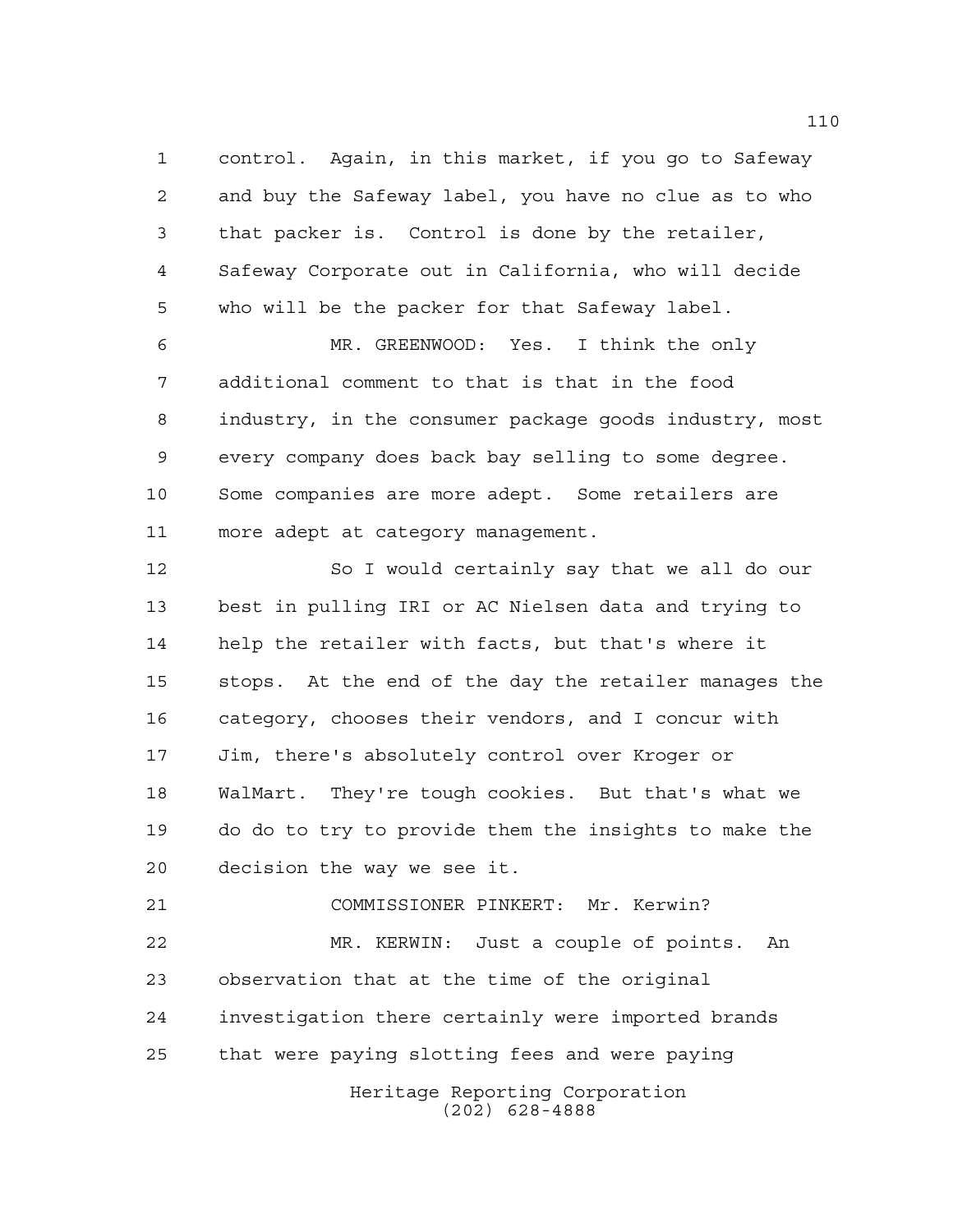slotting fees and were making full efforts to get into major retail grocery chains.

 The other observation is that retail groceries also, in some instances we have grocery chains that are more inclined to go with every day low pricing. That's their policy, as opposed to doing periodic promotional specials. Certainly retailers that have those types of policies are more than thrilled to carry whatever brand is going to be able to be sold at the lowest price point because they want to pull customers into their stores. At the time of the investigation, again, we did have major retail chains selling product, three pounds for a dollar, four pounds for a dollar, because the importers were allowing them to set that kind of a low price point which was, in the retailer's mind, a wonderful thing to get traffic into their stores. We certainly believe that will happen again if the orders are revoked.

 COMMISSIONER PINKERT: I'd like to close with a couple of questions about whole wheat and organic pasta. First of all, I understand the argument that was made earlier today that the expansion in those categories may be coming at the expense of other categories, but do you have a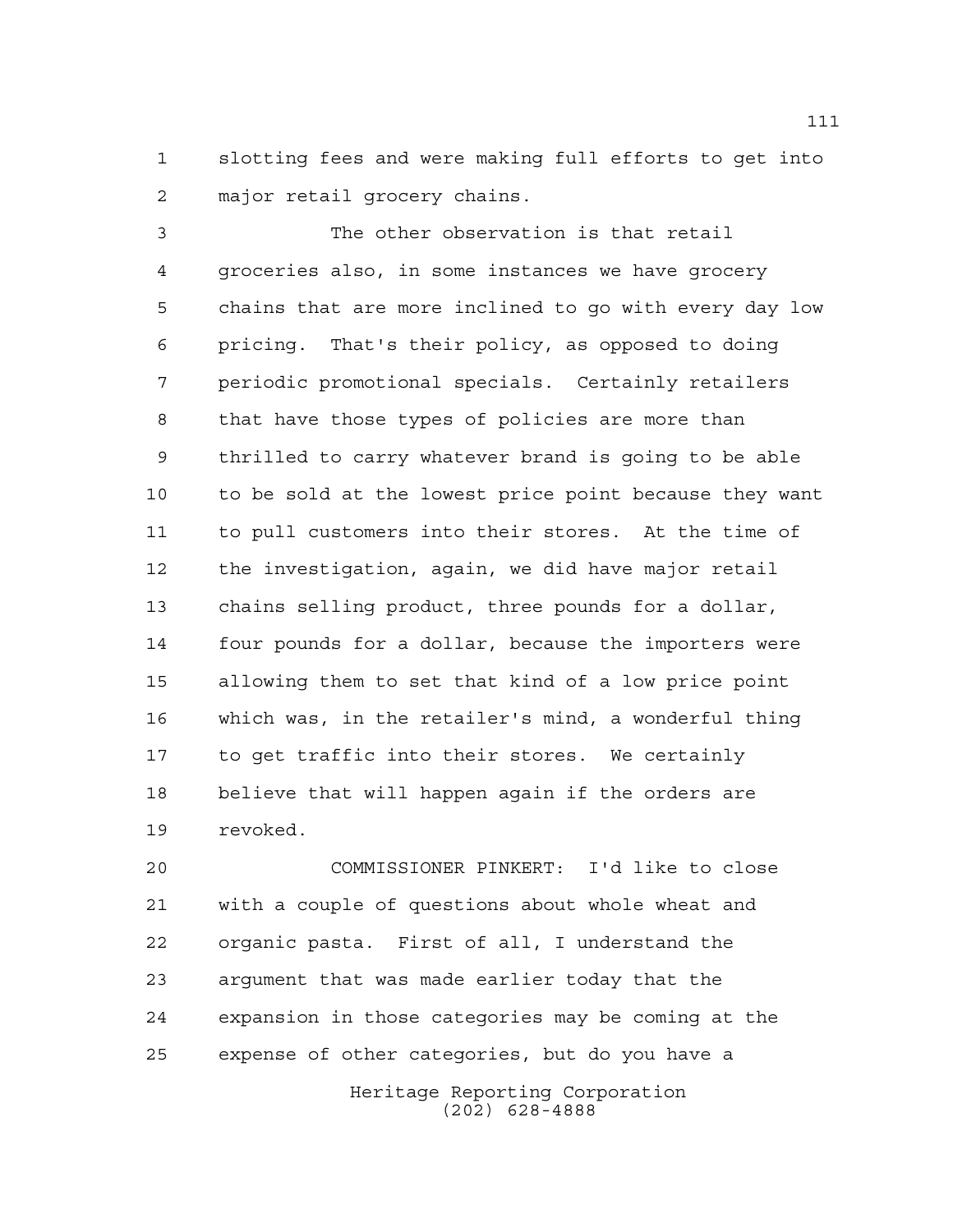projection about the continued increase in the share going to those categories?

 MR. FOGARTY: When we've looked at some other food categories from a volume standpoint, the health offering has gotten into a range of 15-20 percent of the category. I think as somebody mentioned earlier, right now it's, for pasta it's at about 10 percent.

 So if you extrapolate from other categories you'd say it has a little bit more room to move yet, but again, we think that movement that's coming or has come is only offsetting the decline we're seeing in our traditional semolina pasta and thus our overall call for the category is a flattish call for the category.

 MR. GREENWOOD: We would concur. Our projections looking at the overall category, the next three to five years would suggest a continued small single digit decline in the overall category. I think the 20 percent is a good number.

 COMMISSIONER PINKERT: Is there resistance on the part of subject producers to making these what I'll call new category products? Is there some cultural resistance? Is there some other reason why subject producers might not compete in these segments?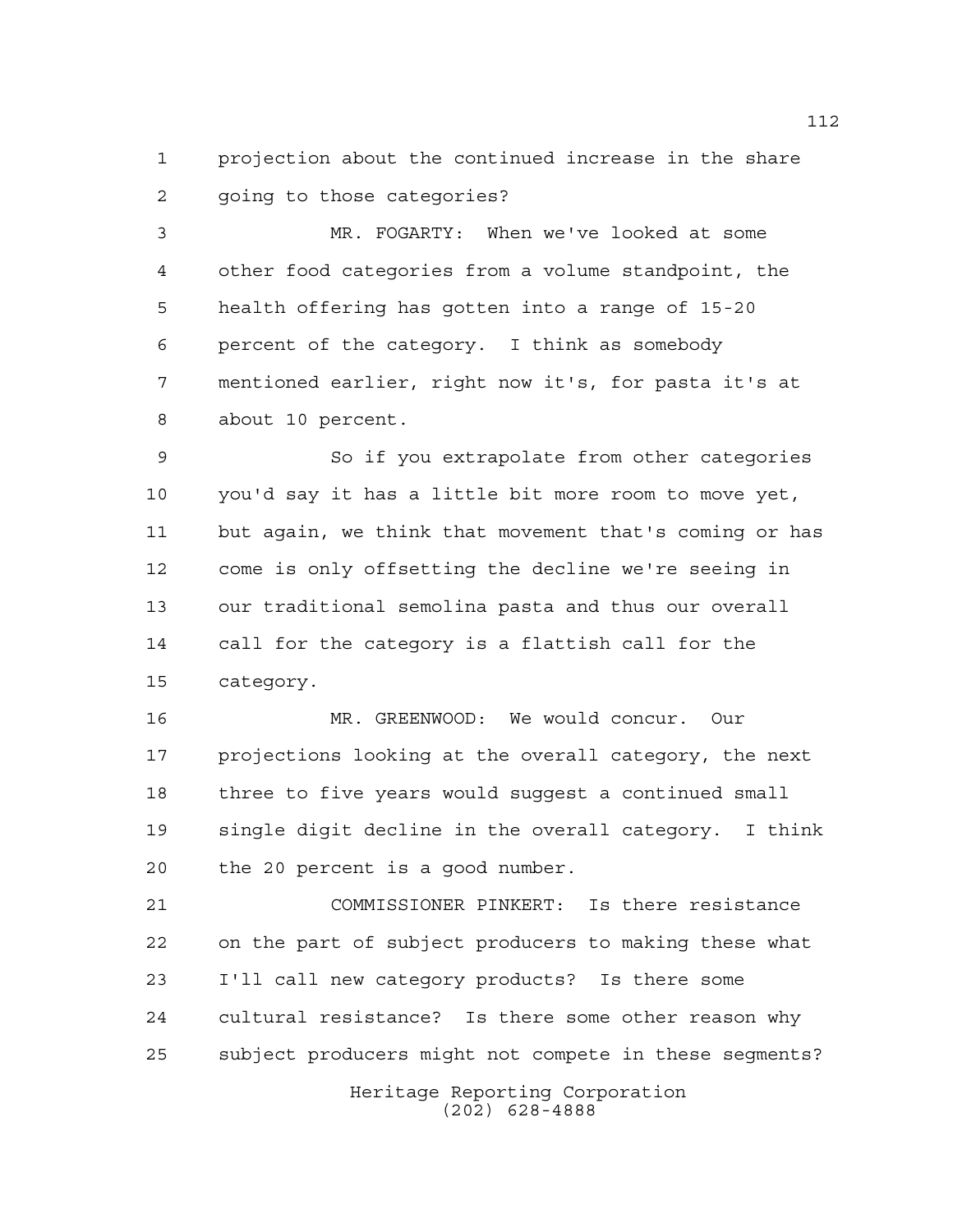Heritage Reporting Corporation (202) 628-4888 MR. ROSENTHAL: Are you talking about the Italian or Turkish producers? COMMISSIONER PINKERT: Correct. MR. ROSENTHAL: First, perhaps it was a mistake, but at some point earlier in the period, I want to say maybe 1997, we were approached by an Italian producer of organic pasta who requested an exclusion from the order. It was not a category that was of any importance to the domestic MG at that point, and the domestic industry went along with that, so organic was excluded. That suggests a couple of things. One, not only is the domestic MG reasonable but that there were and are Italian producers who were capable of producing organic and selling it in the U.S., and that's an important point to make. I think the same is true of whole wheat pasta and every other category of so-called healthy pasta you can imagine. MR. HASPER: Just one further comment. If you shop at Whole Foods in this particular market, their label which is the 365, I believe, is an Italian organic product. COMMISSIONER PINKERT: Thank you. Thank you, Mr. Chairman.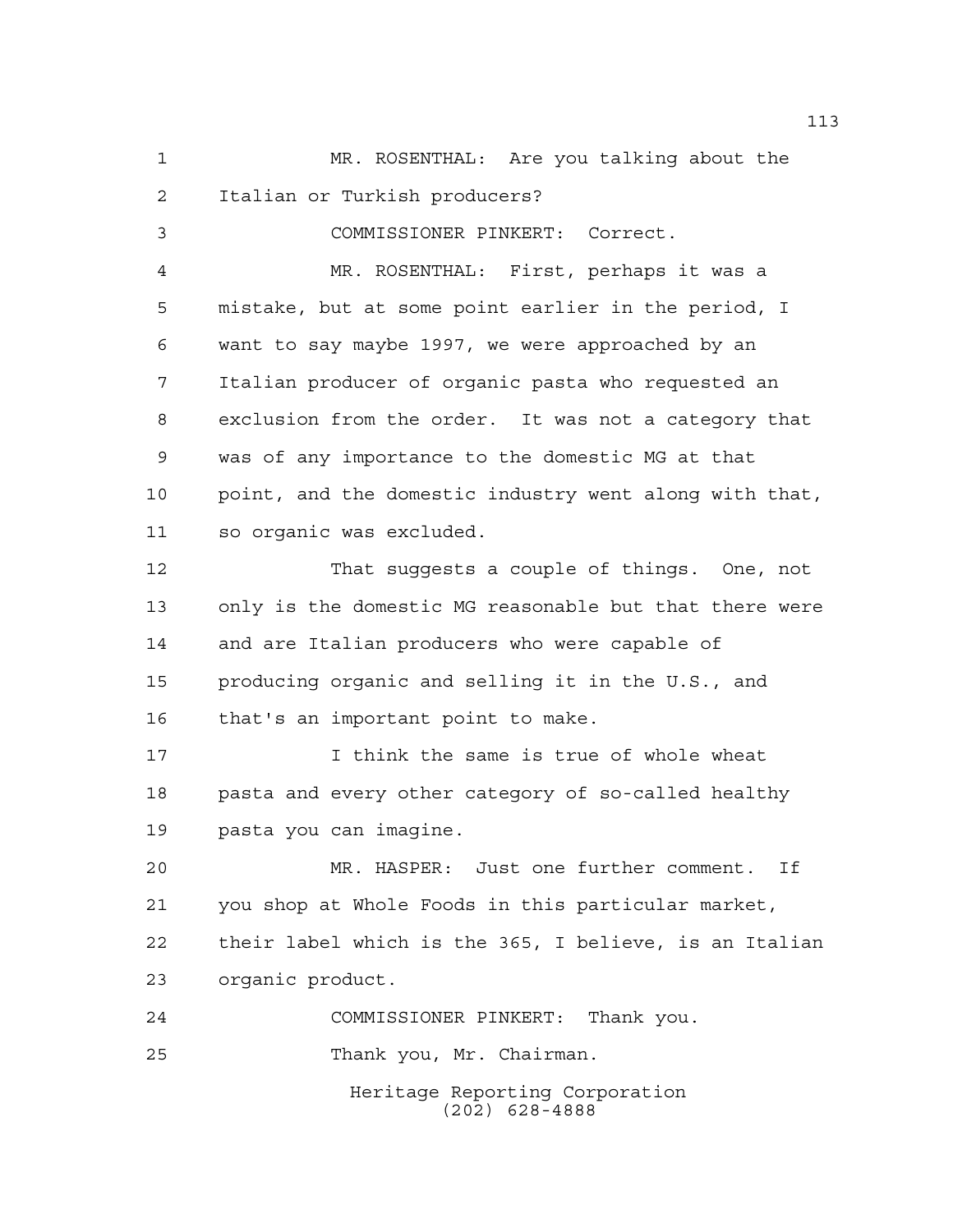Heritage Reporting Corporation (202) 628-4888 CHAIRMAN PEARSON: In response to the question from Commissioner Lane, you discussed a little bit the pricing of durum wheat and the potential for hedging it. Is there any futures market anywhere in the world that actively trades durum? MR. GREENWOOD: No. 7 MR. FOGARTY: No. 8 MR. HASPER: To my knowledge, none. CHAIRMAN PEARSON: So it's not something that is possible in Winnipeg or anywhere else? 11 MR. GREENWOOD: No. CHAIRMAN PEARSON: Is it ever feasible to use another category of wheat as a proxy for hedging durum? Perhaps hard red spring or hard red winter? MR. GREENWOOD: You mean in correlation? CHAIRMAN PEARSON: Yeah MR. FOGARTY: No, in the most particular 18 last few months it's completely not correlated. They're very unique drivers to their flow there in durum wheat, and it hasn't correlated particularly well. CHAIRMAN PEARSON: So historically there's not been -- MR. HASPER: We did attempt to do that at one point in time. I can't speak to how that was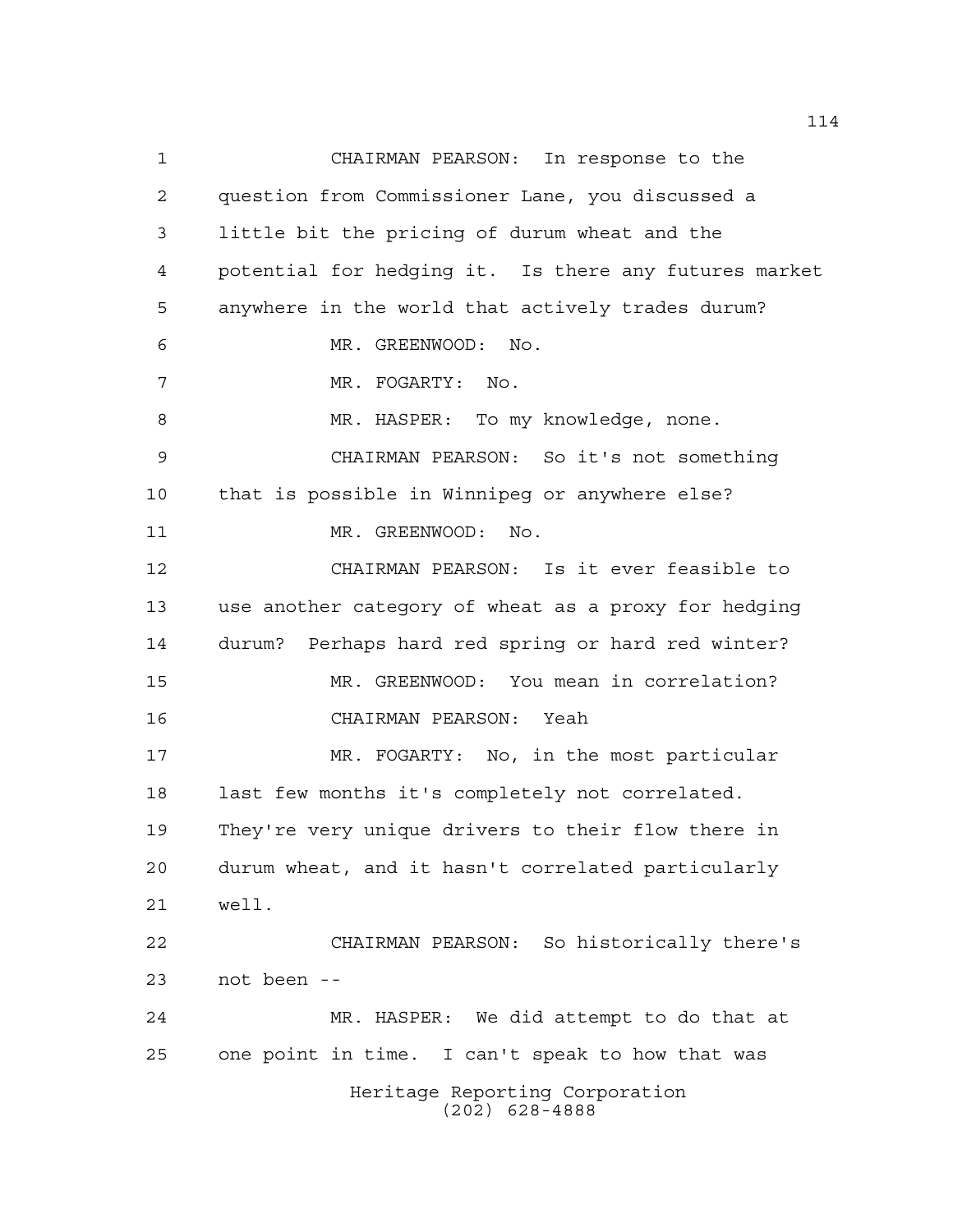done, but it was a disaster, it didn't work.

 CHAIRMAN PEARSON: That's kind of what I was interested in knowing.

 So who is most subject to the price risk that is inherent in dealing with durum wheat? Is it the pasta manufacturer, or rather the miller of semolina?

 MR. GREENWOOD: It's a little different for each of us, but I would tell you that in our case we don't own our own mills. It's a pass-through, so at the end of the day it's the manufacturer. W e get the compression between the ability to take price and the cost flow through.

 CHAIRMAN PEARSON: So the miller then in some respects is either in a toll relationship or something similar to that where the miller is for some margin diverting the durum into semolina and the way the marketplace works it's the pasta producer who is living with the price risk.

 MR. GREENWOOD: Right, and in the case of most of the rest of the industry, many of who own their own mills or have that -- it's the same dynamic. If you own your own mill, at the end of the day if the cost flow-through is going to come through the combined mill/processing arm, then you're still going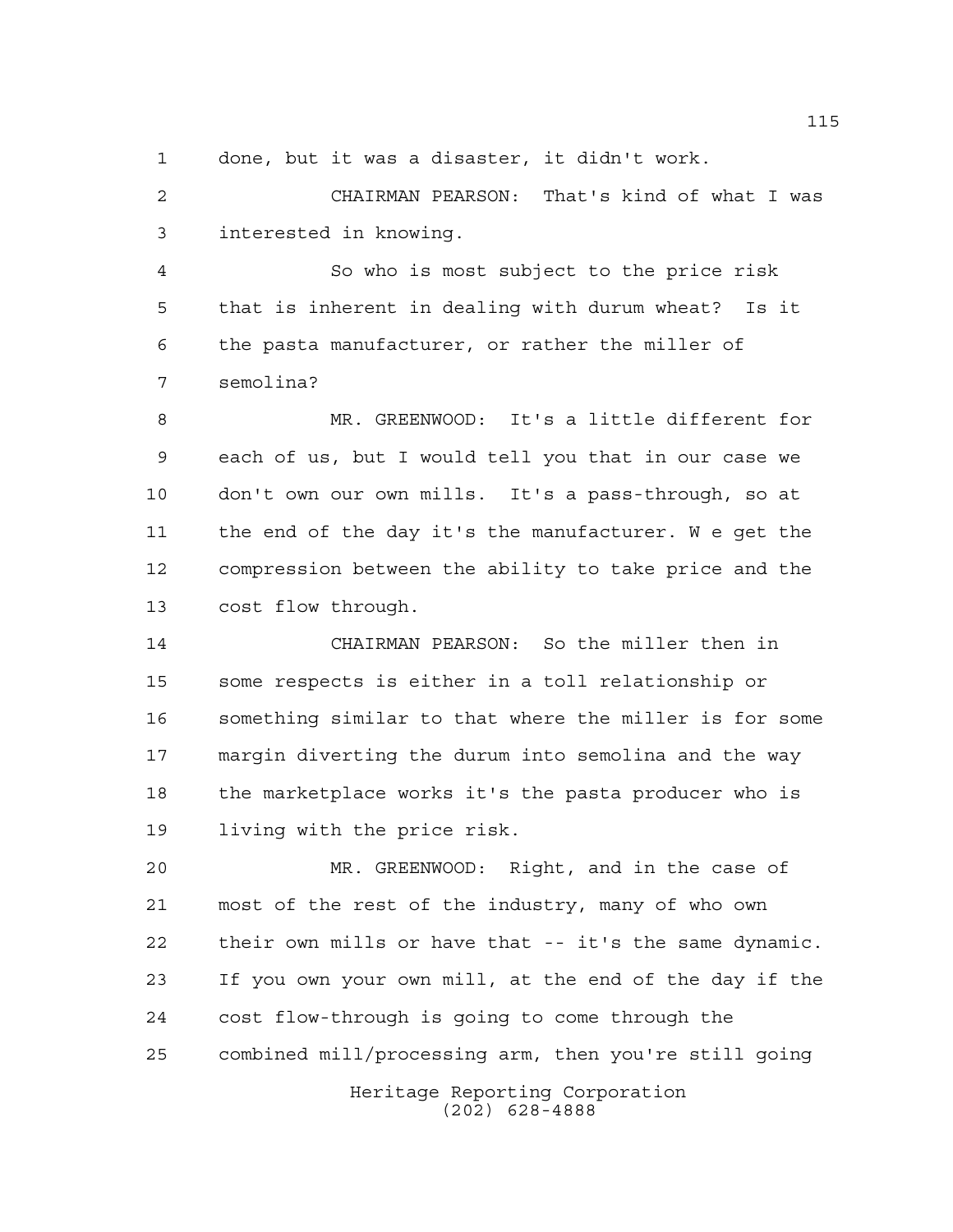to get the net effect of the cost increase.

 MR. FOGARTY: I would just add to that, we own our own milling operation in Missouri and South Carolina, our two largest facilities, and we still have the problem.

 CHAIRMAN PEARSON: Mr. Hasper, did you have something to add?

 MR. HASPER: No, I was just going to concur, but we own our own mill too, but we pay the farm what we pay, and we make the small cost for the conversion from the durum into the semolina, and my company even charges our pasta company a slight small profit which is very small.

 CHAIRMAN PEARSON: Has there been any effort to contract directly with growers to produce durum?

 MR. GREENWOOD: Yes. Yes there is. So as we move away from the concept of derivatives or hedging, certainly I know of a number of us in the industry who do contract. For instance for us we contract directly with growers in San Joaquin Valley out on the west Coast and we're able to, for a portion of our needs, cover ourselves for a crop cycle. But of course the growers, when you can't sort of hedge or do the futures, the growers are pretty astute and follow the market very closely and manage their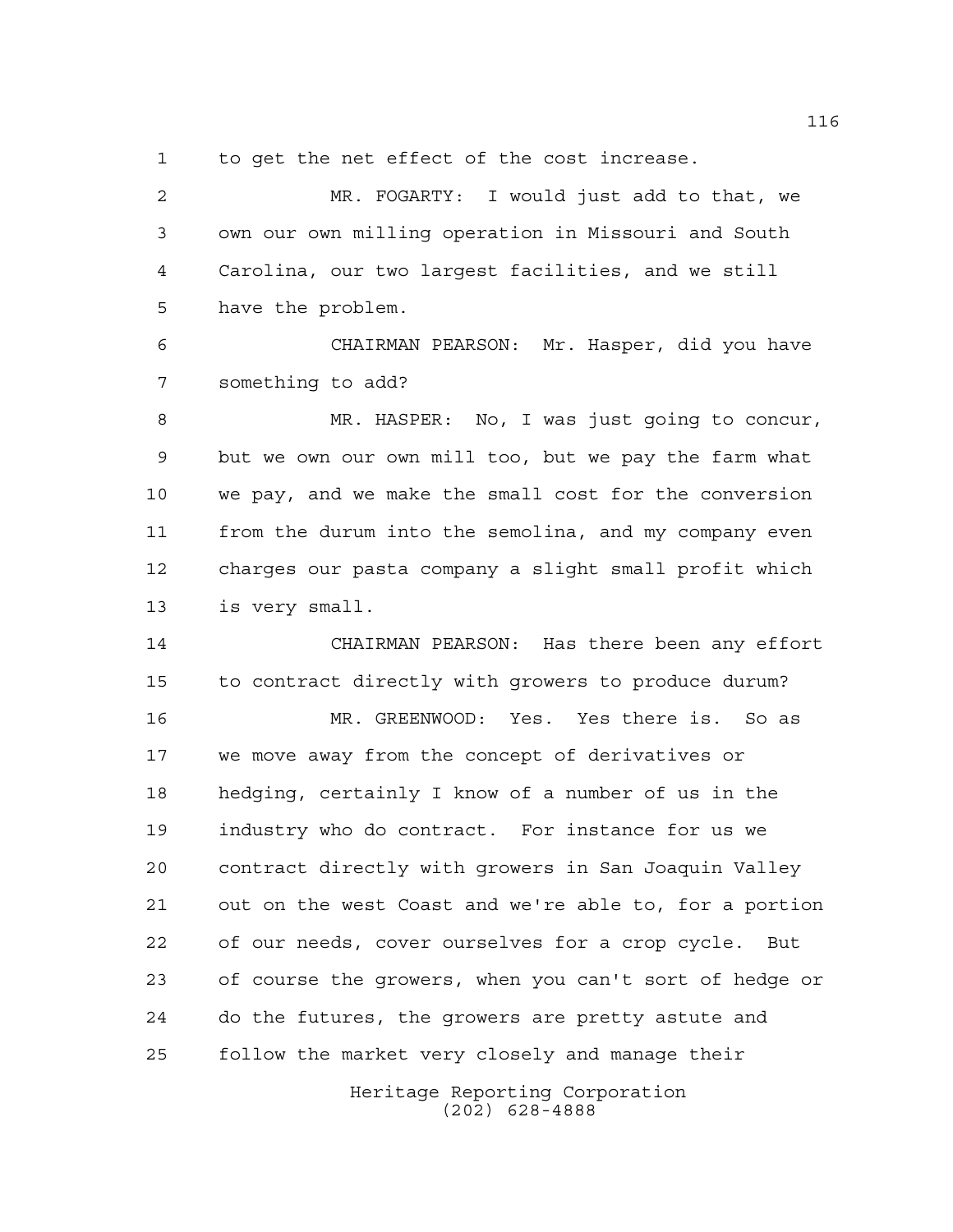pricing from that perspective.

Heritage Reporting Corporation (202) 628-4888 CHAIRMAN PEARSON: So are the contracts with growers just quantity contracts? Or do they establish price prior to when the growers would be planting? MR. GREENWOOD: Price. Price and quantity. But it's a very, very small portion. And of course, again, we're talking to the domestic industry with North Dakota being the big purveyor of wheat, but also the Canadian wheat is a significant portion here. I think they have 75,000 growers that they deal with. So to get to an overarching program in which you're contracting out 100 percent of your germ needs is pretty challenging. MR. FOGARTY: Just to add to that, we also lock down, via price, some of our needs, calling it desert durum for our Tolleson, Arizona facility, that being one of our smaller facilities. When I made the comment earlier that directionally we can get out of a few months that blends in, you can sort of lock in with desert durum or with the farmers directly for a cycle, a season, which if you blend that in, still, because it's a small piece of the overall requirement, at least for us, it allows us to get out a little bit, a few months out, in terms of protection. CHAIRMAN PEARSON: Mr. Hasper, did you have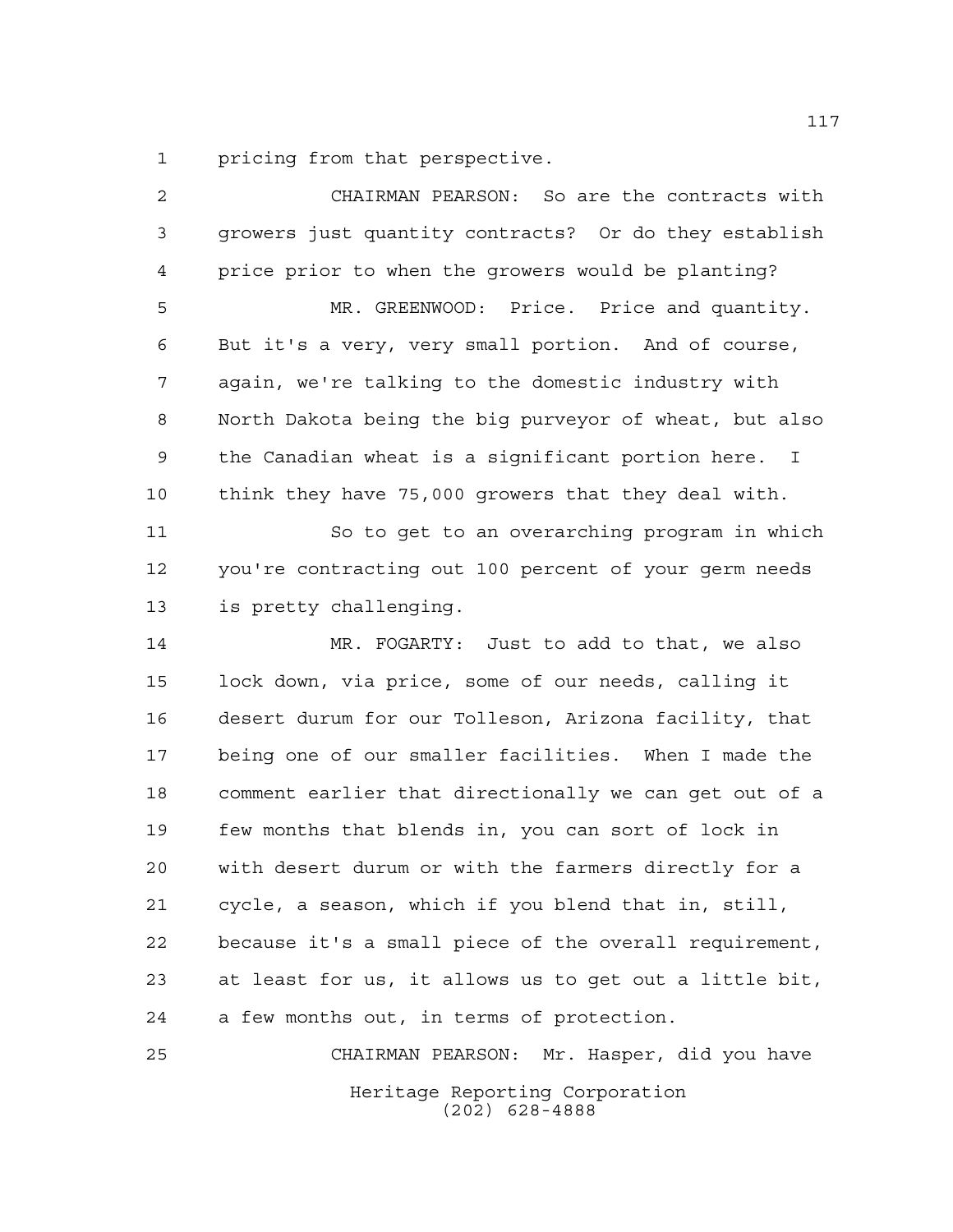something you were going to add?

| $\overline{a}$ | MR. HASPER: We also do a very small                    |
|----------------|--------------------------------------------------------|
| 3              | percentage of our business by contracting directly     |
| 4              | with the farmers, but part of the issue there is the   |
| 5              | logistics. When we do that we actually bring the       |
| 6              | trucks in from the farmers, but you can only unload so |
| 7              | many trucks a day because you just can't keep up with  |
| 8              | You have to get the big rail cars in which come<br>it. |
| 9              | from the elevators, et cetera, et cetera.              |
| 10             | CHAIRMAN PEARSON: So as a strategy to                  |
| 11             | maintain durum production in the United States is it   |
| 12             | feasible to more actively contract with farmers so     |
| 13             | that you keep the acreage all from going to some other |
| 14             | crop?                                                  |
| 15             | MR. GREENWOOD: Yeah, I think more recently,            |
| 16             | because a lot of the phenomena that we've talked about |
| 17             | today as it relates to ethanol and corn and such is    |
| 18             | pretty recent, and I would say as an industry I've     |
| 19             | heard a lot of discussion particularly in those areas  |
| 20             | where corn is not -- for instance, we talked about     |
| 21             | desert, desert wheat. Corn is not a viable crop in     |
| 22             | some areas. So if I was to project I'd say there's     |
| 23             | going to be more and more push towards trying to do    |
| 24             | contracts like that. The challenge is the logistics.   |
| 25             | Of course with wheat the cost of the transport and the |
|                | Heritage Reporting Corporation                         |

(202) 628-4888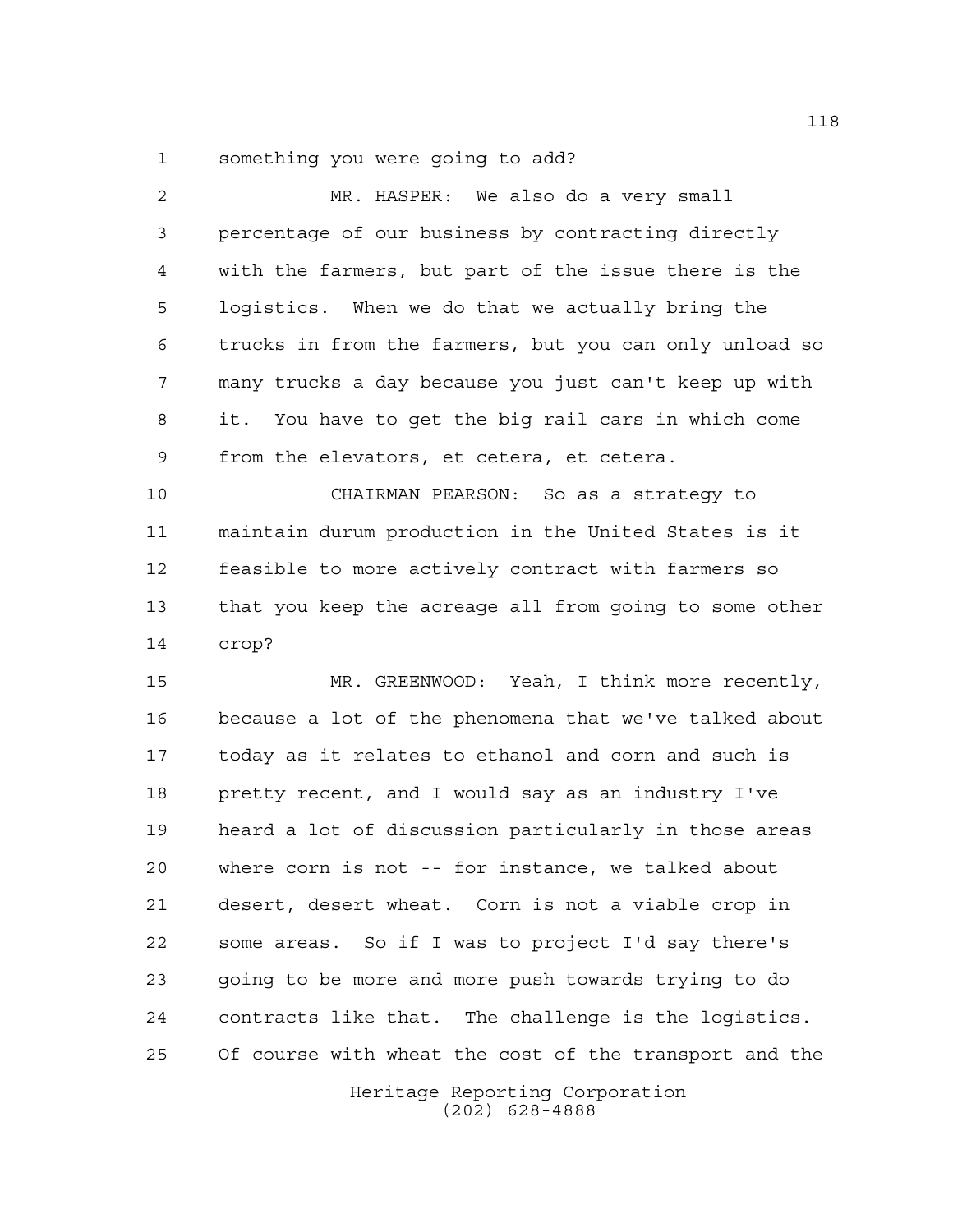Heritage Reporting Corporation rail and such, you can't bring all your supply for the East Coast from the West Coast. It would not be a viable option, and frankly, you would never be able to contract that much anyway. So I think there will be a push towards that, more and more. CHAIRMAN PEARSON: And perhaps the combination of nine dollar durum, the invisible hand of Adam Smith will have the effect of expanding the durum triangle and maybe making it a quadrilateral or something. I'm not sure. (Laughter.) Growers do tend to respond to incentives and it seems to me like there may be one now for durum. Mr. Hasper? MR. HASPER: Certainly you're right, it is economics in terms of what does a farmer get per acre. But even in North Dakota which is not a high yield area for corn, they do have new varieties of corn that will now be able to be grown there without being subjected to the risk of having frost damage and so that is an issue. There are more farmers going to corn. But when you grow corn, even North Dakota, I believe the number is you get like 100 bushels per

(202) 628-4888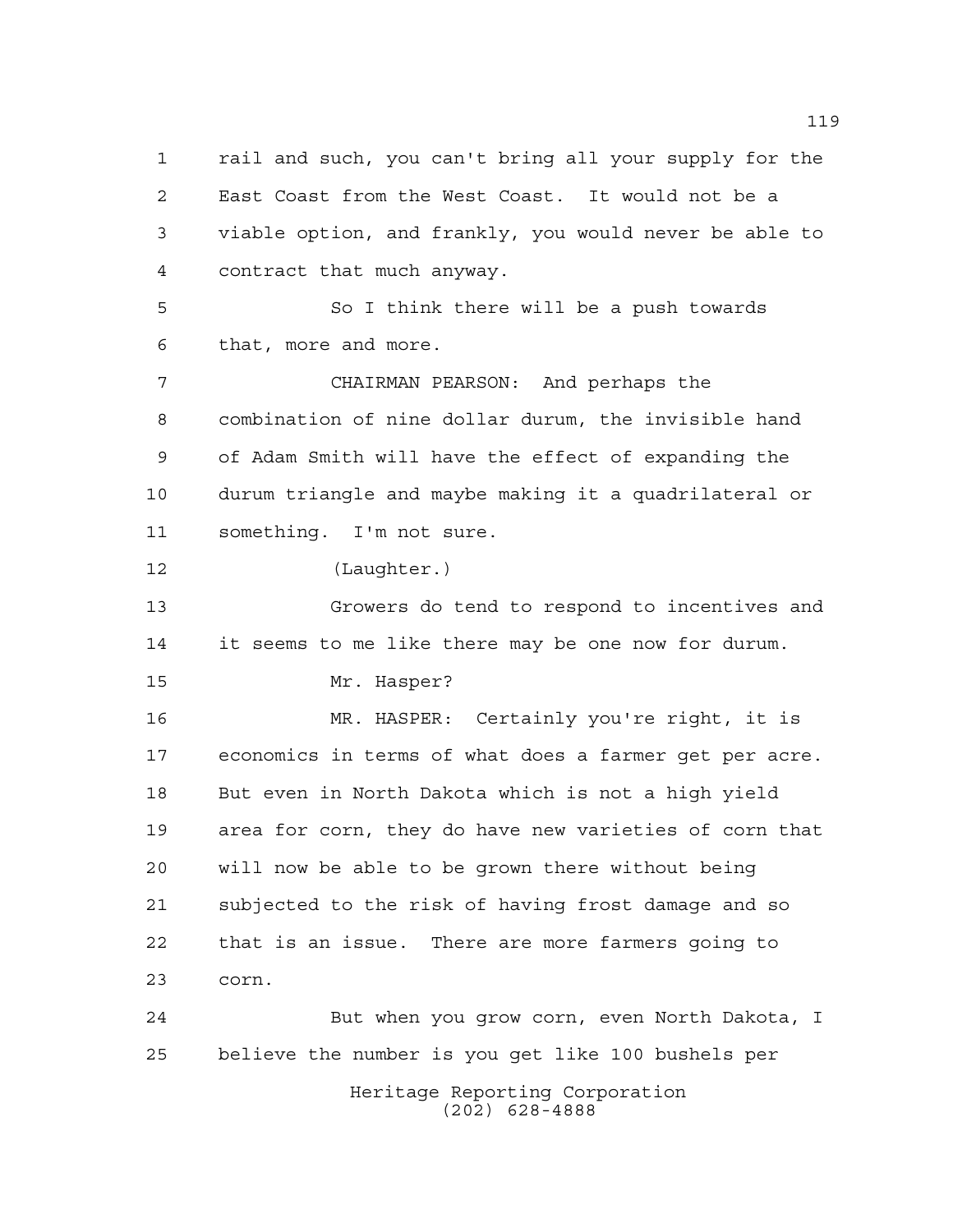acre, so even at four bucks, that's \$400 off that acre. Durum, which averages around 30, 33, even at nine, nine times three is 270, and the cost of growing durum exceeds the cost of growing corn because you have to add a lot more H to it, et cetera, in terms of fertilizers, plus you have a lot more risk in terms of the scab damage and potential damage during the crop.

 CHAIRMAN PEARSON: I'm with you on the last part. Are the per acre costs of growing durum higher than growing corn?

 MR. HASPER: Yes, they are. I don't know the exact numbers, but I do know that corn is an easier crop and costs less in terms of fertilizer, et cetera, to grow the corn. We can get back to you with that if you'd like to get that.

 CHAIRMAN PEARSON: It probably isn't terribly relevant for our investigation, I'm just curious. Durum, it's kind of like grass. You throw the seed out and it grows. Like wheat or oats, they'll grow as weeds if you don't watch out. But you're saying to grow durum well it requires a more sophisticated program of fertilization and pest control than corn does.

Heritage Reporting Corporation (202) 628-4888 MR. HASPER: Plus durum is much more susceptible to weather and damage. During the harvest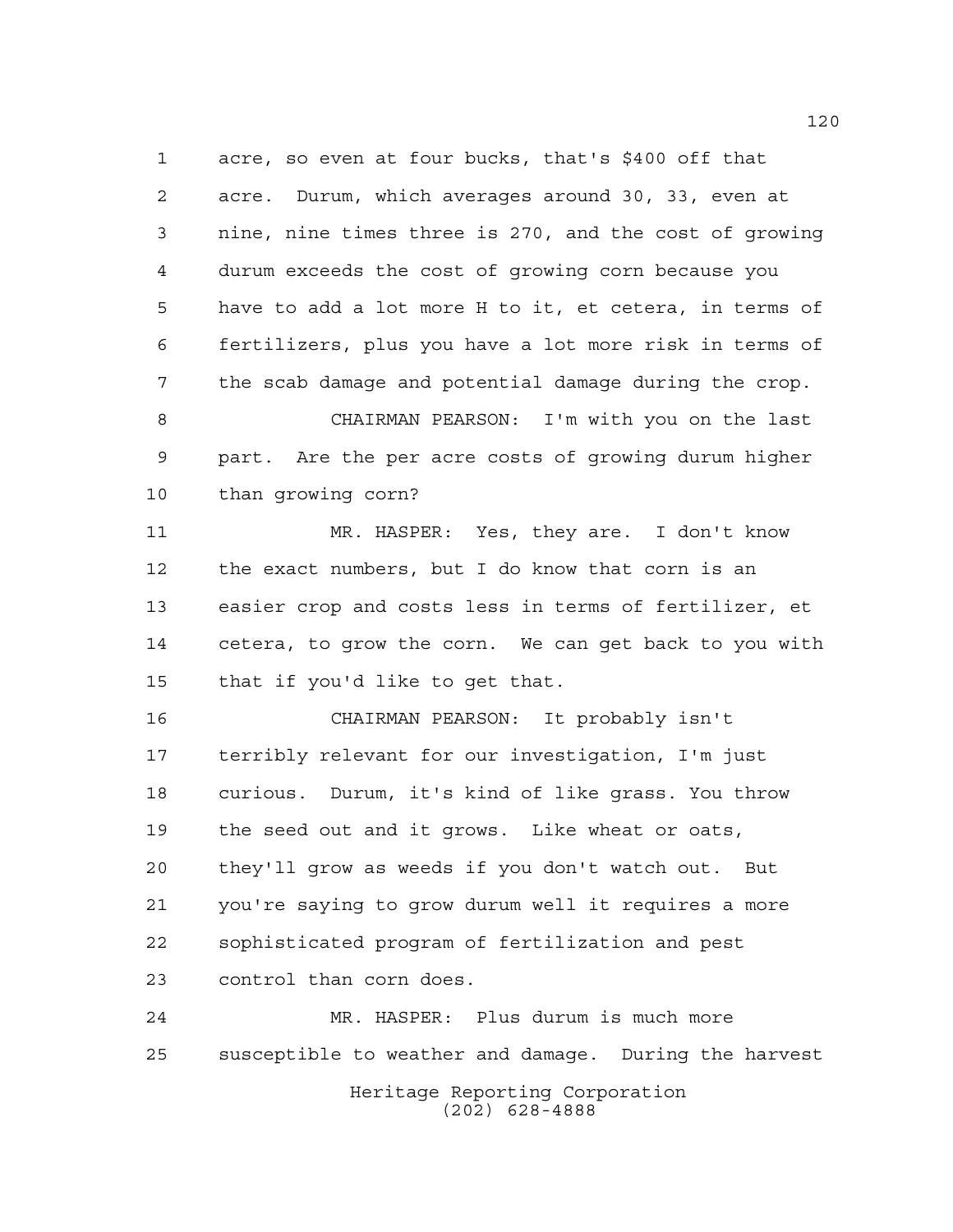Heritage Reporting Corporation (202) 628-4888 means the germ starts to, da, da, da, da. You're familiar with that. CHAIRMAN PEARSON: Okay. Thank you. Let me switch gears here before we get too far down the farm road there. 7 Are you aware of any other countries that have antidumping or countervailing duty orders in place against imports of pasta from Italy or Turkey? MR. ROSENTHAL: No, we're not. CHAIRMAN PEARSON: I wasn't either, but in a way I was a little surprised if they are indeed as aggressive as you've indicated that there wouldn't be other countries where imports have caused some type of material injury. Any ideas why other countries haven't been hurt by exports from Italy and Turkey? MR. ROSENTHAL: I don't want to speculate on that, and I don't want to assume they're not hurt, although it's obvious that there aren't as well- developed pasta industries, if you will, in a lot of areas. Kerwin, correct me, would you say Iraq and there's one other major export destination for Turkey. I don't believe that there's as well developed pasta producers there. But I ought to stop with that

if it rains you get potential falling numbers which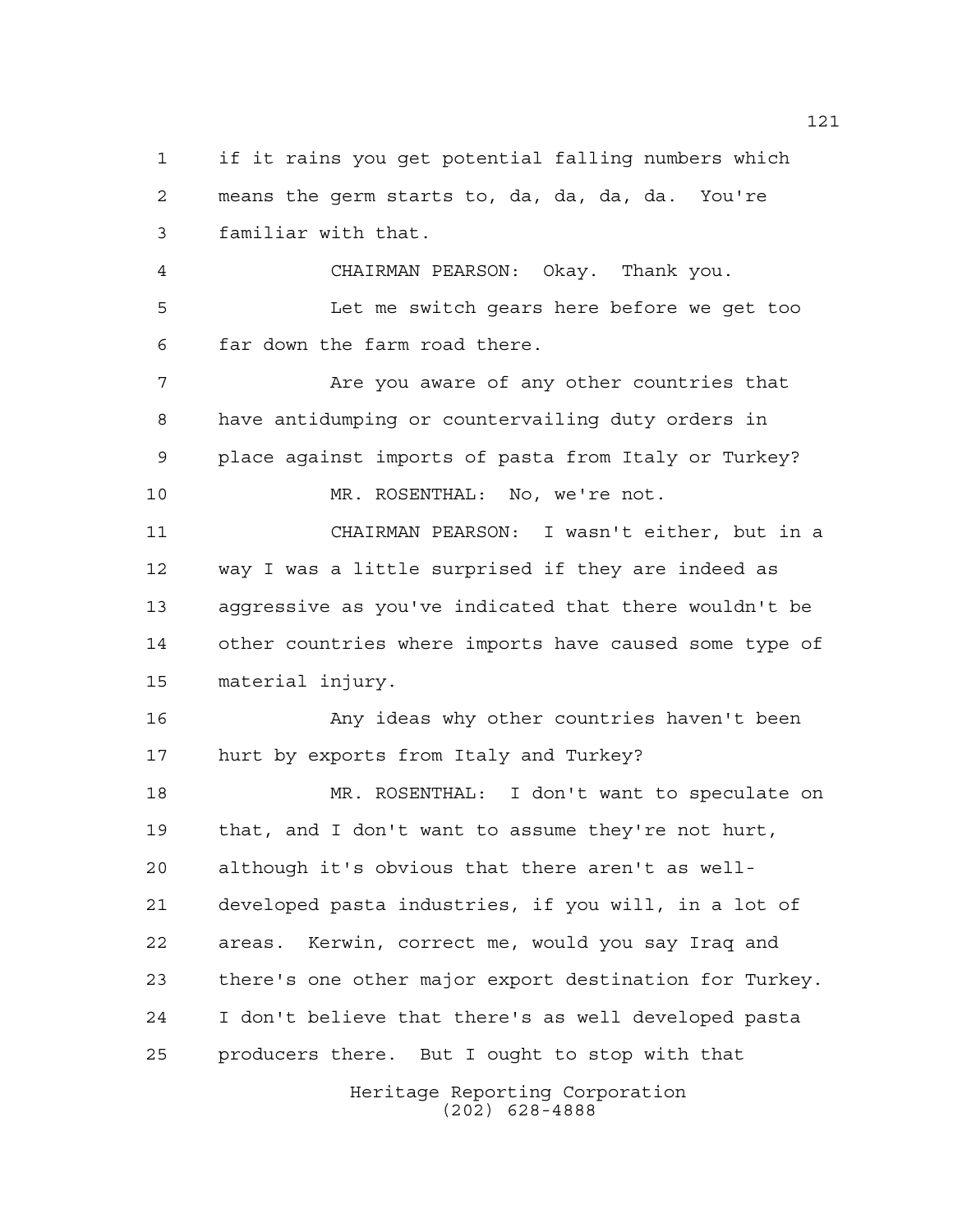speculation because I don't know.

| $\overline{2}$ | CHAIRMAN PEARSON: My red light's come on,              |
|----------------|--------------------------------------------------------|
| 3              | but Mr. Kerwin, if you had something to add.           |
| 4              | MR. KERWIN: I guess one thing I would add              |
| 5              | to that, I think Paul's right, there are a relatively  |
| 6              | limited number of countries that have pasta industries |
| 7              | compared to some other industries.                     |
| 8              | The other factor is these incredible general           |
| 9              | tariffs that are put into place in the vast majority   |
| 10             | of major economies that work to limit the flow of this |
| 11             | product, and in many instances the general tariffs in  |
| 12             | these countries are higher than what we have in place  |
| 13             | here in relation to the antidumping and countervailing |
| 14             | duty duties.                                           |
| 15             | For us to go to a situation where we do away           |
| 16             | with the orders and have no general tariff whatsoever  |
| 17             | puts us at an extremely attractive position vis-a-vis  |
| 18             | these other economies.                                 |
| 19             | CHAIRMAN PEARSON: Thank you. Once again,               |
| 20             | thanks to my fellow Commissioners for my indulgence.   |
| 21             | Boy, I'm going to get myself into trouble              |
| 22             | here if I'm not careful.                               |
| 23             | Madame Vice Chairman.                                  |
| 24             | VICE CHAIRMAN ARANOFF: Thanks, Mr.                     |
| 25             | Chairman.                                              |
|                | Heritage Reporting Corporation                         |

(202) 628-4888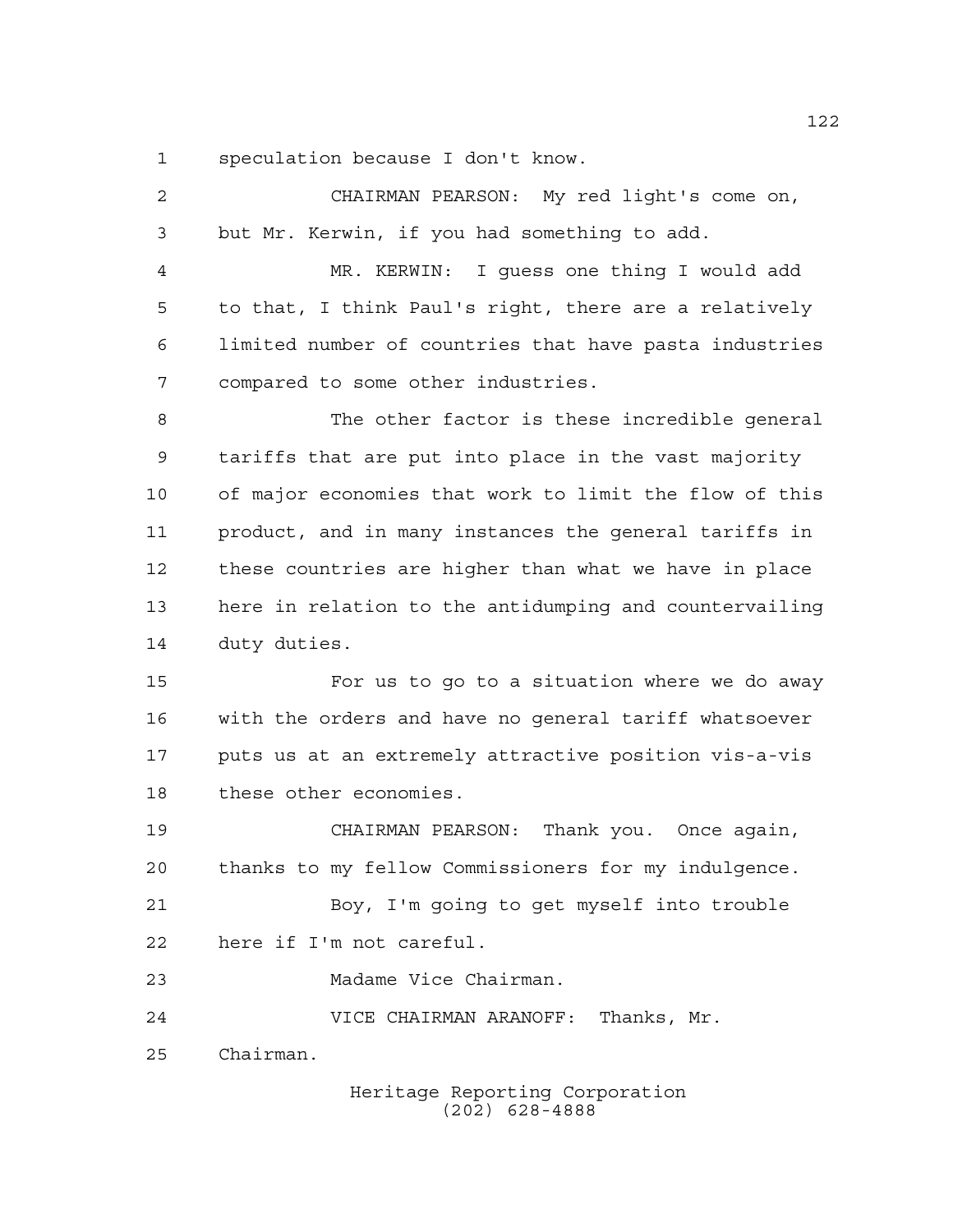Heritage Reporting Corporation (202) 628-4888 In looking at the data on non-subject imports, other than non-subject imports from Italy, you see a number of countries such as Mexico, China and Thailand being modest sized suppliers. Are those the same durum semolina pasta? Is that something else that falls under the same HTS category? MR. ROSENTHAL: They are pastas, but not necessarily 100 percent durum semolinas and we believe that a lot of the pastas that are in there from those countries are going to ethnic markets in the U.S.. Certainly there are Asian noodles that are more popular, and that I think accounts for some of the growth from the non-subject that you've mentioned. VICE CHAIRMAN ARANOFF: But rice pasta wouldn't be included in the numbers, the HTS numbers that we have. MR. ROSENTHAL: Correct. VICE CHAIRMAN ARANOFF: Whatever they are, they're still wheat based. MR. ROSENTHAL: That's my understanding. VICE CHAIRMAN ARANOFF: Okay. And I can understand how that might be the case with respect to some of the Asian suppliers. I'm not quite sure what's going on with Mexico. MR. GREENWOOD: I think there are two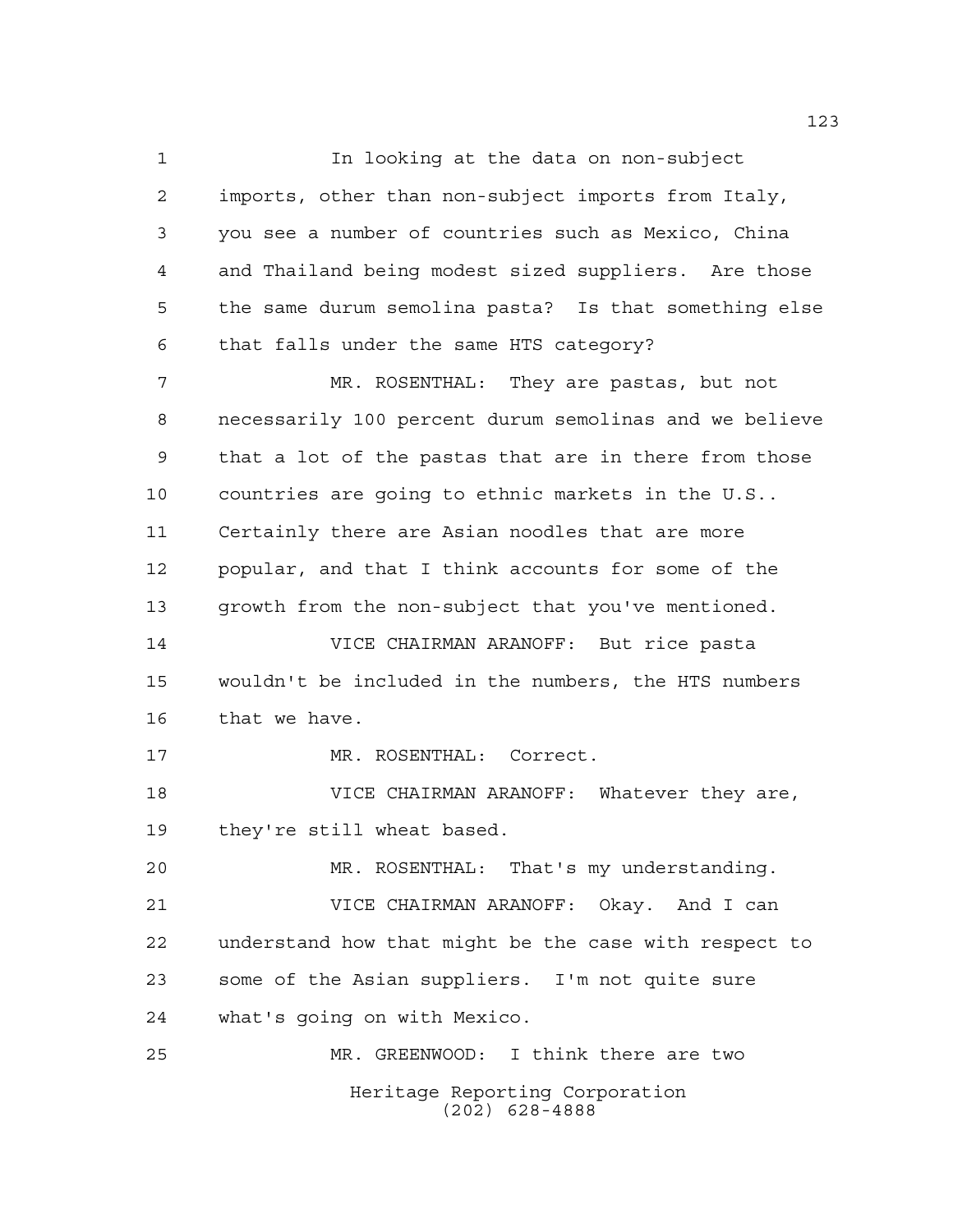factors on Mexico. It's a different, to Mr.

 Rosenthal's point, it's a different type of pasta. It's what we call padello. It sells for four for a dollar. Used in soups, probably isn't semolina. And Mexico has a very poor germ protein base within their germ, the quality of their germ is very weak. So it's really almost a different product. It's not spaghetti, generally it's not spaghetti and the types of things we're talking about here today.

 VICE CHAIRMAN ARANOFF: I just wanted to check that because I know, for example, that what's coming in from Canada is related to a U.S. producer, but that's not the case with respect to Mexico.

14 MR. GREENWOOD: Yes.

VICE CHAIRMAN ARANOFF: That's helpful.

 I'll ask this at the point of belaboring something you may not be able to answer, but on a global basis there was a significant decrease in Turkish exports, pasta exports, in 2006. Does anybody have any idea why that happened?

 MR. KERWIN: No, and unfortunately we have so little information, almost no information's been placed on the record by the industry and the public sources are rather limited, as you can see, in terms of aggregate data.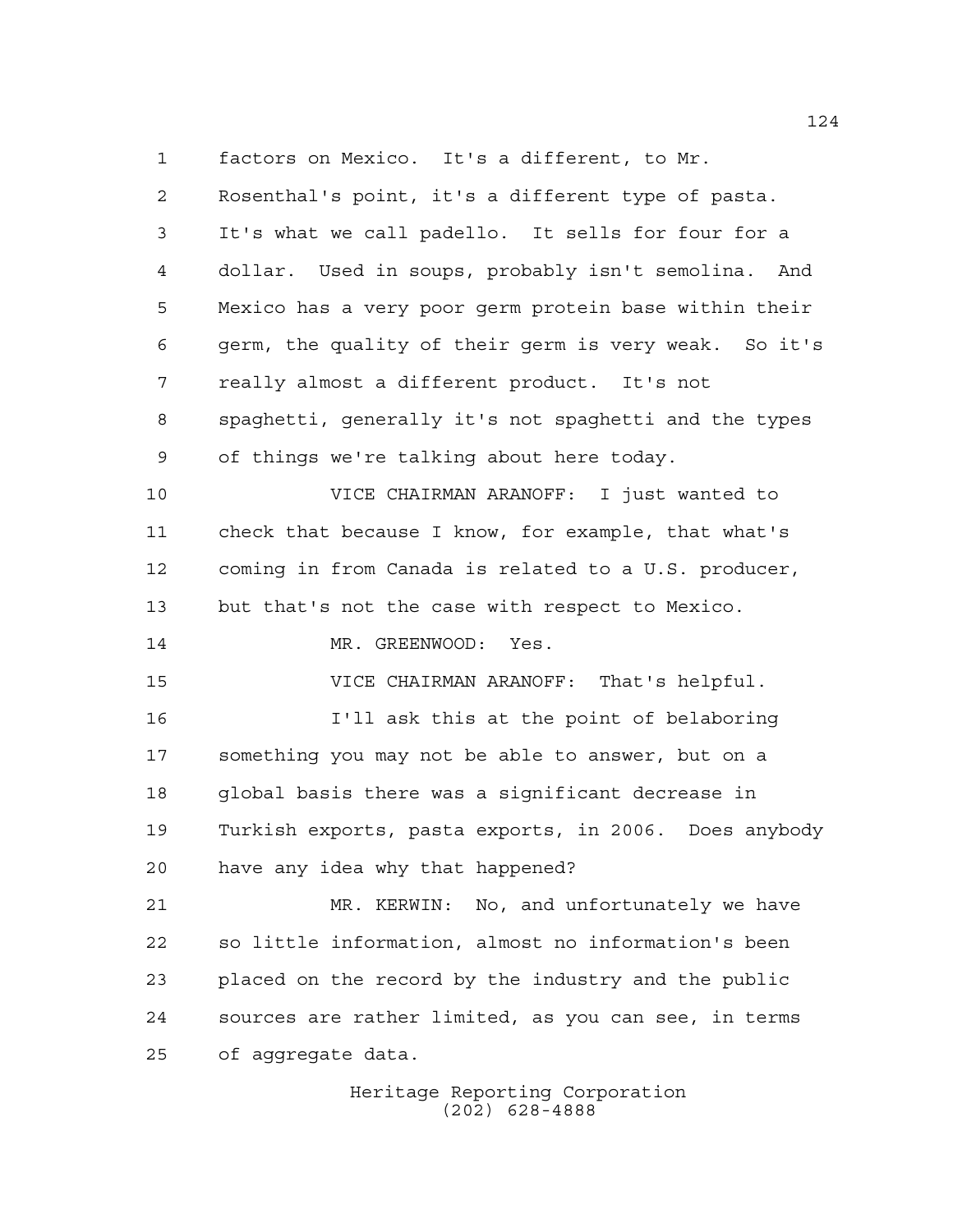No, I don't know what explains that, quite honestly. Before that year you'd seen very substantial and fairly consistent growth in Turkish exports. So no, I have no explanation for why that should be, but it certainly seems an anomaly. VICE CHAIRMAN ARANOFF: I appreciate that. Mr. Hasper, back in your direct testimony you talked about the consolidation of purchasers, retailers, and you also talked about growing use of reverse auctions as a purchasing method. I was going to ask you to expand on that and then perhaps ask some of the others to comment as well. Are reverse auctions actually becoming a significant way of selling product in this industry? MR. HASPER: They certainly have in the past couple of years. Reverse auctions actually were, let's take Aho which owns Stop and Shop and Giant. And they own Tops and a few others. They would come to you and invite you as a supplier and other suppliers, and you fill out previous paperwork, then you actually go on a computer and if their business is, I'll just pick a number, 10 million pounds, and I add up my pricing for spaghetti and rigatoni and da, da, da, da, and we come up that maybe we're 40 cents average or \$4 million, so we actually submit all our

Heritage Reporting Corporation (202) 628-4888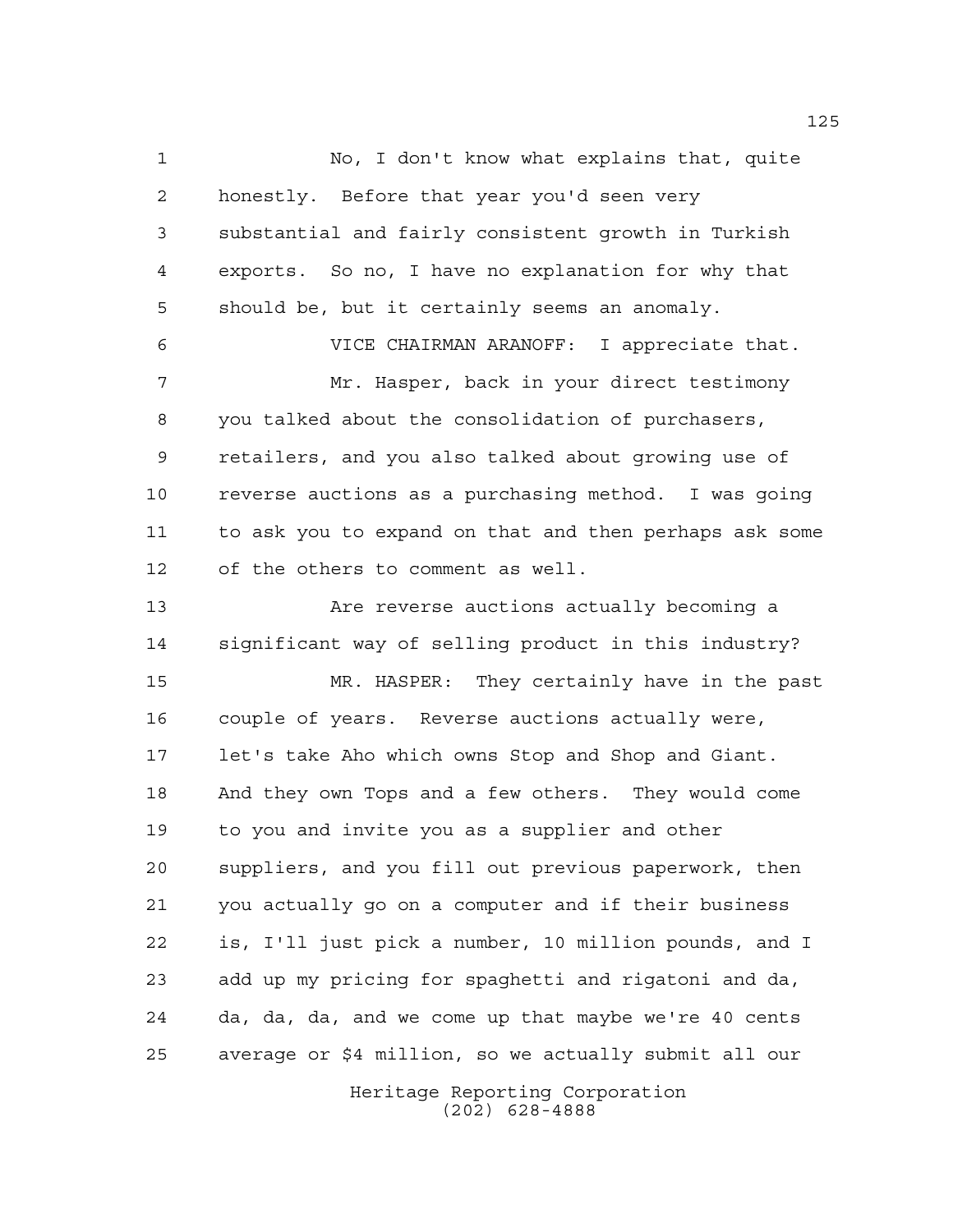pricing and it comes to be \$4 million. There are three or four other people bidding on the same thing at the same time, and I can see on my computer screen that the other, it could be A, B, C, D, I don't know who it is, but B bids \$3,900,000 and along comes C, he bids \$3,800,000, et cetera, et cetera. So that is becoming, obviously we don't like it because it puts the focus 100 percent on price and not on quality or service or other issues, but that has been a significant factor.

**Part of the reason that my pricing today on**  private labels is significantly below what it was 20 years ago. I constantly tell my customers kiddingly, but seriously, I would love to roll back pricing on private label to my pricing 20 years ago.

 In terms of consolidation, and you mentioned WalMart previously to that. One of the secondary affects of WalMart is that it puts profit pressure on the Krogers and the other competitors out there to lower their pricing. WalMart, in my view, has a different business model. A lot of it to do with their logistics of how they handle product so they can save some money which they pass on to the consumer. The Krogers and the Safeways and the Ahos say we want to be competitive, and they don't have the same

> Heritage Reporting Corporation (202) 628-4888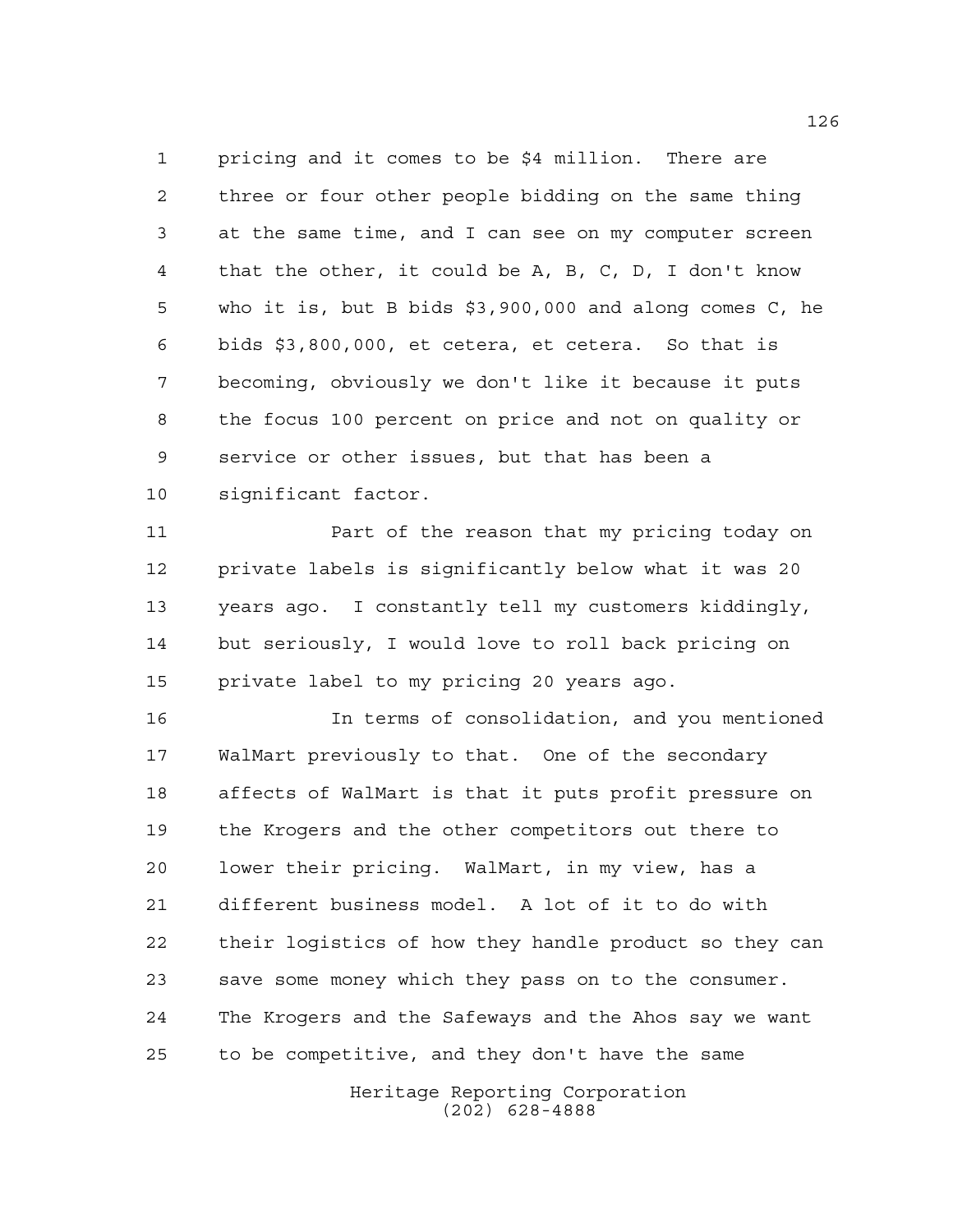business model, so they put pressure back on us as suppliers to lower our cost so they can try to make the same margins, while they try to compete on a price basis with WalMart. That's becoming more and more as they consolidate.

 I used to have 40 customers ten years ago. Today I have five. This would be, Safeway bought Tom Thumb in Texas and Randalls and Genardi's out East, and Dominics in Chicago and what have you. Kroger bought Fred Meyer and Fred Meyer had just bought Smitty's and Smiths and Food 4 Less and Ralphs out on the West Coast. So that's what's going on right now.

Did that answer your question?

 VICE CHAIRMAN ARANOFF: Partially. I want to follow up on that by maybe asking, can you estimate 16 for me, for example, how much of your sales now are being made through these reverse auctions? Is that all going into the retail as opposed to industrial or food service?

 MR. HASPER: The second part is yes. The reverse auctions are being used on the retail side. We do have, obviously, price competition in food service. They haven't got into that reverse auction procedure, but you will submit your pricing and they'll come back and they'll talk well, the other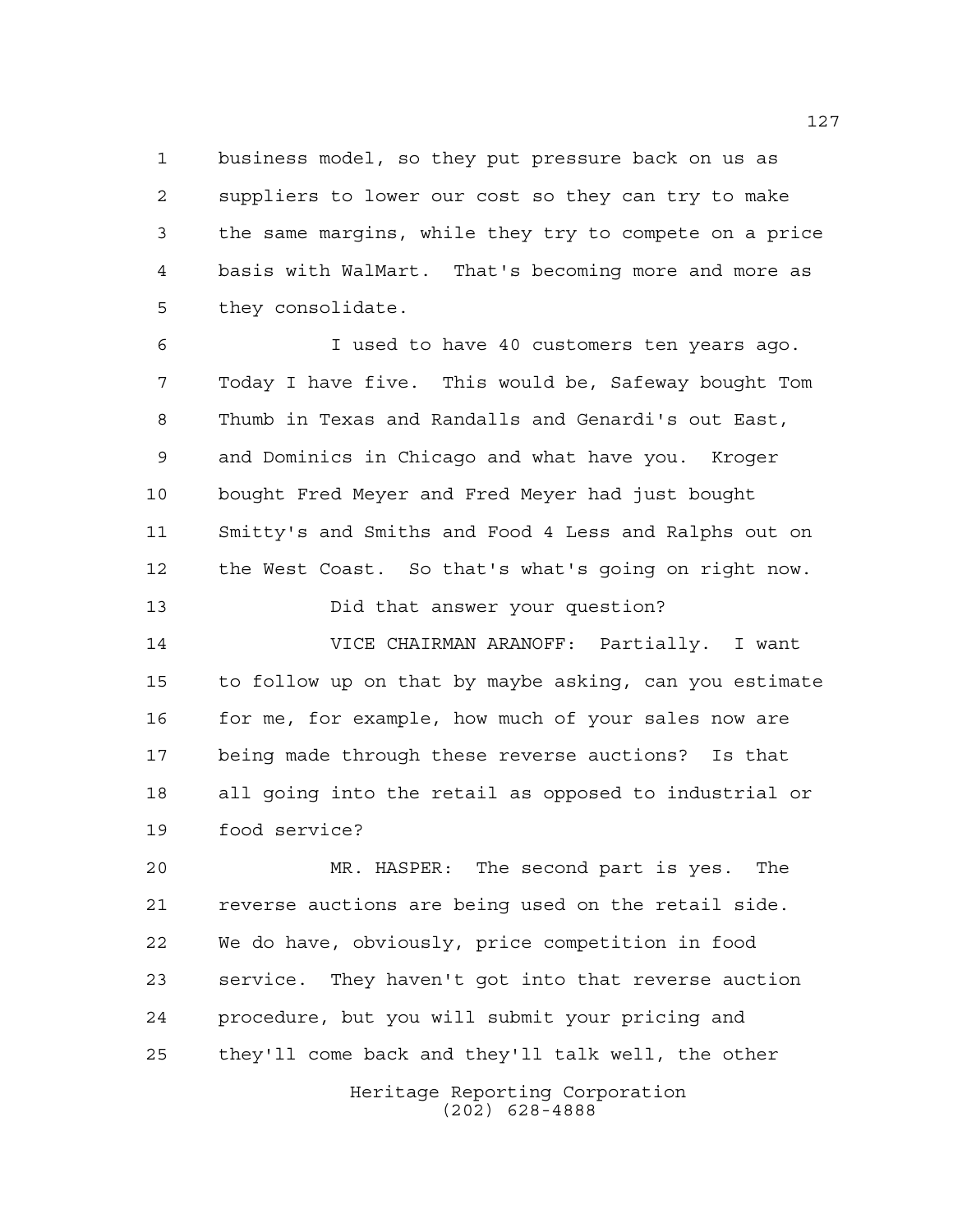guy's a little bit cheaper, and you kind of go through this dance, if you will. But in the retail side, that's where it is.

 I would say in the last five years I would say probably 70-80 percent of our business has been in reverse auctions.

 VICE CHAIRMAN ARANOFF: Is that true for the other two companies that are represented?

 MR. FOGARTY: I would just say, I think we're having a conversation around the private label retail part, not the branded retail part, but in the private label retail part, as a tactic we see it, reverse auction, but for me it's just a tactic. For sure there's always auction processes taking place, meaning whether it's on the telephone or in the computer, it doesn't matter so much to us, but for sure the private label retail accounts that we have, we are very concerned about somebody coming. We try to give a fair price to our customers, but we're always concerned about price and somebody coming to compete with us on price. And every few years retailers will do what they call put it out for bid. They will look around to make sure, even if they like us a lot as the incumbent, they will want to make sure that they look around and see what other prices are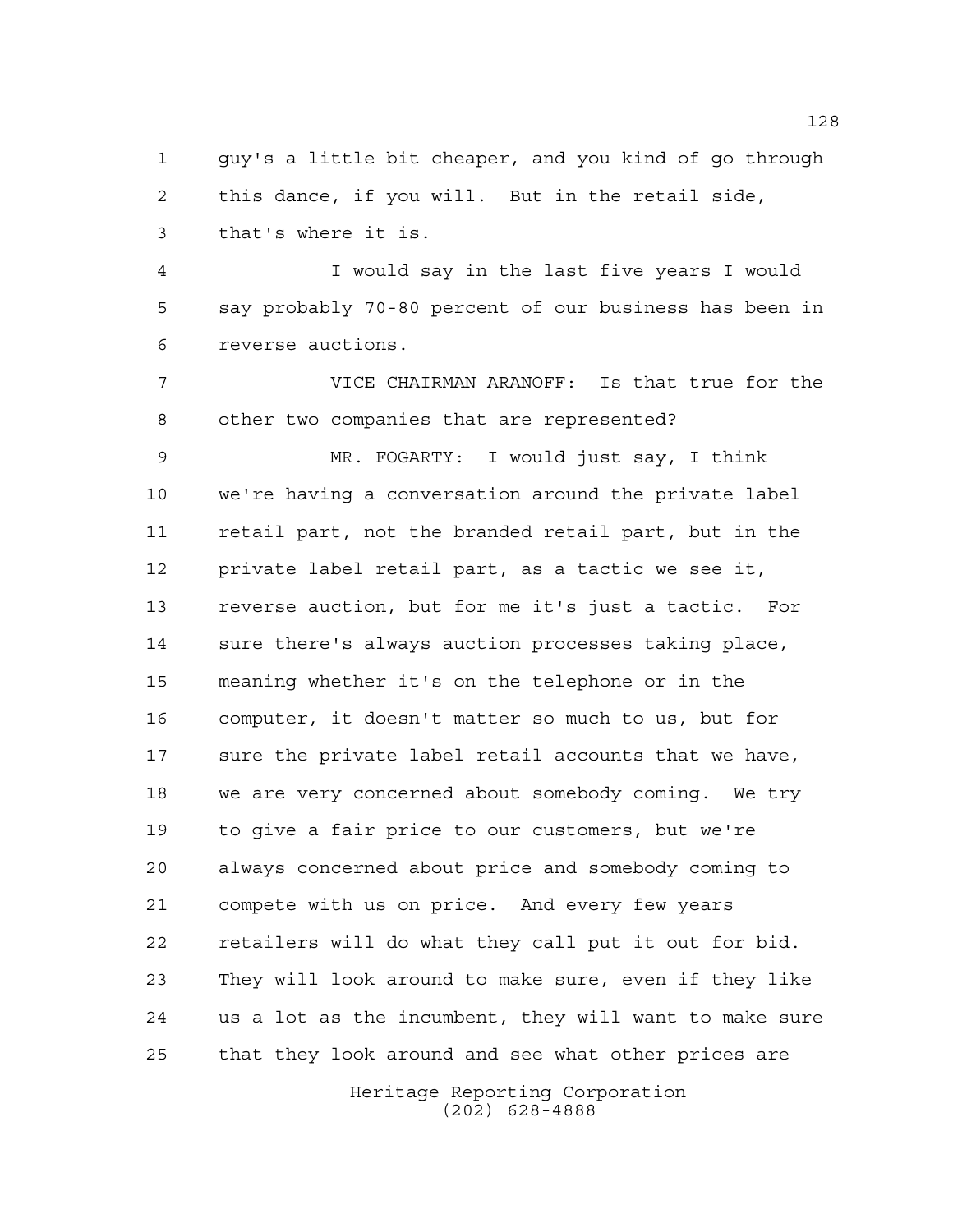available. Of course the last thing we need in that instance would be having Italy and Turkey showing up to those same processes.

 VICE CHAIRMAN ARANOFF: Mr. Greenwood? MR. GREENWOOD: I would concur. It's fundamentally the retial private label business, and we have experienced the same thing. For us that's where it stops, but it is definitely much more prevalent today.

 VICE CHAIRMAN ARANOFF: We haven't talked that much about the food service or the industrial segments of the market. You've talked about the fact that as you introduce new products at retail they just take the same customers away from your traditional product.

 What is consumption growth or lack thereof looking like in the other two segments of the market? MR. FOGARTY: Food service I would say is in the very low single digits, one or two percent kind of area, and industrial similar. So maybe modestly better than we're seeing in just sort of the pure retail end, but not very much.

 So when I say, when Scott called out that the retail end was down a bit, the total category, I'm including these other spaces when I say that it's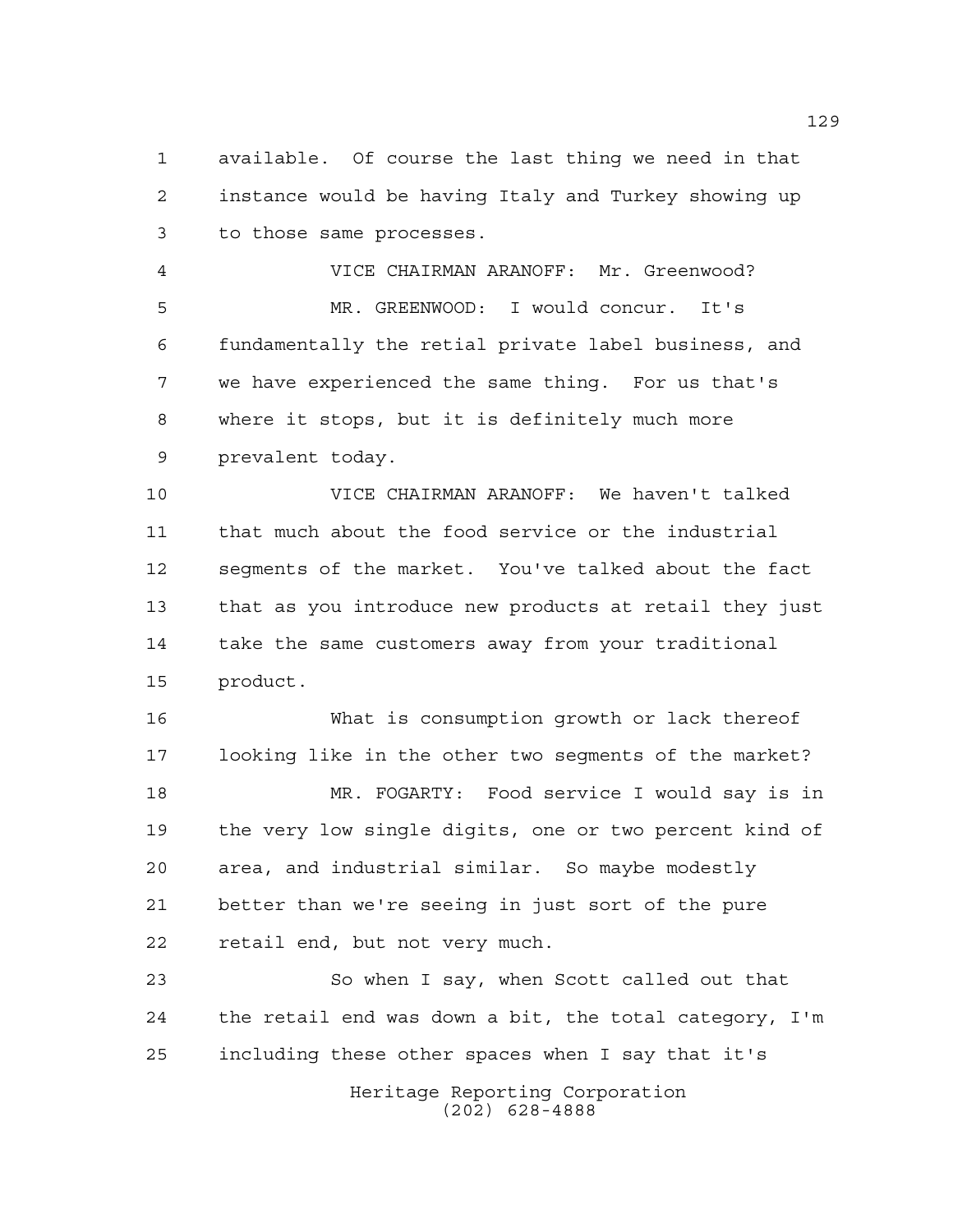about flat.

| 2  | VICE CHAIRMAN ARANOFF: Given the testimony             |
|----|--------------------------------------------------------|
| 3  | earlier that people are finding even pasta just not    |
| 4  | convenient enough to get dinner on the table fast, do  |
| 5  | you find that you are now competing with your          |
| 6  | industrial customers who are producing downstream      |
| 7  | products that are maybe even more convenient?          |
| 8  | MR. GREENWOOD: I believe so. At the end of             |
| 9  | the day meal solutions and ready-to-eat meal solutions |
| 10 | are becoming a bigger and bigger part of what we call  |
| 11 | share of stomach. Similarly, that's why you see,       |
| 12 | they're mass sectors, but that's why you see Jim talk  |
| 13 | about food service being at plus one, plus two, versus |
| 14 | the retail sector being negative one, negative two,    |
| 15 | largely because better than 50 percent of the share of |
| 16 | stomach, the American consumer now, is out of home     |
| 17 | consumption.                                           |
| 18 | So between the downstream meal solution and            |
| 19 | the out of home, I would say that's definitely having  |
| 20 | an impact.                                             |
| 21 | VICE CHAIRMAN ARANOFF: Thanks very much.               |
| 22 | Thank you, Mr. Chairman.                               |
| 23 | CHAIRMAN PEARSON: Commissioner Okun?                   |
| 24 | COMMISSIONER OKUN: Thank you, Mr. Chairman.            |
| 25 | I think I just have a couple of things left.           |
|    | Heritage Reporting Corporation<br>$(202)$ 628-4888     |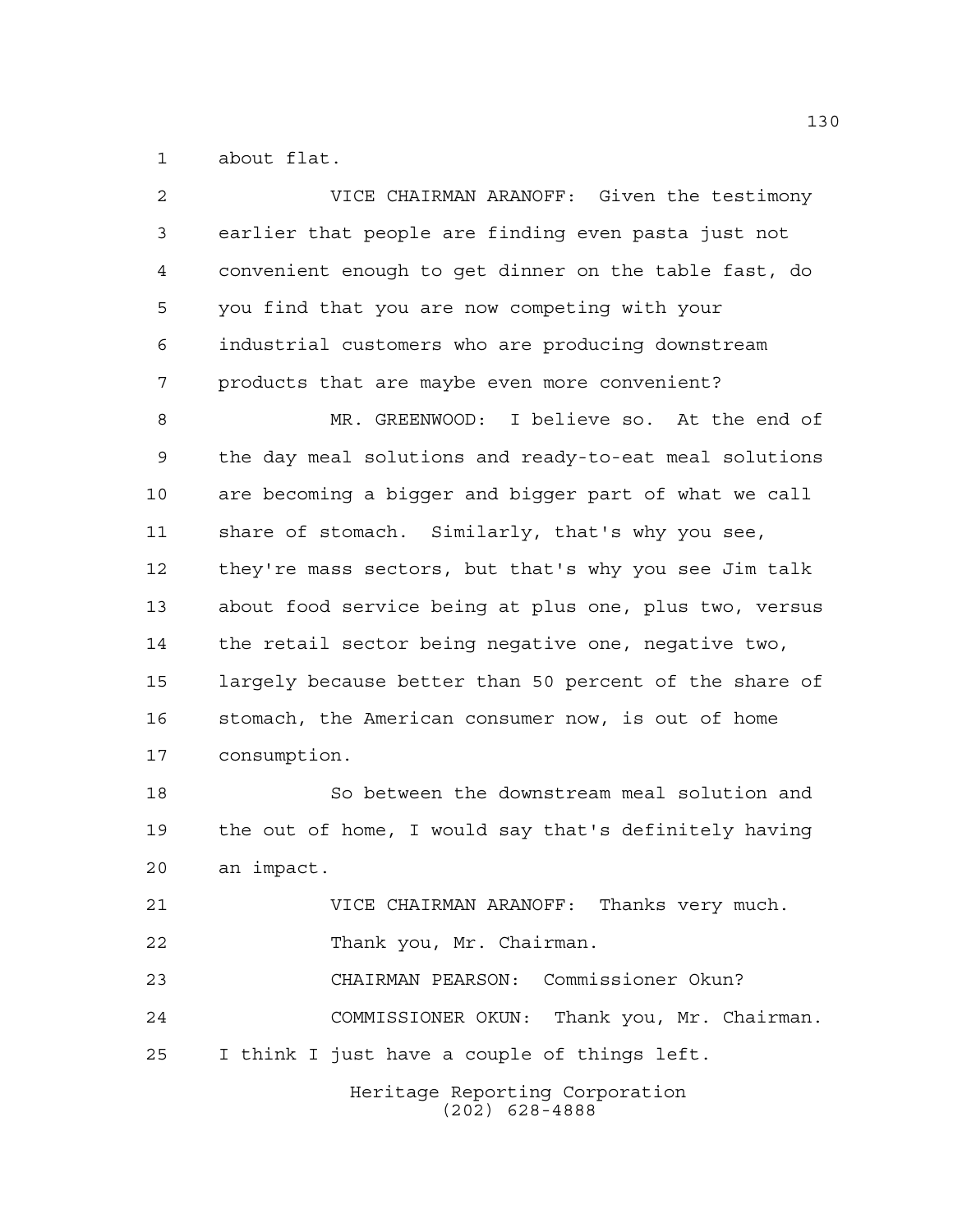For the industry, you've had a chance to comment on future demand and in particular the organic and multi-grain. Can you also talk on the macro level, whether you've seen any changes with regard to fresh pasta, refrigerated pasta as opposed to dry pasta having any affect on future demand? Any changes on that?

 MR. GREENWOOD: We don't compete in the refrigerated pasta sector, but our knowledge of that is that it's pretty static. It grew in the last five, seven years. There has been recent growth in the frozen pasta sector, but a gain to the point about meal solutions, so not exclusively. So I think refrigerated pasta is not, from our perspective we don't see that as a huge strategic thrust within the consumption. I don't know, Jim --

 MR. FOGARTY: I would concur that the frozen pasta, Bertolli has a very convenient meal solution today, as an example. So there is some growth taking place there. Our challenge is to take the commodity oriented category, dry pasta, and figure out how to, investing in a refrigerated process is very expensive for companies like us, but is there a way we can move the dry pasta category a little closer toward meal solutions, as Scott points out.

> Heritage Reporting Corporation (202) 628-4888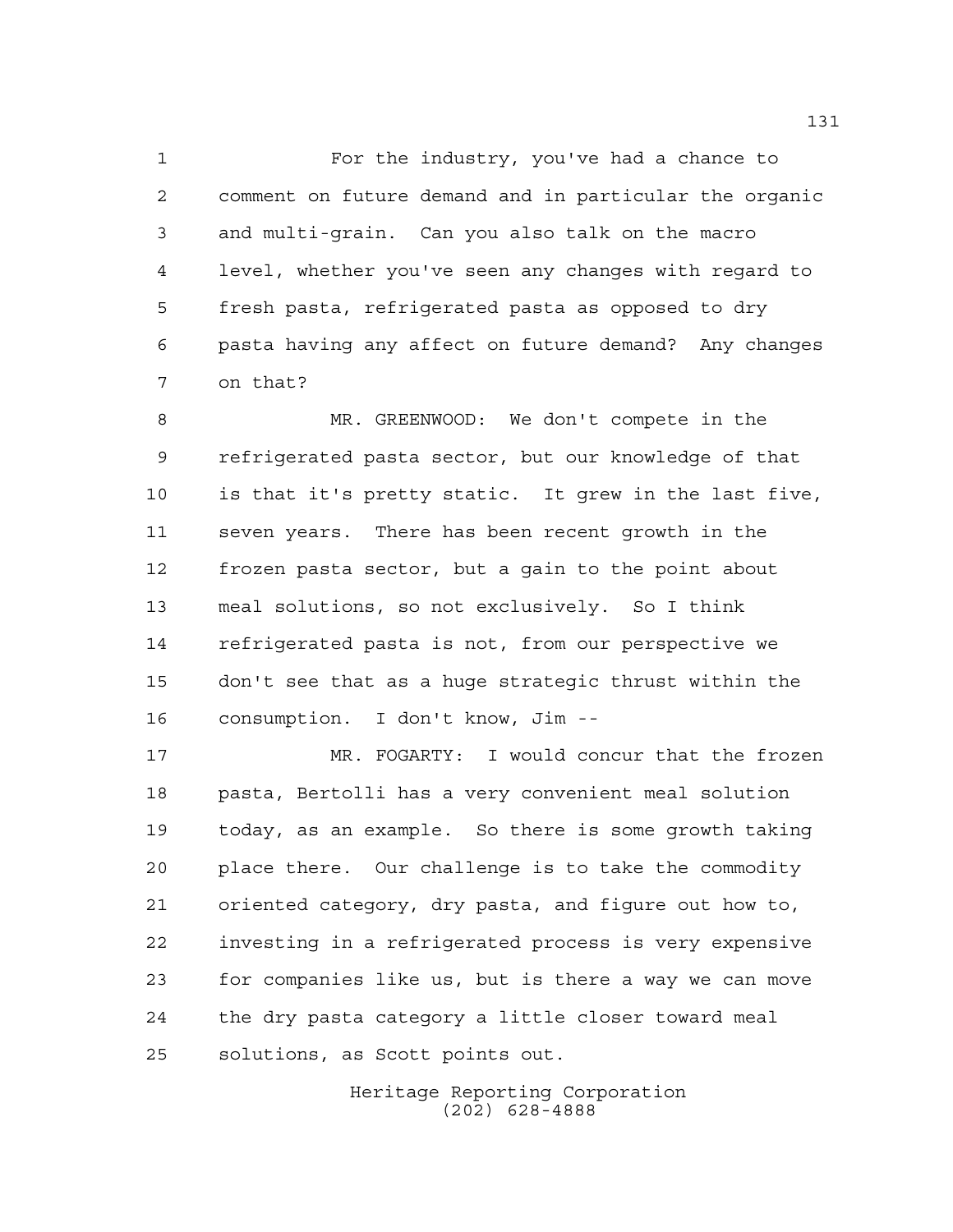COMMISSIONER OKUN: That's interesting. Thank you.

 And then maybe this is for you, Mr. Fogarty. You I know talked about your parent company who does business in the European Union, Italy. I just want to make sure that the record is complete with regard to the inward processing relief issue. Are there any changes that are going on with that that you're aware of? You may not even be aware of, but with regard to EU reforms on their common agricultural policy. Do you think any of that's affected the ability of others to sell into the European market?

 MR. FOGARTY: I'm not particularly aware of anything.

 MR. ROSENTHAL: Having worked on the attempted reforms on the inward processing regime starting about 1987, and having not seen much progress in the ensuing 20 years, I wouldn't hold out hopes.

 Indeed when we first filed the then 301 case to deal with the European export restitutions on pasta in 1981, we were told by the folks at USTR, don't worry, the common agricultural policy is costing the European Union a billion dollars a year. They can't keep this up.

Heritage Reporting Corporation (202) 628-4888 So we're here 26 years later. I don't have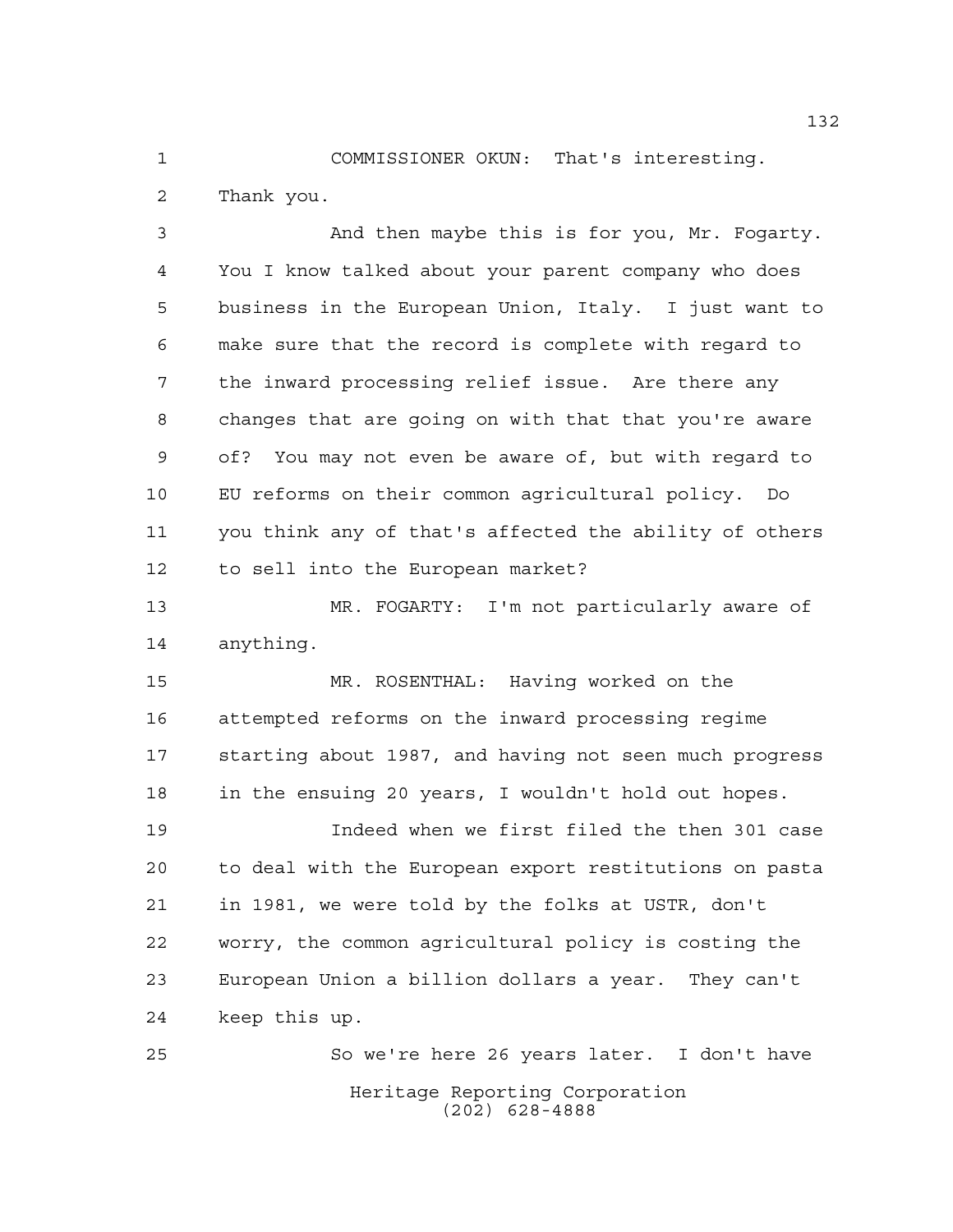a lot of expectation that things will change dramatically for the better.

Heritage Reporting Corporation It is such a way of life there. The protection tariff and non-tariff production subsidies, it's not something I think we can count on. COMMISSIONER OKUN: Finally, for you Ms. Cannon, I think you fairly well anticipated most of the legal questions with regard to captive production and you gave us a good example on how you would have us look at the trade only data here. Although I could look at this case and think I may have had a lot more cumulation questions. Without any more information on the record I'm going to spare you my cumulation question. Mr. Chairman, with that I have no other questions. CHAIRMAN PEARSON: Commissioner Lane? COMMISSIONER LANE: Thank you. I want to go back to wheat prices. The price chart shown on page 5-2 of the pre-hearing report shows wheat prices fairly flat, around 3.50 per bushel in 2005, but increasing from below \$3.50 per bushel in January 2006 to nearly \$5 per bushel by the end of 2006. Yet the average unit raw material cost for the industry is shown on Table 3-9 actually

(202) 628-4888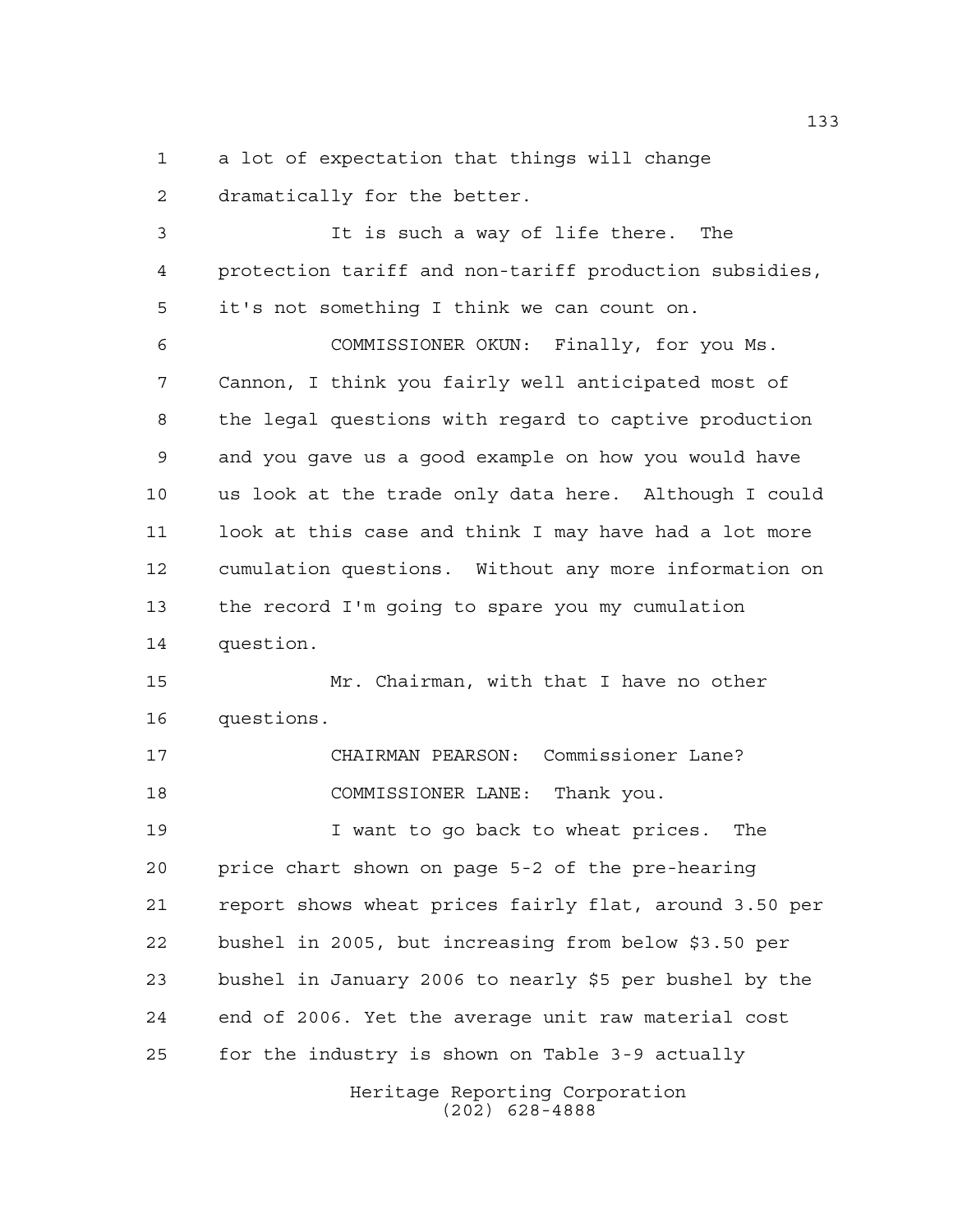declines between 2005 and 2006.

Heritage Reporting Corporation (202) 628-4888 How do you explain that? MR. ROSENTHAL: I think we may need to confer and get back to you on this in a post-hearing brief. COMMISSIONER LANE: Thank you. How do company-specific average raw material costs differ between those companies that have integrated milling production and distribution facilities and those companies that purchase wheat milled by someone else? MR. FOGARTY: The difference at the end of the day would be, in Scott's example at New World Pasta where the miller is a third party, they would have to pay a little bit of margin to that miller to have him do that work. We as an integrated process and similar to Dakota Growers, we own our mills at AIPC, at least in our two main plants, and so we don't have to pay that conversion margin to the miller. COMMISSIONER LANE: I think I really wanted to know specifically how the raw material costs, the difference in prices. So your integrated facilities, the raw material costs are less than where you have to purchase the wheat? MR. ROSENTHAL: You mean the prices from the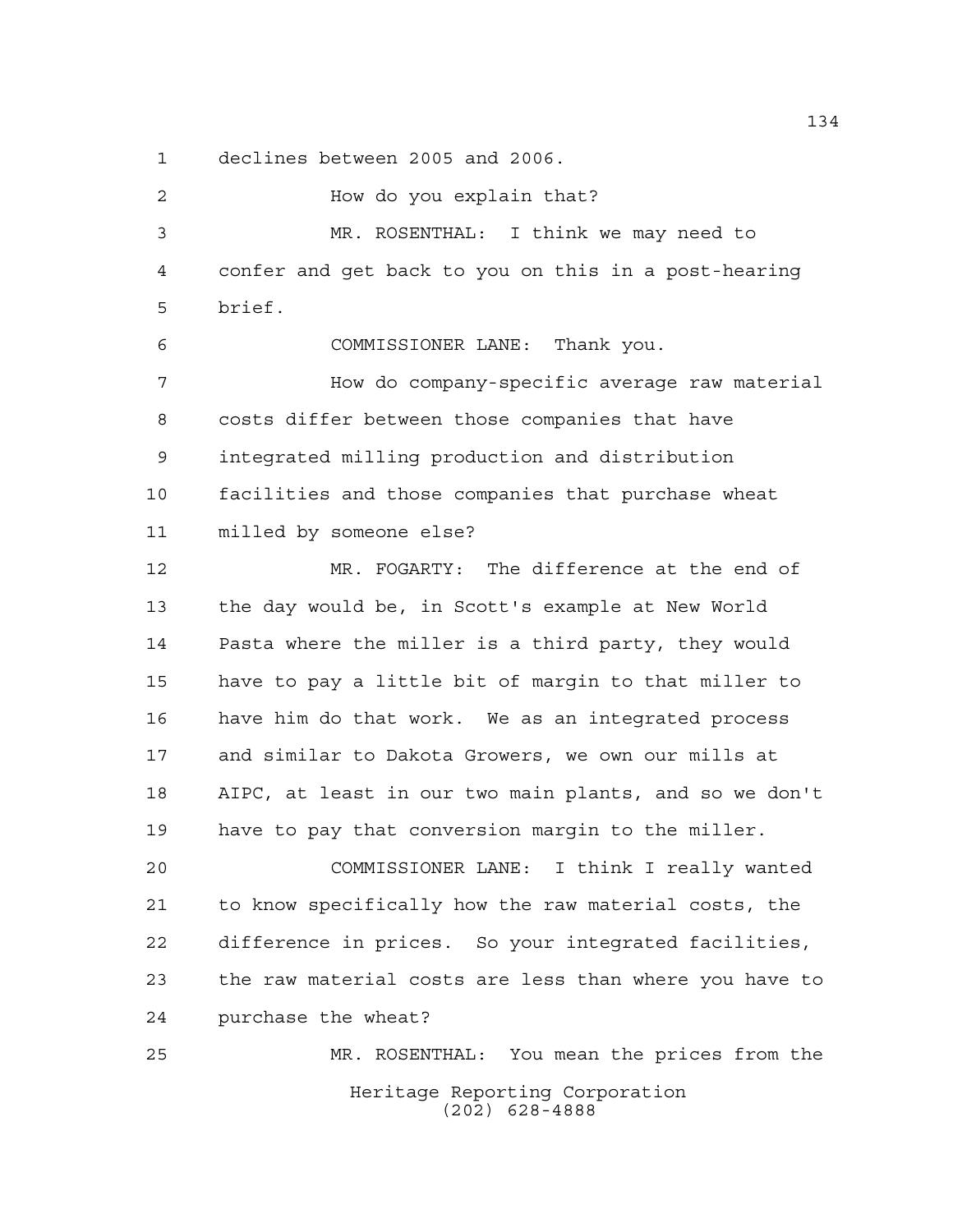farmers themselves? Or at what point in the process? I want to make sure we're answering the question. COMMISSIONER LANE: Our charts show what you're paying for raw material costs.

 MR. ROSENTHAL: On an individual company basis.

 COMMISSIONER LANE: So I guess what I was really asking is are the costs basically the same whether or not it's an integrated facility or whether you're purchasing the wheat?

 MR. HASPER: I would argue that they're actually the same. Because we have our own mill, but having our own mill we have to invest in that equipment, so we have to get some return on the equipment or pay the interest depreciation. So the bottom line is we're going to do it as efficiently or some outside miller will do it efficiently. So I don't think there's really any advantage or disadvantage.

 There's an advantage somewhat in terms of quality and availability, but I don't think there's any in cost.

 Does anybody else agree or disagree with that? MR. GREENWOOD: The raw material flow-in to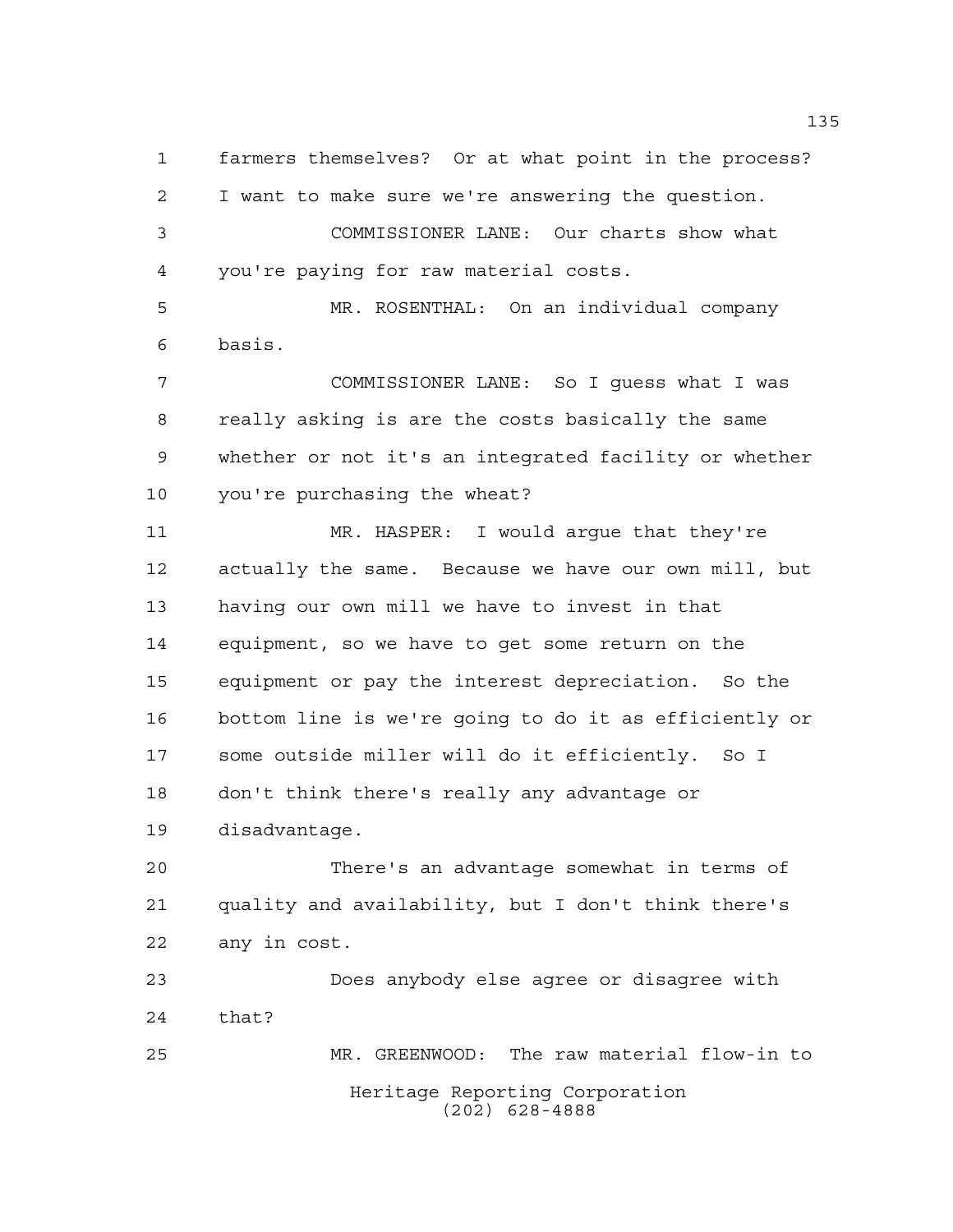the front of the mill, i.e. the germ that rides in the train, is predicated on the buying ability of each company and we pretty much buy all the same way, as we talked about earlier.

 So the difference between the companies would really be predicated on the margin that an out- sourced miller would take versus if you own your own mill. But then obviously the return on equity calculation that that would be worked into against a fairly highly capital intensive, very, very low margin area of the industry, the milling sector. That would be the only difference. We would all buy fundamentally at the same raw material in the front end of the mill. COMMISSIONER LANE: Thank you. Now I have some questions about the employment numbers. In 1993 to 1995 the industry was producing around 3.5 billion pounds of pasta per year and employing over 4,000 production workers. Currently you are producing over three billion pounds per year but employing less than 2500 workers. Productivity has gone from 250 to 280 pounds per hour, to over 450 pounds per hour. Can you explain these differences?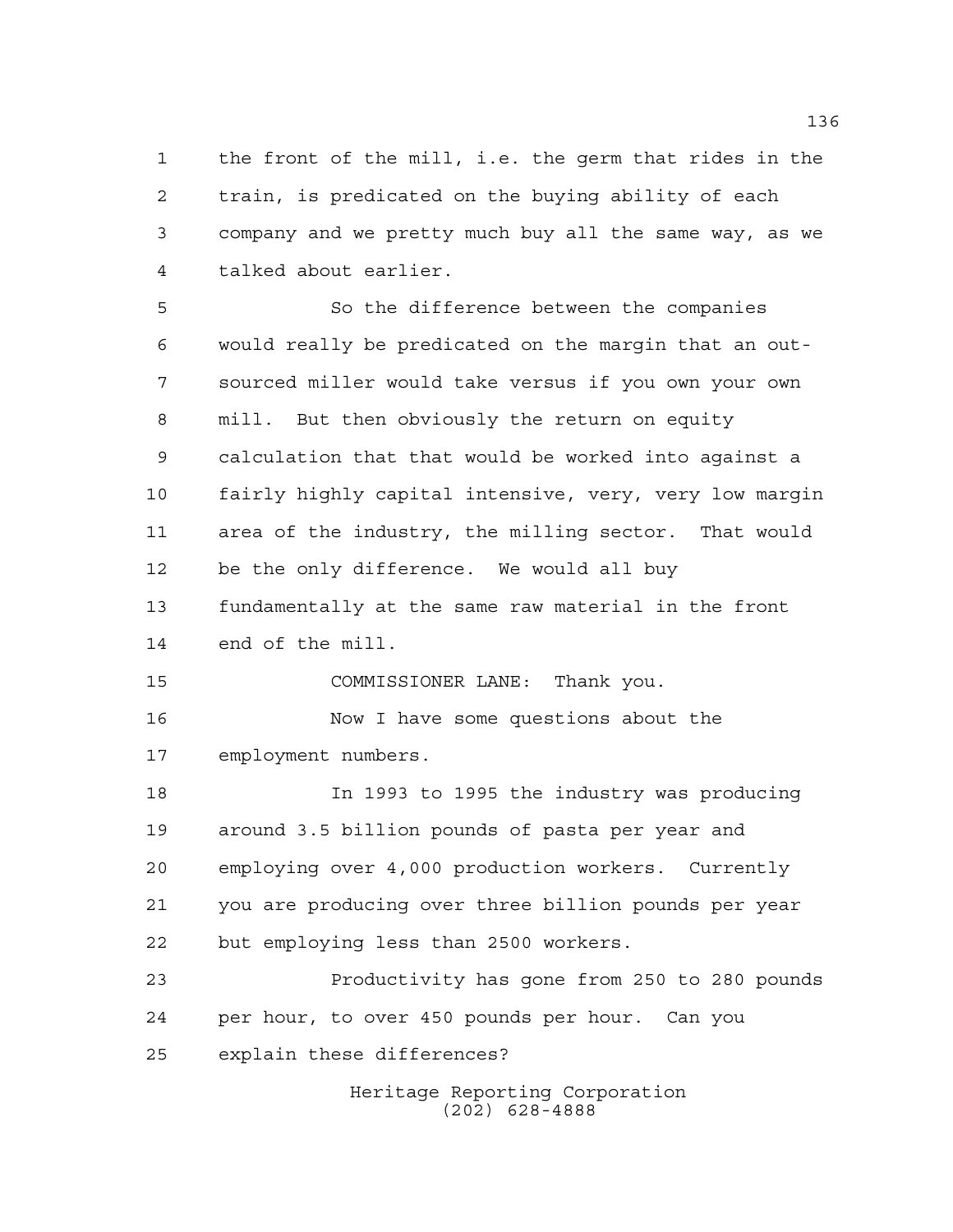Heritage Reporting Corporation MR. GREENWOOD: From my perspective it's what I mentioned earlier about the investment in equipment. If you walk through plants today versus ten years ago, I think for most any manufacturer you would see far less employees. For instance in our one facility in St. Louis, we have almost a third of the employees that we did a number of years ago. Granted that reflects some volume shift in that plant too, but a lot of that productivity is coming out of more efficiency in packaging equipment and more efficiency in through-put on the press. The press and the dryer. COMMISSIONER LANE: Can you quantify the capital investments that were necessary to gain that productivity? MR. FOGARTY: For our company specifically, I think we might have to in a post-hearing, that might be a little bit proprietary. COMMISSIONER LANE: Yes, that would be acceptable. MR. FOGARTY: I think for our company, we took out a manufacturing facility in Kenosha during the timeframe, so that's partially what's helping enhance, at least in the most recent period for us, enhance our productivity and I think just from an industry standpoint, getting that utilization up from

(202) 628-4888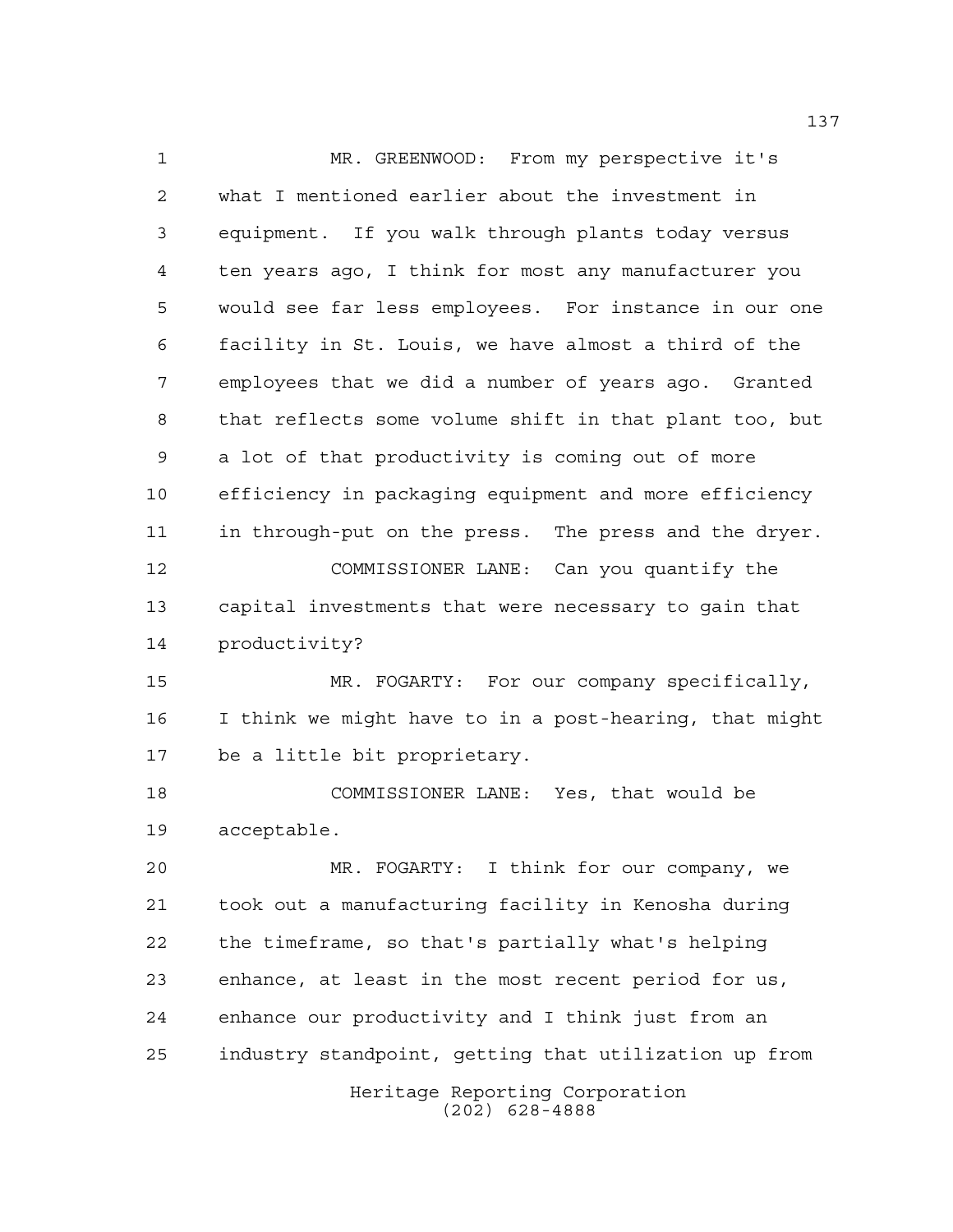directionally 70-80 percent, that is critical for us to be able to operate at a reasonably high level of utilization of our facilities. It lets us spread the fixed costs in our manufacturing plant to more pasta pounds. We've sort of gotten, as an industry, to that level, that improved level, thanks to this order. That again is the concern that if we have all this volume come in we will no longer be able to operate at those levels and we'll then find our utilization going down and be in this downward spiral of having to worry about can we keep the work forces at their current level.

 MR. ROSENTHAL: Commissioner Lane, we'll try to get you some numbers on the amount of investment over time. Do you want to just focus on this most recent five year period? Is that what you would like us to focus on?

COMMISSIONER LANE: Yes.

Heritage Reporting Corporation MR. ROSENTHAL: Let me just add as well, responding to your previous question, there has been a lot of capacity taken out, older capacity taken out of line or off line or closed, and then new capacity, more modern and efficient capacity added. We had a number of exchanges on that. But I remember going into some facilities that were perfectly nice, very

(202) 628-4888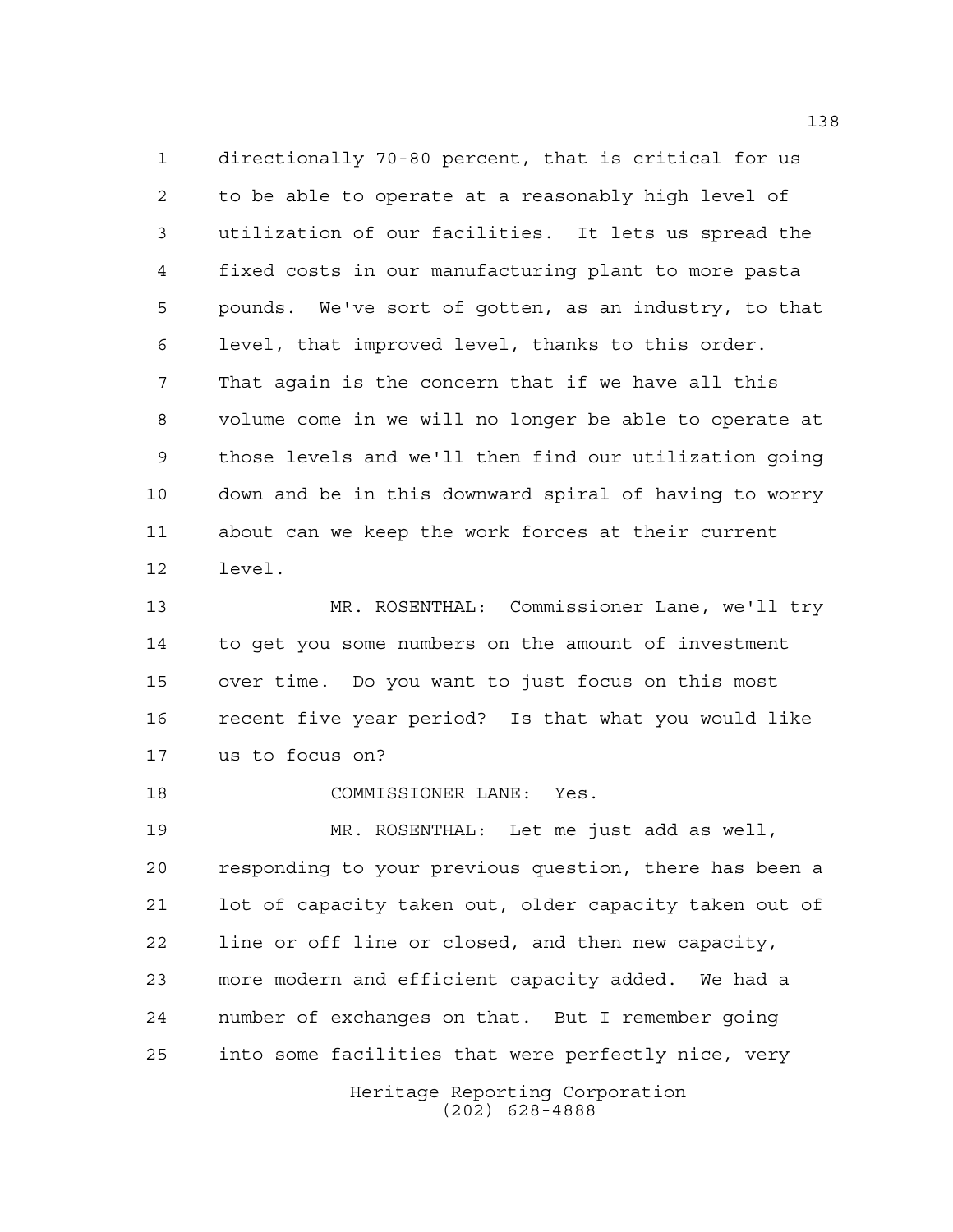beautiful, they just operated more slowly. And those have gone by the wayside as the more modern facilities with the more expensive machinery and faster through-put have come on-line.

 I would venture to say that some of the facilities that were closed in the U.S. were no more antiquated or slower than the ones that continue to produce in Italy at this point. But the reason that we've closed here versus why they haven't closed in Italy, we've talked about as well, but it's kind of sad to see some of these smaller, family-owned businesses, I'm thinking of one that I visited, Casta Macaroni in Los Angeles. Not exactly a household name, certainly not here, but a perfectly nice facility. And I'm betting there are Casta Macaroni counterparts in Italy that are producing today, won't close because of government limitations on closure, government subsidies, and will be very, very happy to sell their output to an importer or a broker and help to put more efficient businesses in the U.S. at risk if this order is revoked. COMMISSIONER LANE: Thank you. Mr. Chairman, I think that's all the

questions I have.

Heritage Reporting Corporation (202) 628-4888 CHAIRMAN PEARSON: Commissioner Williamson?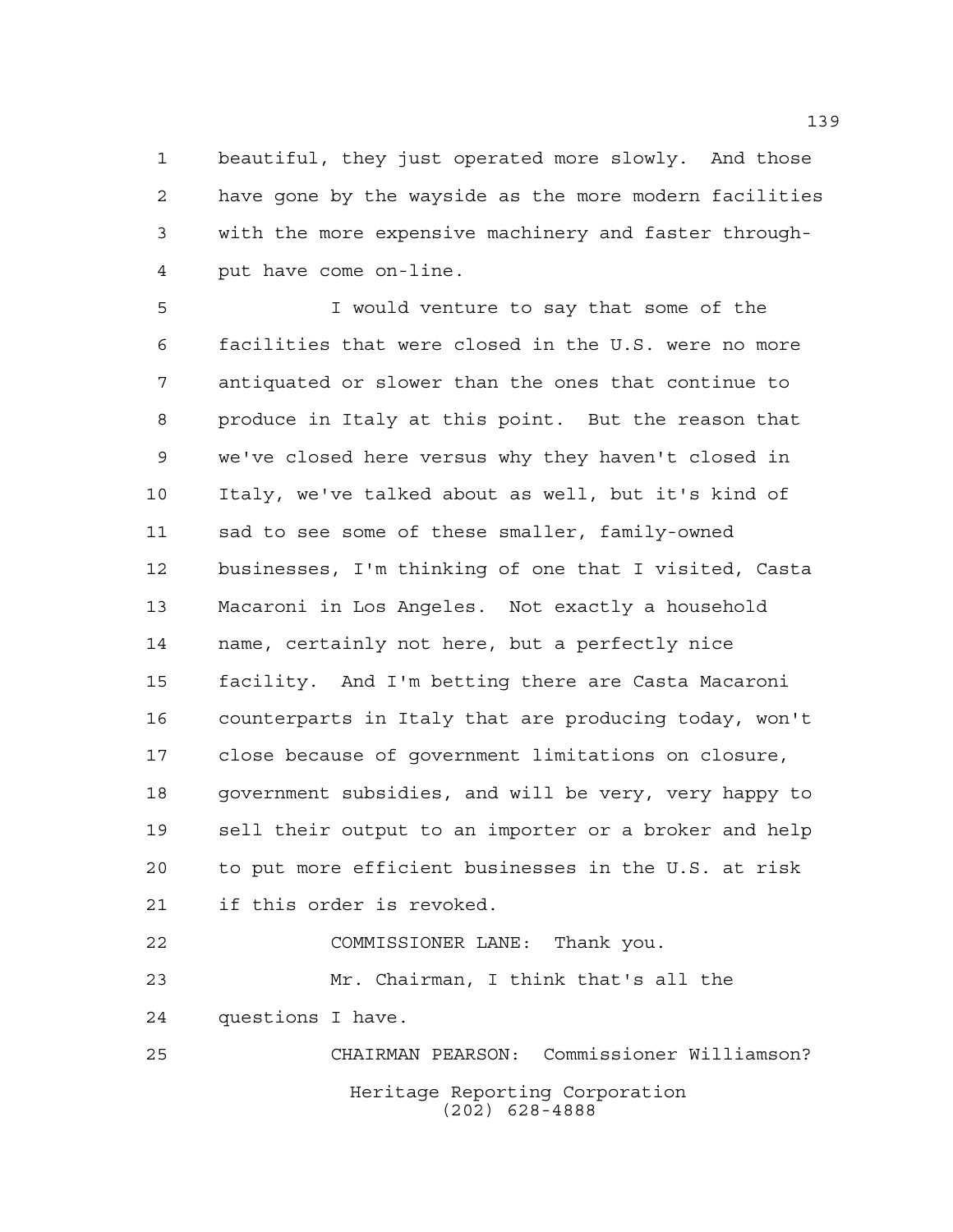COMMISSIONER WILLIAMSON: Thank you, Mr. Chairman.

 I want to thank the panel for their participation today, and I have no further questions. CHAIRMAN PEARSON: Commissioner Pinkert? COMMISSIONER PINKERT: Just one clarification. When you put together information for us about the volume from Italy that is not subject to the order, please distinguish between the antidumping and the countervailing duty order in that analysis, because obviously the exclusions might not be the same. Thank you. 14 MR. ROSENTHAL: Certainly. CHAIRMAN PEARSON: I do have a couple more questions. Following up on what Commissioner Lane was discussing regarding the very impressive increases in labor productivity that we've seen since the '93, '94 period in the original investigation, are there further gains coming? Or have those productivity gains pretty well plateaued out? MR. GREENWOOD: I certainly will speak on behalf of our company, but we have an absolute embedded culture of continuous improvement. We don't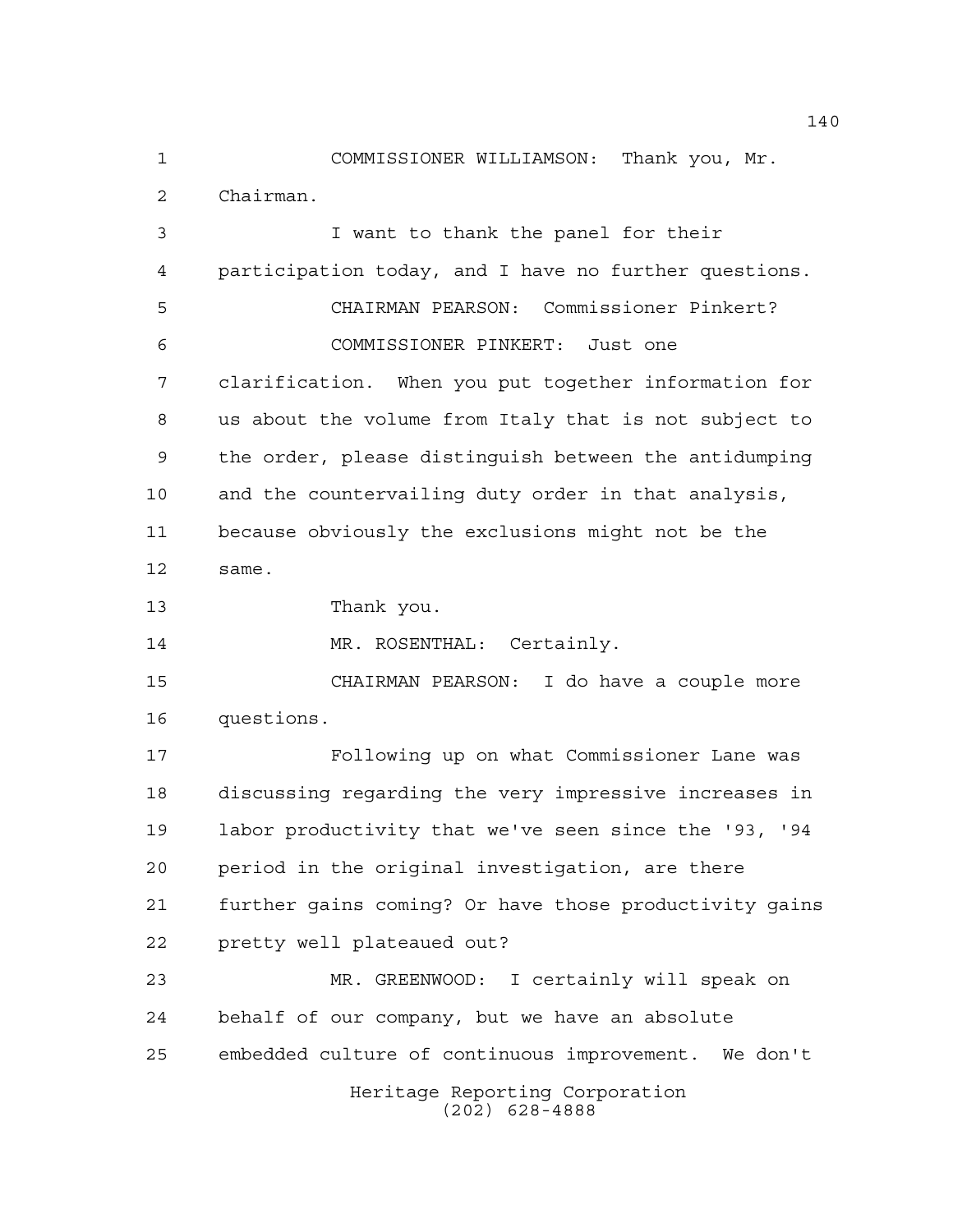have massive levels of Capex to be putting in

 industry. It's a low margin industry. But absolutely.

 Every year we are continuing to look at initiatives and work initiatives that increase our productivity.

 MR. FOGARTY: I would just add to that, we are blessed with perhaps a base of equipment that's a little more modern than the average in the industry just based on when our company sort of came forward. But it is costly to continue to maintain that. For us, like Scott is indicating on behalf of New World, with these inflation pressures it's got to be part of everybody's strategic plan to figure out how do we continue to improve the efficiency of the operation, whether it's in the press lines or in the packaging lines. We've got to keep working all aspects of the business.

 CHAIRMAN PEARSON: Okay, good. Continuous improvement is a concept with which I'm familiar, so it doesn't surprise me that it applies in the manufacture of pasta.

Heritage Reporting Corporation (202) 628-4888 A different question, and we've talked about this in different ways. Is there any straightforward explanation for why the average unit values of pasta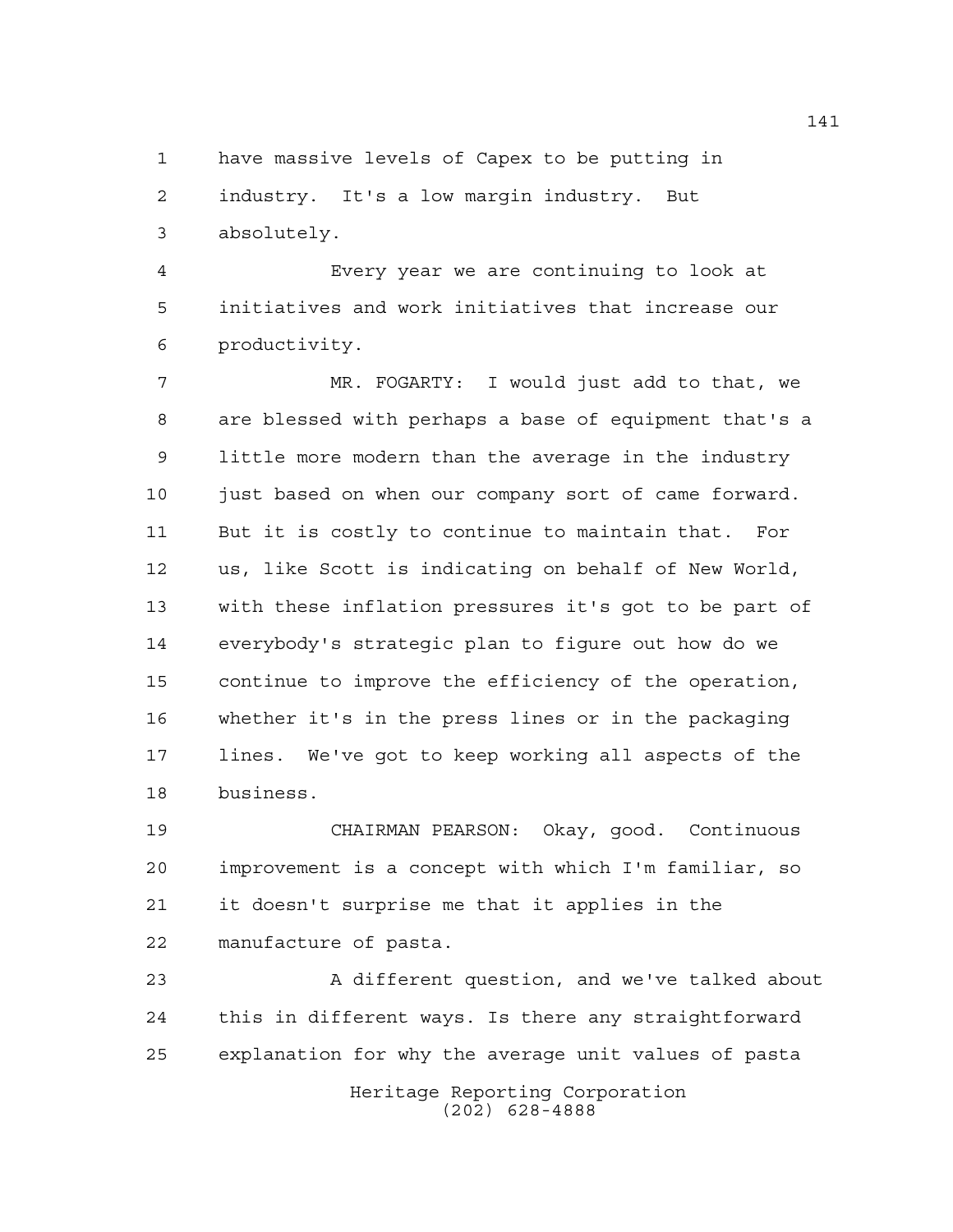from Turkey are so much lower than what we see for average unit values either for Italy or for the United States? Mr. Kerwin? Ms. Beck? Do you have any thoughts on that?

 MS. BECK: Since the original investigation if anything I think the perceived quality of the Turkish pasta is even better. I think they are just not capable of selling into this market at a higher price.

 They've definitely lowered their volumes with the effect of the orders, as a result of the effect of the orders, but I think it's a big fear for the industry that without the orders the volumes would 14 go way back up as they were in the original investigation.

 CHAIRMAN PEARSON: The Turks have to buy durum too, and unless they have some special pricing regime in Turkey which they easily could, if they're paying a world price they're managing to manufacture pasta at a lesser margin than would be the case for the U.S. industry. I don't know that I know enough about what's going on there to be comfortable with what we have on the record.

 If there is a way, for purposes of the post-hearing, to give a clearer explanation of what is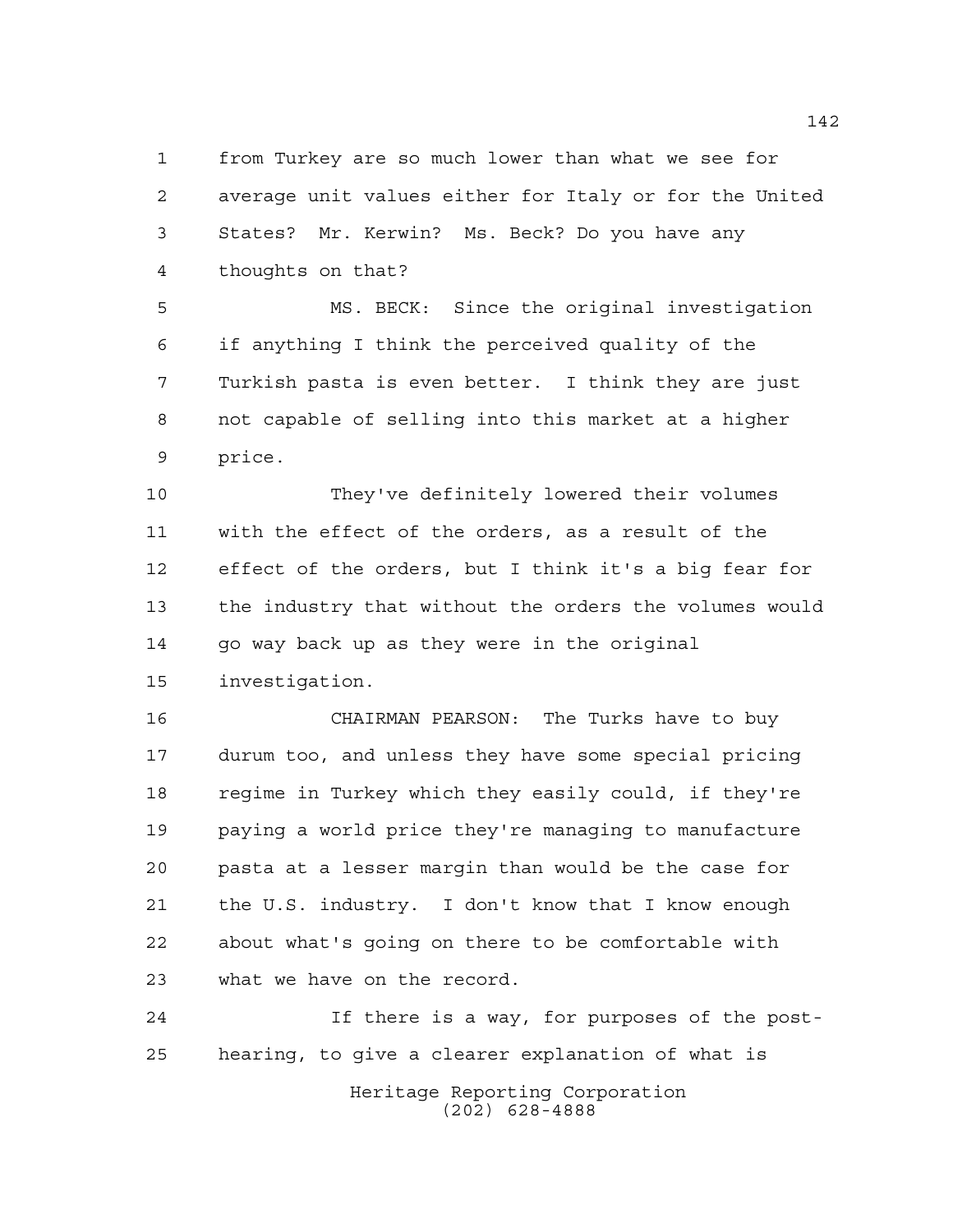going on in Turkey to allow this level of pricing, that would be helpful.

Mr. Kerwin?

 MR. KERWIN: I'll address a couple of points.

 First of all there is a significant quantity of durum wheat that's grown in Turkey. Most of that durum wheat, to my understanding, stays within Turkey. I'm not totally familiar with how the pricing structure is set and what influence government policies have on the pricing of the durum within Turkey, but there is a substantial amount of durum that is grown within Turkey.

 The second point I would make is that I think it's a pretty safe assumption that when you're selling into small, developing countries like Cameroon, and Djibouti, and Iraq, that you're not going to be able to command the kind of prices that you might be able to command in a more developed economy. And it's specifically for that reason that we think the Turkish industry is particularly interested in having these orders go away because the U.S. would be essentially one of the only major developed economies that would be willing to accept this product and would be willing to pay a higher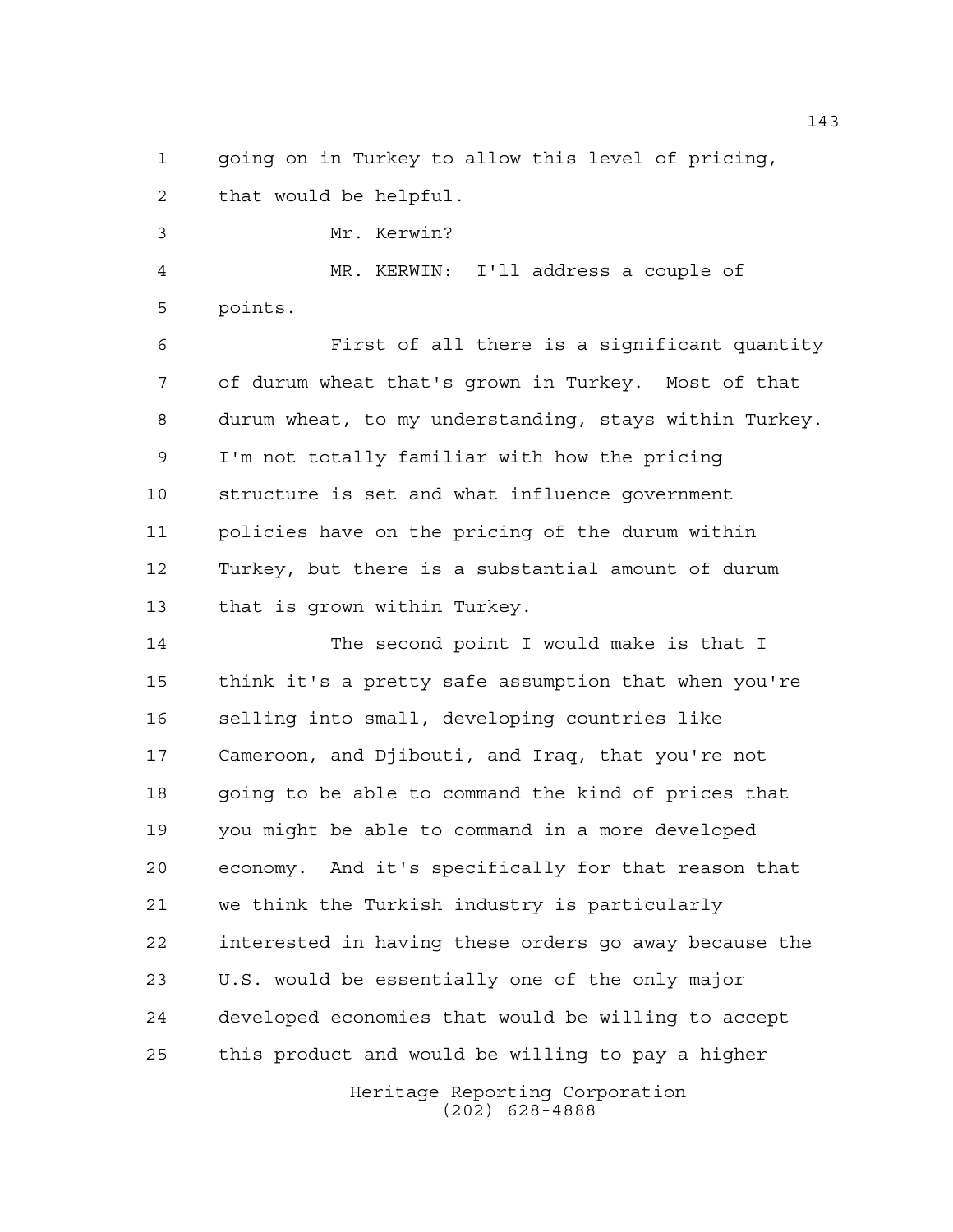price for it than the Turks are receiving in their less developed export markets.

 CHAIRMAN PEARSON: Although our record does not indicate that U.S. importers are paying an incredibly high price for it. That's why, there's some of it coming in now and it's not being priced at a terribly high level.

 MR. ROSENTHAL: I actually have shared your mystification about the Turkish pricing for a long time. I don't understand why it is where it is other than the risk involved now for importing, fear of additional duties as a result of administrative reviews. I recognize that some would have the same fear with respect to the Italian product too, but the Turks were into the market in a big way, left the market rather abruptly after the imposition of the orders, maybe importers are a little more risk averse concerning the Turkish product and are only willing to take a risk if they can get a really low price. But how the Turks can afford to sell at that price, I don't have the answer.

 CHAIRMAN PEARSON: Okay. If it is possible to elaborate in the post-hearing please do so and help me understand a little bit more about what's going on in Turkey. Thanks.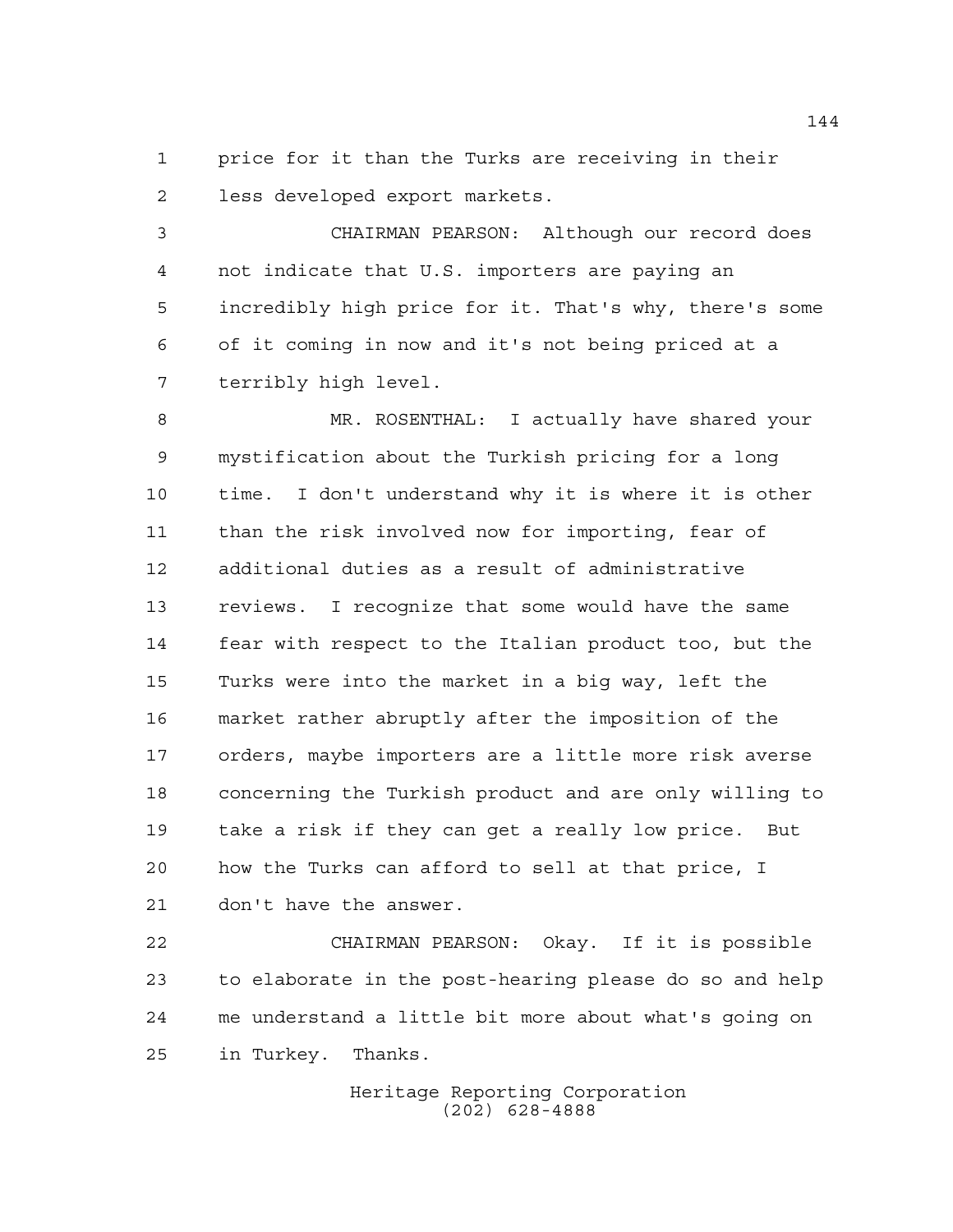My last question I think I can blame on Commissioner Okun who pulled back from asking a cumulation question, and now I'm in the always uncomfortable situation of asking about cumulation, and of course I'm the least learned of the panel up here when it comes to that issue.

 Ms. Cannon, I agreed with your assessment of no discernable adverse impact. I think I'm comfortable with what you were saying there. But aren't you pushing us to use our discretion to cumulate a little harder than perhaps the record justifies? I'm talking about the discretionary factors here. There actually are quite a number of differences between Turkey and Italy that would seem to me to argue in favor of treating them separately rather than cumulatively, including the pricing differences we were just discussing now.

 You can address that, but the question is if we should decide to deal with these countries separately would you still suggest voting in the affirmative? Or does the record better argue for a negative if they are treated decumulatively?

 MS. CANNON: Thank you, Chairman Pearson, I was getting bored over here, so even though I didn't get asked by Commissioner Okun, I'm happy to address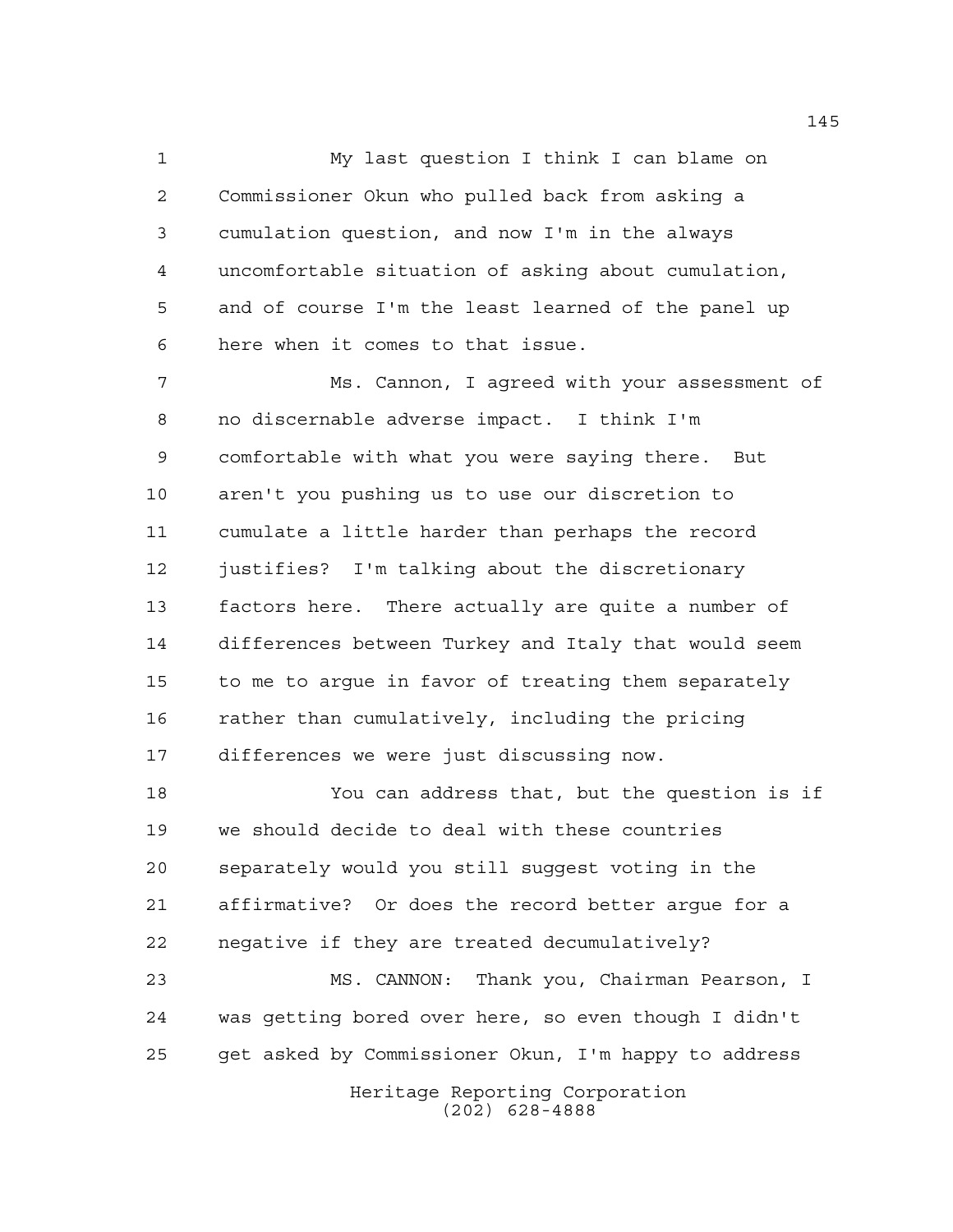that.

| $\overline{2}$ | The conditions of competition that the                 |
|----------------|--------------------------------------------------------|
| 3              | Commission considers appreciate that there are some    |
| 4              | differences between Italy and Turkey in the way they   |
| -5             | reacted to the orders. But I think what's important    |
| 6              | is to, in a sunset review, to look at what's likely to |
|                | happen if the orders are revoked.                      |

 When you're projecting what's likely to occur I think you have a lot of commonality. When you listen to the testimony of Mr. Kerwin, he described two countries that function very similarly. They both have huge capacity. They're the two biggest exporters in the world. They remain heavily export oriented. And they have a lot of excess capacity. They're both driven by looking at the U.S. as one of the most attractive markets in the world with very high prices.

 The other factor is in terms of their likely pricing behavior as opposed to current pricing behavior, look at what they did pre-order, before the orders were imposed. Both of them were in this market in a big way underselling. So while the data that you have now show underselling at present by Turkey, and on a more limited basis by Italy, and there were some problems with that data as Ms. Beck described, we think it's very likely that if the orders go away in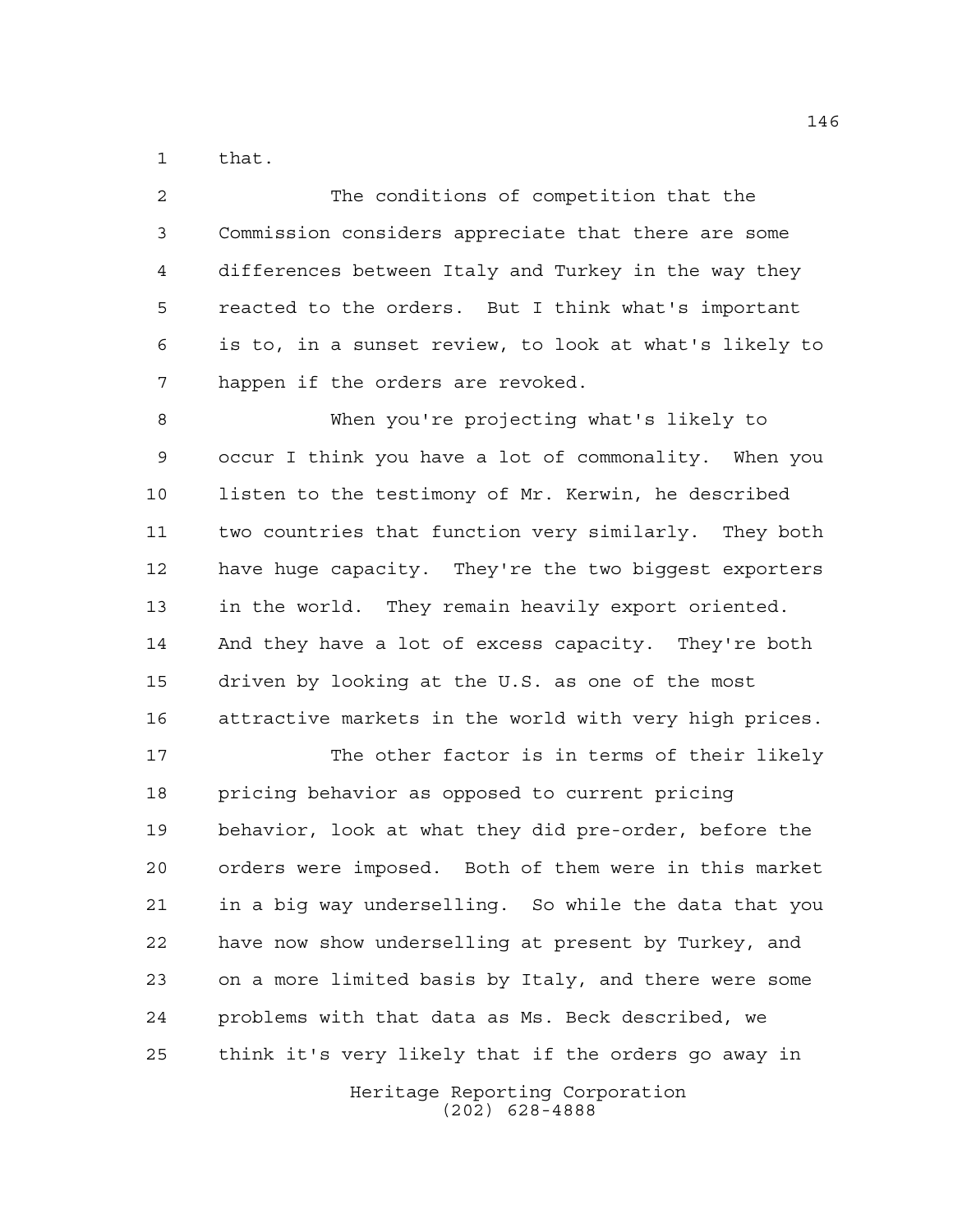this type of a market with a very fungible product you're going to see the same pricing behaviors.

 So I think when you look at, in a sunset context what's likely to happen in terms of volume, what's likely to happen in terms of price, you have a very strong record showing likely common behaviors that would warrant cumulation that the Commission has considered those types of factors in other cases.

 With respect to your second question. Yes, I think even if you find there isn't ground to cumulate here, the record is extremely strong to make a separate analysis of likely injury by each country on an individual basis as well.

CHAIRMAN PEARSON: Thank you for that.

 I would note just for the record that some of the differences that you didn't mention, different import trends in the original investigation. We have a different pattern of over-selling versus under- selling during the period of review. Different performance in the U.S. market in terms of volumes during the pendency of the orders. And different average unit values.

Heritage Reporting Corporation (202) 628-4888 So there are some factors there, some of which have influenced my thinking in other cases regarding cumulation. So I was just trying to wrestle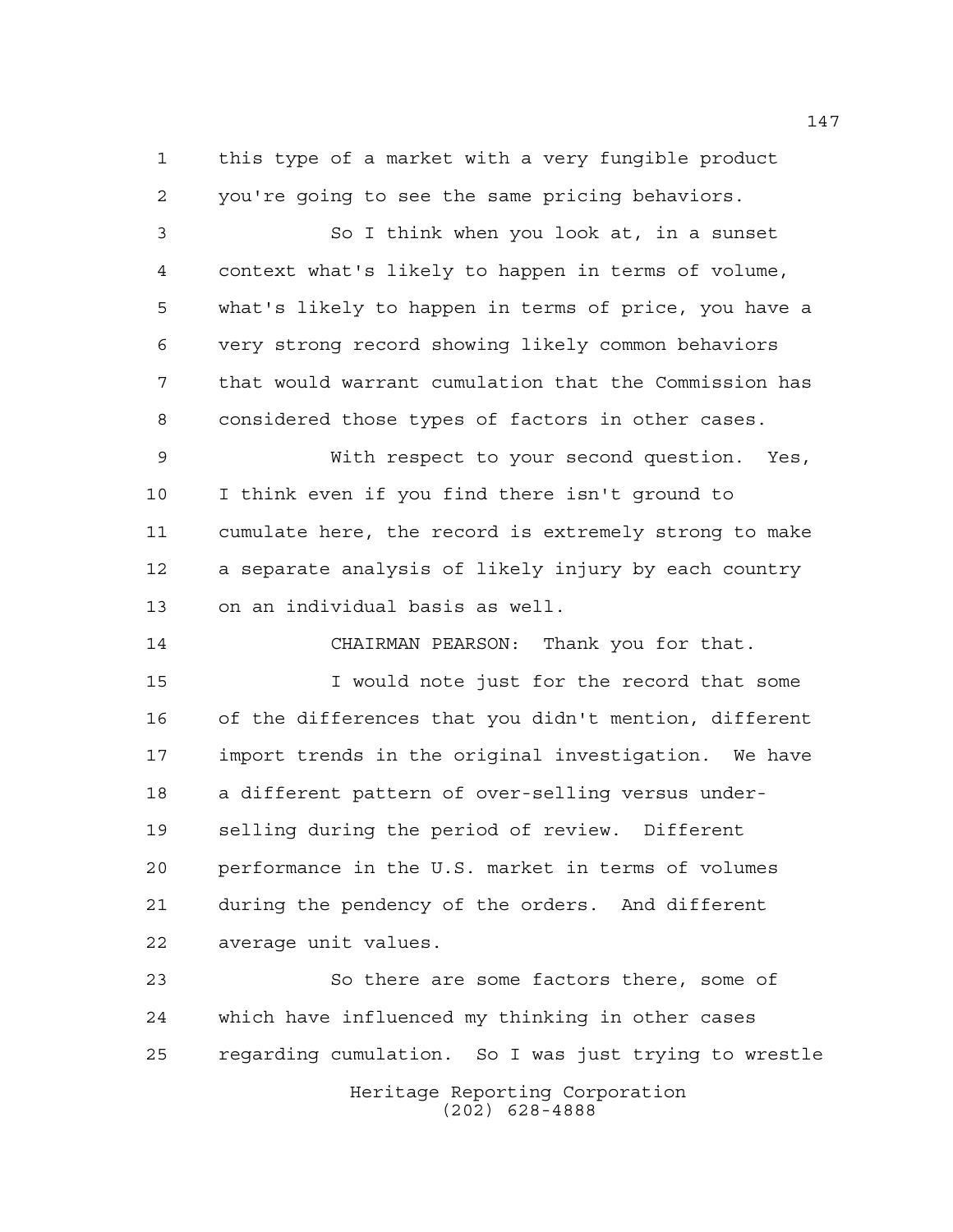with all of this.

Heritage Reporting Corporation (202) 628-4888 My yellow light is on, and this time I'm going to stop on yellow and turn to the Vice Chairman. (No audible response.) CHAIRMAN PEARSON: Are there any further questions from the dais? People are getting tired of me talking. I can tell. Okay. Do members of the staff have any questions for this panel? MS. MAZUR: Mr. Chairman, staff has no questions. CHAIRMAN PEARSON: Okay, then I've got to find the materials I need for closing here. Madame Secretary, there are no other matters prior to closing, are there? Fine. Under Title 7 of the Tariff Act of 1930 I can advise that post-hearing briefs, statements responsive to -- Oh. There is one matter prior to closing. MS. ABBOTT: Sorry, closing statements. CHAIRMAN PEARSON: Yes, I'm sorry. I used the language inaccurately. Do you wish to make closing statements? MR. ROSENTHAL: Just a couple of closing comments. I obviously don't have to rebut, I don't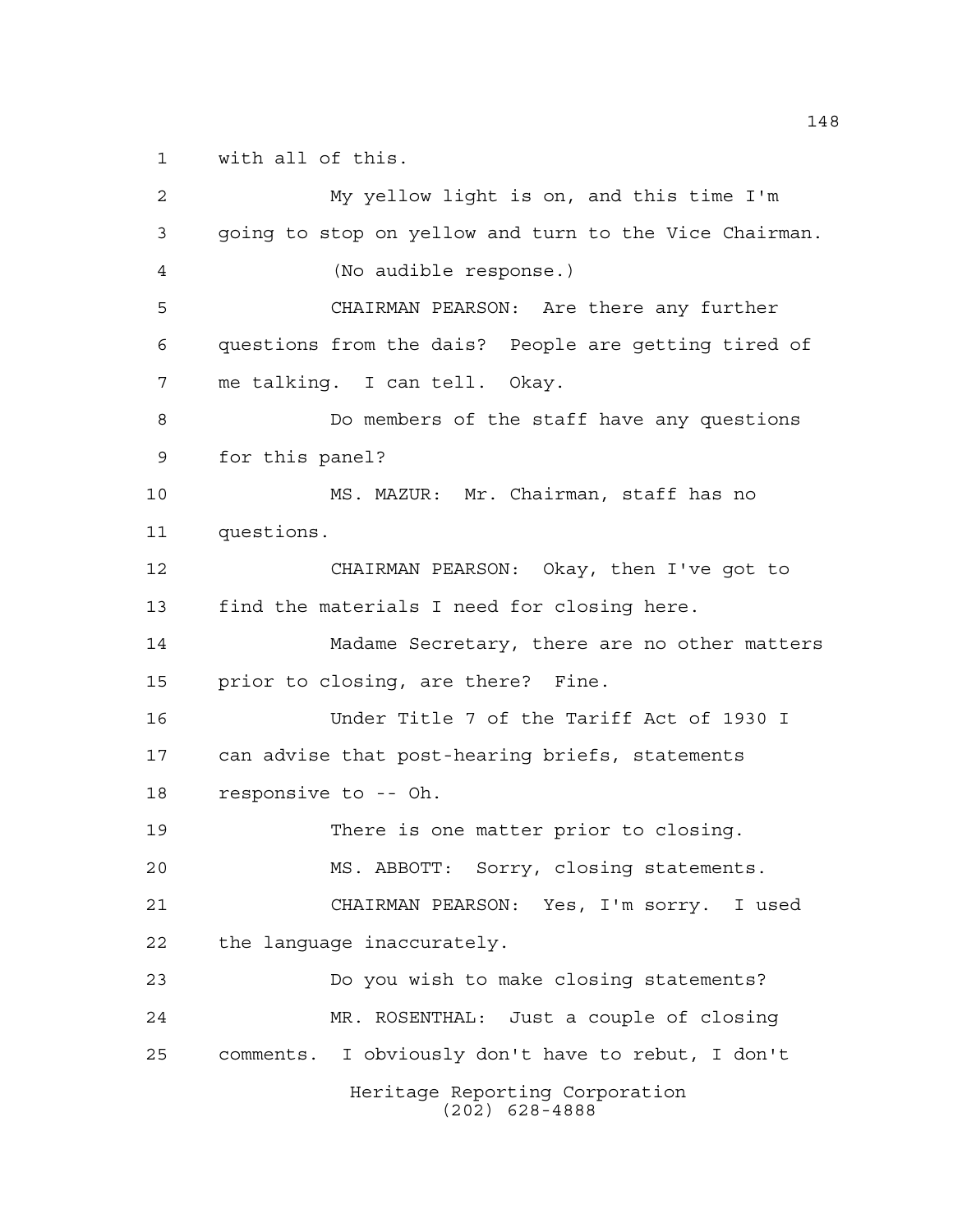even have to rebut my own witnesses, which is a happy event.

 I just want to summarize a few points and maybe I'll start with the issue of cumulation.

 I know there are differences, as you've described, but there are a great more similarities I would argue. Not just in the channels of distribution, normal things that you look at. But let's take a step back about what is the purpose of cumulation for a minute.

 You look at the product, it's all physical characteristics. I don't think anyone's going to argue that these products, the pastas from Italy and Turkey, look any different. They don't really perform any differently. And I cannot believe that an average consumer won't say that they don't compete in the marketplace against one another.

 Yes, there are these differences. Yes, there are differences in pricing. But ultimately when you go to a Kroger, when you go to a Safeway, all of these products are competing against one another in the marketplace. That's the reason why you cumulate it. You want to look at the cumulative effects, the hammering effects of one import source versus another and against the domestic industry.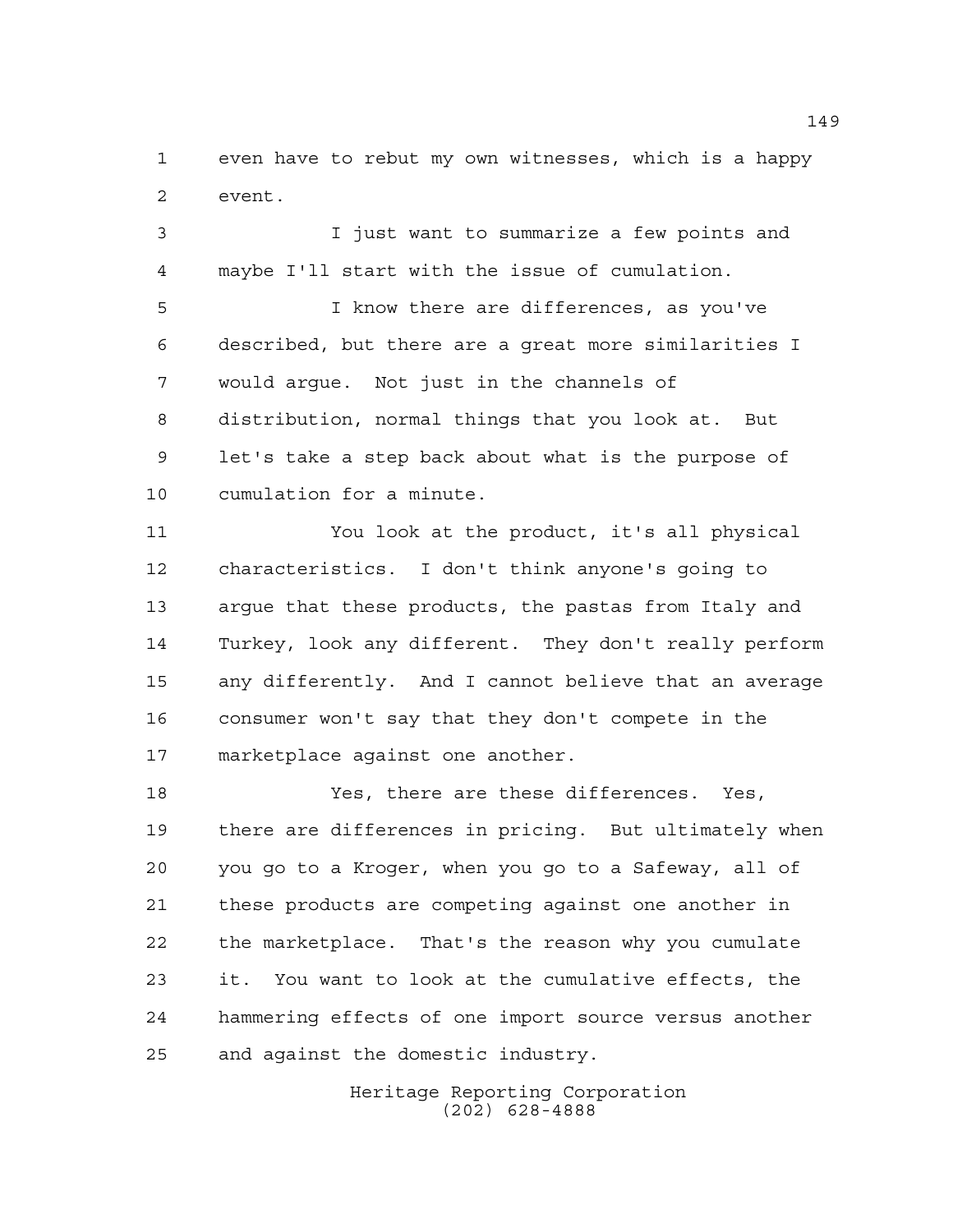So I recognize it's discretionary in this context, but I urge all the Commissioners to step back and say should we be looking at pasta, the most basic of commodity products, as a fungible product, as a product we should cumulate or not? I would argue that despite the differences that are there, that there are many more similarities and many more reasons to cumulate.

 So I didn't want to use up your yellow light time, but I did want to urge that last conclusion on you.

12 But to summarize for this hearing, again, focusing on what it is the Commission has to look at. It's not what's happened really only in the last five years, it's what's likely to happen in the future. And how do we know what the future is going to be like? We don't know that. But you can get a glimpse of that by looking back at what happened prior to the time the orders were first put into effect.

 You had rapidly increasing imports from both Turkey and from Italy. You had very, very pervasive underselling by both of those countries, and the exporters from those countries. You had pretty significant dumping margins and subsidy margins. Those are projected by the Commerce Department to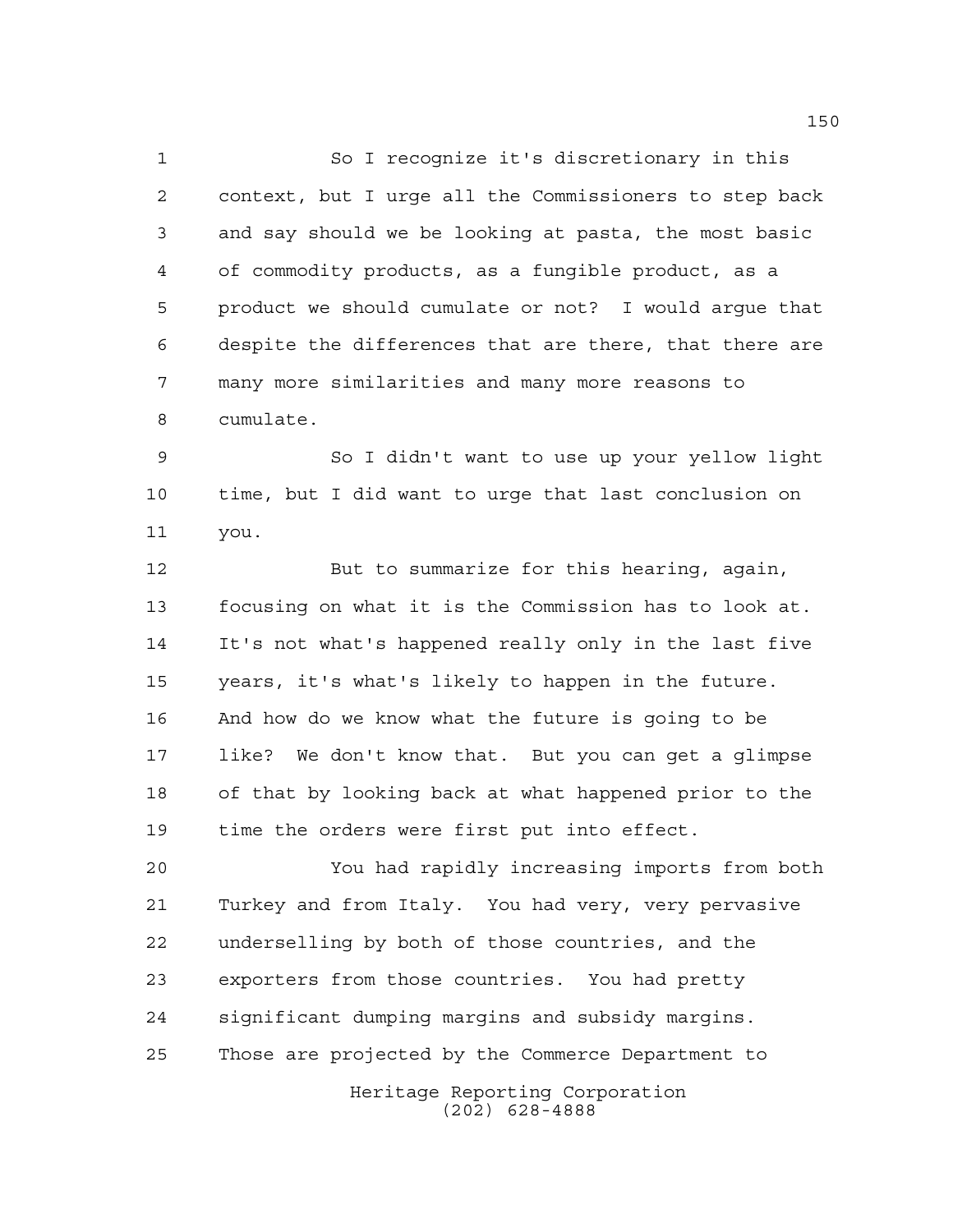continue or recur if there's revocation.

 And as Commissioner Lane pointed out, you had a cost/price squeeze going on at the time of the original investigation. That price/cost squeeze is even worse now and is projected to persist for quite a long time, even absent any revocation of the order. I heard Mr. Fogarty refer to this, to the industry being between a rock and hard place. Maybe a better way to put it would be between a rock and a hard wheat. If durum wheat continues at the prices we're seeing now for any time in the future, this industry is going to be in jeopardy. If you overlay that with the lack of restraint on pricing by hundreds of exporters, potentially, from Italy and Turkey, plus the other factors we've talked about. Energy costs rising. Other domestic pressures. Consolidation of the buying groups. This is an extremely vulnerable industry and an industry that has very, very severe difficulties ahead of it. Nothing could be worse for this industry than to unleash the unrestrained forces in Italy and Turkey who would do great damage to the domestic industry if the orders were revoked. So we urge you to reach an affirmative

> Heritage Reporting Corporation (202) 628-4888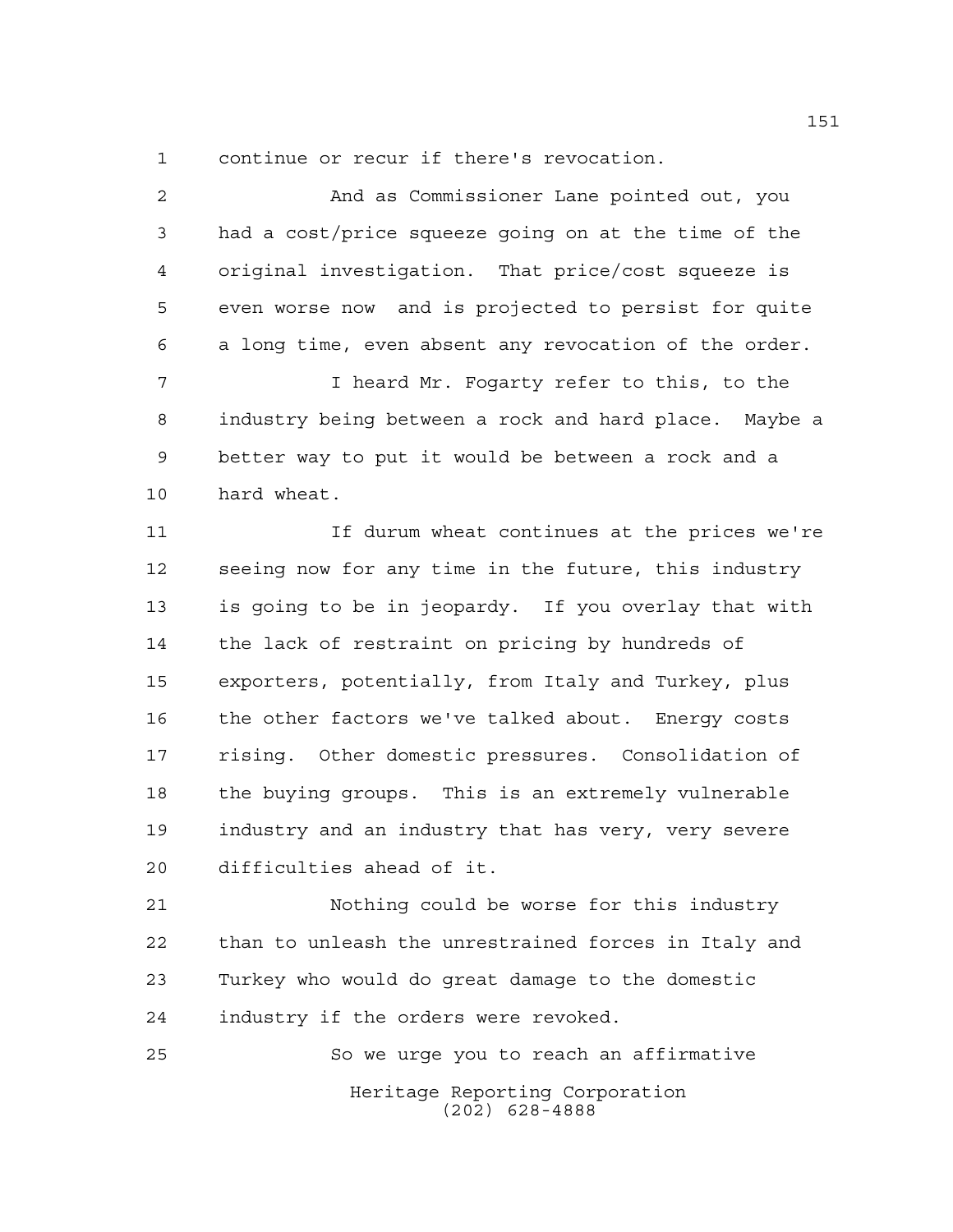Heritage Reporting Corporation determination in this case and we will be obviously responding to all your questions and looking forward to a happy conclusion. Thank you. CHAIRMAN PEARSON: Thank you, Mr. Rosenthal, and accept my apology for almost cutting you off there in advance. If it's any consolation, I come by my absent mindedness honestly. My grandfather was just legendary in terms of his inability to keep track of what was going on. MR. ROSENTHAL: I take no offense, but I was offended by having the yellow light go on when I thought I had an unlimited amount of time. (Laughter.) CHAIRMAN PEARSON: I trust you made your main points. My thanks to this panel. It's been a very interesting morning and I appreciate the participation of all of you. Now I can read the closing statement. Post-hearing briefs, statements responsive to questions and requests of the Commission and corrections to the transcript must be filed by July 25, 2007. Closing of the record and final

(202) 628-4888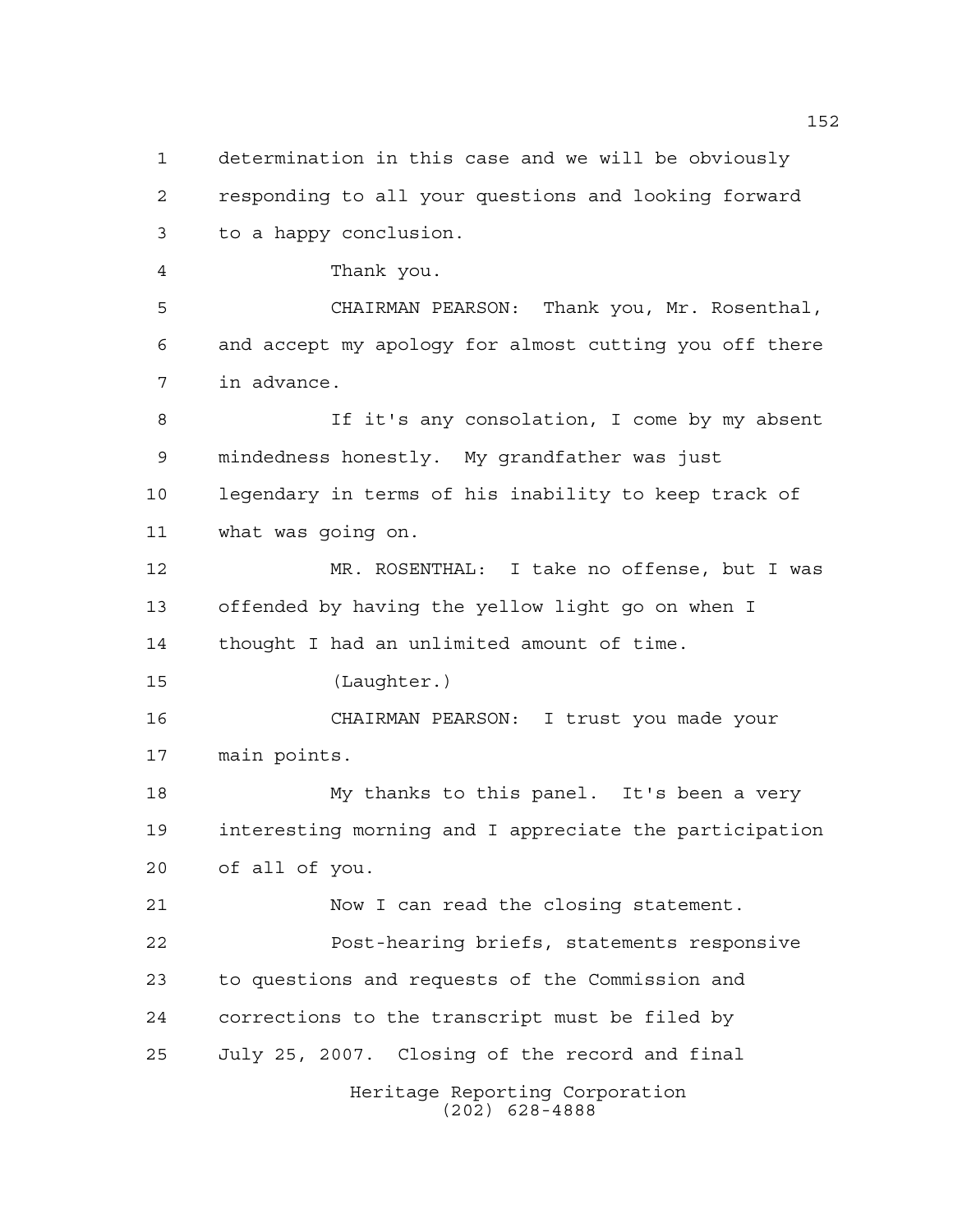release of data to the parties on August 23, 2007. Final comments on August 28. Thank you very much. This hearing is adjourned. (Whereupon, at 12:45 p.m., the hearing in the above-entitled matter was concluded.) // // //  $10 /$  $11 /$  $12 /$  //  $14 /$  // // // // //  $20 /$  $21 /$  $22 / /$  // // //